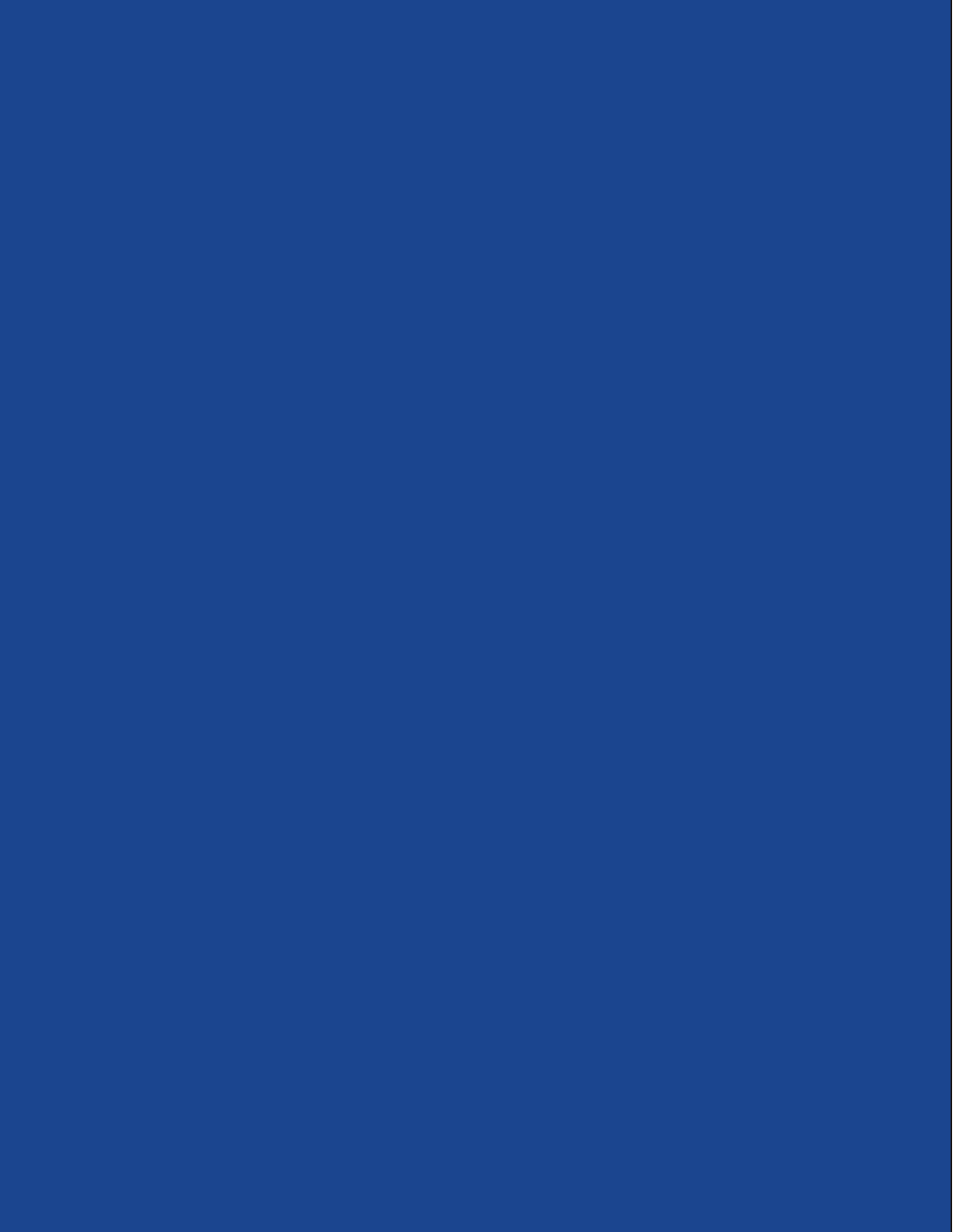# Improving Population Health:

The Uses of Systematic Reviews

by Melissa Sweet and Ray Moynihan

Milbank Memorial Fund Centers for Disease Control and Prevention (CDC)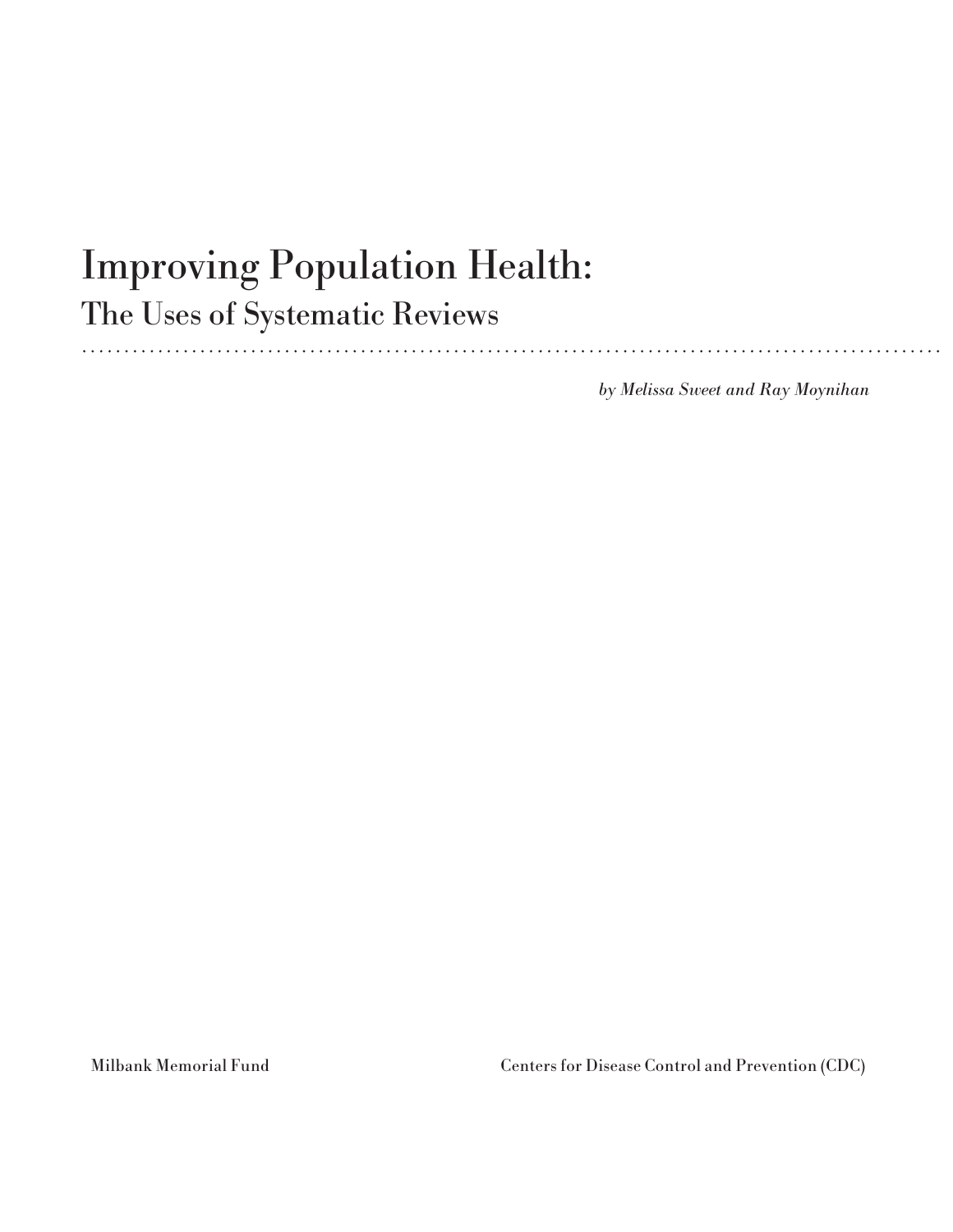Milbank Memorial Fund 645 Madison Avenue New York, NY 10022

The Milbank Memorial Fund is an endowed operating foundation that engages in nonpartisan analysis, study, research, and communication on significant issues in health policy. In the Fund's own publications, in reports, films, or books it publishes with other organizations, and in articles it commissions for publication by other organizations, the Fund endeavors to maintain the highest standards for accuracy and fairness. Statements by individual authors, however, do not necessarily reflect opinions or factual determinations of the Fund.

©2007 Milbank Memorial Fund. All rights reserved. This publication may be redistributed electronically, digitally, or in print for noncommercial purposes only as long as it remains wholly intact, including this copyright notice and disclaimer.

Printed in the United States of America.

ISBN 978-1-887748-68-1

Centers for Disease Control and Prevention 1600 Clifton Road, N.E. Atlanta, GA 30333

The Centers for Disease Control and Prevention (CDC) is the U.S. federal public health agency whose mission is "to promote health and quality of life by preventing and controlling disease, injury, and disability." A core function of the CDC is to be a credible source of health information. The findings and conclusions in this report are those of the authors and do not necessarily represent the views or endorsement of the CDC.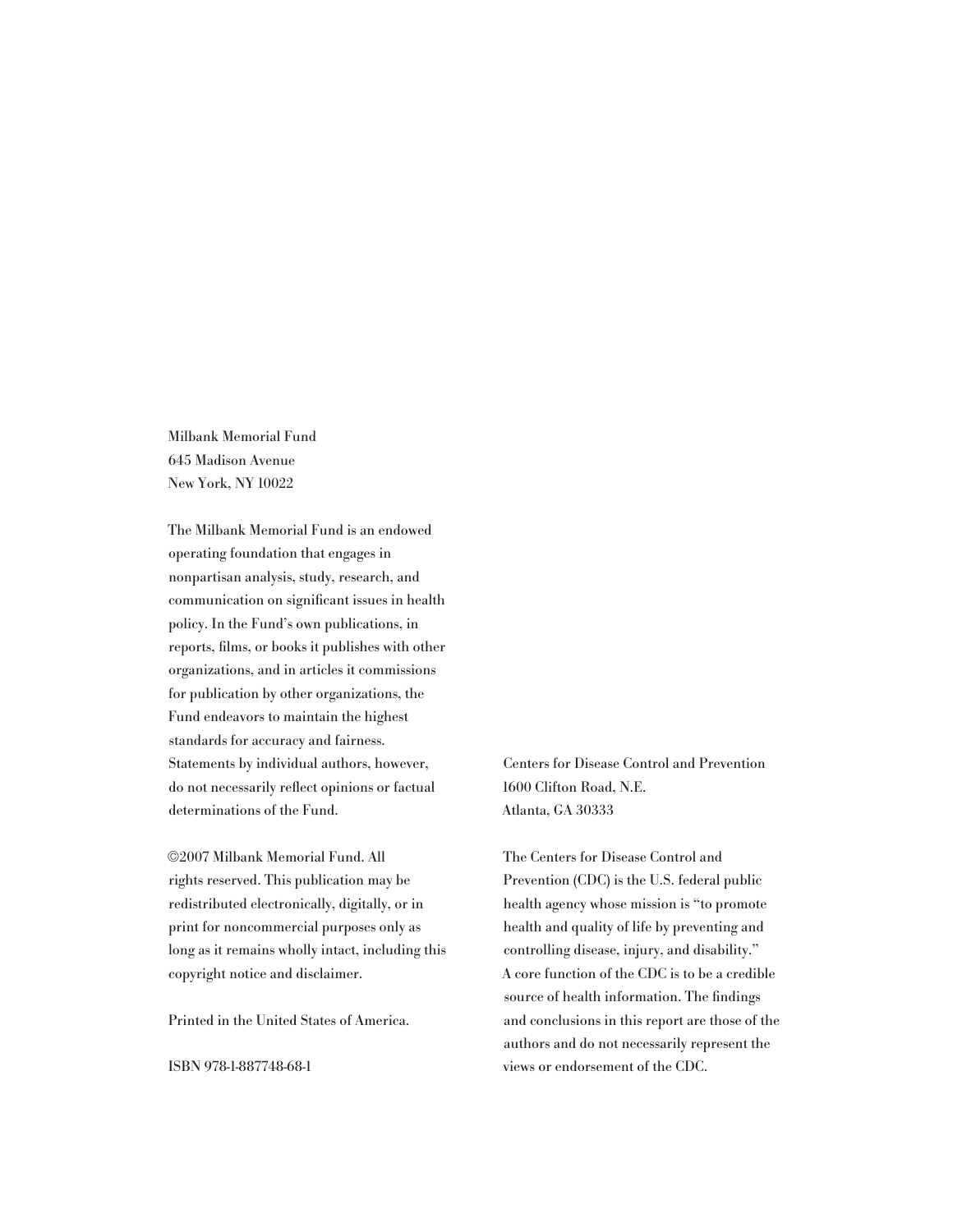# **TABLE OF C ONTENTS**

| Introduction: The Potential of Systematic Reviews and the Limitations  5       |
|--------------------------------------------------------------------------------|
| Traffic Safety Interventions: Successes and Setbacks-Implementing the Evidence |
| Tackling Youth Drinking: Collaboration Counts-When the Evidence                |
| Tobacco Control: The Long War–When the Evidence Has to Be Created 23           |
| Obesity: Dealing with Uncertainty and Complexity-When There Are Gaps           |
| The Mental Health Aftermath of the Tsunami: Levels of Chaos-When the Evidence  |
| Drug Abuse Resistance Education (DARE): Lessons Learned-When the Evidence      |
| The Washington State Institute for Public Policy: Connecting Policy            |
|                                                                                |
|                                                                                |
|                                                                                |
|                                                                                |
|                                                                                |
|                                                                                |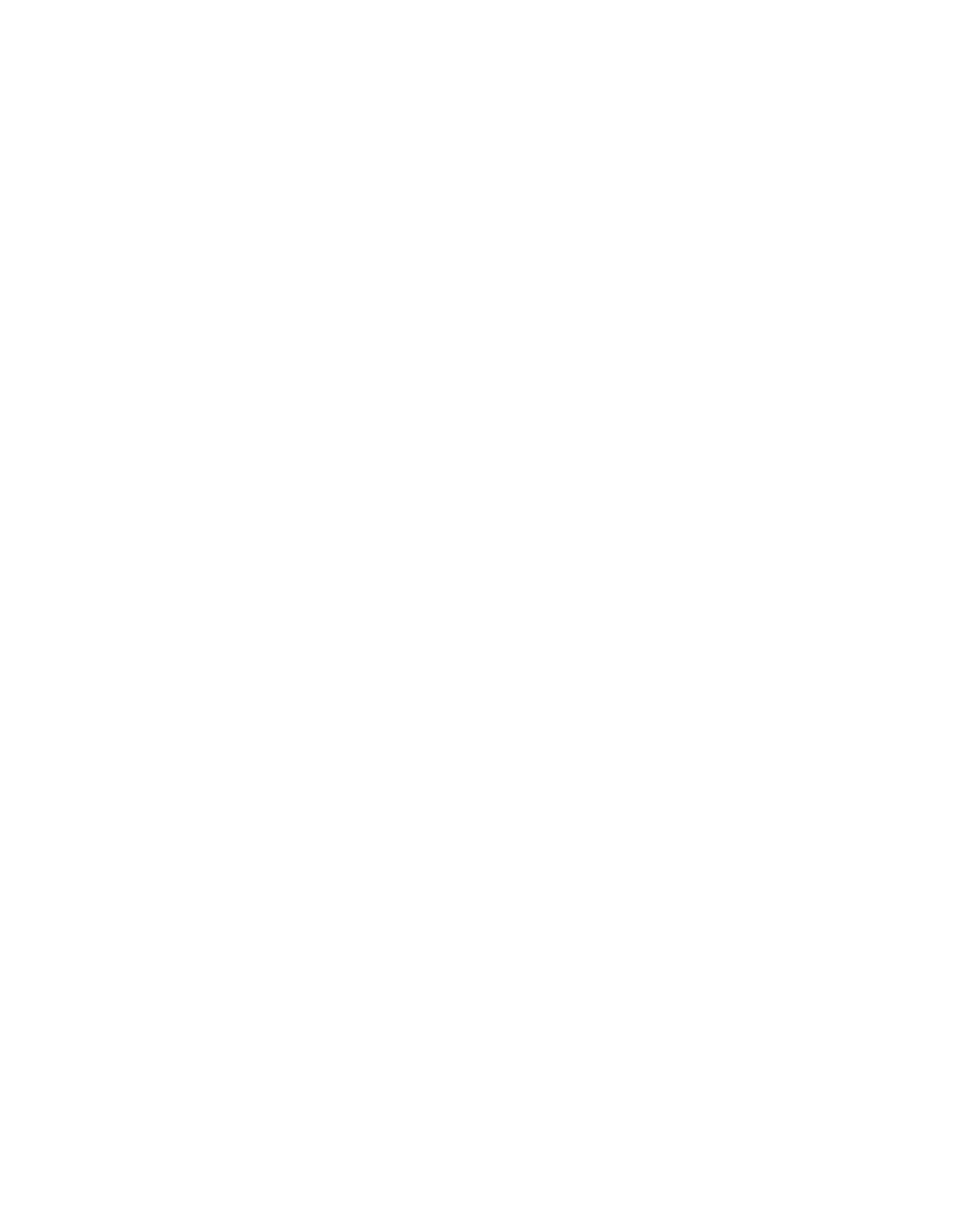#### **F o r e w o r d**

This report describes the methods, applications, and value for policymakers of systematic reviews that evaluate interventions intended to improve population health. These reviews are the best available scientific guidance for choosing among alternative policies. Systematic reviews apply the methods of research (sometimes called "evidence") synthesis, a rapidly developing area of inquiry that merges the biomedical and social sciences.

Policymakers and scientists collaborated in planning this report. They also reviewed it in draft, giving particular attention to its accuracy, balance, and accessibility. These colleagues, as well as persons the authors interviewed, are listed in the Acknowledgments.

Considerable evidence suggests that systematic reviews are informing policymakers' decisions about policy for health, social services, education, and criminal justice. Such evidence can be seen in three examples from one systematic review group based at the Centers for Disease Control and Prevention (CDC) and known as the Guide to Community Preventive Services (Community Guide). In many jurisdictions, policymakers have cited a Community Guide systematic review demonstrating the harmful effects of second-hand cigarette smoke as part of their rationale for enacting laws to ban smoking in public places. Another example is a 2007 Connecticut law ending the automatic assignment of sixteen and seventeen year olds to the adult criminal justice system. This decision took account of a Community Guide systematic review published a few months earlier. The review found that prosecuting youth as adults leads to increased violence. Similarly, in June 2007, a member of the United States House of Representatives told his colleagues that a Community Guide systematic review had "found conclusively that moving the drinking age up to twenty-one decreases alcohol-involved crash fatalities by 16 percent and lowering it increases fatalities by 10 percent."

The CDC and the Milbank Memorial Fund commissioned this report in order to explain the methods and uses of systematic reviews to a broad audience. Incomplete or erroneous information about systematic reviews continues to be published in the media and distributed by groups trying to influence policy. Some of the misinformation that is circulated by researchers in other fields and health journalists can be attributed to their not understanding the rapidity with which the field is advancing. According to a recent article in Plos Medicine, peer-reviewed journals published approximately 2,500 systematic reviews in 2005—up from 87 the first time they were counted in 1987. Misinformation can also result from the complex interactions of science and policy, as well as commercial and nonprofit advocacy.

The CDC and the Fund are longtime participants in international activities to advance and apply the science of research synthesis. The CDC is the U.S. federal public health agency whose mission is "to promote health and quality of life by preventing and controlling disease, injury, and disability." A core function of the CDC is to be a credible source of health information. The Fund is an endowed operating foundation that works to improve health by helping decision makers in the public and private sectors acquire and use the best available evidence to inform policy for health care and population health. This report completes a project begun with the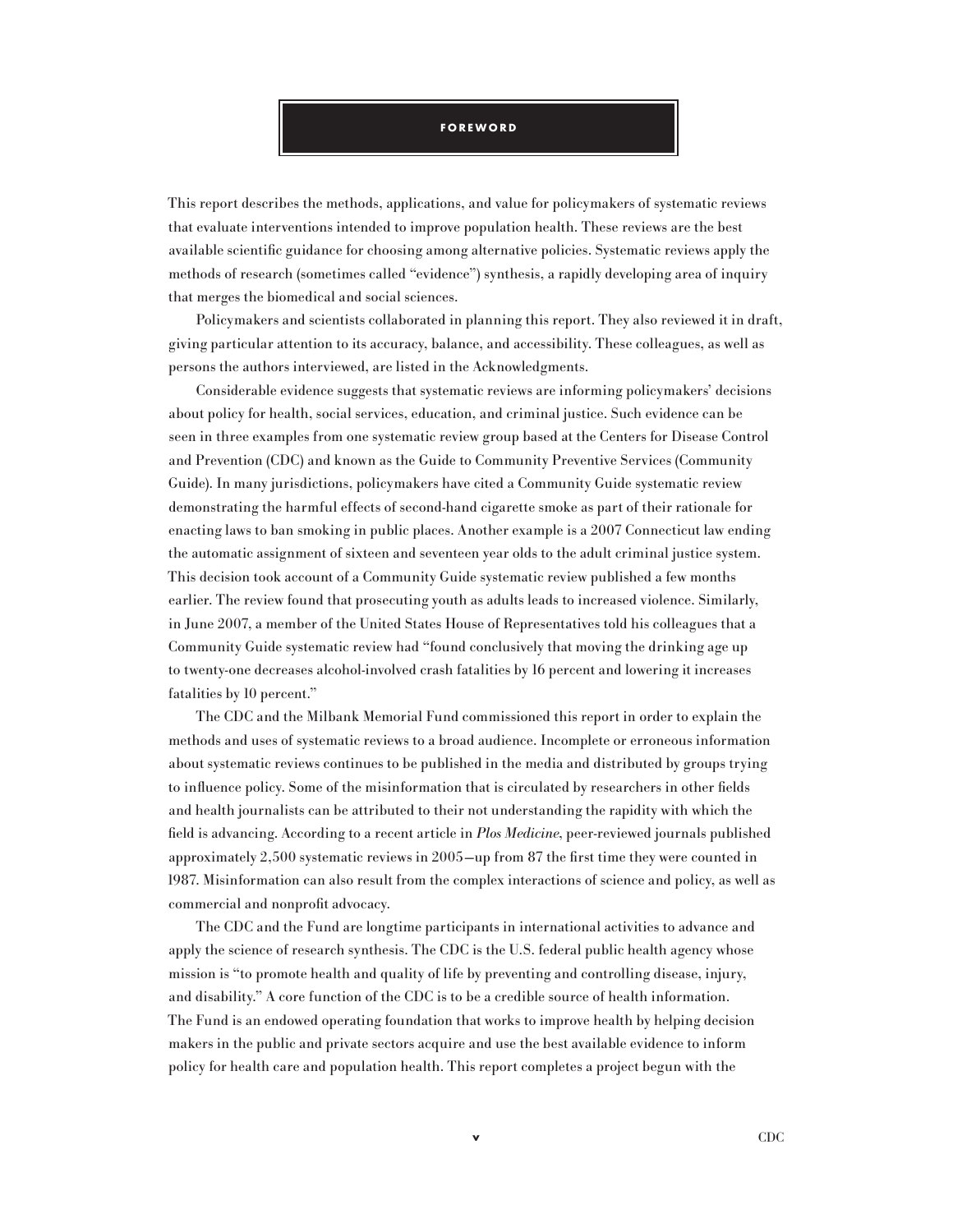publication in 2004 of a report by Ray Moynihan, Evaluating Health Services: A Reporter Covers the Science of Research Synthesis, available at http://www.milbank.org/reports/2004Moynihan/ 040330Moynihan.html.

The authors asked us to include the following statement about their qualifications and methods: This is a piece of journalism from two respected health writers, informed by discussions with, and literature from, some of the key figures in the field. The authors have attempted to reflect a diversity of voices in the storytelling, including researchers who conduct systematic reviews, policymakers who use them, and critical thinkers who are imagining ways of enhancing the utility of systematic reviews. The authors use storytelling and anecdote to raise broad issues and case studies to help identify key themes.

Peter Briss

Science Officer

Coordinating Center for Environmental Health and Injury Prevention, CDC

Daniel M. Fox President Emeritus Milbank Memorial Fund

Shawna L. Mercer Director The Guide to Community Preventive Services, CDC

Carmen Hooker Odom President Milbank Memorial Fund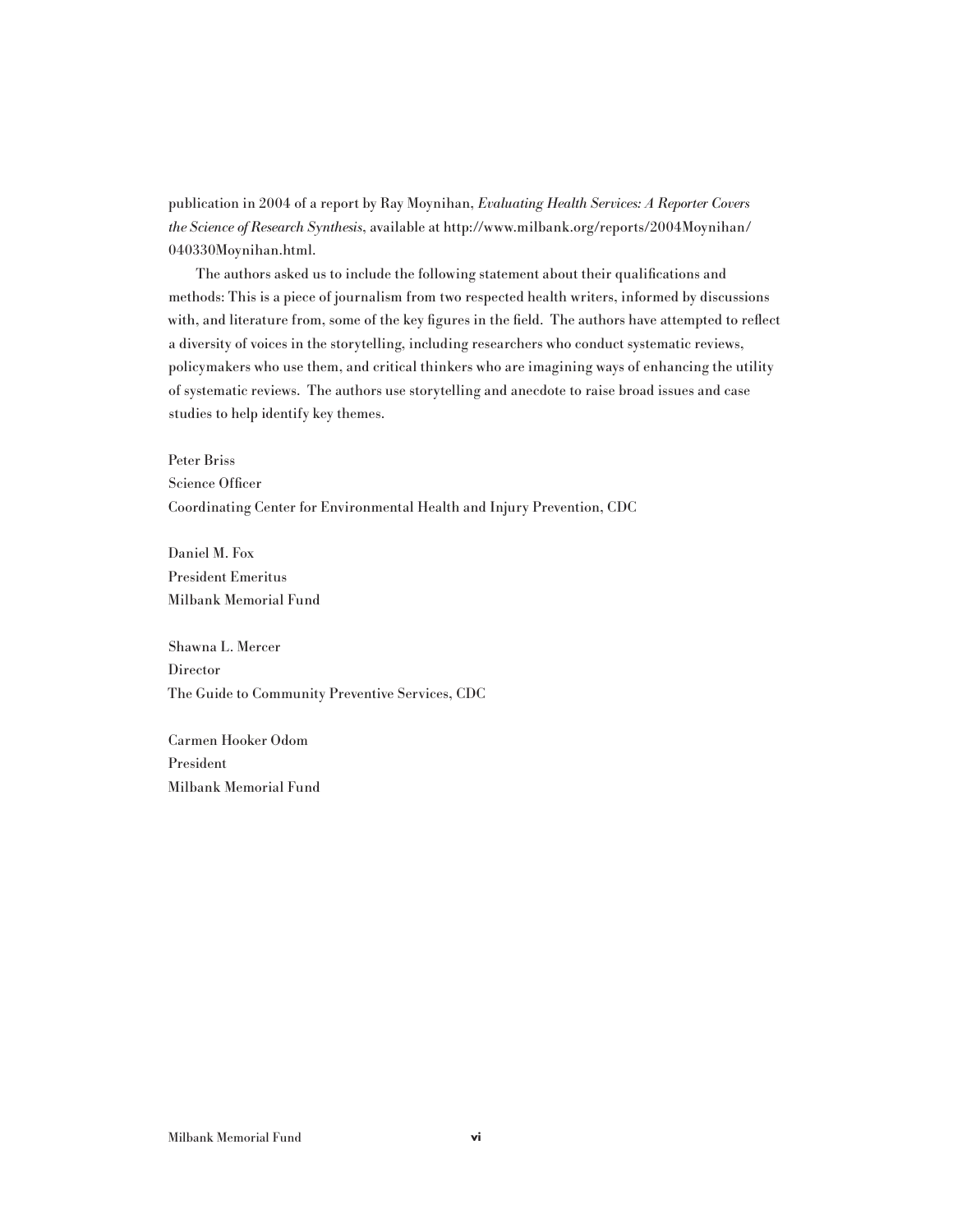#### **Ac k n o w l e d gm e n t s**

The following people planned this report with the authors, staff of the CDC, and the Fund; they also reviewed the report in draft. Their affiliation at the time of review is listed.

Lisa Bero, University of California, San Francisco; Robert Boruch, University of Pennsylvania; Ross Brownson, Saint Louis University; Leah Devlin, North Carolina Department of Health and Human Services; Jonathan Fielding, Los Angeles County Department of Health Services; Richard Gottfried, New York State Assembly; Lee Greenfield, Hennepin County (MN) Department of Human Services and Public Health; John Nilson, Ministry of Environment, Saskatchewan.

The following people were interviewed for this report and/or reviewed it in draft. Their affiliation at the time of their participation is listed.

Alice Ammerman, University of North Carolina at Chapel Hill; Laurie Anderson, Centers for Disease Control and Prevention; David Atkins, Agency for Healthcare Research and Quality; Dileep Bal, Hawaii State Department of Health; Simon Chapman, University of Sydney; Bernard Choi, Public Health Agency of Canada; Karina Davidson, Columbia University Medical Center; Don Des Jarlais, Beth Israel Medical Center; Randy Elder, Centers for Disease Control and Prevention; Brian Flay, Oregon State University; Sandro Galea, University of Michigan; Stanton Glantz, University of California, San Francisco; Lawrence Green, University of California, San Francisco; Jessie Gruman, Center for the Advancement of Health; Trevor Hancock, British Columbia Ministry of Health; Alyson Hazen, Partnership for Prevention; Jim Hedlund, Highway Safety North; Mark Helfand, Oregon Evidence-Based Practice Center; Neal Kohatsu, California Department of Health Services; Kelli Komro, University of Florida; John Lavis, McMaster University; Roxanne Lieb, Washington State Institute for Public Policy; Vivian Lin, La Trobe University; David MacLean, Simon Fraser University; Linda Major, University of Nebraska–Lincoln; Marc Manley, BlueCross BlueShield of Minnesota; Toben Nelson, Harvard University; Jim Nichols, formerly of the National Highway Traffic Safety Administration; Fran Norris, National Center for Posttraumatic Stress Disorder; Lotrakul Panpimol, Thailand Ministry of Public Health; John Pierce, University of California, San Diego; Marcus Plescia, North Carolina Department of Health and Human Services; Peter Sainsbury, University of Sydney; Jim Sallis, San Diego State University; Michelle Scollo, Cancer Council Victoria; Jan Semenza, European Centre for Disease Prevention and Control; Ruth Shults, Centers for Disease Control and Prevention; Zili Sloboda, University of Akron; Cathy Thomas, North Carolina Department of Health and Human Services; Mark Van Ommeren, World Health Organization; Elizabeth Waters, Deakin University; Tom Workman, University of Nebraska–Lincoln.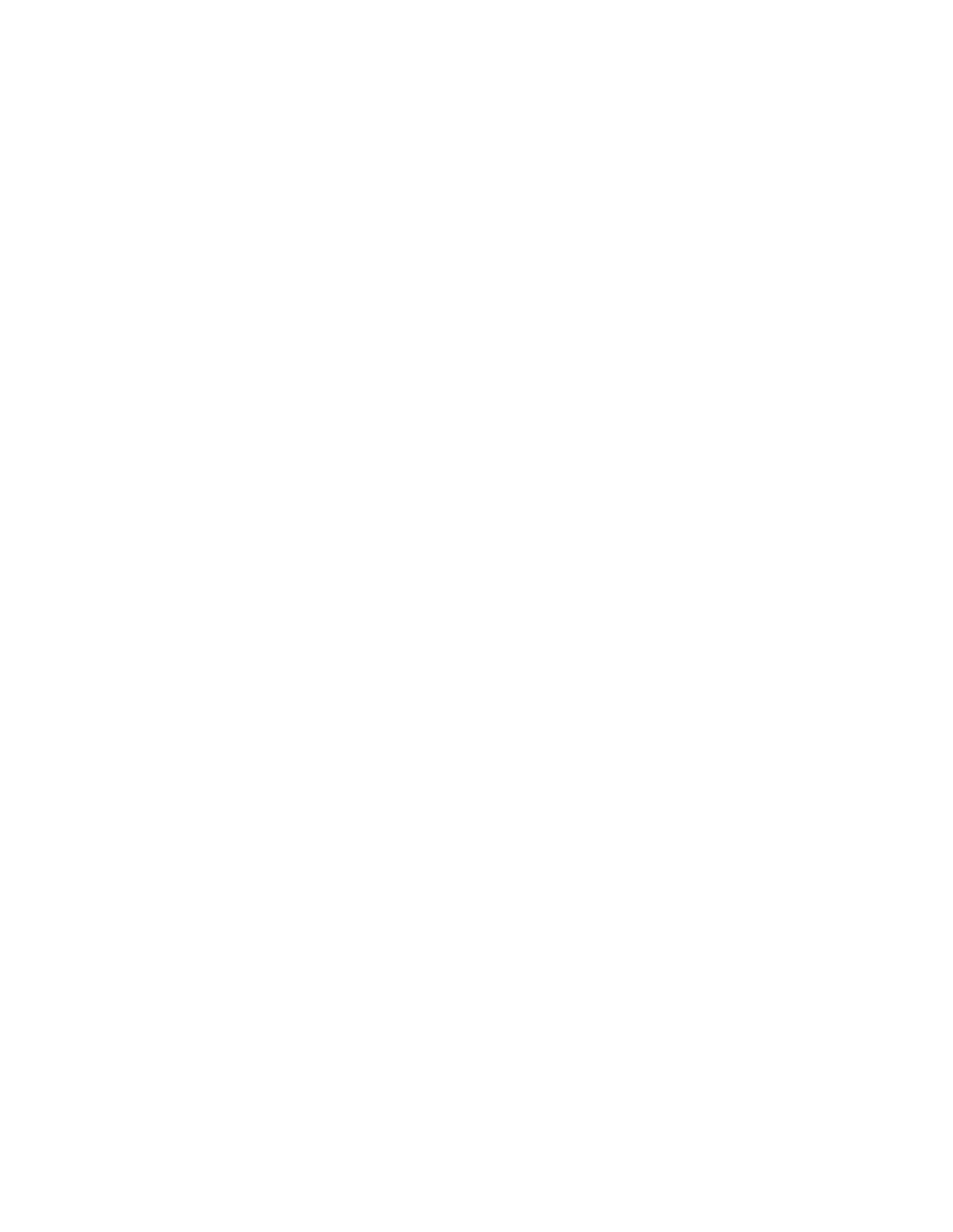#### **E x e c u t i v e S u mm a r y**

Efforts to improve population health will yield better returns if there is more effective integration of reliable scientific evidence into policymaking. Increasing the use and usefulness of systematic reviews is one powerful mechanism for improving the evidence available to inform population health decision making.

Systematic reviews provide a systematic, transparent means for gathering, synthesizing, and appraising the findings of studies on a particular topic or question. They aim to minimize the bias associated with single studies and nonsystematic reviews. They can include many types of studies from diverse disciplines.

Systematic reviews can help provide information useful to policymakers, practitioners, and researchers, including the extent of a health problem and whether interventions work, at what cost, and for whom. They can help policymakers make the most efficient use of scarce resources and evaluate the relative merits of competing policies or programs—though for the most part current reviews compare an innovative intervention with some sort of "usual care" scenario rather than compare two different interventions or strategies. Systematic reviews can also help policymakers resist pressures from vested or competing interests, and they can help identify gaps in the evidence and priorities for future research.

Population health is affected by policymaking in many areas, including both government and nongovernment enterprises, as well as sectors other than health. Therefore, a broad perspective should be taken in considering the scope of systematic reviews and their potential users. In this report, policymakers are considered to include public and private sector organizations whose decisions influence health, whether they sit in the health sector or elsewhere.

Moves are under way to improve policymakers' access to and use of relevant, reliable information from systematic reviews. However, scientific evidence is only one of many forces and many types of information that influence policymaking. Systematic reviews face tough competition for policymakers' attention. They cannot always provide information that is useful or relevant to policymakers' needs, and policymakers often must make decisions on the basis of incomplete evidence within a very short time frame.

Evidence-based public/population health differs from evidence-based medicine because it bridges complex systems and populations rather than homogenous patient populations. Many methodological issues confront those who produce and use systematic reviews relevant to public/population health, and concerted efforts are under way to improve the quality of systematic reviews in this area. David MacLean, professor and dean of the faculty of health sciences at Simon Fraser University in British Columbia, has expressed concerns that overreliance on systematic reviews or unquestioning use of them might stifle creativity and innovation or lead to useful programs being sidelined because of their inadequate evidence base.

This report includes case studies—ranging from tobacco control to binge drinking among college students to the mental health challenges of the Indian Ocean tsunami—that bear many lessons for those seeking to improve population health. First and foremost they suggest there is significant room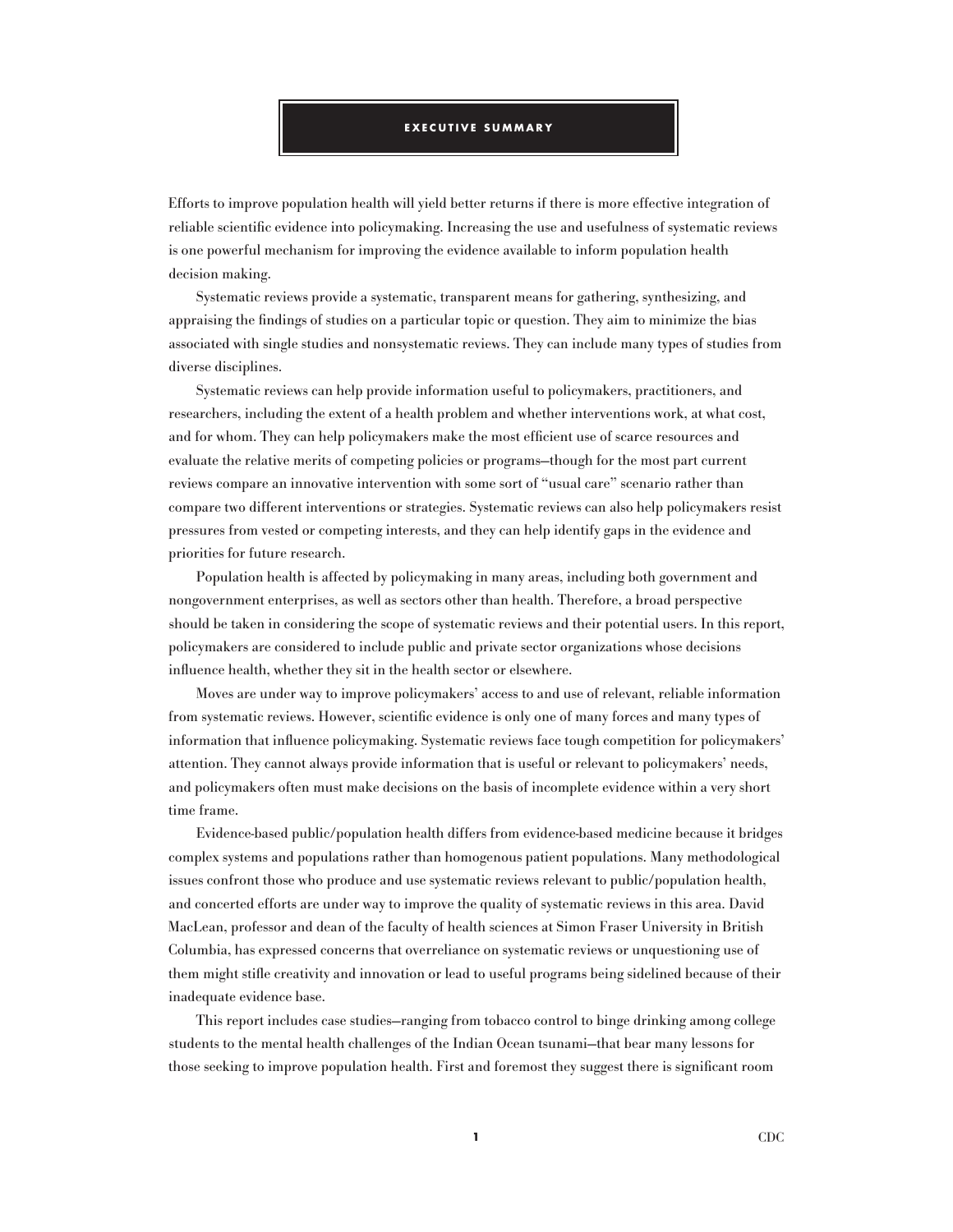to enhance the role of evidence in policymaking. They also reveal the importance of

- taking a systems, environmental, or policy approach to changing human behavior, rather than strategies focused solely on individuals,
- the role of social norms in influencing behavior,
- the power of legislative, regulatory, and financial incentives to encourage the implementation of evidence-based policies,
- and the value of a reliable and relevant evidence base to help set political and public agendas and to shape interventions.

These themes are also instructive for those seeking to boost the role of evidence in population health decision making. Improving the use and usefulness of systematic reviews will require individual researchers, policymakers, advocates, and other relevant groups to modify the way they work. Success in this endeavor is most likely to be achieved if systemic, environmental, and cultural changes promote and support them.

As the case studies demonstrate, the real-world interaction between evidence and action is complex, and while each serves to improve the other over time, the ease and speed of this process can be improved. The case studies also highlight the importance of fearless and prominent champions in influencing political and professional agendas. They show the value of collaboration, perseverance, and pragmatism.

Those who seek to improve the use and usefulness of systematic reviews must recognize that policymaking is not a linear process and that a comprehensive array of interventions is more likely to have an impact than any single intervention. They must also be systematic by making deliberate, strategic efforts to disseminate and implement review findings, as well as ready and willing to seize moments of opportunity. Timeliness is often crucial in the policy environment.

This report makes recommendations for a comprehensive range of strategies, involving researchers, policymakers, the media, interest groups, and the broader community, in order to make systematic reviews both more useful and utilized. Recommendations include organizational and cultural changes to improve the translation and dissemination of systematic reviews; collaboration across sectors and disciplines to improve the quality, timeliness, accessibility, and relevance of systematic reviews; and incentives to encourage researchers, policymakers, and interest groups to work towards better integration of evidence into policy.

The importance of the media should not be overlooked. Just as effective media advocacy contributed to many of the public health advances outlined in this report, so can it contribute to efforts to promote both demand for and supply of useful, relevant systematic reviews. Media advocacy has been defined as the "strategic use of mass media to advance a social or public policy initiative."

The final message from this report is that efforts to improve the use and usefulness of systematic reviews must be evaluated, and these findings must themselves be disseminated and implemented.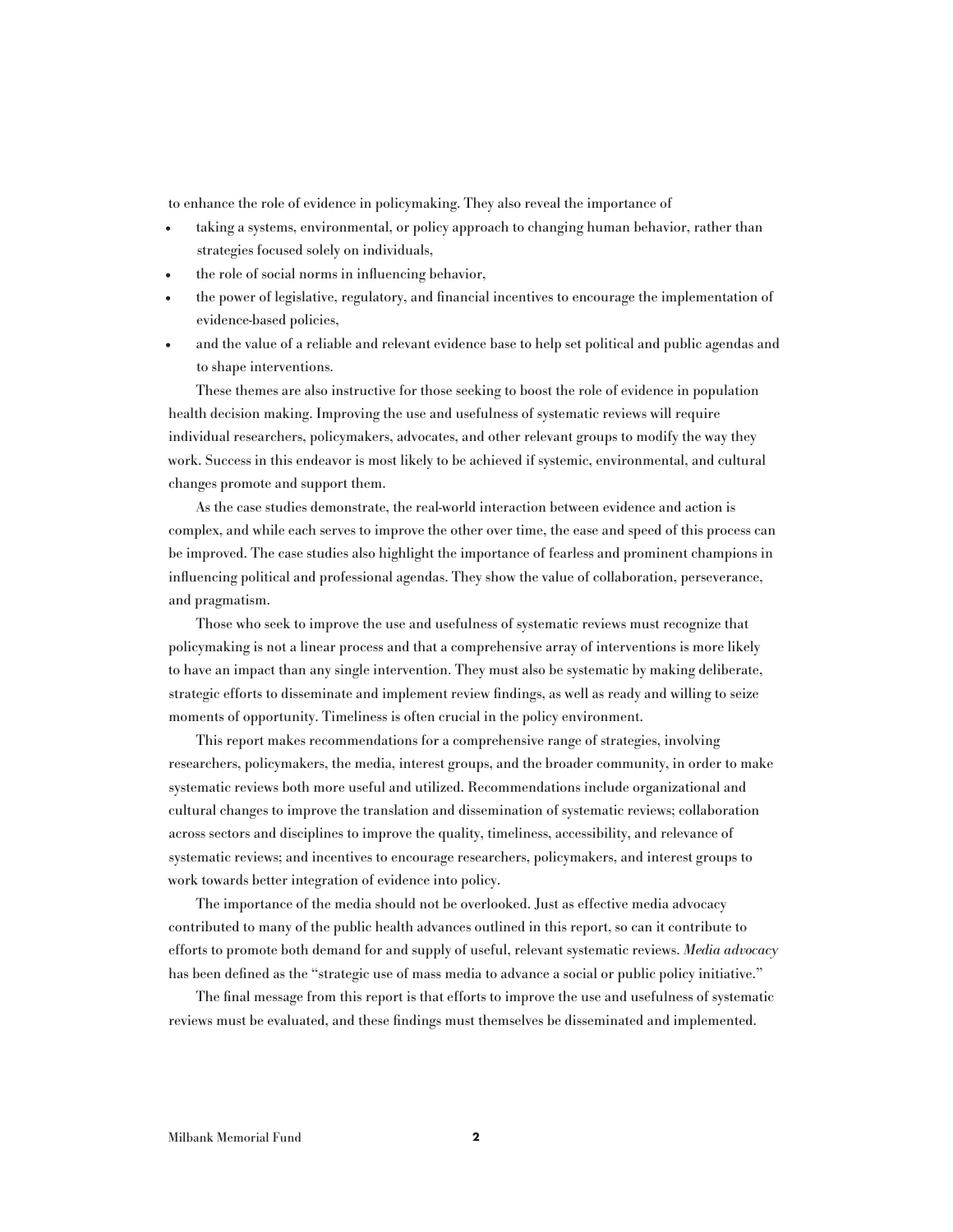#### **K e y M e s s a g e s**

#### **H OW SYSTE M ATI C REVIEWS C AN H EL P**

- Efforts to improve population health will yield better returns if there is more effective integration into policymaking of reliable scientific evidence, including systematic reviews.
- Increasing the use and usefulness of systematic reviews is one powerful mechanism for improving population health.
- Systematic reviews provide a systematic, transparent means for gathering, synthesizing, and appraising the findings of studies on a particular topic or question.
- Policymakers can be more confident about the findings of systematic reviews because such reviews aim to minimize the bias associated with single studies and nonsystematic reviews.
- Systematic reviews can help provide many types of information useful to policymakers and researchers, including the extent of a health problem and whether interventions work, at what cost, and for whom.
- Systematic reviews can help policymakers to make the most efficient use of scarce resources and to resist pressures from vested interests. They can also help identify gaps in the evidence and priorities for future research.

#### **I M P ROVIN G T H E USE AND USEFULNESS OF SYSTE M ATI C REVIEWS**

- Improving the use and usefulness of systematic reviews will require researchers, policymakers, advocates, and other relevant groups to make changes to the way they work, which are most likely to be achieved if systemic, environmental, and cultural changes promote and support them.
- Those seeking to improve the use and usefulness of systematic reviews must make deliberate, strategic efforts to disseminate and implement review findings as well as be ready and willing to seize the moment when opportunities arise.
- Fearless and prominent champions are needed to influence political, professional, and public agendas around the use of systematic reviews in policymaking.
- Enhancing the "literacy" of decision makers and the public about the strengths and weaknesses of different types of evidence may help inform and improve population health policy.
- Educating journalists about the principles of an evidence-based approach within health may help improve the public's understanding of evidence-based issues, including systematic reviews.
- Collaboration across sectors and disciplines will help improve the quality, timeliness, accessibility, and relevance of systematic reviews, and thereby promote the acceptability of their findings. The reverse is also true: having a solid evidence base to guide best practice can also facilitate collaboration.
- Incentives are needed to encourage researchers, policymakers, and interest groups to better integrate evidence into policy.
- Efforts to improve the use and usefulness of systematic reviews must be evaluated.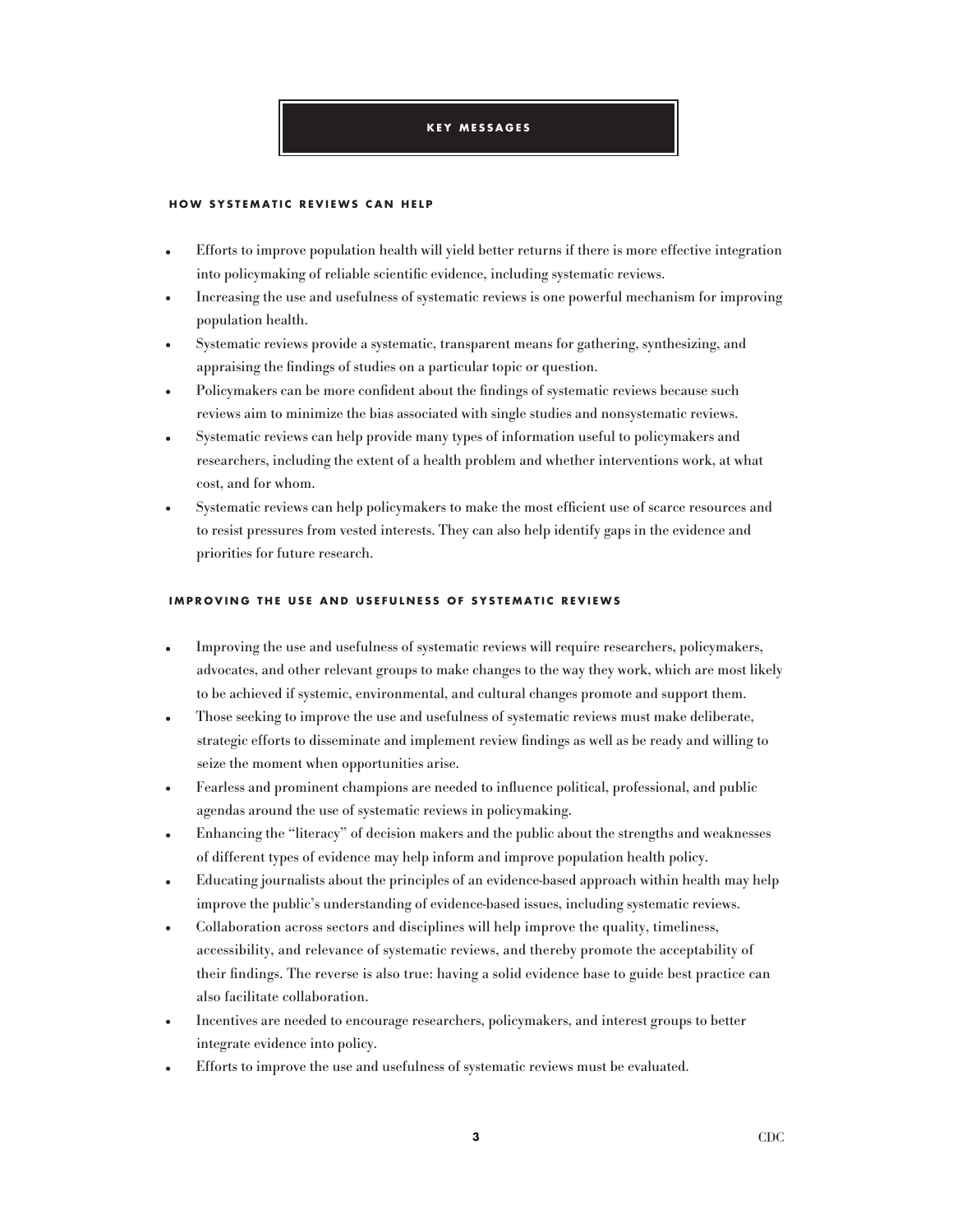- Key weaknesses of systematic reviews can include limited relevance or applicability and generalizability of the original studies being reviewed. Advocating an unquestioning or inappropriate overreliance on systematic reviews might discourage innovation or promising practices.
- The real-world interaction between evidence and action is complex, and while each serves to improve the other over time, the process can be made more efficient.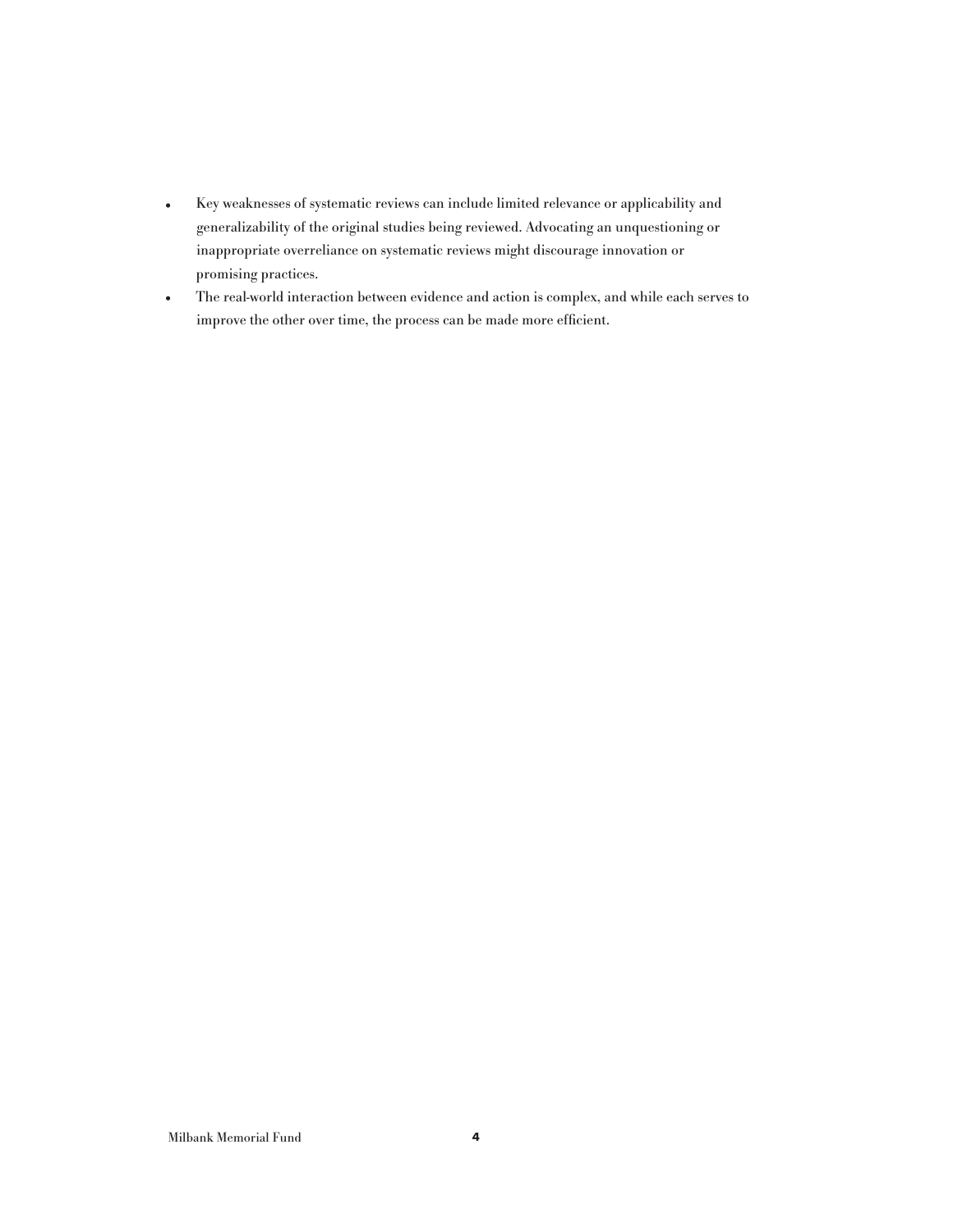# **INTRODU C TION : T H E P OTENTIAL OF SYSTE M ATI C REVIEWS . . . AND T H E LI M ITATIONS**

The rise of the evidence-based public/population health policy movement signals a growing awareness of the potential benefits of making better use of reliable scientific evidence in the policymaking process. The term evidence-based public health has been defined as "the process of integrating science-based interventions with community preferences to improve the health of populations." The term evidence-informed public health is gaining currency, acknowledging that factors other than evidence influence policymaking. Population health is affected by policymaking in many areas, including both government and nongovernment sectors, as well as fields other than health. Better integration of evidence into the policy process has the potential not only to improve health and well-being, but also to maximize the return on investment in interventions and policies promoting population health.

As the case studies in this report demonstrate, there is significant potential to improve both the use and usefulness of systematic reviews in population health policymaking. The case studies, which cover major population health challenges, including drug and alcohol abuse, tobacco control, traffic safety, and obesity, help illuminate the subtle, complex, and often invisible interactions between research evidence and policymaking. As such, they will be of enormous interest to anyone wanting to improve traffic flow on the bridges between research and action.

Systematic reviews are a methodology using a systematic, transparent process for gathering, synthesizing, and appraising the findings of studies on a particular topic or question. They aim to minimize the bias associated with single studies and nonsystematic reviews. Policymakers can be more confident relying on the results of systematic reviews than those of single studies because they are less likely to be biased or misleading. Systematic reviews have been used for some decades in social sciences and other disciplines, and in recent years they have become prominent in clinical medicine, fostered by the emergence of the evidence-based medicine movement.

Sometimes the terms systematic review and meta-analysis are used interchangeably, but it is more correct to view the meta-analysis as a subset of a systematic review. A meta-analysis involves mathematically aggregating data from independent studies to produce a more statistically powerful estimate. Not all systematic reviews are meta-analyses. Key elements of a systematic review include an explicit question; a comprehensive statement about what types of research evidence were included and excluded in the review; a thorough examination of the quality of the studies included; and a critical and transparent process of interpretation of the findings. Those interested in a more detailed understanding of the methods of a systematic review are advised to refer to the Centre for Reviews and Dissemination at the University of York, the Cochrane Collaboration, the Campbell Collaboration, or the Task Force on Community Preventive Services and the Guide to Community Preventive Services (Community Guide).

Some of the forces encouraging the use of systematic reviews in clinical decision making are also promoting their use in population health. These include the ever increasing volume and complexity of knowledge and the pressures to maximize transparency, accountability, and efficiency. Methodological developments in community research, program evaluation, and data synthesis, as well as an "explosion"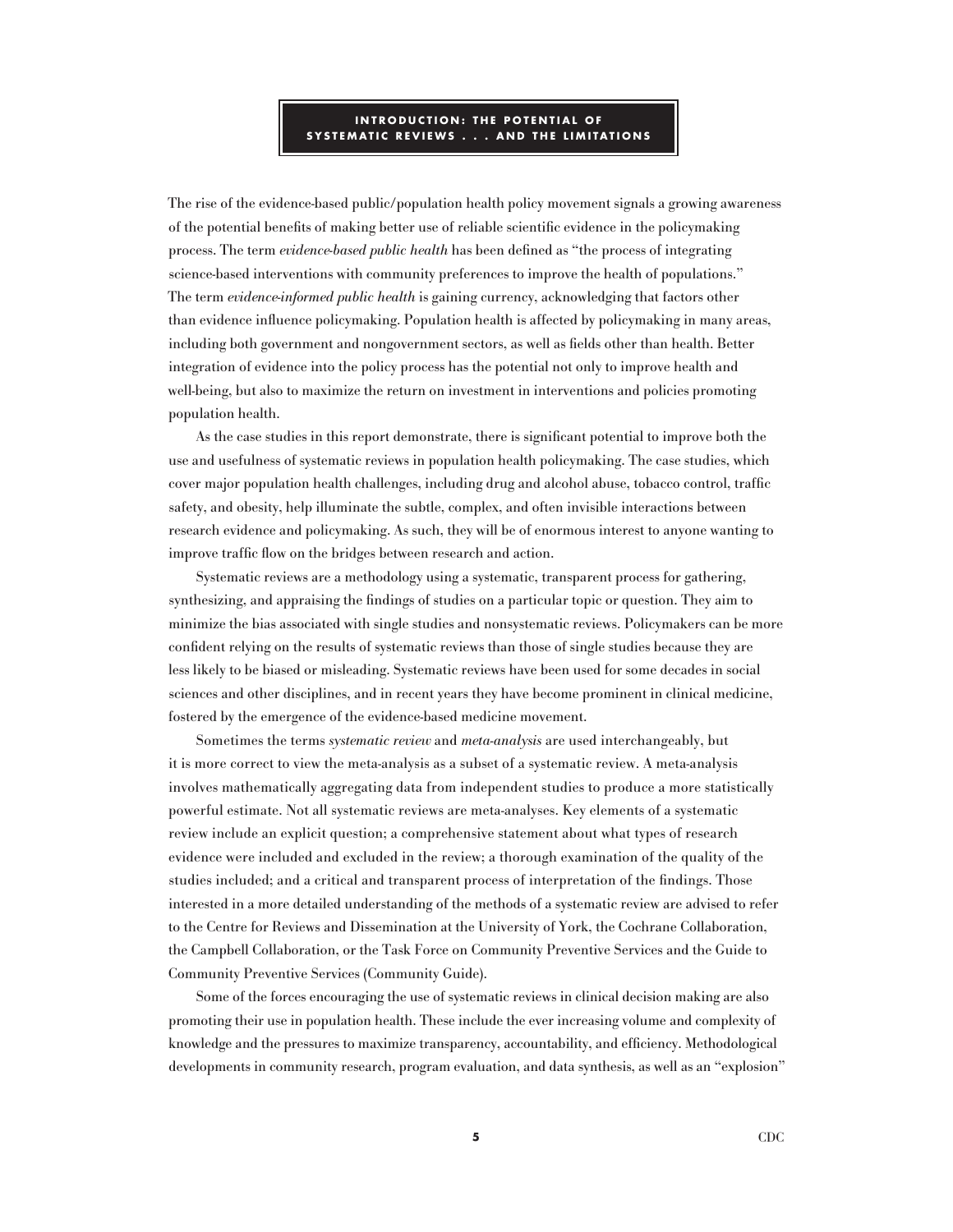of community studies of health promotion and disease prevention programs are also factors. One of the most important drivers, however, is widespread evidence that the interventions and policies proven to be effective in promoting public health are not always put into practice. Conversely, interventions and policies are sometimes implemented despite evidence of ineffectiveness or lack of evidence of effectiveness. "In public health, we have discovered much, not yet applied, that holds the promise of important change in health," leading public health experts wrote recently.

Systematic reviews are a useful tool for those seeking to promote the translation of knowledge into action. They can help researchers and policymakers to identify gaps in knowledge, as well as areas where further research is not needed.

As we will see in this report's case studies, systematic reviews can help provide many types of information useful to policymakers, including information about the nature and extent of a problem, and the potential benefits, harms, uncertainties, and costs of interventions and policies. Policymakers may also want to know about the impact on different groups in various settings. Systematic reviews can also help answer questions about how best to disseminate information and innovations; about a particular community's receptiveness to proposed interventions—whether the interventions are appropriate to local culture and context; and about the factors influencing study outcomes. For example, a systematic review of studies examining the economic impact of tobacco laws revealed the influence of tobacco industry funding on study outcomes: industry-funded studies were more favorable towards industry's products.

Furthermore, the transparency of the systematic review process offers policymakers the opportunity to scrutinize the evidence base rather than simply rely on the final conclusions, according to internationally recognized authority on the relationship between evidence and policy John Lavis, the Canada Research Chair in Knowledge Transfer and Exchange and associate professor at McMaster University. "The nice thing about systematic reviews is that they don't take the next step like a guideline where they put in the values and all kinds of assumptions that experts often bring to the table," he says. "They just say this is the global pool of knowledge, synthesized in a transparent way. If you disagree with any of the steps that were followed, here are the building blocks so you can go out and build your own."

Systematic reviews can also help policymakers resist pressures from vested or competing interests. Jonathan Fielding, director of public health and health officer, Los Angeles County Department of Health Services, and professor at the University of California, says this is one of many factors contributing to public health leaders' growing interest in the quality of evidence available to guide decision making. His department's decisions are based on evidence, he says. "It doesn't mean evidence is always going to drive the decisions; there has to be a social context taken into account and also timing is important. But I think that having the evidence is really the most important weapon we have against ideologues on every side."

In clinical medicine, randomized controlled trials have until recently been the dominant type of study included in systematic reviews. In population health, however, many argue that systematic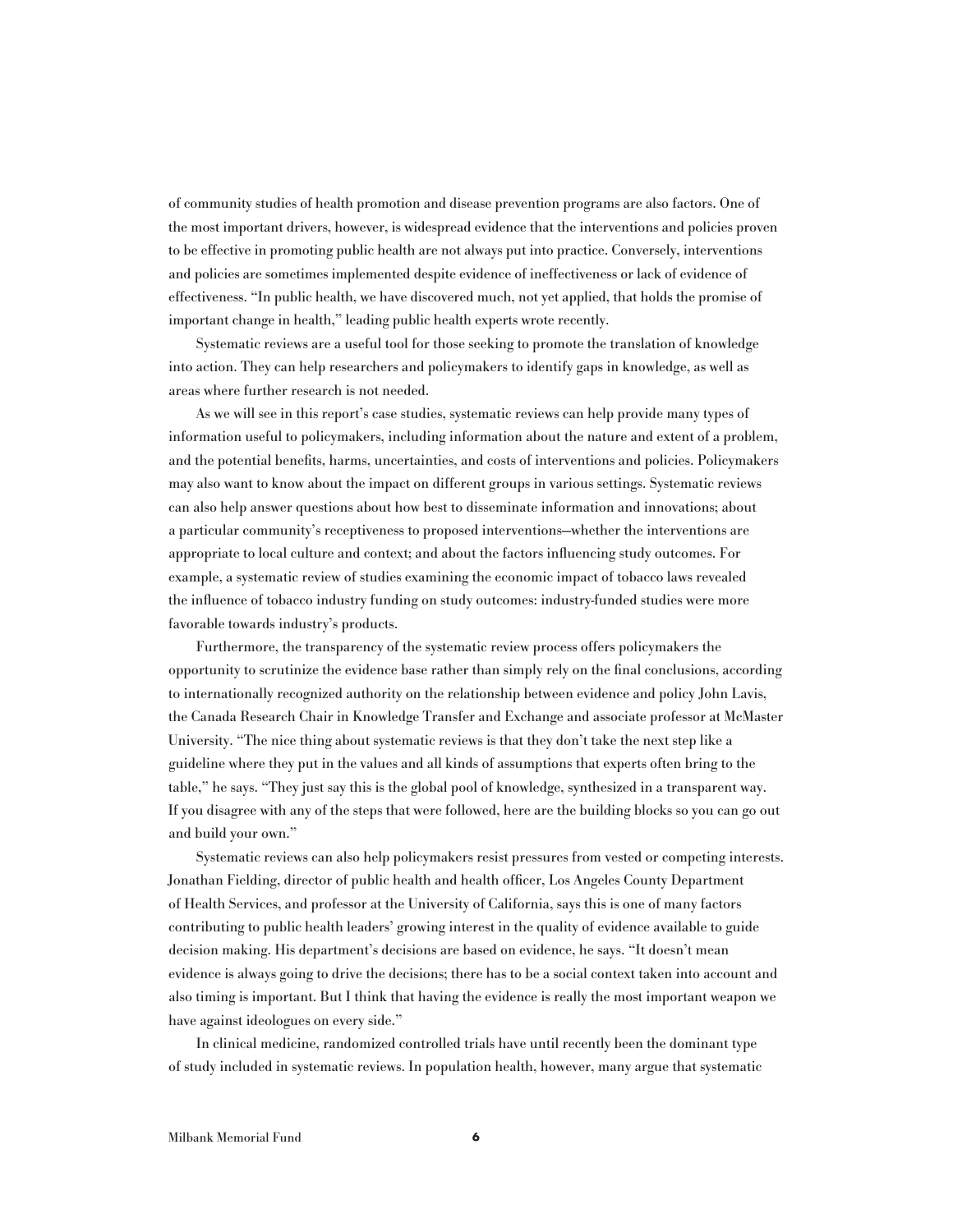reviews need to accommodate a wider range of study designs in recognition of the complexity of population health interventions and research. Many of the questions facing policymakers cannot be answered by randomized controlled trials. In population-based interventions, it is often not feasible, for example, to measure the effect of an intervention in a truly controlled environment. At least partly because of these concerns, methodology has been developed to allow for systematic reviews of qualitative and quantitative research, as well as of studies undertaken in disciplines other than the health and medical sciences.

Common myths and misconceptions about systematic reviews include that they can cover only randomized controlled trials; that they are of value only for assessing effectiveness of health care interventions; that they must adopt a biomedical model; and that they always entail some form of statistical synthesis. In reality, systematic reviews frequently include a wide range of study designs and study questions, have no preferred biomedical model, and have methodologies that are more flexible than is sometime realized. "Several arguments are commonly used to reject a wider role for systematic reviews, and these arguments are often based on major misconceptions about the history, purpose, methods, and uses of systematic reviews," according to an article by Mark Petticrew, associate director of the Social and Public Health Sciences Unit at the University of Glasgow. "Their potential role beyond the world of evidence-based medicine is more wide ranging than is often realized."

#### **KEY OR G ANI Z ATIONS AND RE C ENT DEVELO P M ENTS**

The work of several key organizations and some recent developments, in the United States and elsewhere, reflect growing interest in the role of systematic reviews in policymaking. These include:

The Task Force on Community Preventive Services and the Community Guide (www.thecommunityguide.org; accessed July 9, 2007)

The Task Force on Community Preventive Services (Task Force) is an independent nonfederal body formed in 1996 to oversee the conduct of systematic reviews of population health interventions and to make recommendations for policy and practice. The work of the Task Force is staffed by the Centers for Disease Control and Prevention. While the Task Force is convened by the U.S. Department of Health and Human Services and its members are appointed by the director of the Centers for Disease Control and Prevention, the Task Force is an independent decision making body.

The more than 180 Task Force recommendations made to date and the systematic reviews on which they are based are known collectively as the Guide to Community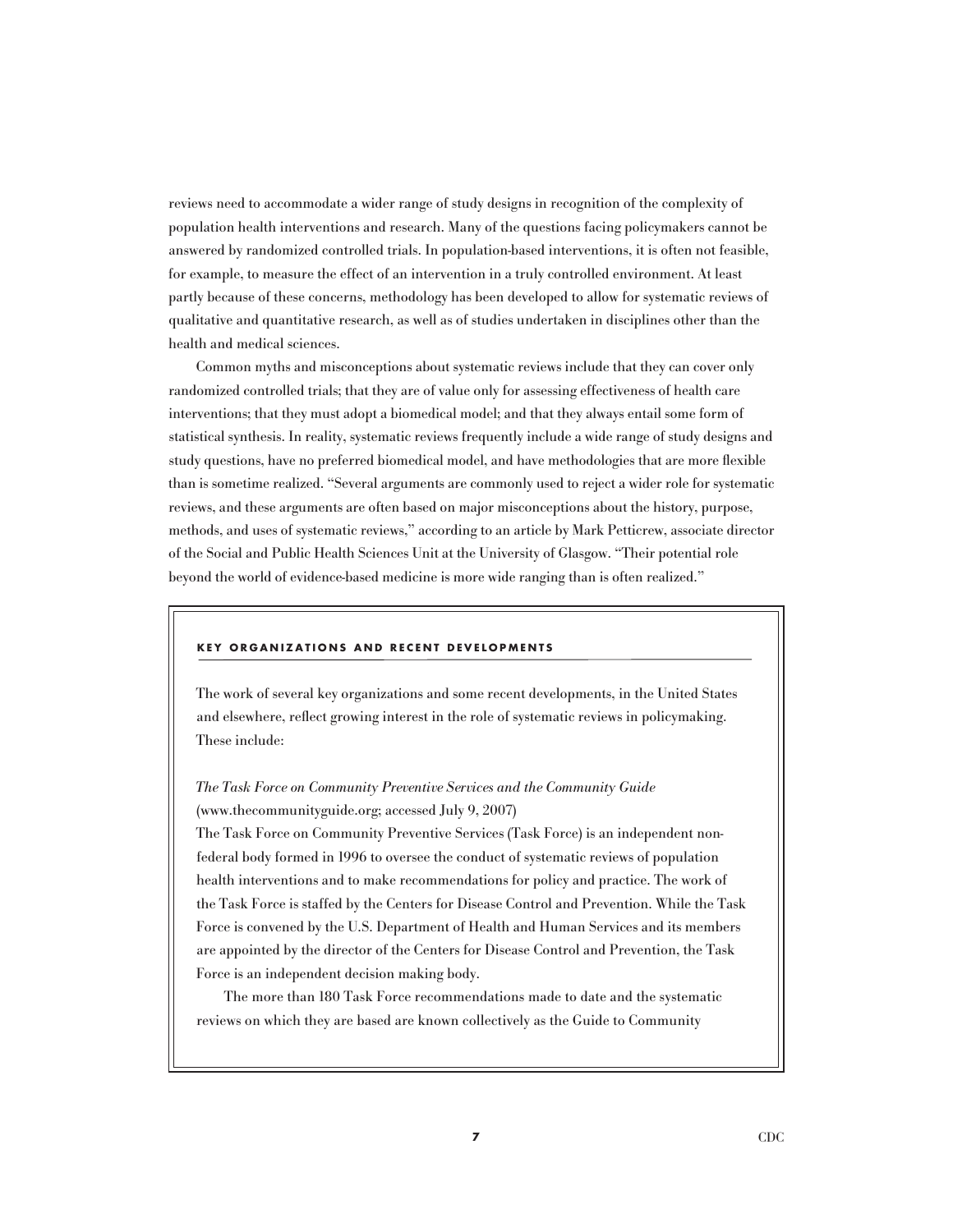Preventive Services or Community Guide. The Community Guide summarizes what is known about the effectiveness, economic efficiency, and feasibility of interventions to promote community health and prevent disease, and highlights gaps in the body of evidence across topics and interventions and ways in which the research might be improved. The body of work reveals that some program effectiveness questions are easier to answer than others and that interventions shown to work in specific settings or populations may prove difficult to evaluate when implemented on a broader community scale when more complex processes of social change must be taken into account. As a result, the Task Force stresses that a finding of insufficient evidence of effectiveness should not be regarded as evidence of ineffectiveness. The Community Guide has therefore spent considerable effort on methods development and refinement, and its methods and updates are peer reviewed, published, and available online.

The Task Force promotes the Community Guide as relevant to policymakers because it can help them to make the most efficient use of limited resources for public health, to demonstrate accountability for resource allocation choices, and to make stronger arguments in funding requests. It helps researchers identify areas needing further study and ways to improve the quality of research, and helps practitioners, employers, and other health care service purchasers be more efficient in enhancing the health of their employees or members.

#### The Cochrane Collaboration

#### (www.cochrane.org; accessed July 9, 2007)

The Cochrane Collaboration, an international not-for-profit organization, was initially established in 1993 to prepare and maintain systematic reviews of the effects of health care interventions but has since expanded its focus to include health promotion and public health. Its major product is the Cochrane Database of Systematic Reviews, published quarterly as part of the Cochrane Library. A history of the Cochrane Health Promotion and Public Health Field is available at: www.vichealth.vic.gov.au/cochrane (accessed July 9, 2007).

Cochrane methodology and reviews have been the basis for many reviews by Evidencebased Practice Centers (EPCs, see www.ahrq.gov/clinic/epc; accessed July 9, 2007) and the Drug Effectiveness Review Project (DERP, see www.ohsu.edu/drugeffectiveness; accessed July 9, 2007). Cochrane reviews are commonly used by the committees that prepare guidelines for specialty societies, and they are also frequently reported in national news media.

Currently far fewer Cochrane reviews relate to public health, as compared with clinical medicine.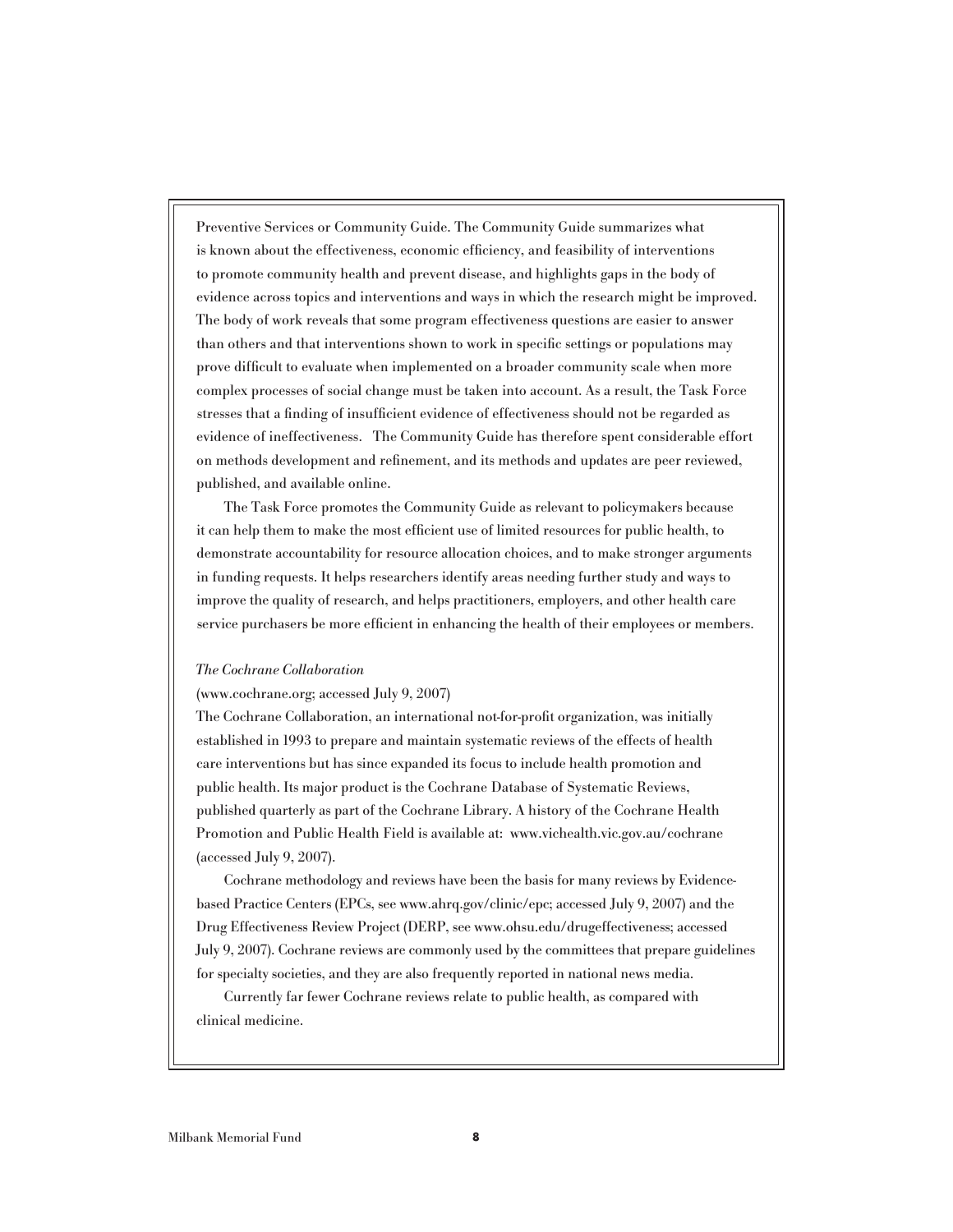## The Campbell Collaboration

(www.campbellcollaboration.org; accessed July 9, 2007)

The Campbell Collaboration was established in 2000 to prepare and maintain systematic reviews on the effects of social, behavioral, and educational policies and practices. It collaborates closely with the Cochrane Collaboration. Members of the Methods Groups in Campbell and Cochrane work together with the aim of stimulating the empirical methodological research required to improve the validity, relevance, and precision of systematic reviews and the randomized trials and nonrandomized trials on which they are based.

Robert Boruch, co-chair of the Campbell Steering Group, University Trustee Chair Professor of Education and professor of statistics at the University of Pennsylvania in Philadelphia, says Collaboration participants and partner organizations have substantially assisted the U.S. Department of Education's Institute of Education Sciences in producing high-quality systematic reviews of evidence on the effectiveness of education interventions. These reviews are designed to help decision makers and are published by the What Works Clearinghouse, established in 2002 to provide educators, policymakers, researchers, and the public with a central, trusted source of scientific evidence of what works in education (www.whatworks.ed.gov; accessed July 9, 2007). Boruch says the reviews have encouraged some publishers of commercial curriculum packages to fund randomized controlled trials comparing their products against those of their competitors.

# The Agency for Healthcare Research and Quality

## (www.ahrq.gov; accessed July 9, 2007)

The Agency for Healthcare Research and Quality (AHRQ) is the lead federal agency charged with improving the quality, safety, efficiency, and effectiveness of health care. As one of twelve agencies within the U.S. Department of Health and Human Services, the AHRQ supports health services research that will improve the quality of health care and promote evidence-based decision making. The AHRQ works with partners, including thirteen Evidence-based Practice Centers (ten in the United States and three in Canada), to conduct systematic reviews on a wide range of health topics, including both clinical and public health interventions. In addition, the AHRQ supports the Guide to Clinical Preventive Services, the clinical companion to the Community Guide.

#### Translation and Other Projects

Efforts are under way to translate the evidence from systematic reviews into action plans to assist implementation of effective interventions. For example, the Centers for Disease Control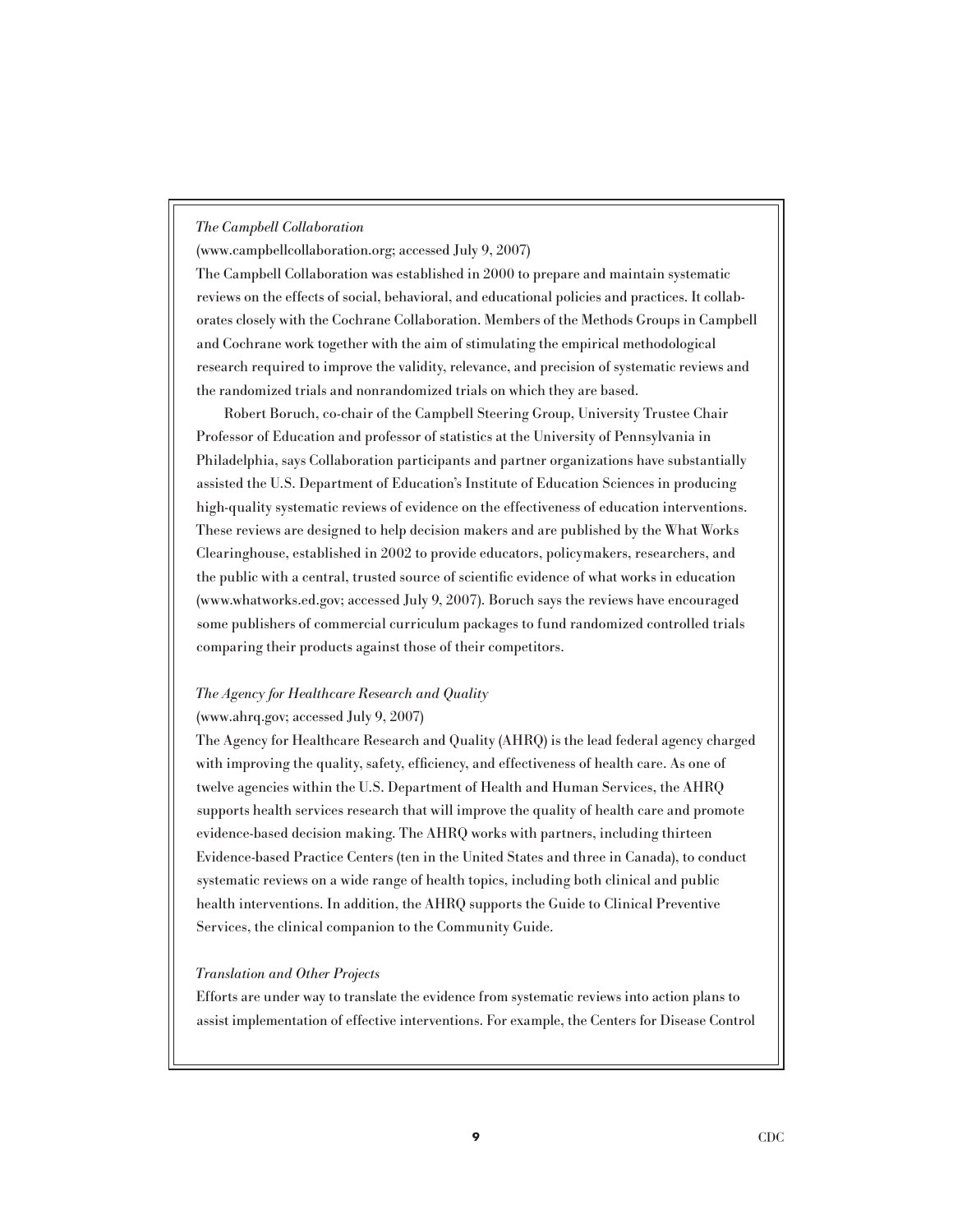and Prevention (CDC) (www.cdc.gov; accessed July 9, 2007) is funding the Partnership for Prevention (www.prevent.org; accessed July 9, 2007) to develop manuals for public health workers on how to implement evidence-based interventions. These are based both on the results of systematic reviews as well as interviews with key informants. "Systematic reviews are a great starting point in letting you know what works but often don't provide the level of information that you need to implement interventions," says Alyson Hazen, a fellow at the Partnership for Prevention. The manuals, called The Community Health Promotion Handbook: Action Guides to Improve Community Health, are expected to be available on the Partnership for Prevention's website by late 2007. They include steps for implementing an intervention, suggest partners to engage in the process, and offer advice on how to overcome likely barriers and the personnel, financial, and material resources required in order to do so.

Other examples of efforts to better integrate evidence into policy include the European Observatory on Health Systems and Policies (www.euro.who.int/observatory; accessed July 9, 2007), the Canadian Health Services Research Foundation (www.chsrf.ca/home \_e.php; accessed July 9, 2007), the National Institute for Health and Clinical Excellence (www.nice.org.uk; accessed September 4, 2007), the Association of Public Health Observatories (www.apho.org.uk/apho/index.htm; accessed July 27, 2007), and the Health Evidence Network (www.euro.who.int/HEN; accessed July 9, 2007) recently set up by the World Health Organization (WHO). The Society for Prevention Research (SPR) (www.preventionresearch.org; accessed July 9, 2007) is also working to improve the evidence base of policy and practice. In 2004, the SPR adopted standards of evidence for prevention practices, which cover efficacy, effectiveness, and dissemination.

Many factors other than scientific evidence influence the policy process, including political and economic imperatives, vested interests and advocacy groups, crises, the media, public opinion, ideology, intuition, emotion, values, and beliefs. Happenstance and timing can also be important. Other influences are policymakers' experience, expertise, and judgment, as well as the pragmatics of political life, including electoral cycles and timetables, procedures, and unanticipated contingencies.

Policymakers are influenced by information from many sources, including anecdotal evidence, single studies, commercial interests, disease-specific advocacy groups, and media reports. Reliable scientific evidence such as that from systematic reviews is only one player in the process and often not the most visible or influential. Policymakers are not necessarily familiar with the concept of a hierarchy of scientific evidence, in which different forms of evidence are ranked according to their reliability, with most weight accorded to systematic reviews of well-conducted controlled studies and least to individual studies, expert opinion, or anecdotal evidence.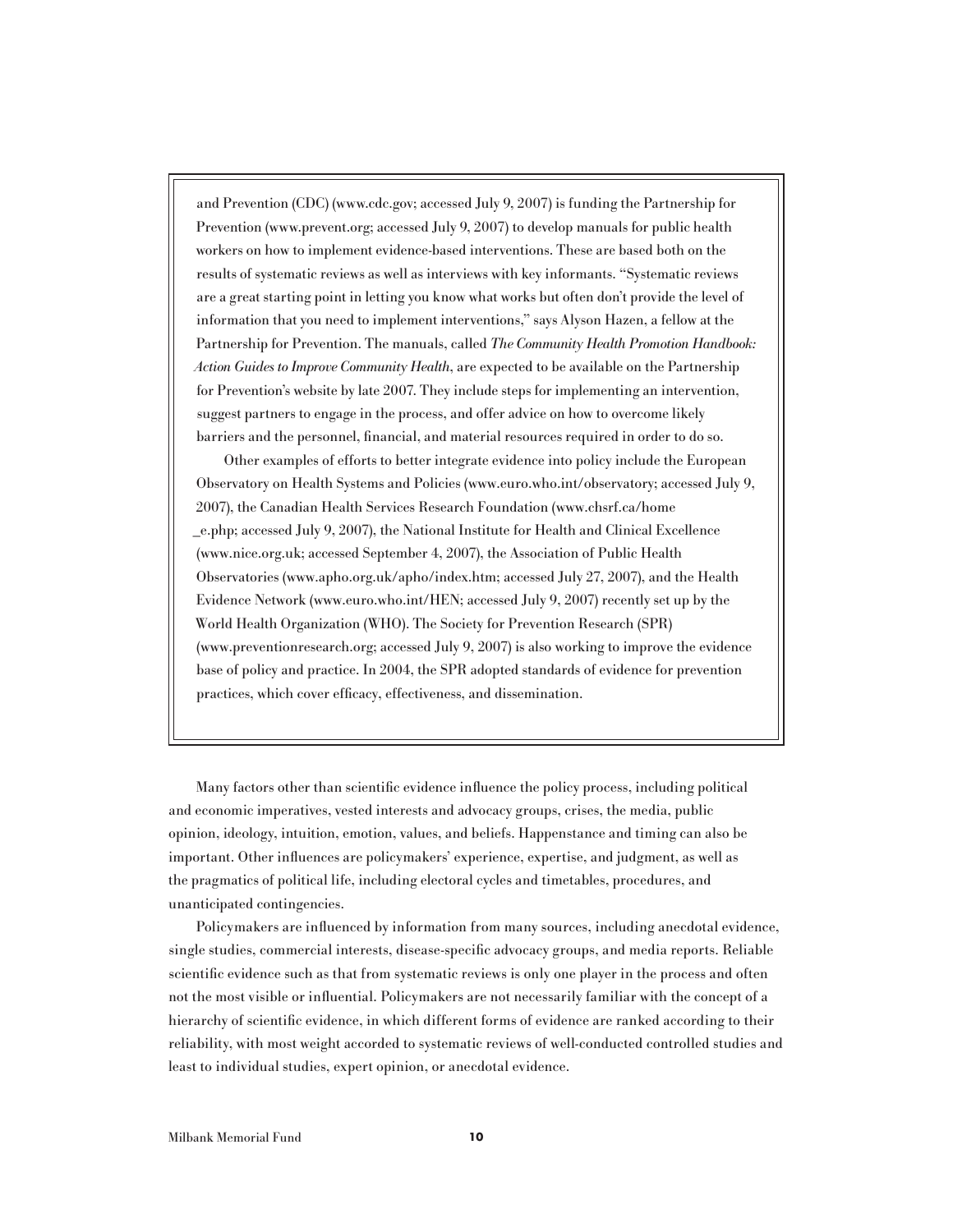According to Bernard Choi, senior research scientist at the Public Health Agency of Canada's Centre for Chronic Disease Prevention and Control, the hierarchy of scientific evidence is often inverted when policy decisions are made. He cites decision makers' lack of time, ability, or expertise to access and synthesize the evidence from high-quality studies and adds that for policymakers already suffering information overload, systematic reviews can seem more like part of a problem than a solution. Others argue that anecdotal information provided by voters can be a source of valuable information for policymakers, who may be more likely to consider the appropriateness of evidence than where it fits in the scientific hierarchy. Some researchers have put it thus: "How and when evidence is used often depends upon the political agenda and ideology of the government of the day, not on the nature of the evidence, however compelling." Many public health experts say that evidence is sometimes used to justify policy decisions rather than being a driving force in itself. As suggested by a recent systematic review of the literature about how policymakers use evidence, research is often used to legitimate decisions after the fact.

Choi and colleagues note the lack of correlation between the quality of science and the policy derived from it. "Good science does not always guarantee good policy; bad or even no science does not necessarily lead to bad policy," they say. "It is true good policy does not always depend on waiting for good evidence."

Neal Kohatsu, chief of the Cancer Control Branch of the California Department of Health Services, notes that policymaking generally does not happen in a scientific or medical framework. "The political decision making process is not a scientific process but a battle of constituencies who can effectively get their message to decision makers, whether in the executive or legislative branch," he says.

In such an environment, it is a mistake to see systematic reviews as a final outcome when it is more realistic to view them as the beginning of a process, according to Marc Manley, vice president and medical director of population health at the health insurer BlueCross and BlueShield of Minnesota. "Groups come together and write the review and think this problem is solved but it's only started to be solved," he says. In a similar vein, Mark Helfand, director of the Oregon Evidence-Based Practice Center, says the role of systematic reviews is to define the limits and strengths of the evidence but not to tell policymakers what to do.

For Lavis, the most important outcome of strengthening the role of evidence in policymaking is not necessarily the implementation of evidence. "The outcome that matters to me is ensuring that policy debates are informed," he says, "whereas some of my colleagues want evidence used regardless of how it aligns with the many other influences that policymakers have to consider."

Whether and how the results of a review are implemented depend on many factors, including political, financial, and human resources. As the case studies described in this report illustrate, local context, preferences, culture, history, and other considerations can also come into play.

Systematic reviews cannot always provide the answers policymakers require. This may be because the relevant primary studies or systematic reviews have not been conducted; because those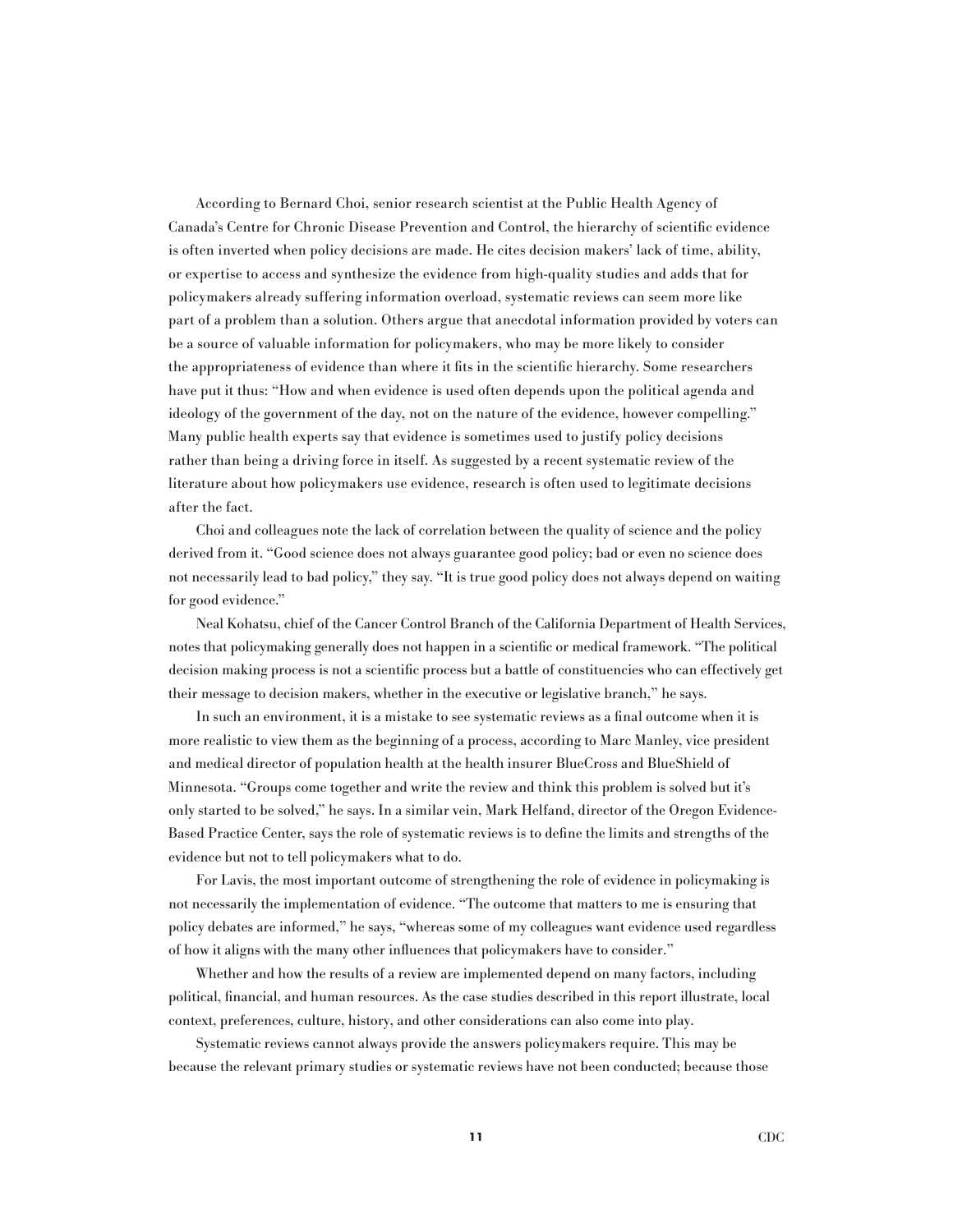that have been done are not relevant to the particular setting, population, or situation; or because their findings are inconclusive or disputed. Senior policy advisors lament that "policy-free evidence" is common, suggesting that researchers do not always consider the needs of policymakers, and as a result many studies and reviews fail to meet those needs as well.

There are far fewer systematic reviews to guide decision making in population health than in clinical medicine, and policymakers must often make decisions on the basis of incomplete evidence. Jessie Gruman, president of the Center for the Advancement of Health in Washington DC, which promotes the translation of health research into effective policy and practice, says the population health sector has not focused enough on finding answers. "Their focus is more on describing health problems than it is on finding solutions," she says, "because that's easier work to do and there is money to do it."

Gruman also has concerns about the variable quality of systematic reviews, especially those not based on randomized controlled trials (RCTs). "The RCT people are struggling so hard to get a good solid set of standards together that everyone can agree on," she says. "It's a pretty tough row to hoe to put good standards in place for a systematic review that is not based on RCTs."

Indeed, many methodological challenges arise in systematic reviews of population health interventions. Elizabeth Waters, director of the Cochrane Health Promotion and Public Health Field and professor at Deakin University, and colleagues note that retrieval of studies is more complicated in public health than in clinical medicine because of a more diverse literature, a wider range of bibliographical tools of varying coverage and quality, and terminological difficulties. Many studies may not be well indexed or may be indexed differently among different databases. Research on public health interventions is often difficult to synthesize because of the complexity of the interventions, the study populations, and the outcomes measured, to name just some of the methodological challenges involved.

The effect of context on intervention design, implementation, and effectiveness is another challenge, while the benefits of many public health interventions may not be evenly distributed, and in some cases interventions may unintentionally exacerbate health inequalities. For example, broad public health educational interventions can sometimes be most effective in people who are best educated and already least affected by health problems.

The many forms of bias that afflict primary studies, and sometimes whole bodies of evidence, are also a limitation of systematic reviews. Choi characterizes these as publication bias (wherein studies producing positive results are more likely to be published), the false positive research cycle (in which one false positive finding can generate further research and further false positive results), circular epidemiology (or repetitive publications), and the impact of fashions (wherein some important topics are understudied).

Alice Ammerman, professor in the Department of Nutrition and director of the Center for Health Promotion and Disease Prevention, University of North Carolina at Chapel Hill, has learned from her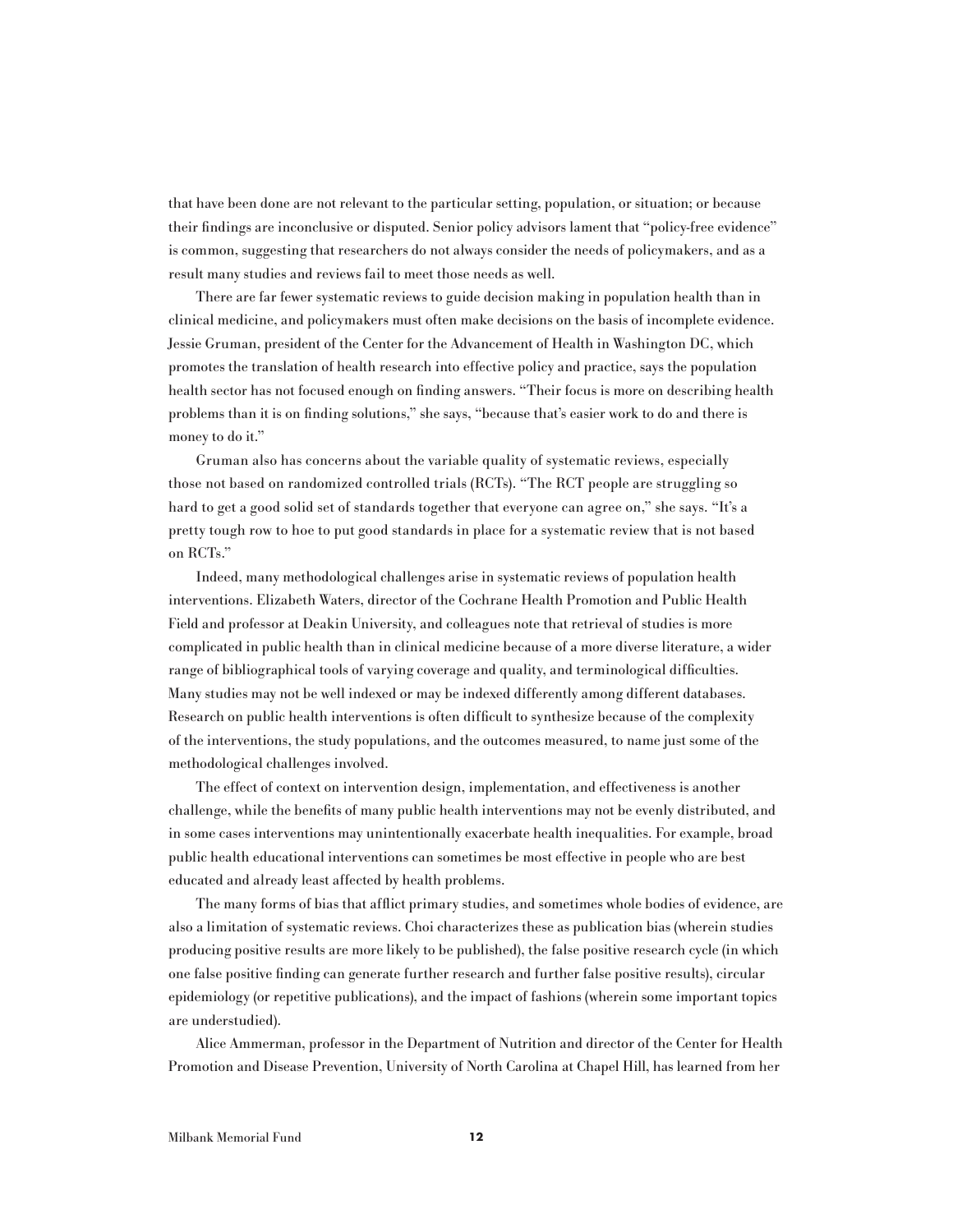own involvement in systematic reviews of dietary interventions that many judgments and assumptions are involved. "I know from my own experience that many assumptions are made in manipulating the data to synthesize the findings from numerous papers," she says. "The danger is that the resulting numbers can look so solid and objective when they may be based on a large number of assumptions." In short, systematic reviews require judgments as do all scientific activities; they are not of themselves perfect; and they cannot compensate for all of the weaknesses or gaps in the primary literature.

Questions about the implementation of systematic reviews trouble many public health professionals. Several persons interviewed noted the difficulty of assessing whether an intervention shown to be effective in a systematic review will also work in other situations and contexts. Others said that there is often a discrepancy between the artificial conditions of a trial and the real-world conditions in which an intervention is implemented. "A critical issue in public health is, can you translate this finding to different settings with different levels of resources?" says David Atkins, chief medical officer at the Center for Outcomes and Evidence at the Agency for Healthcare Research and Quality. "It's problematic with clinical interventions too but more so with public health." Hazen agrees: "The studies that go into a systematic review are usually well funded and staffed; they have resources that many communities don't have," she says. "When you move that into a community, there is a chance that you won't have the same impact."

Local context and culture are often important. Ammerman says it can't always be assumed that an intervention of proven benefit in one setting will work in another. "Often the intervention staff and study population vary widely, making it impossible to generalize from one setting to another," she says." Notwithstanding these concerns, it's important to remember that systematic reviews offer stronger evidence than single studies can that an intervention proven successful over a broad range of contexts is likely to work in other settings.

Systematic reviews and the studies they include have been criticized for not containing enough information about their external validity—including factors such as how representative was the population involved—to enable judgments to be made about their applicability elsewhere. Lawrence Green, adjunct professor in the Department of Epidemiology and Biostatistics at the University of California, San Francisco, and others say many systematic reviews have been "sterile" in producing studies that are high on internal validity—to help maximize their chances of demonstrating effectiveness—but low on external validity, meaning their relevance, generalizability, and applicability to real-world situations are questionable. A method of evaluating the extent to which a trial or a review incorporates these factors, called RE-AIM, has been developed.

Meanwhile, concerns have been raised that supporting only scientifically proven interventions and policies may limit action or stifle innovation. "It is unrealistic to demand that every decision be based on robust scientific evidence from systematic reviews when we know we are far from having all the information we need," researchers have noted.

Green is also concerned that the push to entrench systematic reviews in policymaking may be used as an excuse to quash programs. "There are a lot of good programs for which we may not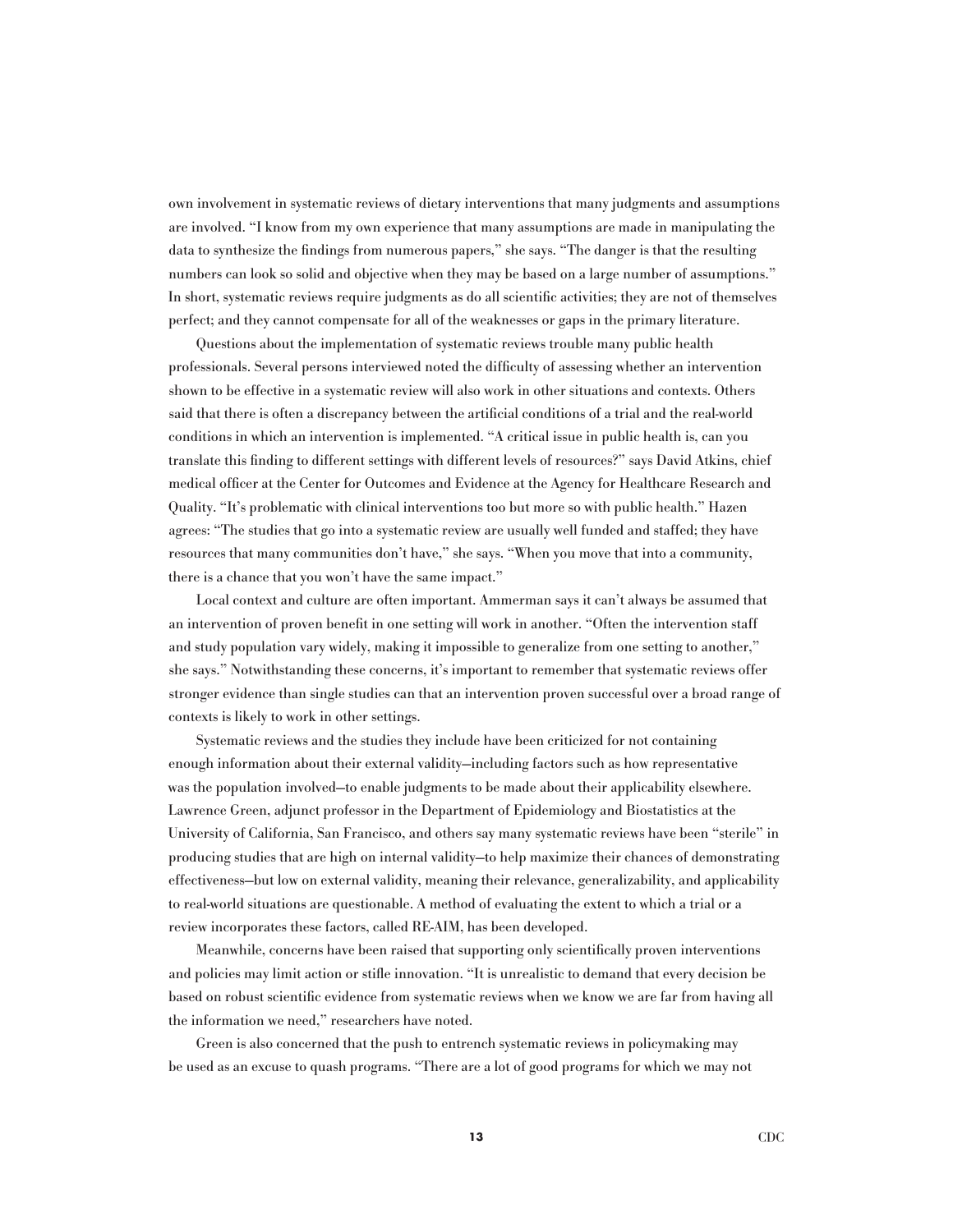have the systematic reviews required to get special funding," he says. "So it becomes a very fatal conservative tool for cutting back programs. I don't want to sound like a scientific nihilist, but I think we've painted ourselves into a rather awkward scientific position by trumpeting the importance of a particular tradition of systematic reviews. They've served medicine well, but they're serving population health poorly."

Many of these pointed concerns about the potential limitations of systematic reviews in public/population health policy have been raised by researchers working to refine and develop the methodology of systematic reviews. Their comments highlight areas for consideration and further work by those individuals and organizations seeking to enhance the usefulness of systematic reviews in policymaking and thus in improving population health outcomes.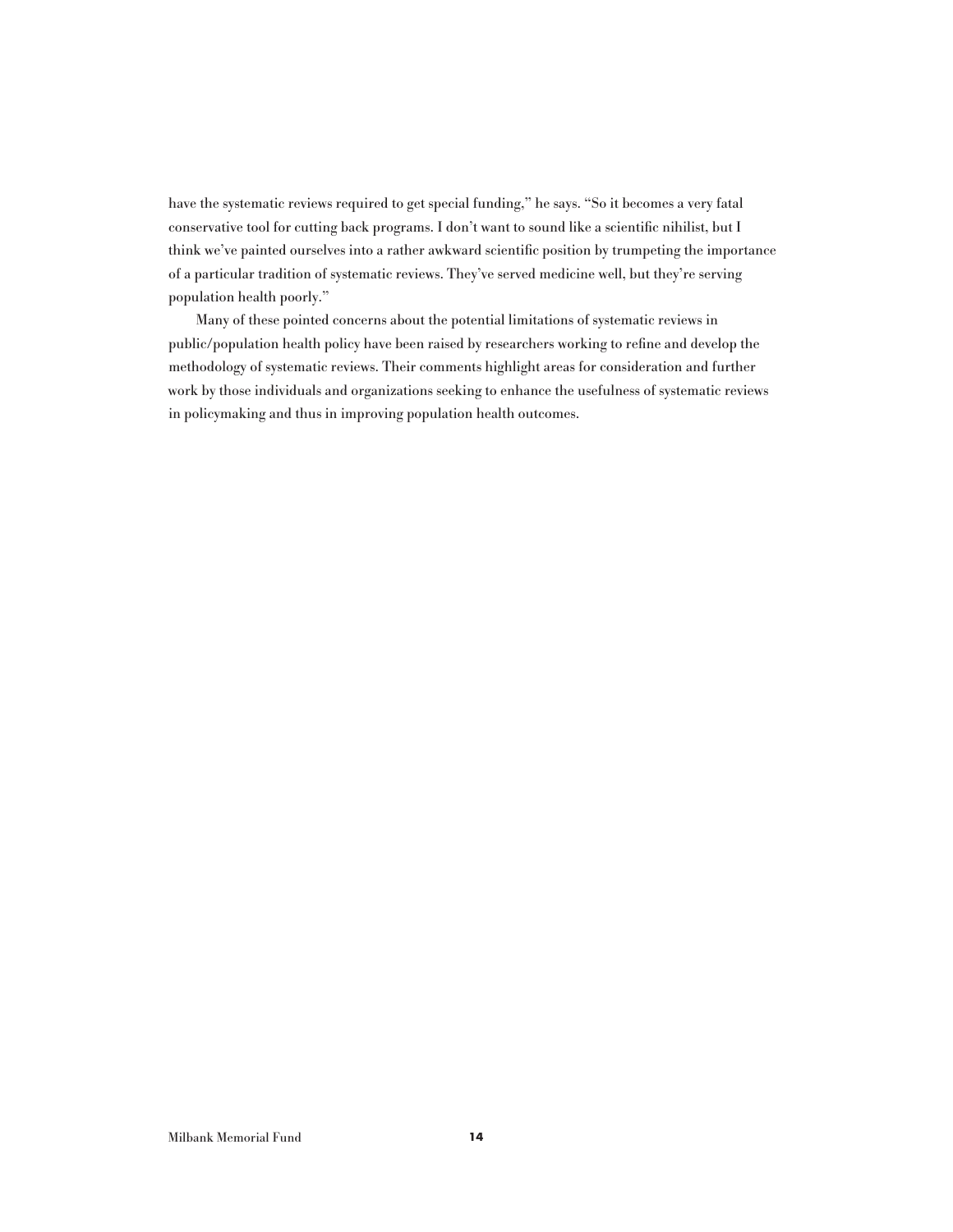#### **TRAFFIC SAFETY INTERVENTIONS : SU C CESSES AND SETBA C KS—IM PLEMENTIN G T H E EVIDEN CE SAVES LIVES**

Summary: The traffic safety field has developed an extensive evidence base, including many systematic reviews, to guide policymakers. The implementation of effective interventions has prevented many thousands of deaths and injuries, but greater gains could be achieved through more widespread and consistent implementation of proven, cost-effective interventions. Advocacy groups have had a powerful impact on policymaking.

When traffic safety experts tally up their policy wins and losses, they inevitably point to the introduction of 0.08 blood alcohol concentration laws as a critical victory. It is also widely cited as a key example of how one systematic review had a marked impact on policy, leading to the prevention of thousands of deaths and injuries.

In the late 1990s when Congress was considering whether to introduce financial incentives to push states towards 0.08 blood alcohol concentration (BAC) laws, the General Accounting Office (GAO) released a report questioning the merits of such laws. "Overall, the evidence does not conclusively establish that .08 BAC laws, by themselves, result in reductions in the number and severity of alcohol-related crashes," it concluded. This report, widely seen as advancing the cause of the alcohol industry, was viewed skeptically by many experts who were then conducting a systematic review, on behalf of the Community Guide, on the impact of 0.08 BAC laws. Their review suggested such laws could be expected to drop alcohol-related traffic fatalities by about 7 percent.

When the systematic review was completed, some of its authors ensured their findings were made available to federal legislators. It is widely believed that this was one important factor influencing Congress's subsequent decision to withhold federal highway construction funds from states that did not pass such laws. Lobbying by advocacy groups was also critical to the congressional sanction, which had a dramatic impact. Before it was introduced, seventeen states had 0.08 BAC laws. By the end of 2004, all fifty states, the District of Columbia, and Puerto Rico had them. It has been estimated that the introduction of the laws in the states that did not previously have them should save at least four hundred to six hundred lives each year.

According to Randy Elder, the scientific director of the Community Guide, the GAO report and the Community Guide's systematic review were based on much of the same literature, but their differing conclusions reflected their differing processes. "The GAO's narrative approach meant they were able to critique each study whereas our review looking at all the studies systematically showed the remarkable level of agreement among them," he says. "When you looked at all of the data, aggregated into the same table, it became very clear that whatever problems the studies had, they were all coming to roughly the same conclusion."

For Peter Briss, former chief of the Community Guide branch at the Centers for Disease Control and Prevention (CDC), this case study illustrates the value of involving opinion leaders in systematic reviews so that they can help spread awareness about a review's findings. It also highlights the potential impact of influencing central policy levers. It was far more effective and timely to have Congress exert a single policy lever to achieve consistent laws across the country, Briss says, than to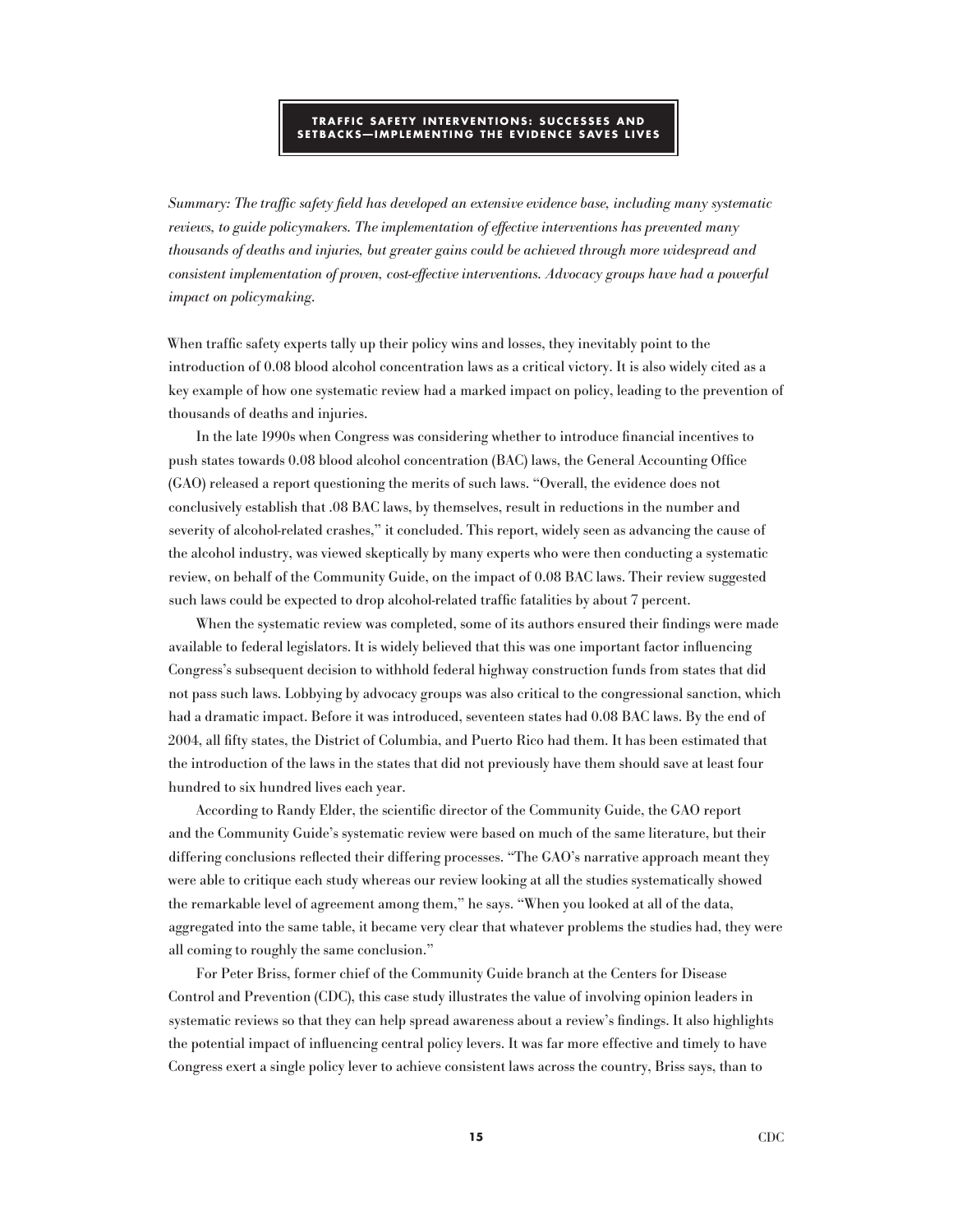attempt to lobby each state legislature individually. "That would have been a much longer, harder process," he adds.

By contrast, the history of motorcycle helmet legislation illustrates the public health challenges that can arise in the absence of a national approach to policy. Jim Nichols, who began his career with the National Highway Traffic Safety Administration (NHTSA) in 1970, remembers back to the mid-1970s, a time when national sanctions meant that most states required motorcycle riders to wear a helmet. Now a private consultant, he also remembers the impact of Congress's subsequent decision, at least partly in response to lobbying by motorcycle riders, to repeal sanctions for states that did not have such laws.

Many state policymakers, when confronted by a group of angry, leather-clad bikers, chose to overlook or ignore the weight of scientific evidence, including a recent systematic review by the Cochrane Collaboration, showing that motorcycle helmets reduce deaths and head injuries. Many states repealed their laws requiring helmets and those that still have such legislation are under ongoing pressure to revoke them. "The people who vote against motorcycle helmet laws are not looking primarily at the evidence but at the intensity of the advocacy," says Nichols.

Jim Hedlund, a traffic safety consultant who has previously worked with the NHTSA, says opponents of the laws base their arguments on civil libertarian principles. "They say that, 'it's my head, it's no business of yours if I crack it up, so get out of my face and let me ride my bike,'" he says. "They are incredibly effective at lobbying state legislatures. You haven't been lobbied until a group of bikers with long hair and black leather jackets and broad shoulders come and stand in your office."

 Many public health experts are extremely concerned about the policy backdown, and believe it has contributed to an increase in motorcycle deaths and escalating health costs. The most recent figures show that motorcycle fatalities rose 13 percent from 4,028 in 2004 to 4,553 in 2005 and that almost half of the people who died were not wearing a helmet.

As with the push to ensure motorcyclists wear helmets, the battle for seat belts is a long one. Despite strong systematic review evidence that primary seat belt laws prevent suffering and death, many states still do not have them. Primary laws mean police officers can stop a driver for not wearing a belt. Secondary laws, which exist in the majority of the states, mean police officers can only fine someone for not wearing a belt if he or she has been stopped for another reason. One state, New Hampshire, still has no law at all covering adults.

The traffic safety field has developed a solid evidence base, and dozens of systematic reviews are available to help guide policy decisions. Investment in research reflects concern about the enormous toll of motor vehicle accidents, which killed more than 43,000 people in the United States in 2005.

Ruth Shults, who coordinated the traffic safety systematic review on behalf of the CDC, says traffic safety interventions face fewer methodological issues than many other population health interventions. This is because many traffic safety interventions can have nearly instantaneous effects on the health outcomes of interest, making it fairly straightforward to attribute changes of clear public health relevance to the interventions. Randomized controlled trials are rarely applicable to the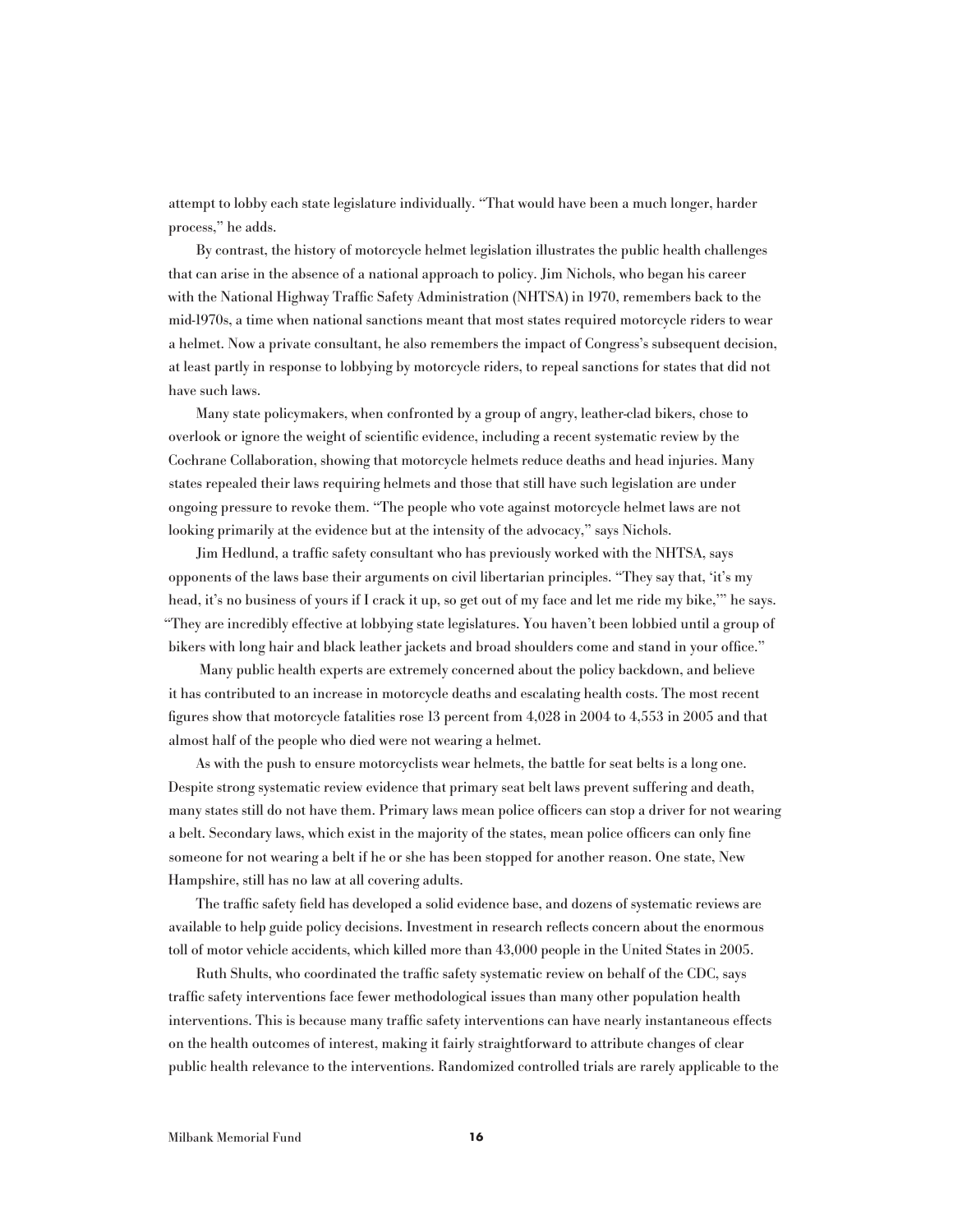field, but Shults says the Community Guide holds that findings from an observational study with a well-chosen comparison group can be compelling.

Some of the key audiences for traffic safety systematic reviews are outside the traditional public health domain, and therefore great efforts have been made to disseminate findings to traffic safety researchers and practitioners, as well as to engage them in the review process, says Shults.

Shults and other experts believe that scientific evidence has had greatest impact on policy when used to inform the work of advocacy groups and thereby influence public debate. Organizations such as MADD and the Insurance Institute for Highway Safety have referred to the systematic reviews of evidence on sobriety checkpoints in their calls for broader use of sobriety checkpoints throughout the nation. Also, the NHTSA, the CDC, and the AAA Foundation for Traffic Safety are incorporating review findings into their funding proposal guidelines for community-based interventions to reduce alcohol-impaired driving and to increase safety belt use.

Elder cautions that third parties such as interest groups will only be interested in the evidence from systematic reviews if it matches their agenda. "There has to be some level of preparedness to accept the information you're giving and to act on it," he says.

The dramatic decline in traffic fatalities is often held up as an example of a major public health victory, but traffic safety experts note that the introduction of effective interventions, such as primary seat belt enforcement laws and sobriety checkpoints, has been patchy. Scientific evidence is only one of a "whole raft of considerations," which influences policymaking, points out Hedlund. Furthermore, even when policies are introduced, the effectiveness of their implementation can vary. The NHTSA notes that the effectiveness of interventions can fluctuate immensely from state to state or community to community. "What is done is often less important than how it is done," says the NHTSA. "The best countermeasure may have little effect if it is not implemented vigorously, publicized extensively, and funded satisfactorily."

In particular, many experts are concerned that little progress has been made in reducing alcoholrelated traffic fatalities in the past decade. "We haven't been able to break through public concern in the way we did in the 1980s and early '90s," says Nichols. "The public gets used to issues, and it's more difficult to generate interest. Plus 9/11 has had an impact—traffic safety used to compete with crime for police officer attention; now it also competes with security."

The lesson, he says, is that persistence is required. "You have to continue to collect evidence until you have achieved your goal. You can't let your evidence age. You have to put it in the hands of credible spokespeople and you have to persevere."

# **KEY M ESSA G ES**

• Evidence-based traffic safety interventions have saved many lives, prevented much suffering, and reduced health care costs. More could be achieved, however, through more widespread, consistent, and effective implementation of such interventions.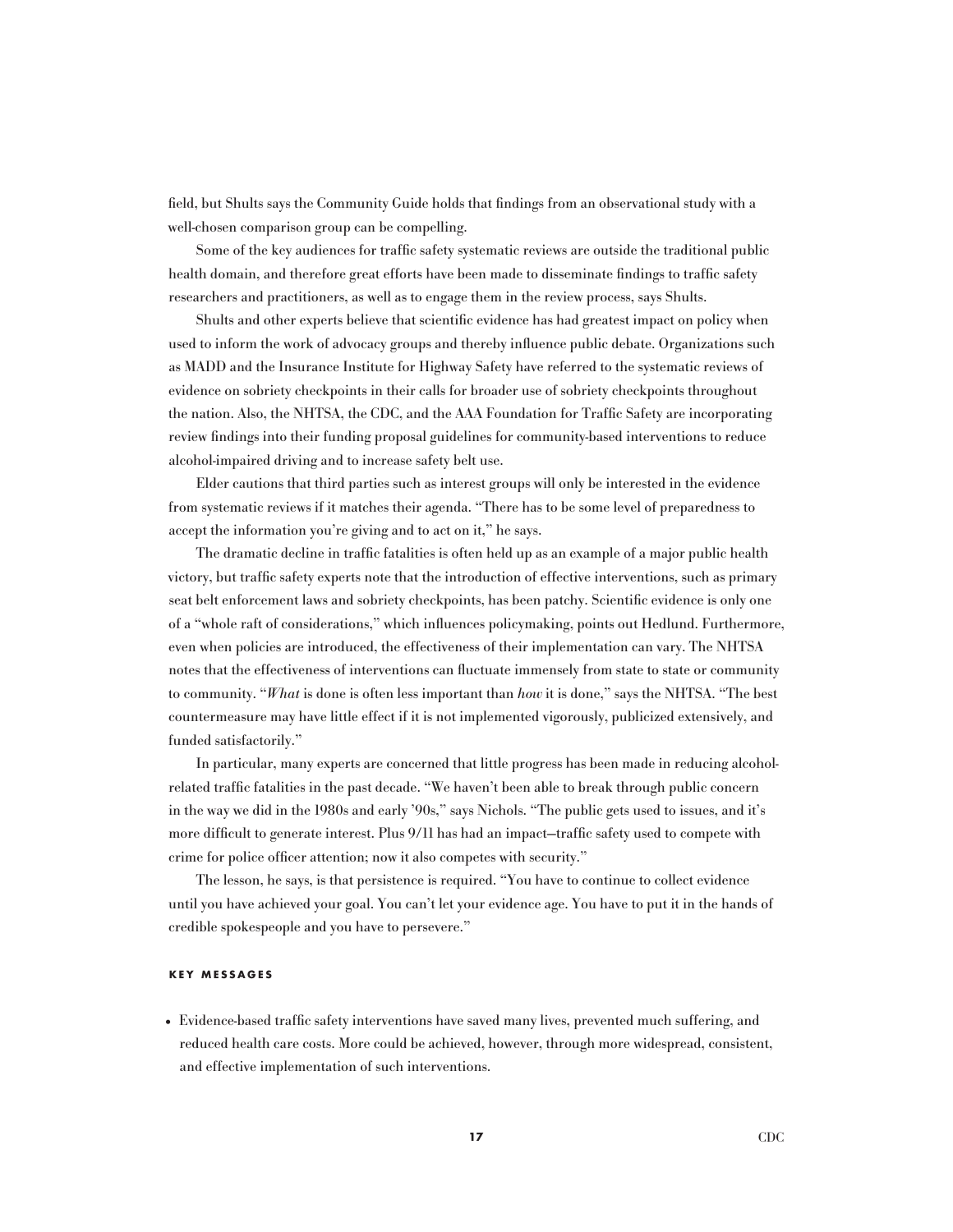- It is crucial to involve recognized leaders of the target audiences in the entire review process and to broadly disseminate the findings to all segments of the target audiences.
- Dissemination of the findings of systematic reviews is particularly important when the target audiences lie outside the traditional public health field.
- The use of financial incentives and sanctions can encourage the implementation of evidencebased policy.
- Complacency is unwise: effective policies can be repealed and public health messages can lose their impact.
- Commercial interests and advocacy groups, whether basing their arguments on evidence or not, can exert a powerful influence on policy.
- Involving opinion leaders in the development and dissemination of reviews can increase their impact.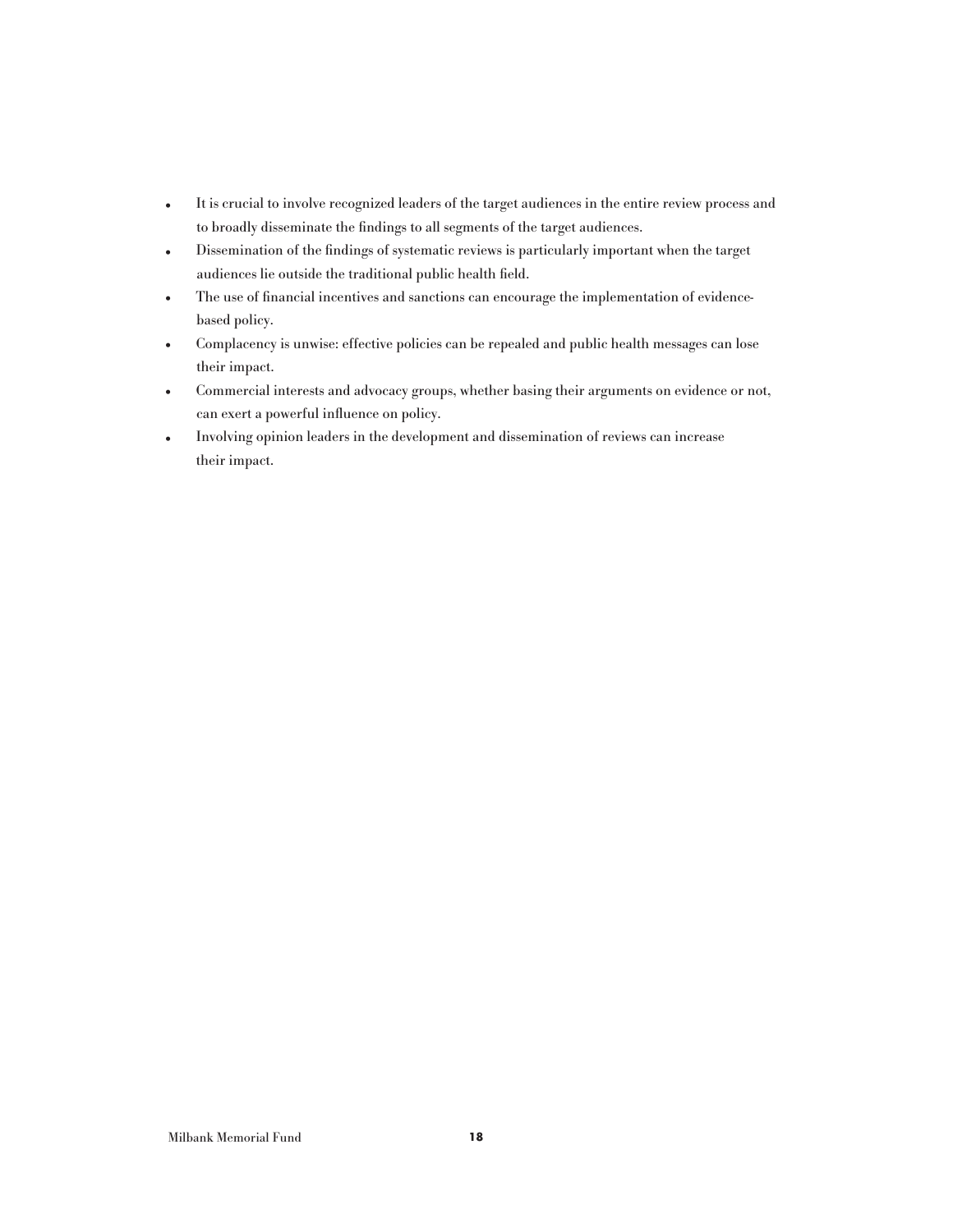#### **TA C KLIN G YOUT H DRINKIN G : C OLLABORATION C OUNTS —WH EN T H E EVIDEN CE EN G A G ES C OMMUNITIES**

Summary: Binge drinking among college students is a major public health problem upon which prevention campaigns have had little impact. At the University of Nebraska–Lincoln, however, binge drinking rates fell after the introduction of a comprehensive program aimed at creating an environment that supports low-risk drinking. The program, which has been running for several years, was developed and implemented by a broad-based coalition of town and gown interests. Ongoing evaluation of the program is contributing to development of the evidence base for alcohol control policies. While the evidence from systematic reviews is important in shaping such programs, the implementation process is also critical.

Binge drinking exacts a costly toll upon the health, well-being, and education of college students and also affects others in their orbit. They are more likely to binge drink than their peers who are not college students and are more likely than other adults to drive while under the influence of alcohol. It has been estimated that seventeen hundred college students die each year from alcohol-related causes, including about thirteen hundred deaths due to alcohol-related motor vehicle crashes. Heavy drinking among college students also contributes to tens of thousands of assaults and sexual assaults each year.

Efforts to combat the problem of binge drinking have relied mainly upon educational strategies to encourage individual students to change their behavior and have been largely unsuccessful. A three-year investigation by the Task Force on College Drinking, established by the National Advisory Council on Alcohol Abuse and Alcoholism, identified the need for a three-pronged approach to changing the culture of drinking on campus: prevention programs should target individuals including at risk or alcohol-dependent drinkers; the student population as a whole; and the college and its surrounding community.

The Task Force, reporting its findings in 2002, also urged colleges to base their policies and prevention programs upon scientific evidence. "In general, colleges and universities have not applied the methods, techniques and findings from cutting-edge alcohol prevention research to the problem of college student drinking," it said. The Task Force noted that college administrators had come to see drinking as an insolvable problem. "When schools have made efforts to reduce drinking among their students—and many have made considerable effort—they haven't had significant campus-wide success. With each failed effort, the image of college drinking as an intractable problem is reinforced, administrators are demoralized, and the likelihood that schools will devote resources to prevention programs decreases."

The Task Force also highlighted the dearth of knowledge about what interventions are effective at preventing students from binge drinking and said evaluations of environmentally focused prevention strategies specific to college populations are "sorely needed."

A bright light amid this gloom is a program that has had a marked impact on binge drinking and related harms at the University of Nebraska–Lincoln. It is one of ten universities funded under the Robert Wood Johnson Foundation's Matter of Degree program, administered by the American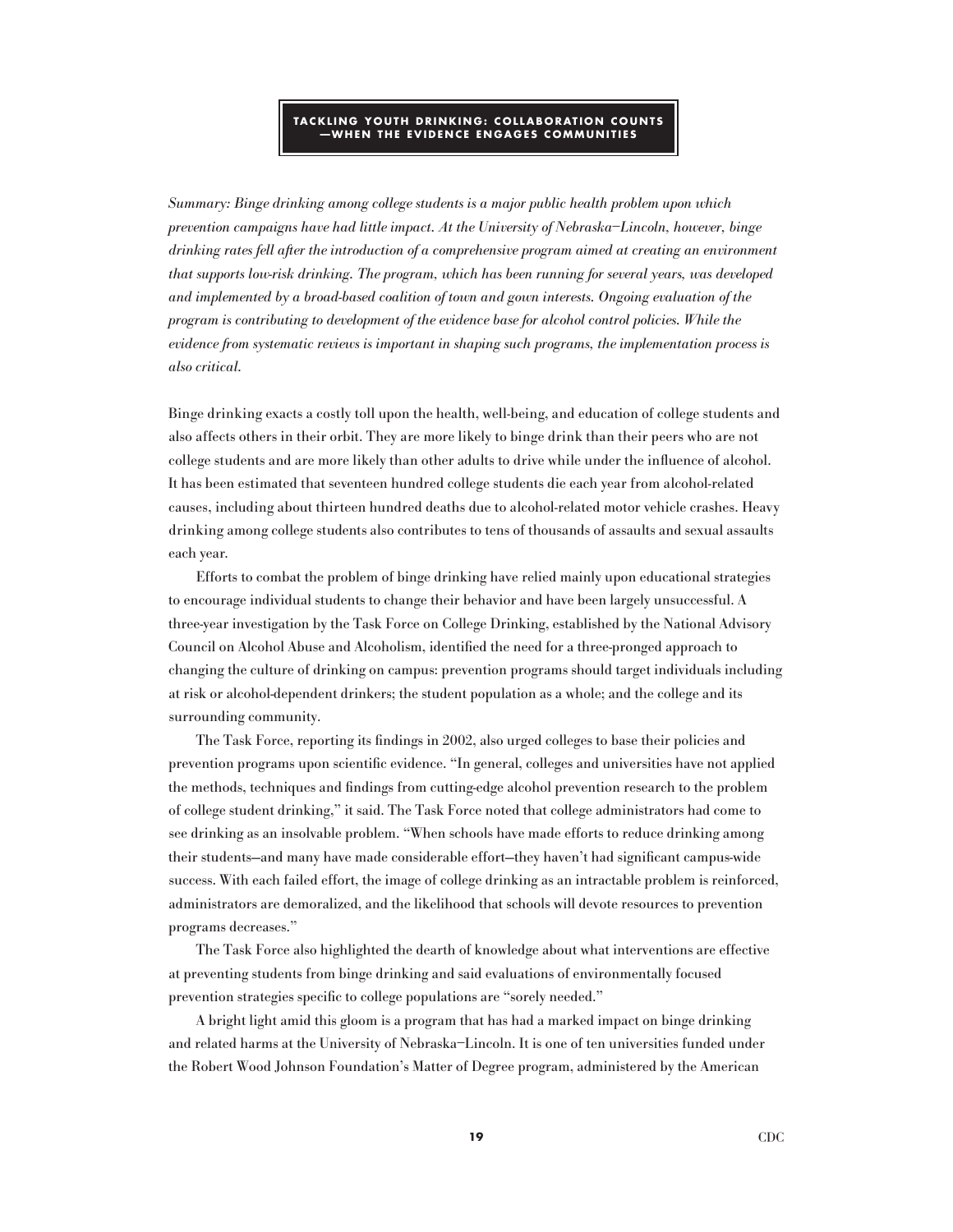Medical Association. Participants identify the environmental factors such as advertising and marketing, institutional policies and practices, local ordinances, and cultural beliefs that converge to encourage alcohol abuse. Most of the universities funded under the program have high-profile athletics programs and large Greek chapters—characteristics associated with increased rates of harmful drinking. The program supports a collaborative approach between participating universities and the communities where they are located.

Since 1998, the NU Directions Campus-Community Coalition at the University of Nebraska– Lincoln (UNL) has been developing and implementing a raft of strategies to create a culture that supports responsible low-risk drinking, including abstinence. These have included legislative reform to reduce the concentration of liquor outlets, media campaigns, a web-based training program for hospitality and retail workers, and projects focusing on fraternity and sorority chapters. The coalition involves community leaders; city, county, and state officials; police officers; hospitality owners; prevention specialists; educators; students; and parents. Between 1997 and 2003, the UNL binge drinking rate fell from 62 percent to 47 percent, but remains above the national rate. At the same time, the student retention rate increased approximately 1 percentage point per year.

The project, which has an onsite evaluator, has been heavily data-driven, according to its director, Linda Major. But the key reason for its success, she adds, is the strong coalition that has been built between the many stakeholders in both the town and gown communities. "Having data available to help guide our strategies and our resource allocation was absolutely critical, but these other process factors were just as critical," she says.

Tom Workman, the program's associate director, agrees that the long, laborious process of developing a coalition of interests that understood the problem and supported action was crucial. "You can't simply present data and assume data cuts across a variety of political considerations," he says. "Here, there was a willingness across the community to say, we believe the data. It takes years to establish relationships that enable people to see the data for what it is and to be willing to work collaboratively."

Responding to stakeholders' concerns was another vital part of the process. For example, when hospitality and liquor outlets opposed a plan for mandatory staff training as expensive and impractical because of their high staff turnover, a free, web-based program was developed. "You will be much more successful in accomplishing the policy once you have worked out the problems of implementation rather than jumping in and fighting resistance," says Workman.

The project also had to be flexible, for example, when it met resistance from the Greek chapters in developing strategies to tackle their risky drinking culture. The project was much more successful after being reframed as a way of helping the chapters tackle problems such as declining membership, negative press, and image problems. "That allowed the alcohol issues to become part of the discovery when fraternity and sorority members analyzed factors contributing to existing problems," says Major. "It took much longer this way, but it was much more effective."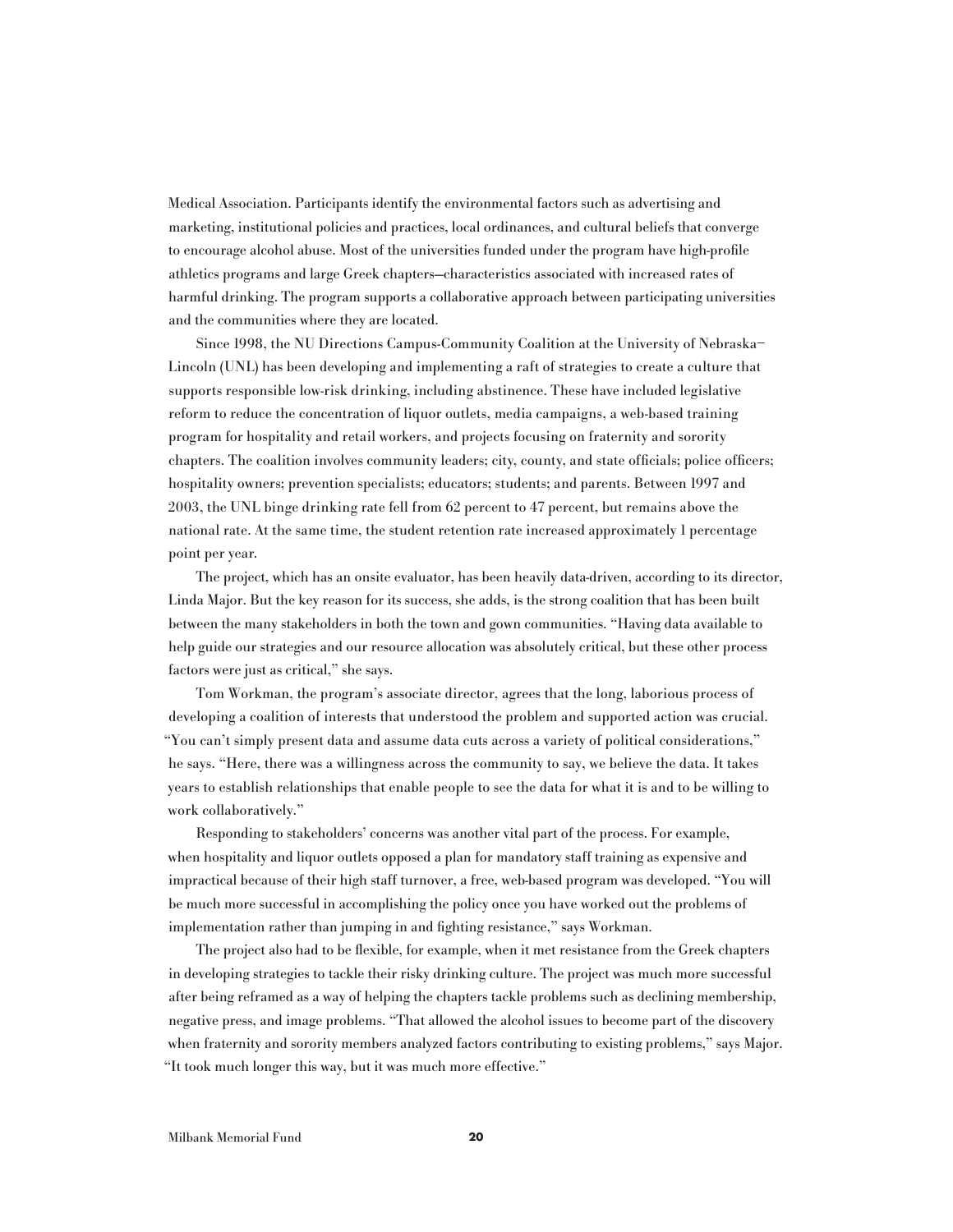With the project involving dozens of different strategies, Major says it is difficult to know which were the most effective, and she expects it is the "totality" of the approach, with synergistic effects, that counts. But she has no doubt that a critical element was bringing on board a communications professional to engage the media. The five-year evaluation of the project also noted the importance of having a staff member who understands community organizing, uniform messages, and soliciting feedback.

One of the other notable lessons, Major adds, is that such campaigns take years of consistent work and require patience. The grant was originally for five years, but was extended for another four years. Major says it is unusual to win support for such a long-term project: "Rarely do you have these kinds of resources or a funder who actively supports long-term strategic planning to have the opportunity to create thoughtful, intentional strategies based on literature, experience, and intuition that make an impact."

For Toben Nelson, a researcher at the Harvard School of Public Health who has been involved in evaluating the Matter of Degree program, the Nebraska project is a rare example of an effective effort to prevent alcohol-related harms on campuses. While an evaluation of the ten universities involved in the program found it did not result in significant improvements overall, a different picture emerged when considering the five sites, including Nebraska, that most closely implemented the environmental model. These universities reported reduced alcohol consumption and related harms, with benefits both for the drinkers and those around them.

Nelson says there is great potential for policymakers to make better use of the findings of systematic reviews when examining options for reducing alcohol-related harm in the broader community as well as on college campuses. Effective interventions include enforcing the minimum legal drinking age, zoning restrictions to reduce alcohol outlet density, keg registration, mandatory responsible beverage service training, and increased excise taxes.

"My general impression is that the specific policy recommendations tend to be ignored or people seem to think that they are too difficult to implement," Nelson says. This is largely because policymakers often don't have the skills, expertise, authority, or power needed for implementation, he adds.

"What you really need," Nelson continues, "is almost a campaign manager and that's not who these people are—by and large they are people within the bureaucracy and they don't tend to be the leaders with the authority to make those kinds of changes happen, whether that's on a college campus or within a country or a city or a state. Another reason is that it takes a long time to get this stuff to happen and there are lots of barriers along the way. The alcohol industry is pretty active in offering prevention alternatives that are much easier to implement but less effective."

Another hurdle is the misperception that it is the heaviest drinkers causing all the problems—or the "few bad apples" perspective. An understanding of the "prevention paradox" reveals that while extreme drinkers are at highest risk of harm, the majority of harms in a community arise from moderate or low consumption because that involves the largest number of drinkers. Nelson says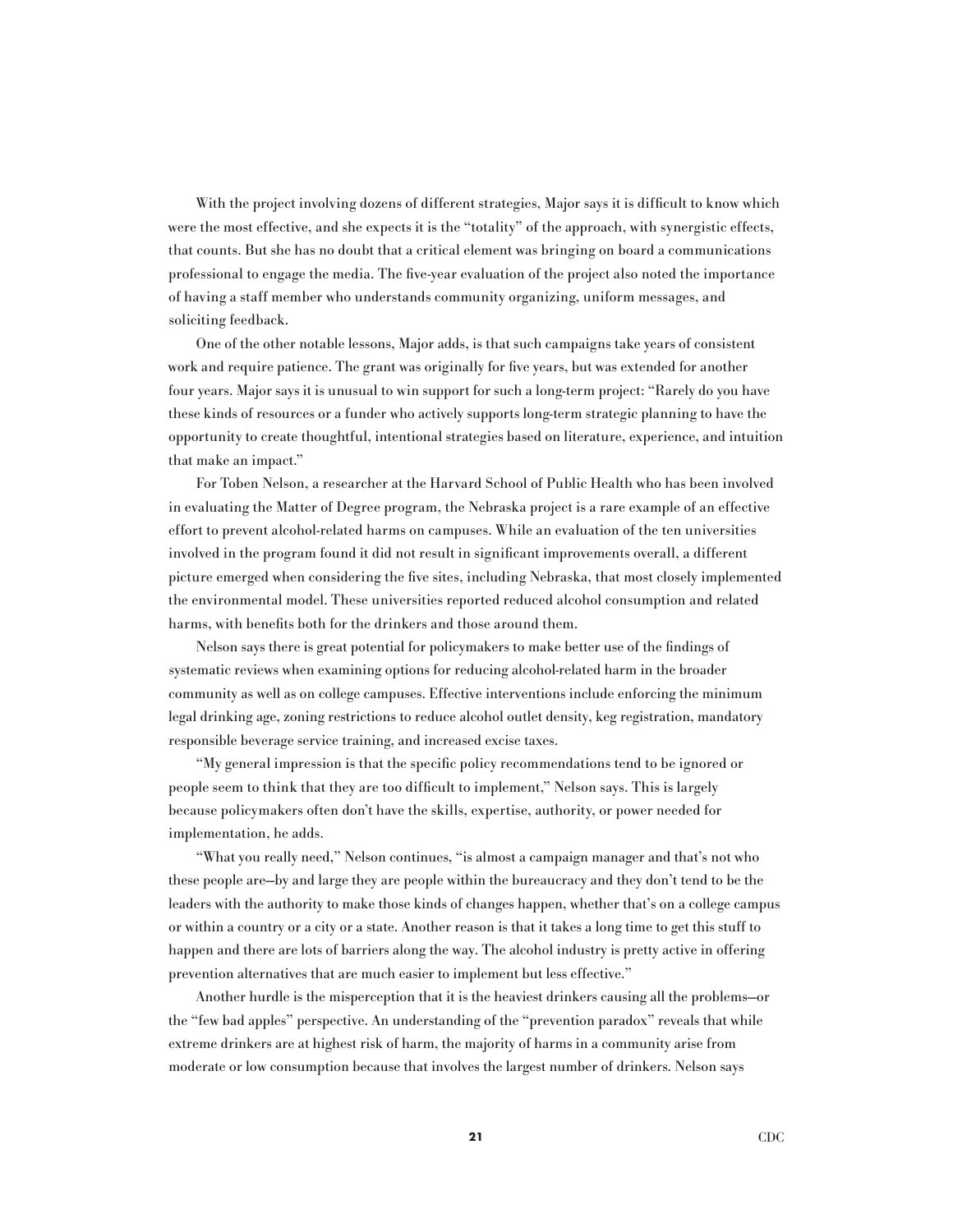policymakers who fail to grasp this concept do not appreciate that the greatest health gains to a community will flow from incrementally changing the drinking patterns of the majority, rather than focusing on the smaller group of heavy drinkers.

Nelson says the program at the University of Nebraska–Lincoln is a "shining example" of an effective program. Its success has hinged on the program's strong leadership as well as its high-level support from the university administration and the city. "That's laid the groundwork for an extremely effective individual with a good team around her that has led a political style campaign," he says.

# **KEY M ESSA G ES**

- Having a solid evidence base is important but is only one of the elements needed for success in community-based interventions.
- Building broad coalitions can be critical for the success of population-based interventions; stakeholders need to be engaged and their concerns addressed.
- Community-based programs need to be flexible and take a long-term approach.<br>• Leadership is important, both within and outside the program.
- Leadership is important, both within and outside the program.<br>• Effective engagement with media is critical.
- Effective engagement with media is critical.<br>• Understanding the prevention paradox is vit
- Understanding the prevention paradox is vital when designing population-based health strategies.<br>• Ongoing evaluation helps inform strategy development and implementation.
- Ongoing evaluation helps inform strategy development and implementation.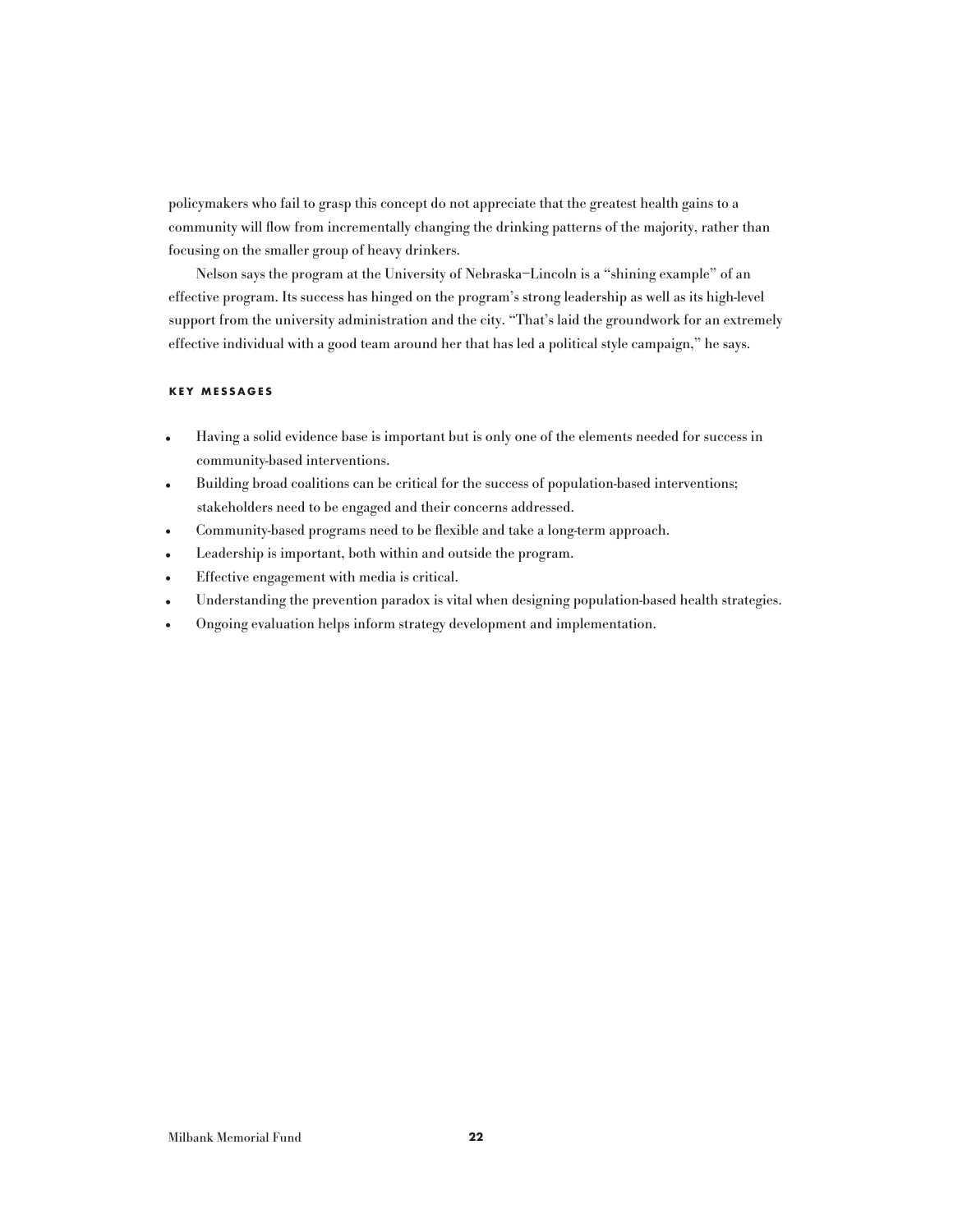#### **TOBA C C O C ONTROL : T H E LON G WAR—WH EN T H E EVIDENCE HAS TO BE CREATED**

Summary: Fearless advocacy and a willingness to experiment with novel approaches drove a groundbreaking tobacco control program in California. It had a dramatic impact in changing community attitudes towards smoking and reducing tobacco consumption in the early 1990s, but has subsequently lost some of its impact. The program, and others that followed elsewhere, contributed to the development of an evidence base, which includes many systematic reviews, on effective tobacco control interventions.

Public health history was made in November 1988 when Californians voted for a citizen-initiated law called Proposition 99. It increased tobacco taxes and devoted 20 percent of the money raised to tobacco control, creating the world's largest tobacco control program almost overnight. However, this victory marked only the beginning of a long and difficult battle on behalf of what has been described as one of the most intensive, aggressive public health interventions ever undertaken. The challenge for Californian policymakers, who were breaking new ground in the early 1990s, was how best to spend their windfall—about \$100 million per year—while fighting ongoing battles with antagonistic political, professional, and industry interests.

Dileep Bal was one of the key tobacco warriors within the California Department of Health Services for fifteen years, until recently moving to his current position as district health officer at the Hawaii State Department of Health. While at the California Department of Health Services, Bal oversaw the distribution of funding to one of the first statewide anti-tobacco media campaigns, as well as to local health departments, community-based organizations, schools, and other agencies to promote tobacco prevention and cessation. Bal says about 30 percent of tobacco control funds was allocated to media campaigns, about 30 percent to local health departments, about 30 percent to competitive grants, and 10 percent to evaluation. The centerpiece was the innovative media campaign, which, rather than taking the traditional health promotion approach of warning that "smoking will kill you," attacked the tobacco industry directly and aimed to change social norms around smoking. The goal was to overturn industry marketing portraying smoking as sexy and cool.

"For a government program, it was very, very atypical," recalls Bal, whose job came under threat many times. "It was very unusual for government to take on what was referred to as a legally constituted industry. I elected to take on the tobacco industry head-on and I have the scars on my back to show for it."

Bal laughs when asked about the role of scientific evidence in guiding policy decisions. "There was no science on how to do a community intervention on something of this global dimension," he says. "Where there is no science, you have to go and be venturesome—you can't use the paucity of science as an excuse to do nothing. We created the science, we did the interventions and then all the scientists came in behind us and analyzed what we did."

Bal is frustrated by colleagues who want to wait for high-level evidence before acting. "Public policy must be propped up by science but must not be a handmaiden of the science," he says. "Most scientists will say you need a randomized controlled trial level of proof to do a community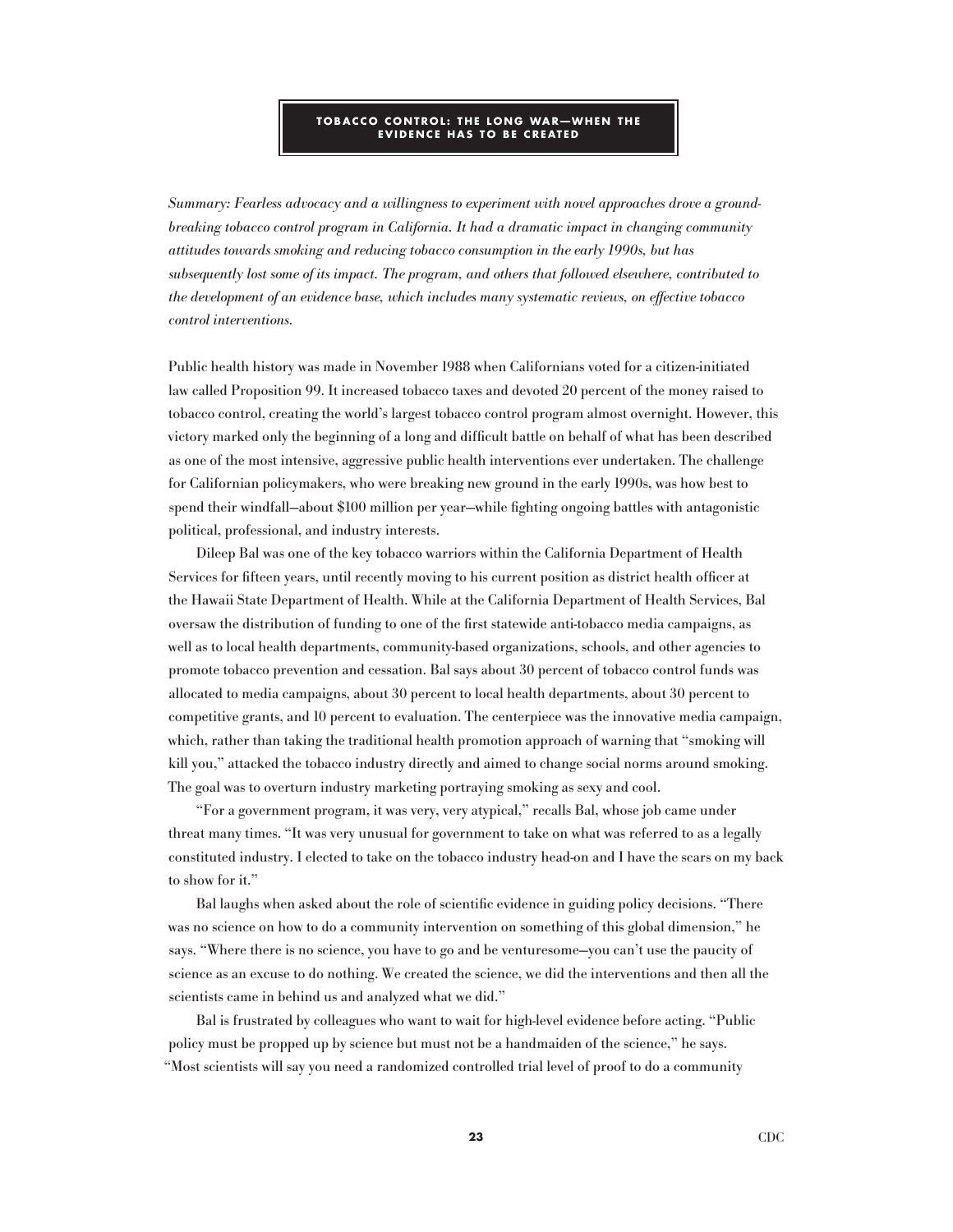intervention. That's horse feathers. We tried twenty-five things—twelve worked and we renewed those. Empirical trial and error is the oldest scientific device and we used it to distinction."

Another critical aspect of the program, says Bal, was having advocates outside the bureaucracy who were fearless in speaking out. These included Stanton Glantz, professor of medicine at the University of California, San Francisco, and his colleague John Pierce, a professor at the University of California, San Diego (UCSD). Both Glantz and Pierce documented the program's initial dramatic success in dropping smoking rates between 1989 and 1993, before cutbacks in funding and political support stymied further progress. More recently, the program has been described as stagnant and facing an uncertain future.

Despite the setbacks, there is no doubt the program has had a dramatic impact—and not only because in its first eight years, it is estimated to have prevented 58,900 deaths between 1989 and 1997. Its impact reached beyond California's borders, providing other jurisdictions with confidence that smoking rates could be dropped and guidance about what interventions might work. California's contribution to knowledge about tobacco control was particularly important after the unprecedented, multibillion dollar settlement reached between the tobacco industry and most state governments in 1998.

Not all states used these funds for tobacco control, but the settlement contributed to many new anti-tobacco programs. Tobacco control is one of the most common reasons that policymakers turn to the Community Guide, which lists more than a dozen systematic reviews in the areas of preventing the initiation of tobacco product use, increasing cessation, and reducing exposure to environmental tobacco smoke. The Community Guide also includes economic evaluations for many recommended interventions.

Systematic reviews have also helped policymakers to appreciate the unreliability of research and review articles supported by the tobacco industry. One such investigation found that review articles concluding secondhand smoke was not harmful were about ninety times more likely to be written by authors with financial ties to the tobacco industry rather than those without such ties. Another systematic review found that lower quality studies were much more likely to conclude that smoke-free regulations adversely affect the hospitality industry and were also much more likely to be industry-funded. This review would not have had such an impact on policymakers, according to one of its authors, Michelle Scollo, a researcher with the Cancer Council Victoria in Australia, if the researchers had not been proactive in presenting the findings to politicians and public forums using simple, straightforward language and a graphic PowerPoint presentation. Effective communication of systematic reviews requires "persuasive speech" to help policymakers connect the evidence with their constituency, adds Lisa Bero, a professor and a prominent member of the Cochrane Collaboration, based at the University of California, San Francisco. "It's not so much about spin but about making the numbers come alive," she says.

Many experts believe that reports issued by prominent authorities, such as the U.S. surgeon general, have been more influential in driving policy than systematic reviews, which were scarcely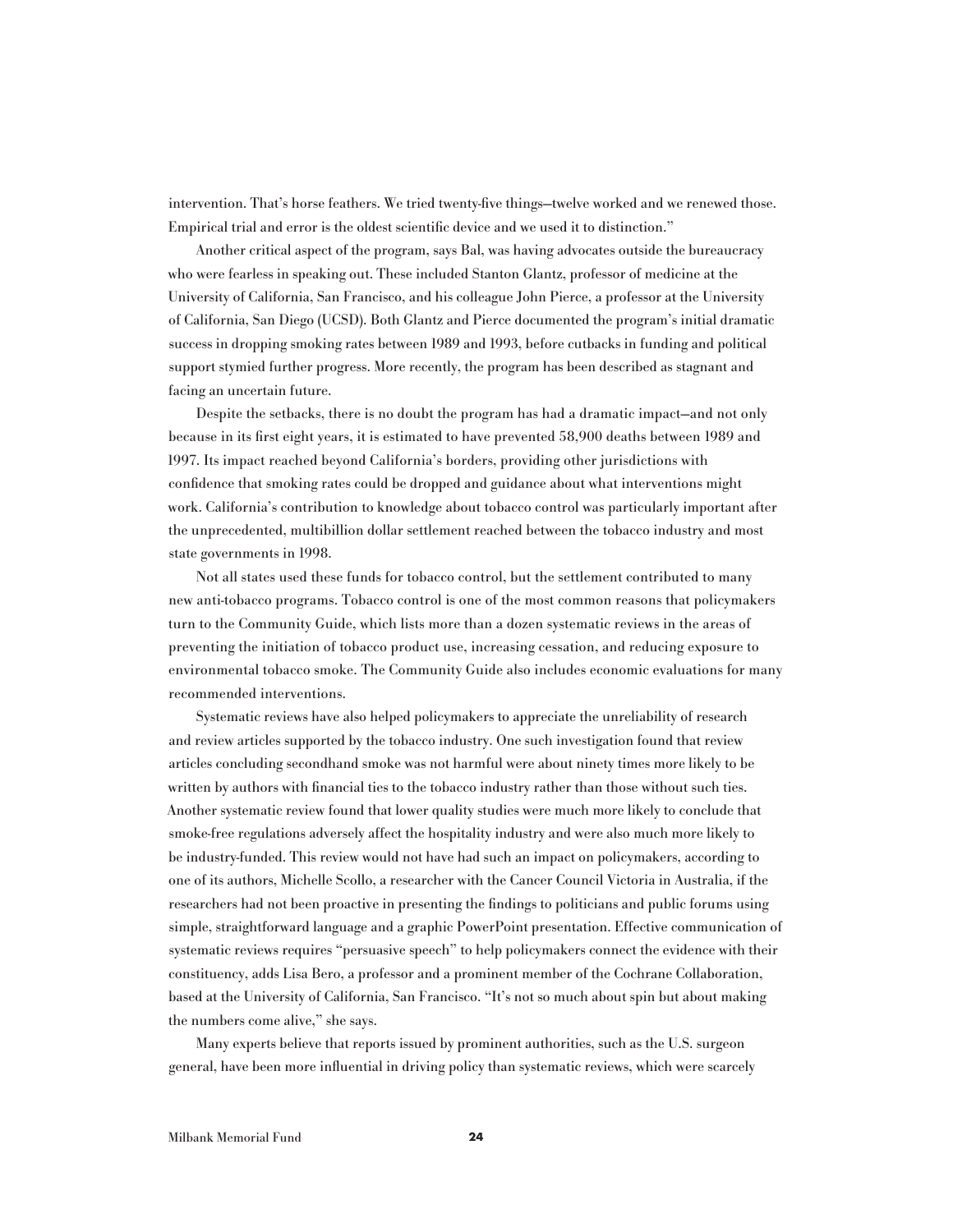cited in an online poll by the journal Tobacco Control of the most important and influential PubMed papers in tobacco control. Bero says it is unfortunate many of the landmark reports on tobacco control have been consensus documents, rather than the product of the methodology and rigor of a systematic review. "If there's a way we can introduce the systematic review methodology more into these reports, not only would they be more influential, they'd be stronger," she says. There is also room to increase the role of evidence in tobacco control advocacy, she adds.

Bero also points out that systematic reviews played an important role in tobacco control by establishing evidence of the harm caused by secondhand smoke exposure. "Without that evidence of harm, there would have been no need to make policy at all," she says.

A solid evidence base is only one element of effective advocacy, argues Simon Chapman, professor of public health at the University of Sydney, Australia, and editor of Tobacco Control. He cites a survey of Australian policymakers and advocates, suggesting that economic, ideological, and anecdotal arguments often outweigh scientific evidence in policy decisions about environmental tobacco smoke. Politicians and political advisors told the researchers doing the survey that evidence has limited power in governmental deliberations. One political advisor said "evidence" presented by any lobbyist is viewed skeptically because lobbyists tend to spin their findings to suit their positions. A politician suggested that anecdotes and "folklore" carry more weight in political conversations than scientific studies and other forms of independent evidence.

In the United States, some of the leading players in tobacco control policy are skeptical about the value of systematic reviews in population health policymaking. Lawrence Green, adjunct professor in the Department of Epidemiology and Biostatistics at the University of California, San Francisco, who was closely involved in evaluating tobacco control programs for the WHO and the CDC, argues that many systematic reviews of population health interventions have been "sterile" and of little help to policymakers. "They've produced a lot of studies that are high in internal validity [to help maximize their chances of demonstrating effectiveness] but relatively low in external validity [their relevance, generalizability, and applicability to real-world situations are questionable]," he says. "This means they screen out a lot of studies that might have greatest relevance for policymakers and leave in highly controlled studies, which as a result of all the experimental controls have become somewhat artificial."

Green says his experience evaluating the California tobacco control program suggests that its comprehensive approach was the reason for its success, rather than the effectiveness of any one intervention. "School-based programs may not have much effect by themselves, but when combined with community efforts, they take on a whole different meaning," he says. "And when they're supported further by the mass media, it takes on even more meaning. And the mass media wouldn't be effective without what's going on in the home. And then effective enforcement of what kids can buy across the counter is also important. Each of these interventions by themselves may have limited effect if not supported by the others but combined you get a synergistic effect."

When Green was working for the CDC, helping to promote a manual called Best Practices in Comprehensive Tobacco Control, he says they "took some heat" from headquarters because they broke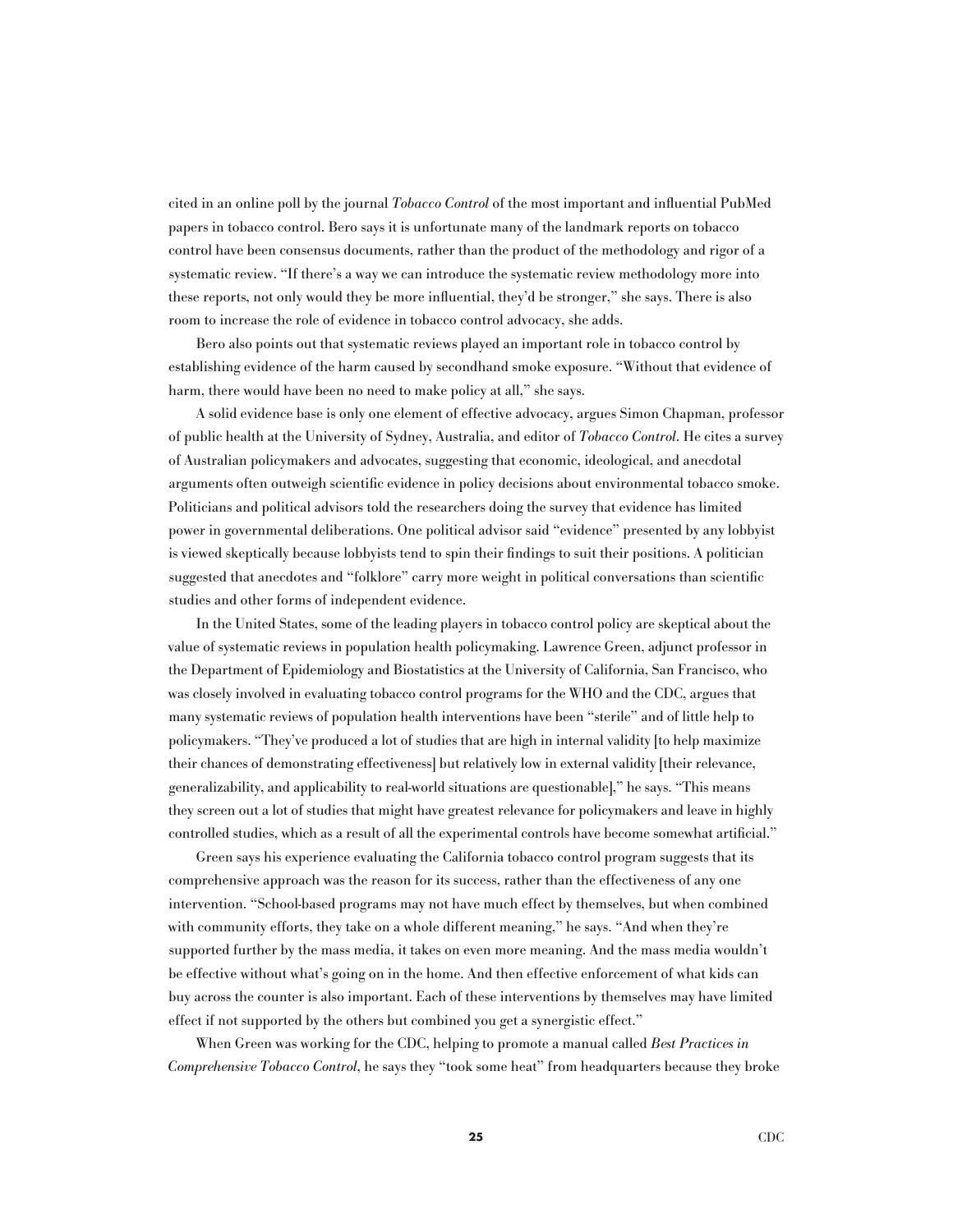rank with the use of the term best practices by going beyond controlled trials for evidence. They pushed for the manual to include case studies from California and Massachusetts rather than limiting it to systematic reviews of highly controlled studies. Public health differs from evidencebased medicine because it is intervening across very complex systems and populations rather than across the relatively homogenous biological organisms called patients, he says. "In public health we can't afford to be too precious about our definitions of evidence," he says. "It was the comprehensiveness of the approach that we wanted to represent to the other forty-eight states as best practice. And it was the real-world, real-time experience of the two states that made the manual more credible to other states than if it had been limited to carefully controlled studies in more academic settings and circumstances."

As previously discussed, systematic reviews can include many methodologies other than randomized controlled trials. Pierce, director of the Division of Population Sciences, Moores UCSD Cancer Center, believes randomized controlled trials are best suited to studies of plants and pharmaceuticals and do not provide a useful basis for population health decisions. Their use is particularly limited in communication studies where the intervention cannot be controlled. "In reality, people change their behavior because of social norms, and the rules for systematic reviews frequently leave out studies that address social norms," he says. "Very few people have done good evaluative studies in which social norms were changed."

The ideal tobacco control program doesn't exist and population-based programs are political and unpredictable. "We have some things that work in some places, some things that don't," Pierce says. "A population program is more like a rodeo—if I'm on a bull, all I can do is tell you where I've been, I can't tell you where I'm going. It's not like having a map. Things change in front of you, you can't control the events."

#### **KEY M ESSA G ES**

- Changing social norms through legislative and regulatory changes as well as innovative media campaigns is an effective way of influencing individuals' behavior.
- Achieving policy change requires courage, persistence, and a thick skin. A reliable evidence base also helps.
- A comprehensive range of interventions working at multiple levels is more likely to have an impact than any single intervention.
- Systematic reviews are more likely to have an impact if efforts are made to disseminate and "sell" their findings.
- Systematic reviews are more likely to have an impact if they address issues of external validity and relevance as well as issues of internal validity and bias.
- Credible evaluations of state programs and policies are needed to continue to add to the evidence base.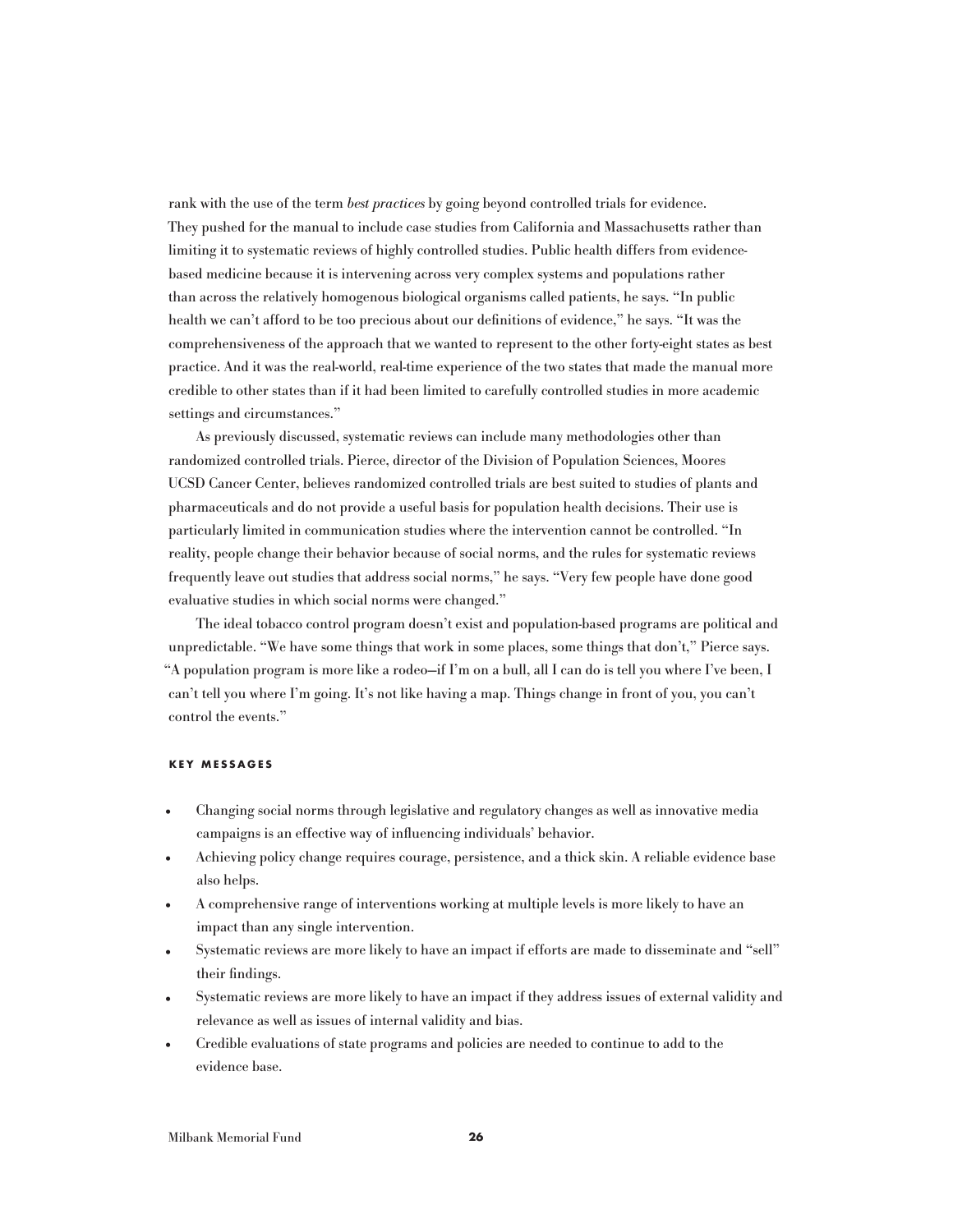### **OBESITY: DEALING WITH UNCERTAINTY AND COMPLEXITY-WHEN THERE ARE GAPS IN THE EVIDENCE**

Summary: The obesity epidemic presents policymakers with many complex challenges. Multifaceted community-wide interventions are being developed and implemented, but sometimes there is considerable uncertainty about their likely impact and cost-effectiveness. Responses are being guided by common sense as well as scientific evidence from systematic reviews and sources such as the Community Guide.

From Africa to Australasia and from Europe to the Americas, an unprecedented public health problem has arisen on a scale that would have been unimaginable to previous generations. A multitude of factors has contributed to the rapid emergence of the international obesity epidemic, including modern lifestyles, leisure choices, working environments, urban design, transport, food production, and technological development. Clearly, there are no simple solutions to such a multifaceted problem, and policymakers are confronted with many tough dilemmas. When there are so many uncertainties, what courses of action will bring the greatest benefits? How can politicians and the broader community be helped to understand that community-wide strategies are more likely to succeed than those focusing on individuals' behaviors? How can the push from vested interests to medicalize the response be resisted? How can sectors outside the traditional health domain—such as transport and urban planning—be engaged? What areas of research will yield best returns on investment?

When grappling with such issues, many policymakers have turned to the Task Force on Community Preventive Services and the Community Guide for clues to the way forward. The Community Guide has published a number of systematic reviews in the areas of physical activity, nutrition, and obesity prevention, and has many more pending. Its work has highlighted significant gaps in knowledge, often reflecting a lack of primary prevention studies. More is known, for example, about how to promote physical activity than about how to increase healthy eating. Even where interventions are known to be effective, many questions remain about their implementation and cost-effectiveness. The Task Force has listed numerous research questions it would like public health practitioners, policymakers, employers/purchasers, and funders to consider when establishing research priorities.

Meanwhile, some policymakers have described their difficulties responding to recommendations from the Task Force, the Institute of Medicine, and other organizations, citing a lack of guidance on how to translate public health and clinical evidence about obesity control into meaningful policies. Others have questioned whether "the people, the proficiencies, and the proliferation processes" are available to achieve effective translation and dissemination.

In the absence of comprehensive evidence about which combination of interventions will be most effective and how best to implement them, policymakers must rely on "common sense and input from a variety of sources including staff and special interests," according to Ross Brownson, a professor at the Saint Louis University School of Public Health. For example, many states are implementing obesity prevention policy measures without knowing for certain which are most effective.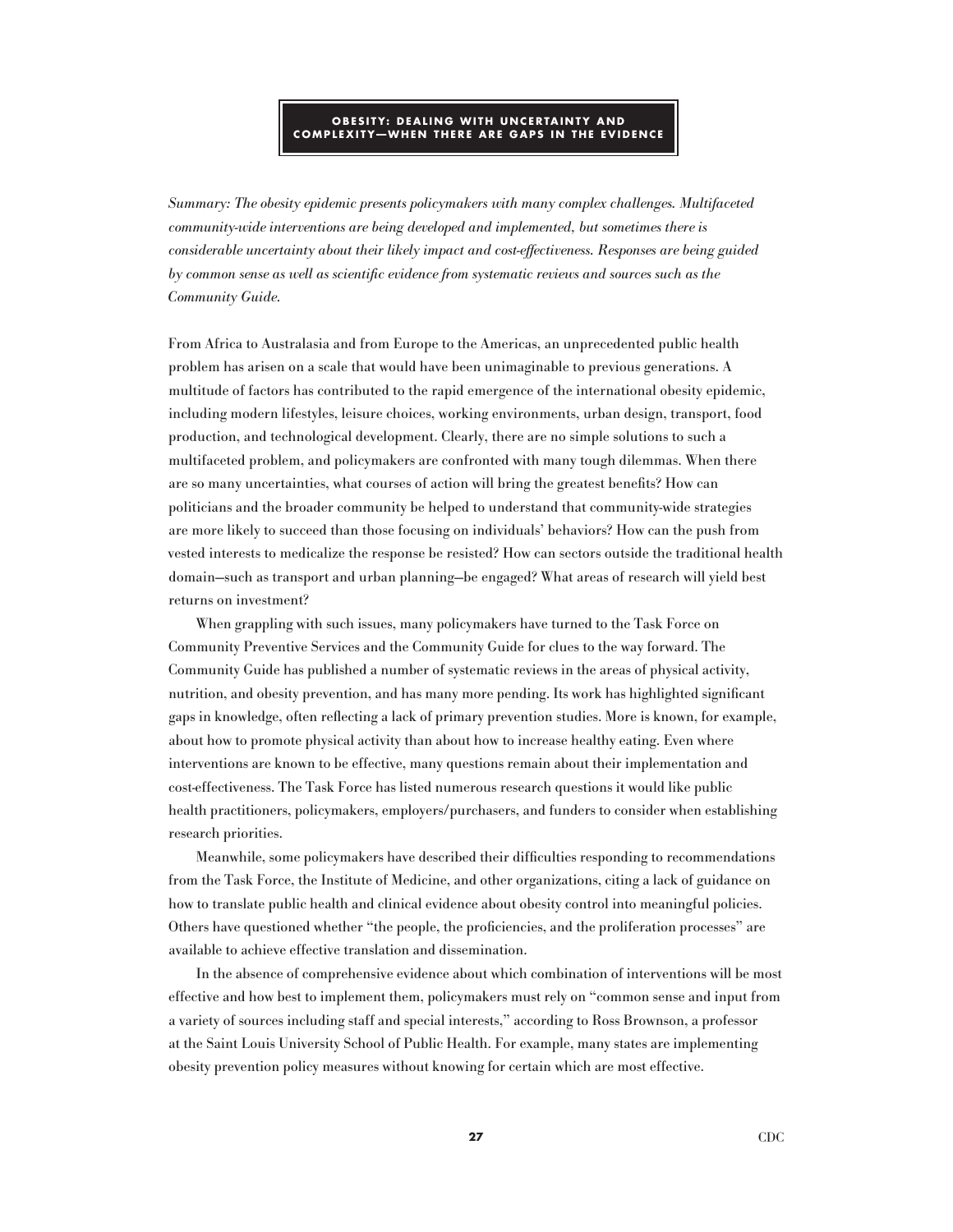Policymakers could often also make better use of the evidence that is available, says Neal Kohatsu, chief of the Cancer Control Branch, California Department of Health Services. "There are many gaps and unanswered research questions from both the clinical and population health perspective, but my own feeling is that we aren't making use of the available evidence," Kohatsu says. "Overall, most people are not as familiar with the evidence as they should be."

For the past several years, a broad-based coalition has been working in North Carolina, where obesity rates are above the national average, to increase physical activity and healthy eating wherever "people live, learn, earn, play and pray." The North Carolina Division of Public Health provides staff support and funding for the program's leadership team, representing more than one hundred public and private partners. Interventions include media and public awareness campaigns, nutrition standards for school meals, mandatory physical activity for grades K–8, worksite programs, and grants for communities to implement physical activity and nutrition programs.

The campaign's materials note that public health victories in areas such as traffic safety and tobacco control offer lessons for obesity control, such as outlining the importance of having highly credible scientific evidence that can persuade policymakers and withstand attack from those whose interests are threatened; advocates who are passionately committed to their cause and who have the inner resources to withstand the pressure applied by the industries whose practices they are criticizing; a partnership with the media; and laws and regulations.

Leah Devlin, state health director, says that while the Community Guide and recommendations from other expert sources have provided some guidance, policymakers have often had to rely on "what we think makes sense." "In public health we do make our decisions to the extent that we can on sound science but in obesity we can't wait for the science to act," she says.

One of the difficulties, adds Marcus Plescia, chief of the Public Health Division's Chronic Disease and Injury Section, is that the interventions supported by the strongest evidence—such as making changes to the built environment to promote activity—are the most difficult to implement, requiring major societal changes. Interventions that may be more straightforward to implement—such as changing school menus—involve many uncertainties. "Nobody really knows whether if you start changing menu items in schools and vending machines, how kids will react," he says. "The big concern is that kids will stop eating school lunches altogether, which we do not want to happen. The question is how hard can you push regarding what nutritional offerings are there, and how quickly or slowly do you need to phase things in? And there's not a lot of evidence on those issues."

North Carolina's plan to prevent overweight, obesity and related chronic diseases from 2007 to 2012 is unlike many health policy documents. Noticeably, it does not carry the logo of the North Carolina Division of Public Health or other groups involved in its preparation. This is part of a deliberate strategy to encourage everyone in North Carolina to feel ownership of the plan and free to disseminate it as his or her own. "One of the great lessons we're learning is that sometimes it is good to lead but lead in the background and let others carry the wider issue," says Cathy Thomas, head of the Division's Physical Activity and Nutrition Branch.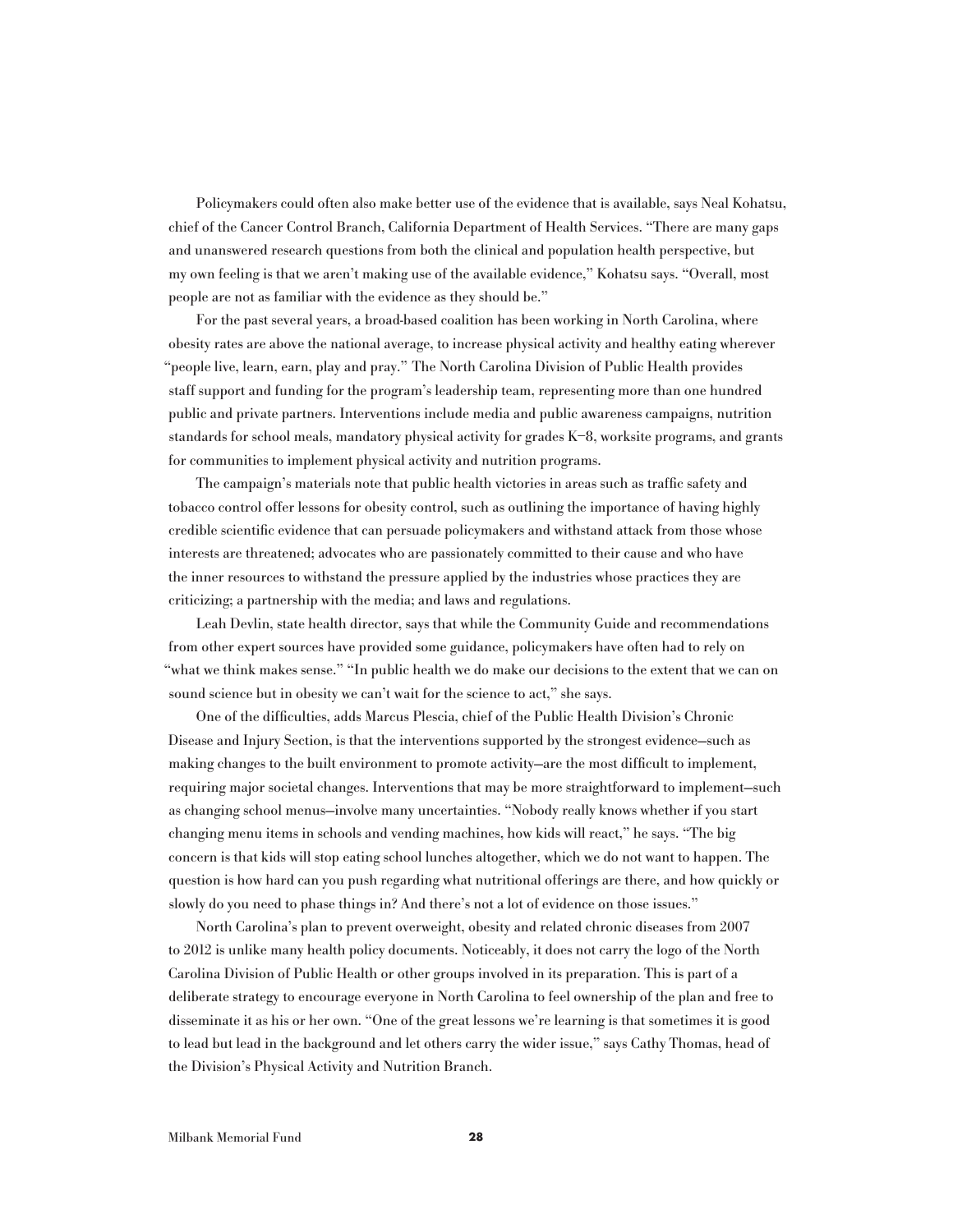The plan is also notable because it is written in an engaging storytelling style, rather than the dry, academic language and jargon often found in policy documents. "We wanted to write a plan that was readable," says Thomas. "So many times state plans sit on people's shelves. We wanted it to be attractive and to tell the story so people understand that while obesity is a public health issue, it is an issue we all have to engage in, whether you're in a preschool or school or work setting or health care."

Beverley Perdue, North Carolina's lieutenant governor, is also cited as having played an important role in championing the need for action on obesity, both among legislators and the broader community. Plescia says the governor's work, chairing the Health and Wellness Trust Fund Commission and convening a group of experts and politicians to form the Childhood Obesity Study Committee, has led to significant policy change.

In Arkansas, another state noted for its attempts to tackle obesity, the personal support of two prominent local leaders has also been critical in garnering community and political backing for tackling obesity. This is widely seen to reflect their personal experiences with lifestyle-related illnesses: Herschel Cleveland, former House speaker, had a heart attack, while Mike Huckabee, the former governor, went on a high-profile and successful weight loss campaign after being diagnosed with type 2 diabetes.

When evidence is lacking, policymakers bear an extra responsibility to ensure programs are carefully evaluated so as to contribute to the development of the evidence base. The impact of obesity control efforts in North Carolina, Arkansas, and other states will be closely watched by policymakers who are grappling with similar challenges around the world.

Another important message from the obesity front line is that there will be no quick fix. North Carolina has acknowledged that a long road lies ahead, noting that it took almost a century to move from the discovery that lead paint caused neurological damage in children to legislation and regulation that dropped children's blood lead levels. Devlin hopes progress on obesity will come more quickly than this, however.

### **KEY M ESSA G ES**

- Policymakers often must make decisions on the basis of incomplete evidence.
- A lack of evidence is no excuse for inaction.
- Systematic reviews can help identify gaps in the evidence and priorities for future research.
- Policymakers need more than the findings of systematic reviews: they need advice on how to translate these findings into policy and action.
- Prominent leaders with some personal stake in the issue can be powerful champions.
- Evaluation of programs and policies is vital.
- Complicated health problems require complex solutions and persistence.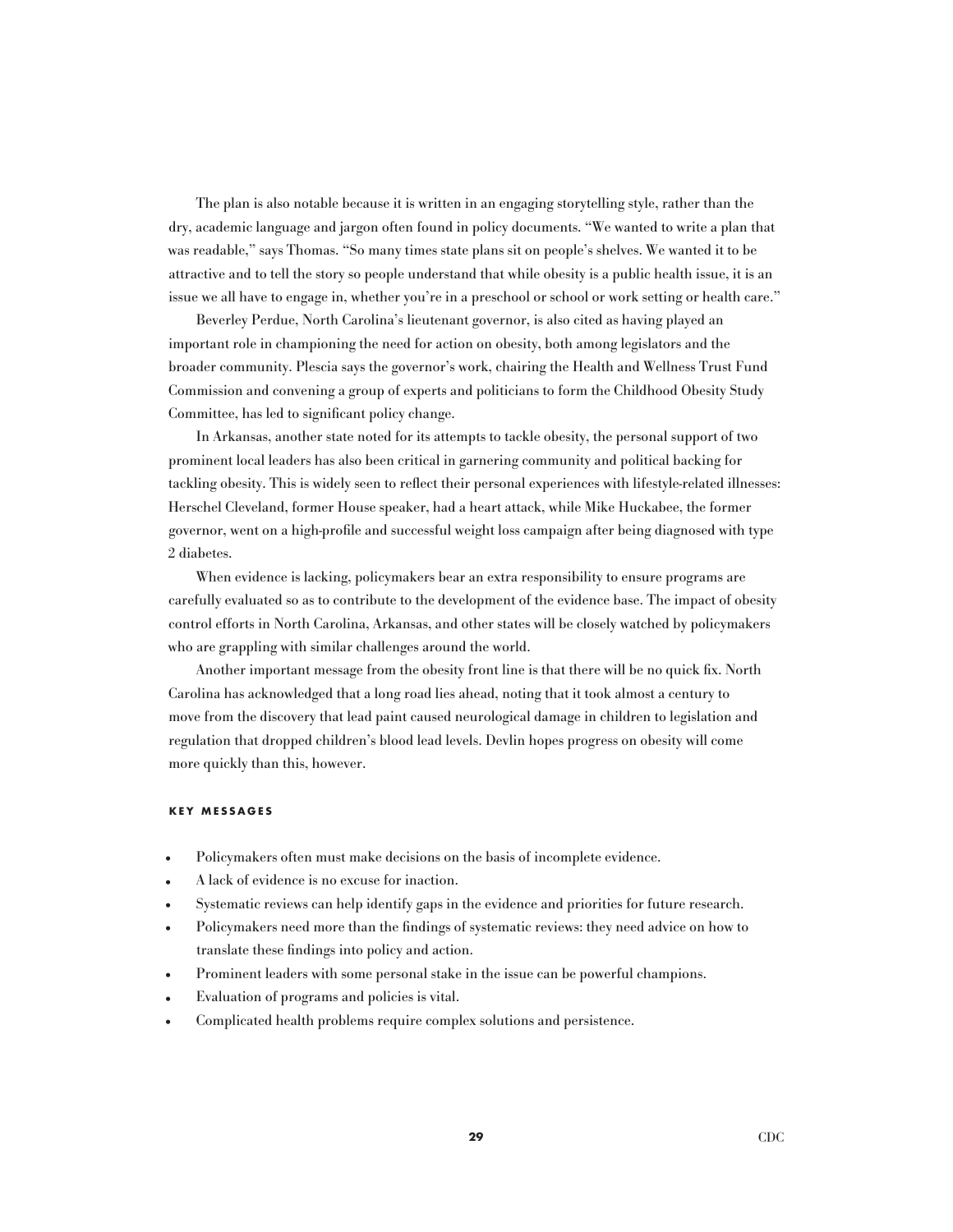#### **THE MENTAL HEALTH AFTERMATH OF THE TSUNAMI: LEVELS OF CHAOS-WHEN THE EVIDENCE IS NOT RELEVANT OR A P PLIC ABLE**

Summary: While grappling with the chaos that follows a disaster, policymakers can struggle to find systematic reviews or other scientific evidence that is relevant or helpful to their needs. Most disaster research has been conducted in developed countries, although disasters are most frequent and damaging in poorer countries. Population-based mental health responses to disasters should focus on minimizing stressors and providing social support, as well as ensuring medical services are available to those who need them.

In late 2004 and early 2005, chaos reigned in many countries bordering the Indian Ocean after a tsunami wrought destruction on an unimaginable scale. Confusion also resulted when a plethora of governments, charities, emergency workers, and volunteers raced to respond to the massive humanitarian crisis.

In some senses, the chaos that inevitably follows in the wake of disasters is also a metaphor for the complexities confronting policymakers in such situations. They must respond quickly to an emergency despite confusion and controversy about which interventions might be most beneficial and growing awareness of the potential for some interventions to do more harm than good. Much debate also surrounds whether some Western responses to disaster, including a focus on post-traumatic stress disorder and other mental health problems, are appropriate or useful for other cultures.

Within days of the tsunami swamping international news headlines, Fran Norris sat in her office in Vermont and methodically worked through a systematic review she'd published with colleagues in 2002, analyzing studies of the mental health of 160 samples involving more than sixty thousand disaster survivors. Among other things, the review highlighted how skewed the literature was towards developed countries—far fewer studies had been done in developing countries, despite the fact that they tend to suffer more disasters and that these tend to have a worse impact. The finding illustrates both a limitation of systematic reviews, that they are the constrained by the nature of the primary studies, and one of their key values: their ability to identify gaps in the literature.

After the review's publication, Norris, a research professor in the Department of Psychiatry at Dartmouth Medical School and a psychologist with the National Center for Posttraumatic Stress Disorder, prepared a short executive summary to help disseminate its findings. She has made a conscious effort to learn to write in a nonacademic style although she finds this difficult. "Academics don't always know how to write interestingly and concisely, to skip the details and qualifications," she says. "It's hard but if you don't do it based on research, someone else is going to do it based on something else. It's challenging to go out on a limb; others may say you should never go beyond the data."

Norris had feedback suggesting the short executive summary generated more interest than the review itself, although she was not sure what impact, if any, it had on policy. "It got attention but I'd be hard-pressed to say it changed policy," she says. "But in some ways, who am I to tell any government what their policy should be? I can try to give some information; here is our best understanding, but I am not even sure I can tell you what it says you should do," she says.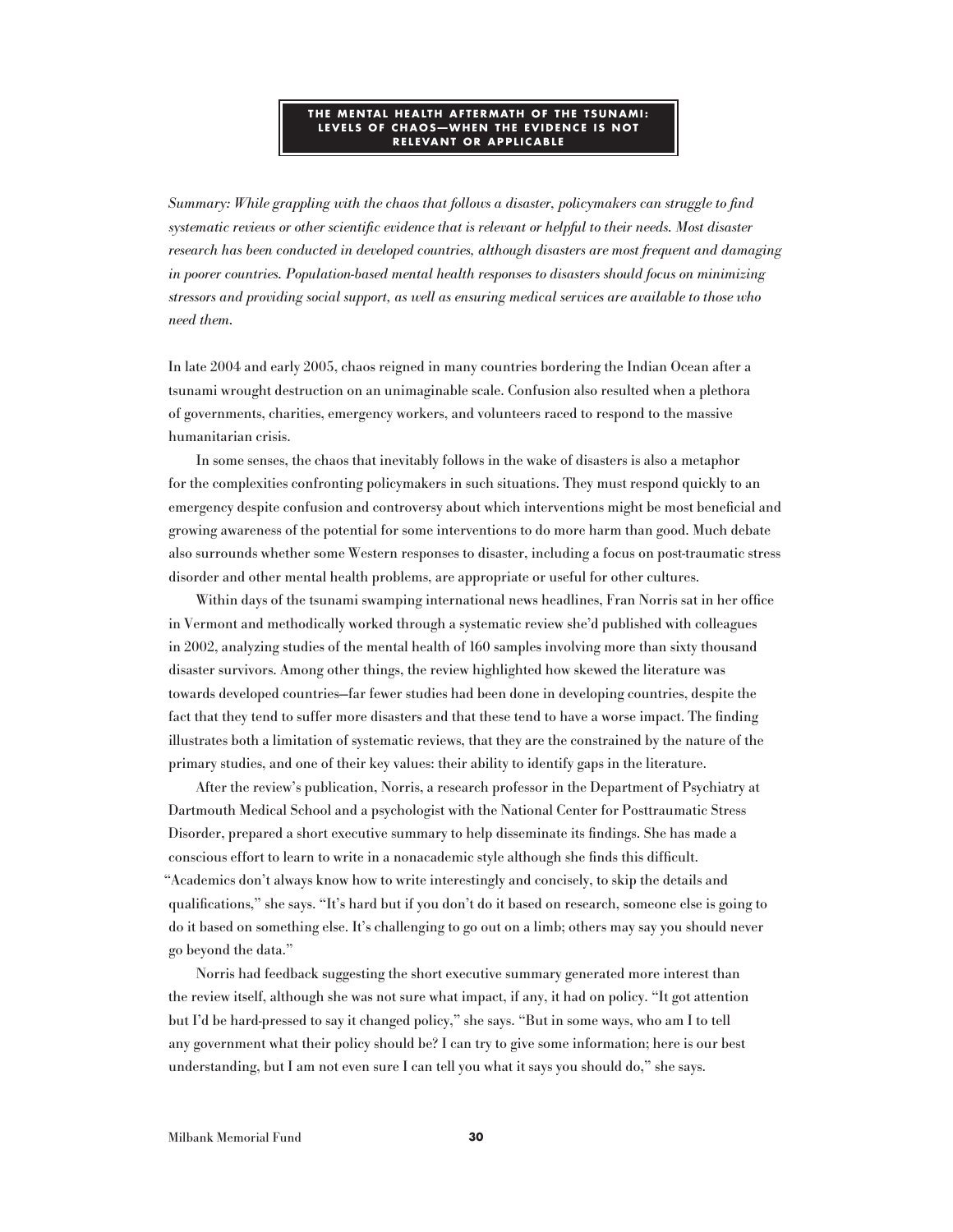After the tsunami, Norris extracted from the review those studies involving hurricanes, floods, tornadoes, and dam bursts, which might be relevant to the tsunami response. She prepared and posted on the Internet a summary providing the following tips for policymakers: that most people would recover over time but some groups (women, children, people with pre-existing psychiatric conditions, minority ethnic groups, and the poor) were at increased risk of persisting problems; that secondary stressors were an important predictor of chronic problems; that naturally occurring social resources were vital; and that interventions should address both psychological and social/community needs.

Coincidentally, at about the same time as this summary hit cyberspace, WHO officials published an article suggesting a way to move beyond the controversies that have surrounded mental health responses to disasters. It noted that disasters in poor countries are often followed by the arrival of foreign clinicians promoting trauma-focused treatment in the absence of "a system-wide public health approach that considers pre-existing human and community resources, social interventions, and care for people with pre-existing mental disorders."

Based on a nonsystematic literature review, a survey of experts, and the findings of consensus statements and guidelines, the article proposed the following set of principles and strategies to guide responses to populations exposed to extreme stressors: contingency planning before the acute emergency, assessment before intervention, use of a long-term development perspective, collaboration with other agencies, provision of treatment in primary health care settings, access to services for all, training and supervision, and monitoring indicators. Most of these WHO recommendations had been included in a "mental and social aspects of health" standard in a revised edition of the disaster response "bible," the 2004 Sphere Handbook. It was the first time this widely used handbook included such a standard.

After the article was published, officials at the WHO commissioned systematic reviews, which included anthropological, qualitative, and social science literature, to examine how their recommendations equated with the evidence base. The findings of these reviews were used to inform the development of a more detailed set of guidelines. According to Mark Van Ommeren, a public health scientist at the WHO in Geneva responsible for mental health in emergencies, this example illustrates the reality of how policymaking often occurs. "A lot of people in academe think you do a systematic review and then there's policy," he says. "I don't think it happens at all like that. My experience is that people make policy and then they look for the evidence, and if they are objective, they adjust the policy. For better or worse, the policy process runs way ahead of the evidence process."

In the aftermath of the tsunami, officials at the Thailand Ministry of Public Health turned to the WHO and UNICEF for information to guide their policy responses for strengthening community networks and public education. They were apparently not aware of the Norris review or the related summary that she produced.

Van Ommeren says it is impossible to know how widely WHO and UNICEF recommendations were followed on the ground after the tsunami. "I went to rural Sri Lanka and found our guidance being written on the blackboard and that was somewhat reassuring," he says, "but tons of groups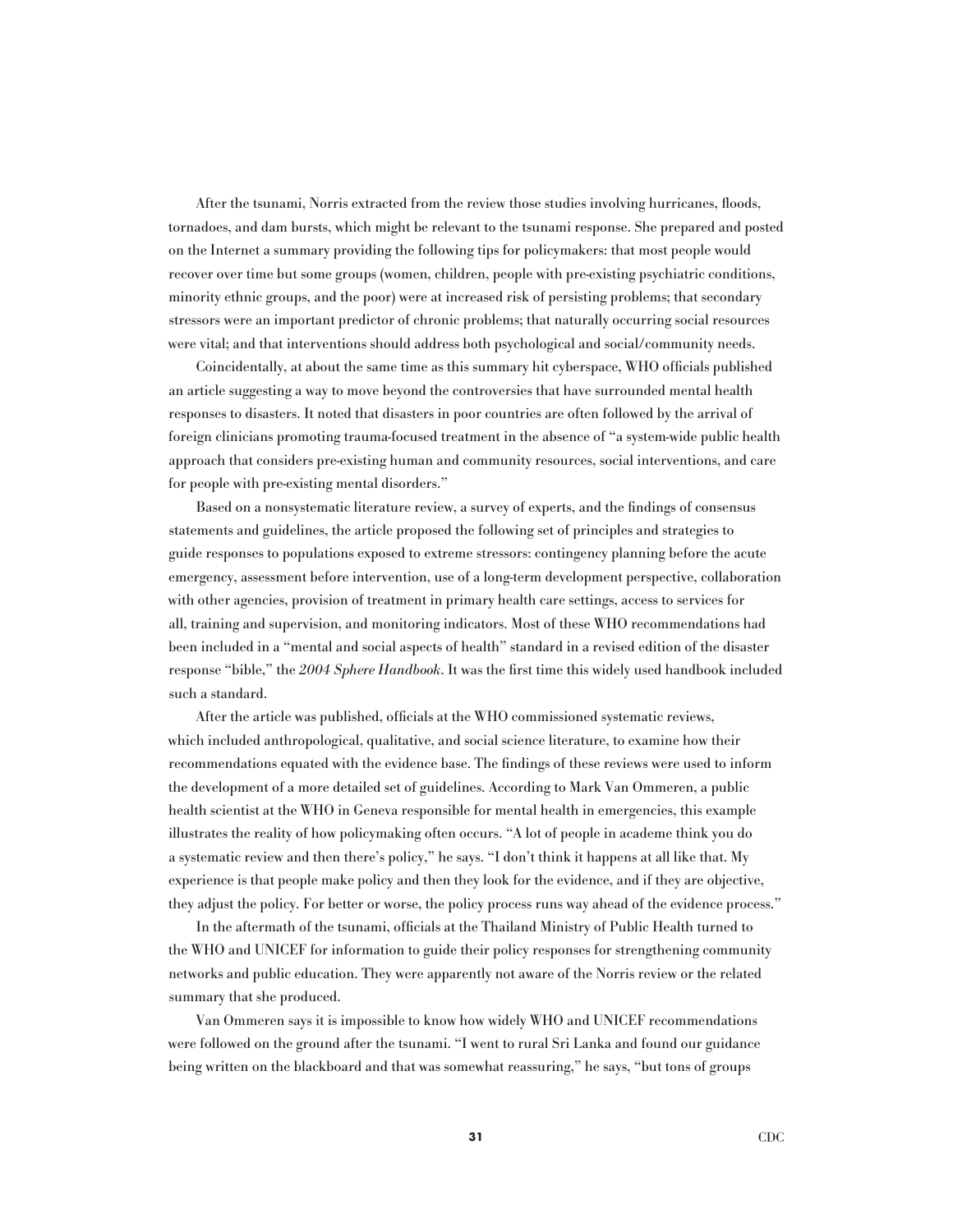respond to such emergencies and everyone seems to have their own approach. The aid workers at the scene act according to what they think is the best at the time and it's usually not fantastic; for example, people try to use a clinical model, thinking that anything is better than nothing, which is a very dangerous assumption. The assumption that any care is better than no care often leads to harm."

Van Ommeren says much evidence developed in the West is irrelevant when responding to disasters in developing countries. For example, he says, the Cochrane Collaboration circulated systematic reviews to help the tsunami response efforts, but these were rarely useful because most involved interventions that were not applicable or were relevant only to professionals with advanced training. In addition, these reviews tended to address the effectiveness of individual interventions rather than how services and responses should be organized.

Even if applicable and relevant, health and medical literature alone cannot provide all the information required in the aftermath of a disaster. Sandro Galea, associate professor of epidemiology at the University of Michigan School of Public Health and co-director of the Disaster Research Education and Mentoring Center, says it is unfortunate there are not better linkages between all areas of research relevant to disaster responses, including engineering, political sciences, and health.

An understudied area, he adds, is how disasters affect the behavior of populations. "If I were in charge of policy, I would be much more interested in how people behave after a disaster than their mental health or health," he says. "Companies want to know, for example, if they will still have workers or consumers. The GAO report on the impact of pandemic flu says a large proportion of the costs will be due to behavioral changes."

Galea also stresses the importance of ensuring that the mental and physical health responses are closely integrated. Overall, however, the most critical message from the disaster response research for policymakers is to minimize ongoing stressors and to provide social support. "Rather than devising interventions based on cognitive behavioral therapy or treatments, our biggest population impact is going to be doing something about stressors and social support," he says. "You have to make sure people are housed, fed, and know where their kids are, and have the formal and informal resources to help them cope with the stressors."

Galea says there is a gulf between policymakers and the disaster response evidence base, and he does not expect it to be bridged quickly. "There is always a gap between science and policy, but this is a relatively new field," he says. "Given that this field has coalesced in the last ten years, it will be another ten years until it makes it into policy."

### **KEY M ESSA G ES**

- Findings can be extracted from systematic reviews to provide information relevant to particular situations or contexts.
- Dissemination of systematic reviews requires particular skills, which do not always come naturally to the producers of such reviews.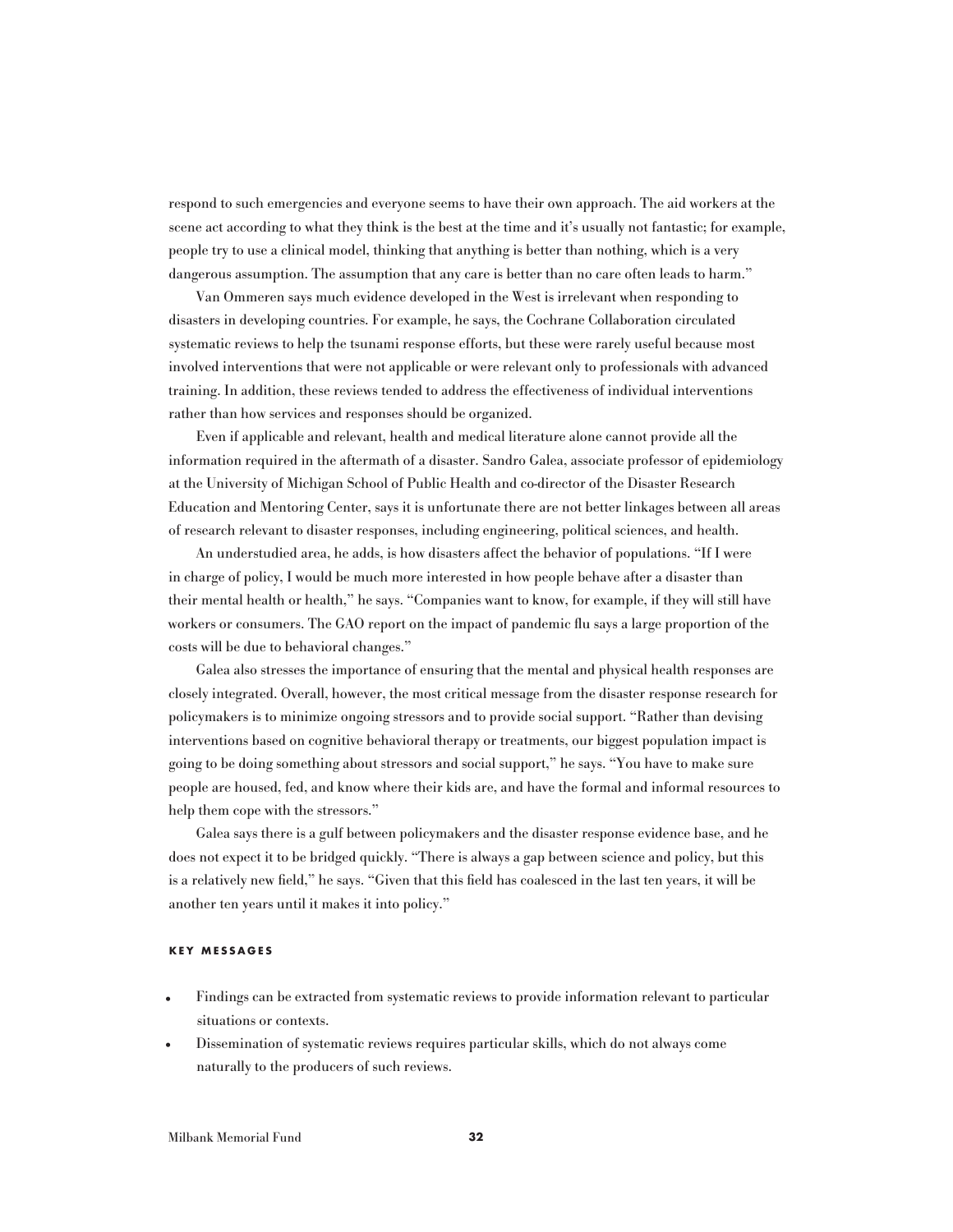- The policy process frequently runs ahead of the evidence base, which is often developed after policies have been implemented.
- 
- Systematic reviews are not always relevant or applicable to all cultures or contexts.<br>• Policymakers require better integration of evidence from a range of fields beyond **h** • Policymakers require better integration of evidence from a range of fields beyond health and medicine.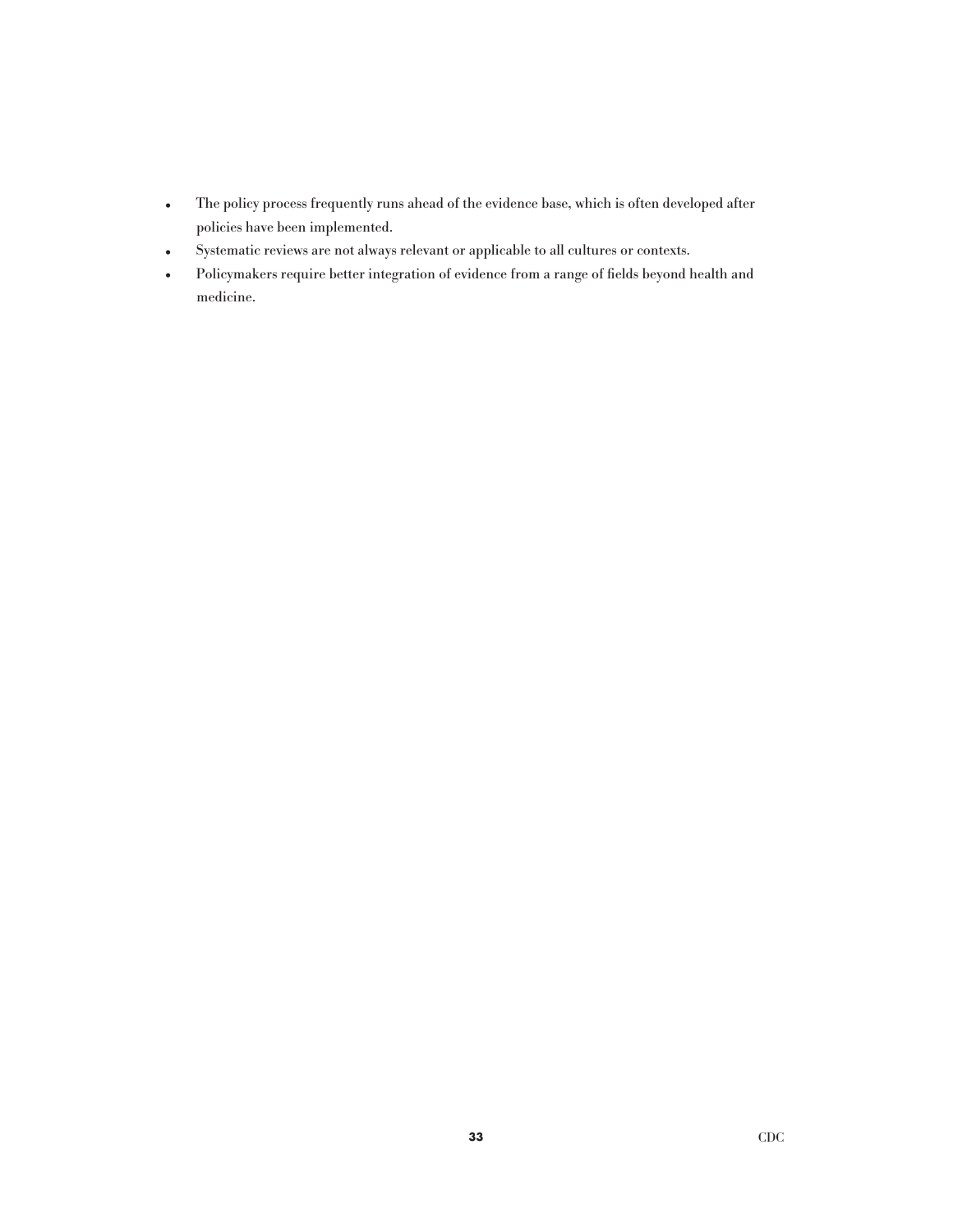### **DRU G ABUSE RESISTAN CE EDU C ATION ( DARE ) : LESSONS LEARNED-WHEN THE EVIDENCE IS LACKING**

Summary: The Drug Abuse Resistance Education (DARE) program has been widely implemented in schools in the United States and elsewhere since its development in 1983, despite good evidence from a meta-analysis that it has negligible or no long-term benefits. The program has been significantly revised in response to widespread criticism and following the advent of federal education funding policies that encourage prevention programs to be based upon reliable evidence such as that from systematic reviews. Results of further evaluations of the revised program are awaited. DARE's successful diffusion may hold lessons for those seeking to disseminate effective programs.

In 1983, a former police chief and a health education specialist in Los Angeles combined forces to create a drug education program that soon swept across the nation, becoming the most widely implemented drug prevention program in the United States. In its first year, ten police officers were trained to take the Drug Abuse Resistance Education (DARE) program into fifty elementary schools. In 2006, the DARE organization expected to reach thirty-six million school children around the world, including twenty-six million in the United States, where it has been implemented in 75 percent of school districts.

The program has evolved since its inception to include a variety of activities, including substance abuse prevention curricula for primary and secondary school students, parent education, and afterschool and summer programming. Despite its popularity, DARE has attracted widespread concern among health and education policymakers and researchers because the weight of evidence suggests it is not effective. A 1994 meta-analysis, aggregating the findings of several evaluations of DARE, is widely cited by those concerned about its opportunity cost in diverting resources from programs more likely to be effective. Brian Flay, professor of public health at Oregon State University, argues that the meta-analysis findings should inform policy: "The policy implications are clear. Don't do DARE. Rather, spend your money on a program of proven effectiveness."

In 1998, following widespread controversy about DARE programs, the U.S. Department of Education introduced measures to promote the use of evidence-based prevention programs by state and local education agencies that receive funding under the Safe and Drug-Free Schools and Communities Act. Nevertheless, DARE continued to be extremely popular with many schools and communities, and one study found it was often implemented more widely than interventions of proven benefit.

In response to concerns about the effectiveness of its programs, DARE significantly modified its approach and in 1999 collaborated with the Robert Wood Johnson Foundation on a five-year national study evaluating a new curricula for seventh and ninth grade students developed by a national team of prevention experts. The results of this study are in preparation and should be available in 2007. Zili Sloboda, the study's principal investigator and a senior research associate at the Institute for Health and Social Policy at the University of Akron, does not agree with calls to abolish DARE, and instead proposes that experts work with the organization to improve the program. Many critics fail, she says, to make a distinction between the program's content and the effective delivery network created by DARE, which includes impressive quality assurance measures.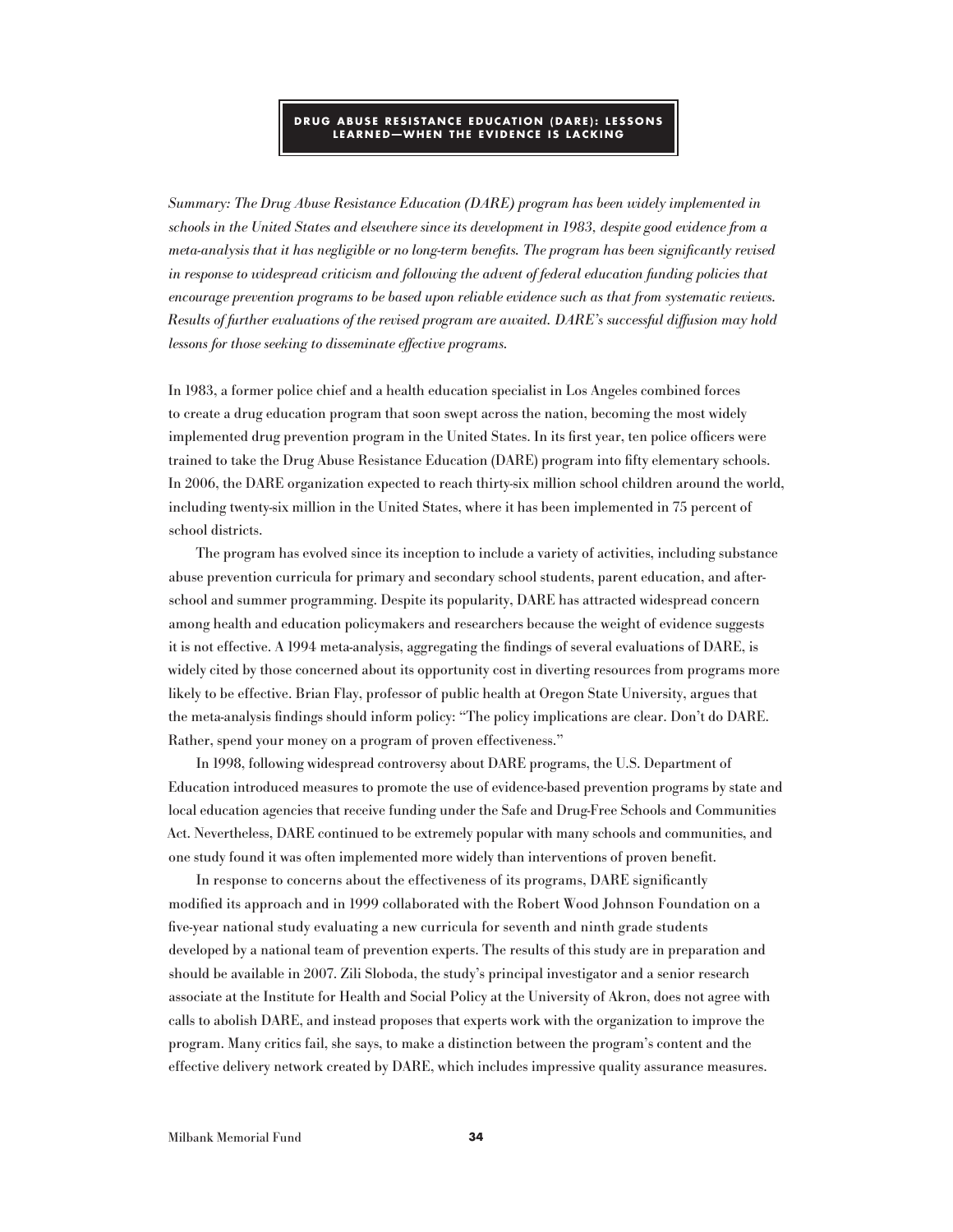"DARE has been extremely effective in creating and sustaining the network," she says. "DARE has the ability that no other unit in the U.S. really has to introduce a new program and disseminate it within a few months to thousands of communities. This is an incredible network, and it's underestimated."

Sloboda believes that some of the opposition to DARE is driven by ideology, including animosity towards police officers among researchers belonging to the "hippie generation" and beliefs that teachers are best at delivering prevention programming. She says prevention programs that serve to alter attitudes and misconceptions regarding the use of drugs require skills that may be quite different from those needed to teach math or science.

Others argue, however, that DARE's widespread implementation illustrates the victory of ideology over evidence, the power of the "feel good" effect and the intuitive appeal of connecting police officers and students. DARE's successful dissemination has also been attributed to the impact of successful marketing.

Critics of DARE have sometimes felt a backlash. Kelli Komro, an associate professor at the Institute for Child Health Policy at the University of Florida, who has been involved in evaluating DARE programs, says DARE's supporters are often vocal and passionate. "I recently gave a presentation in Washington DC on alcohol and drug prevention programs and said, get rid of DARE," she says. "The audience reacted. It was like an uproar."

While DARE is sometimes held up as an example of the failure of evidence to influence policy, Jonathan Fielding, director of public health and health officer for the Los Angeles County Department of Health Services and professor at the University of California, Los Angeles, notes that the program was revised in response to negative evidence. The DARE story is also a reminder that public health interventions are less likely to be effective if they focus on changing individual behavior rather than the environment. "We've learned increasingly that health education alone is going to be insufficient to change behavior," says Fielding. "It may affect attitudes and knowledge but is unlikely alone to affect behavior."

Don Des Jarlais, director of research at the Beth Israel Medical Center Chemical Dependency Institute, contrasts the rapid spread of DARE with the much slower diffusion of another drug-related program, one backed by compelling evidence of benefit—the syringe exchange program. These contrasting case studies illustrate the impact of how issues are framed, he says. The concept of framing was developed within psychological decision theory and refers to the context within which a particular problem is posed. Framing can determine whether something is considered a problem, the range of acceptable solutions, and the most preferred solutions.

DARE was framed as a law enforcement response to a criminal problem whereas the syringe exchange program was framed as a response to the public health problem of HIV in injecting drug users. "The critical thing is that he who gets to frame the question usually gets to decide the answers," says Des Jarlais.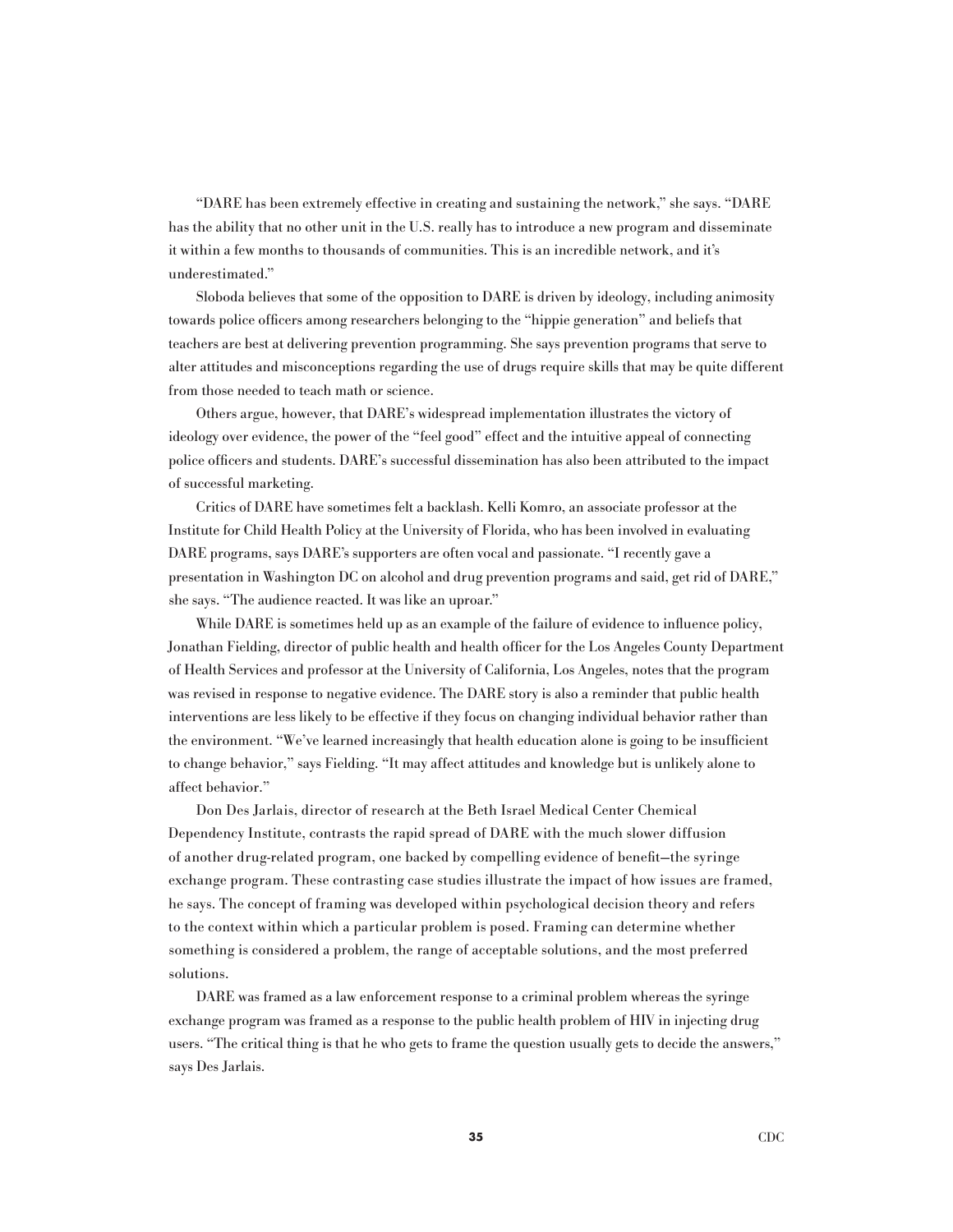Another lesson from these case studies is that evidence eventually will influence policy, Des Jarlais says. "DARE is being cut back or reformed, and we do have more state and local governments supporting syringe exchange programs," he says. "For big public health problems, over the long run evidence will work, but it can be a very long run."

## **KEY M ESSA G ES**

- Programs can diffuse rapidly despite evidence of lack of effectiveness.
- Programs entrenched within communities and defended by powerful interests can successfully resist evidence-based criticisms.
- Even when a systematic review provides clear answers about the effectiveness or otherwise of an intervention, the implications of these findings for policymaking can be interpreted in different ways.
- It may take many years before evidence influences policy.<br>• Evidence can inform policy by leading to improvements in
- Evidence can inform policy by leading to improvements in programs, as well as replacement of programs.
- How problems are framed can have a powerful impact on the type of solutions adopted.<br>• Reviews should address both individual and environmental interventions and how such
- Reviews should address both individual and environmental interventions and how such interventions should be organized.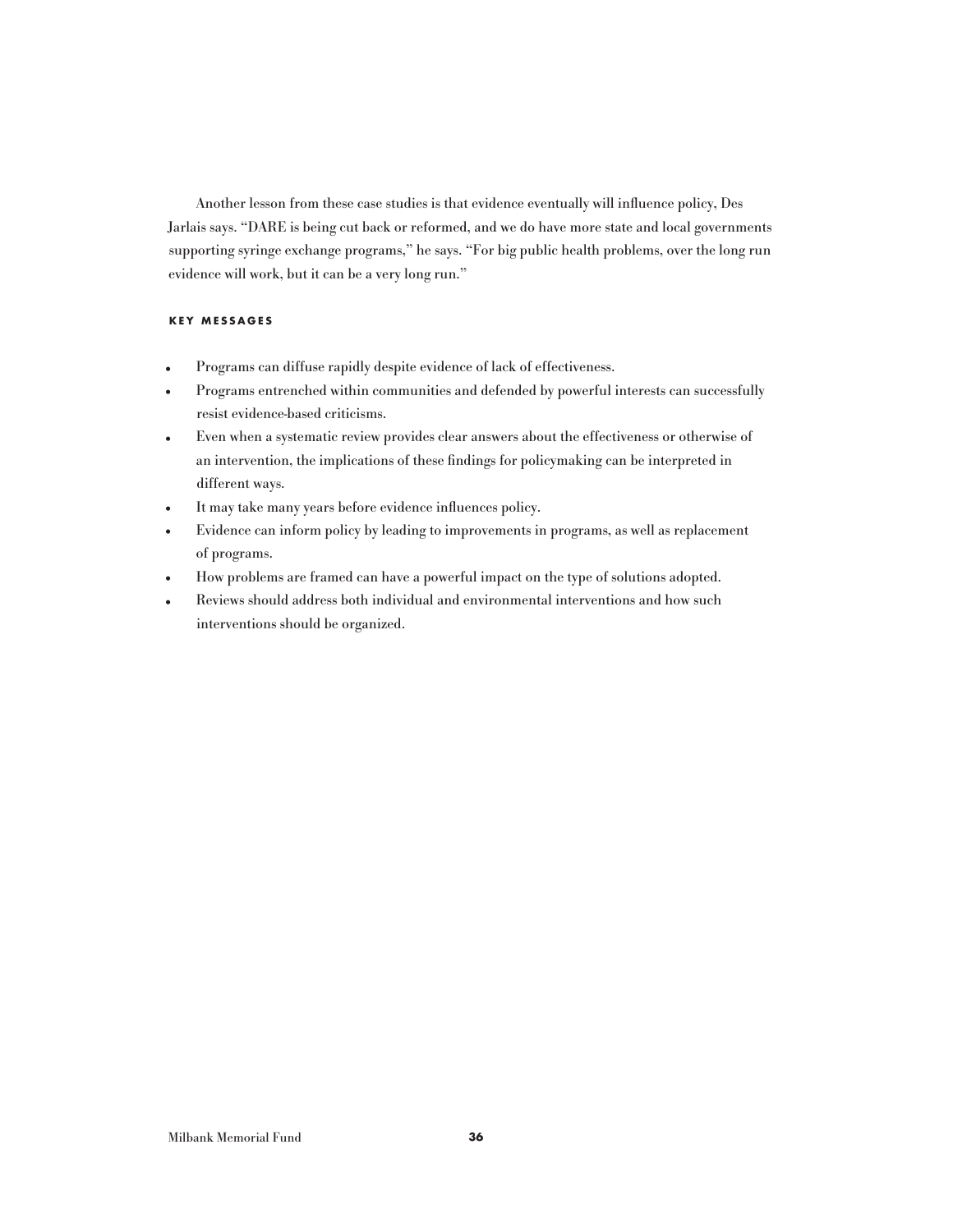#### **T H E WAS H IN G TON STATE INSTITUTE FOR P UBLIC P OLIC Y: C ONNECTIN G P OLIC Y AND SCIEN CE—WH EN T H E INFRASTRUCTURE SUPPORTS EVIDENCE**

Summary: In 1983, the Washington State Legislature established the Washington State Institute for Public Policy to provide evidence-based advice on policy questions in diverse fields, including education, health, and criminal justice. The Institute's systematic reviews help answer questions not only about which interventions work or do not work, but also about cost-effectiveness. The Institute is highly regarded by policymakers as a source of credible advice, but its findings do not always influence policy decisions.

In 2005, legislators in Washington State were facing a dilemma. They had been warned that the state would need to build two new prisons by 2020 to cope with increasing numbers of prisoners. With each prison costing about \$250 million to build and \$45 million a year to operate, the politicians were looking for advice, based on the best available scientific evidence, about how to reduce the impending burden on taxpayers while maintaining community safety.

The Washington State Legislature has a long history of interest in evidence-based policymaking. In 1983, it established the Washington State Institute for Public Policy to carry out practical, nonpartisan research to help answer policy questions nominated by legislators.

The Institute conducts research using its own policy analysts and economists, specialists from universities, and consultants, and its staff works closely with legislators, legislative and state agency staff, and experts in the field. It has developed expertise in conducting systematic reviews that not only identify interventions that work or do not work, but also answer questions about cost-effectiveness.

In 2005, the Legislature allocated funding for the Institute to conduct a systematic review of cost-effective, evidence-based options to reduce the projected future demand for prison beds, to save taxpayers money, and to contribute to lower crime rates.

The reviewers identified 560 controlled evaluations of adult corrections, juvenile corrections, and prevention programs. To be included, an evaluation had to have a nontreatment or treatmentas-usual comparison group well matched to the program group. The findings of evaluations with nonrandomized designs were discounted by a uniform percentage.

The reviewers preferred evaluation studies using real-world samples from programs in the field. The findings from programs that had only been implemented in a university setting were discounted by a fixed percentage. The reviewers also discounted findings from evaluations where the researcher was also the program's developer to account for potential conflicts of interest and the difficulties of replicating the efforts of exceptionally motivated program originators.

The review identified economically attractive, evidence-based programs in the areas of adult and juvenile corrections and prevention. "We find that if Washington can successfully implement a moderate-to-aggressive portfolio of evidence-based options, then a significant level of future prison construction can be avoided, state and local taxpayers can save about two billion dollars, and net crime rates can be lowered slightly," the reviewers concluded.

These estimates were cautious, they said, to reflect the difficulty often encountered when taking programs to larger scale, and the reviewers suggested the Legislature consider establishing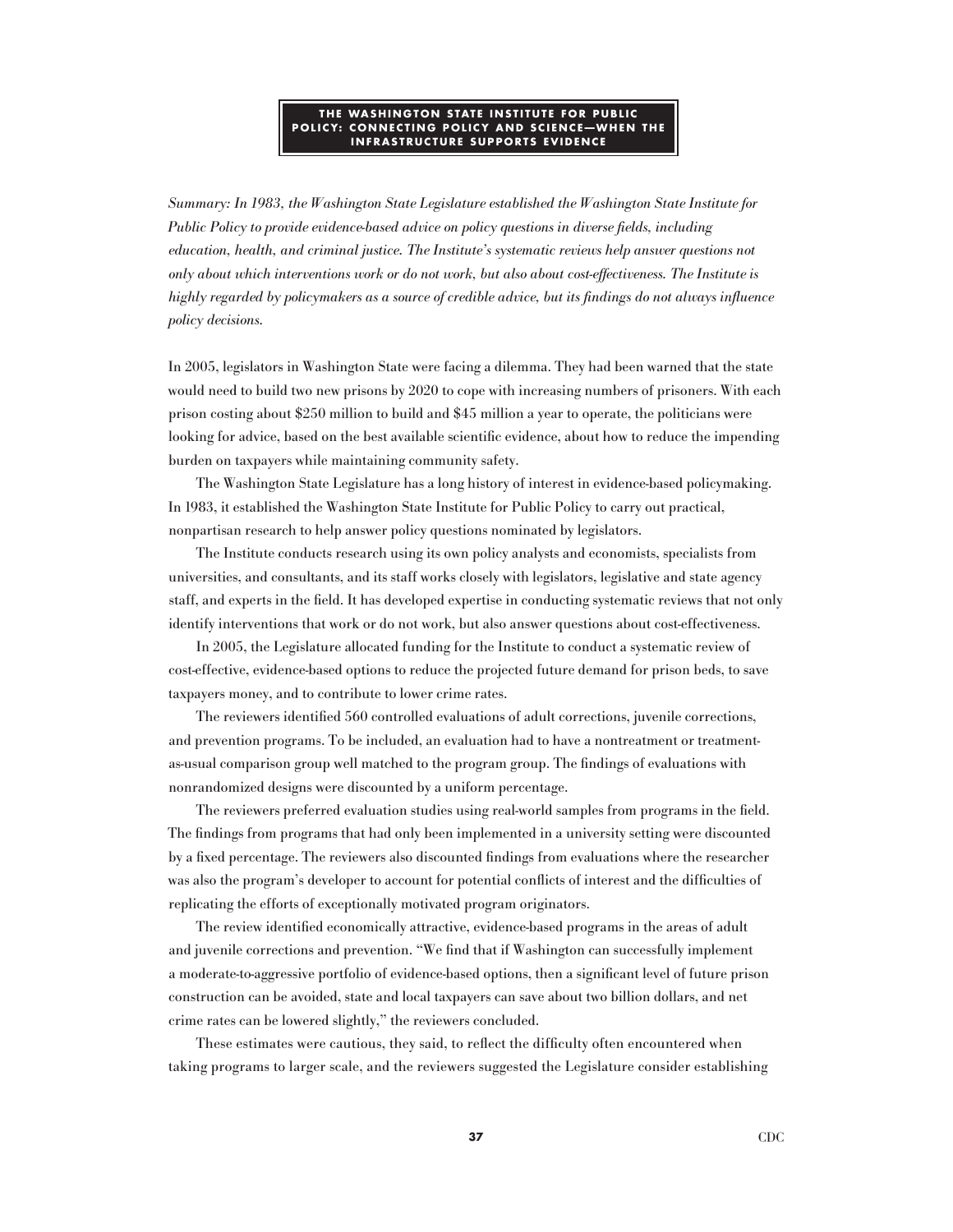an ongoing oversight process to ensure quality control. They noted that a previous review of a juvenile justice program found it produced outstanding returns on investment when delivered as designed, but failed to reduce crime when not implemented competently. "Ensuring competent delivery of programs while maintaining fidelity to the program model appears to be essential," they said. "Thus safeguarding the state's investment in evidence-based programs requires ongoing efforts to assess program delivery and, when necessary, taking the required steps to make corrective changes."

It is too early to judge the review's impact, but the state's criminal justice policies already have had a marked effect, with incarceration rates 56 percent below the national rate. The review notes that the rate began to diverge from national trends in the early 1980s after the state enacted sentencing reform laws.

The Institute's director, Roxanne Lieb, says policymakers have become far more aware of the value of systematic reviews in recent years, partly due to the efforts of the Cochrane and Campbell Collaborations. "Our state's policymakers are not directly aware of these groups' efforts; however, this work has influenced researchers and others who advise legislators and has contributed to a climate where meta-analysis is valued," she says. Policymakers particularly value the use of systematic reviews in cost-benefit analysis. "It's one thing to report on effect sizes," says Lieb. "It's another thing for policymakers to understand what the consequences of that effect size might be in terms of the state budget."

Another advantage is that systematic reviews tend to identify a number of effective options, she says. "Local governments can pick which of the effective programs to implement so you get a bit of that local control that people value."

Lieb has learned to be pragmatic during her sixteen years with the Institute. Often their findings meet resistance from interest groups, are contrary to the "current wisdom" of the time, do not answer the questions confronting policymakers, or are not politically welcome or timely. "While the influence of systematic reviews is growing, I would say a majority of decisions on funding that could be potentially influenced by such reviews are still based on many other factors," she says.

The Institute has, for example, done extensive analysis of programs preventing youth problems. "But our influence on funding and programmatic decisions is still relatively modest," Lieb says. "So although in general people are becoming more comfortable with the notion of reviews and acknowledge their value, decision making around funding is often driven by continuation of the status quo, the interests of constituents, and lobbying by service providers. This is not a job that you do with a high expectation of seeing immediate applications. One must have patience. Often, the effects of our findings are relatively invisible as they change the discussion rather than directly influencing decisions that can be singled out."

Lieb stresses that the Institute does not engage in advocacy or lobbying: "We are very softly spoken in terms of presenting information. We work for the Legislature. If they are interested in our results, they will take advantage of them."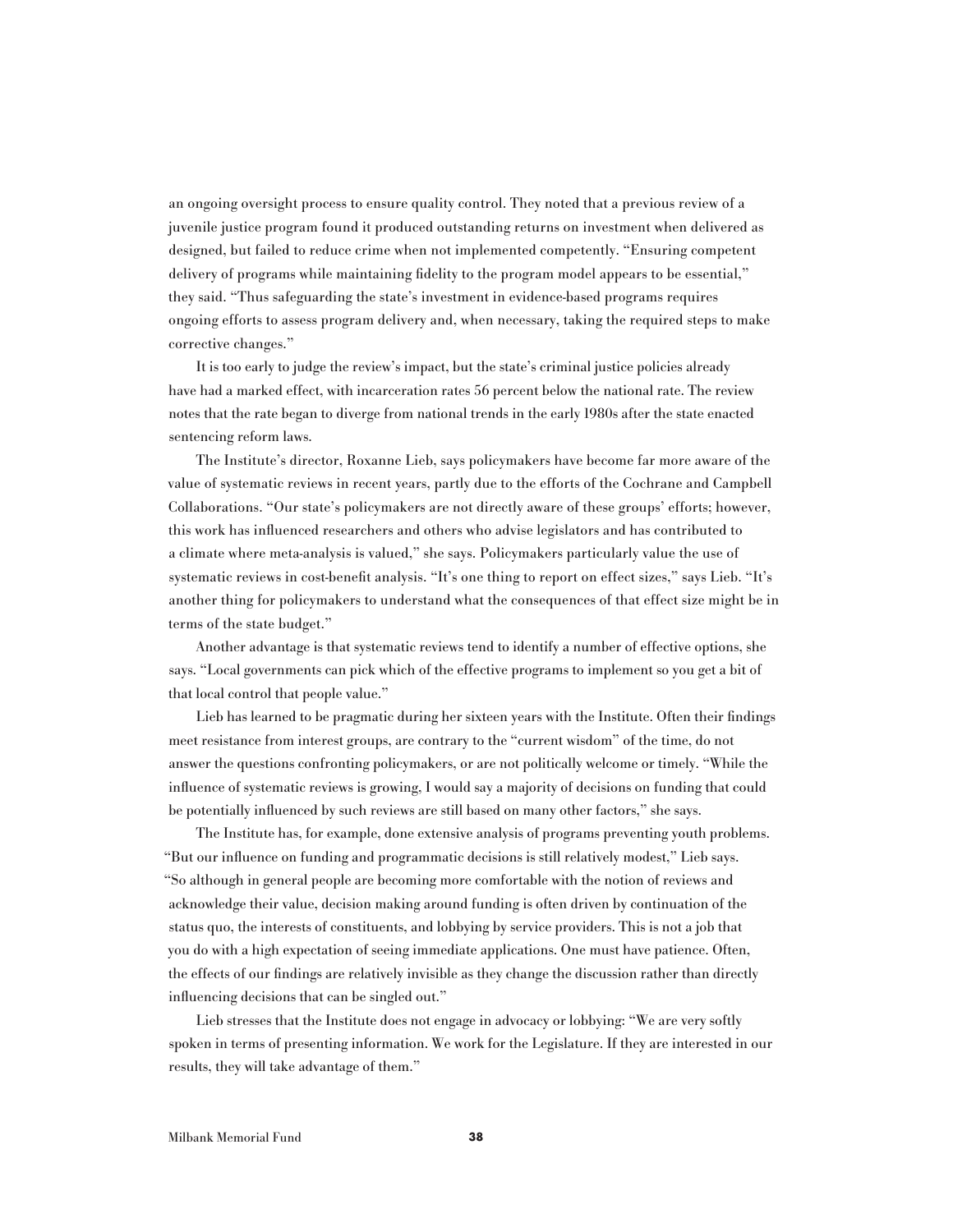If systematic reviews are to gain more influence in policy circles, Lieb says it is critical to improve the consistent quality and to achieve transparency. "Two sets of researchers can produce a meta-analysis on the same topic and come up with different results depending on their selection criteria and measurement decisions," she says. "And while reviews by the Cochrane and Campbell Collaborations are seen as highly credible, they often take a long time to produce because they are conducted by volunteers." Lieb adds that if the selection criteria for systematic reviews prioritized issues involving significant government investment, their influence on policy would likely be increased.

Lieb would also like to see undergraduate training improved for the wide range of disciplines involved in producing and using systematic reviews, including psychologists and social workers: "It would be helpful if social science graduates were universally knowledgeable about the term effect size and knew how to recognize a good meta-analysis." Lieb also believes the policy process would benefit if charities and other advocacy groups became more familiar with the benefits of systematic reviews. The experience of Washington State suggests that many benefits can accrue from forging closer connections between policy and science.

#### **KEY M ESSA G ES**

- Institutionalizing an evidence-based approach in the policy process has the potential to pay significant dividends.
- Systematic reviews are being used to help answer important and complex policy questions in diverse fields, including education, health, and criminal justice.
- Assessing program delivery and making any needed changes are vital when implementing programs.
- There is a need to improve the quality of systematic reviews and the expertise of those who prepare and use them.
- Even when reliable scientific evidence is available, it may not be reflected immediately in policy decisions.
- Systematic reviews would more likely be used if policymakers contributed to selecting the review topics most important to them.
- Providing economic as well as effectiveness data can enhance the relevance and utility of reviews.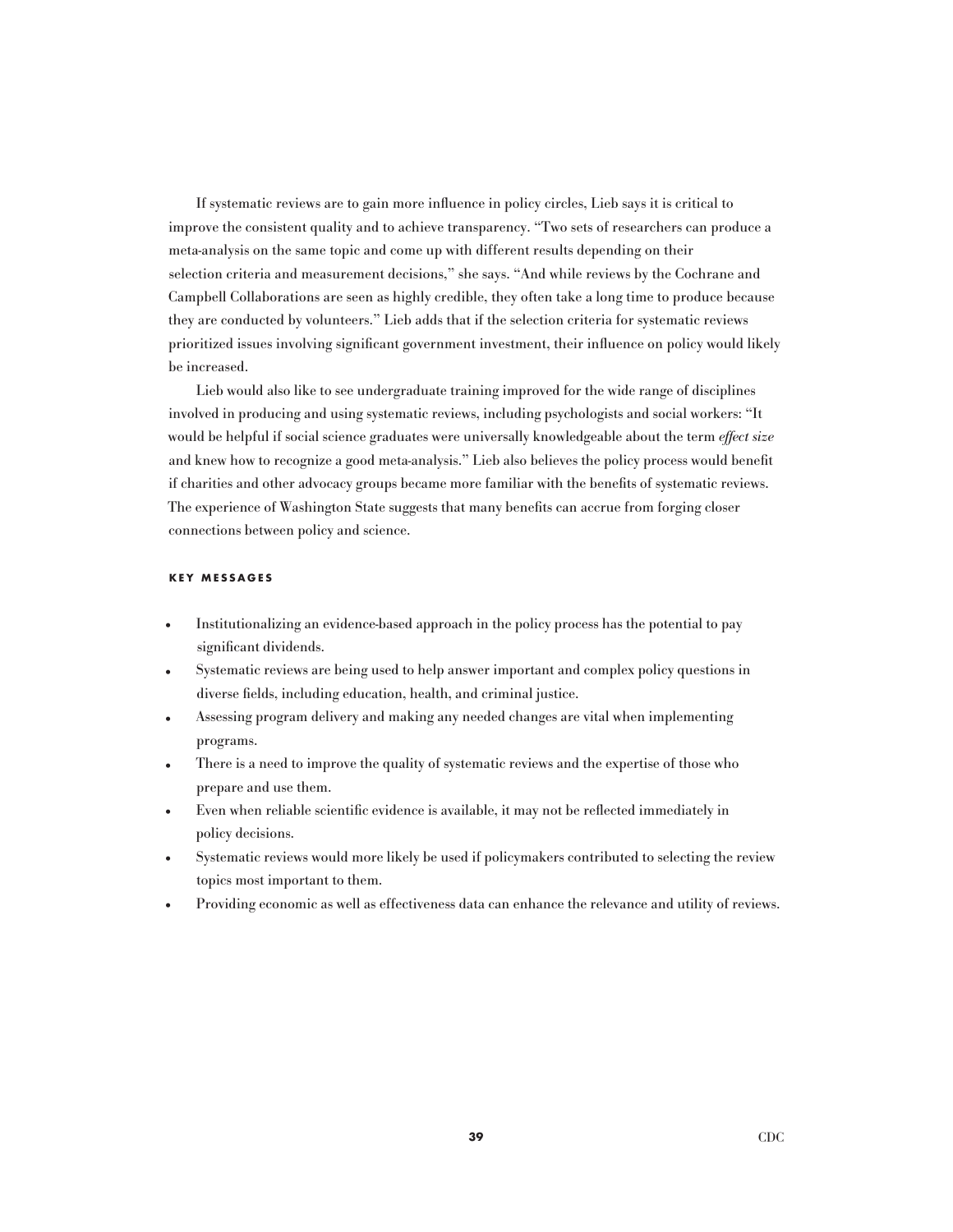#### **C ON C LUSION AND RE C O M M ENDATIONS OF T H E AUT H ORS OF T H IS RE P ORT**

The case studies in this report highlight some of the great gains that have occurred in population and public health, as well as some of the frustrations and disappointments. They make it clear that there is a long way to go to maximize the effective use of systematic reviews in population health. These case studies show the multiplicity of forces affecting population health as well as the complexity of issues facing researchers and policymakers within the many sectors that influence population health. They also suggest there is significant potential to enhance the contribution of research evidence to policymaking, while acknowledging that it is only one of many factors influencing policy.

The case studies also reveal the importance of taking a systems or environmental approach to behavior change rather than individual-focused strategies; the role of social norms in influencing behavior; the power of legislative, regulatory, and financial incentives; and the value of a reliable and relevant evidence base to help set political and public agendas and to shape interventions. Improvements to a population's health are rarely achieved quickly or easily: perseverance and pragmatism are often required.

These themes are also instructive for those seeking to boost the role of evidence in population health decision making. Improving the use and usefulness of systematic reviews will require individual researchers, policymakers, advocates, and other relevant groups to modify the way they work. Success in this endeavor is most likely to be achieved if systemic, environmental, and cultural changes promote and support them.

Those who seek to improve the use and usefulness of systematic reviews must recognize that policymaking is not a linear process and that a comprehensive array of interventions is more likely to have an impact than any single intervention. They must also be systematic by making deliberate, strategic efforts to disseminate and implement review findings as well as ready and willing to seize the moment when opportunities arise. Timeliness is often crucial in the policy environment.

At the same time, it is helpful to take a long-term perspective, acknowledging that significant change is rarely achieved in the typical bureaucratic or political time frame of two to three years, advises Trevor Hancock, public health consultant at the British Columbia Ministry of Health. "It's a useful lesson generally for people trying to promote the use of evidence," he says. "If you take tobacco as an example, look back on how long it's taken us to make progress on something as clear-cut as that. That's the bad news. The good news is if you look back twenty or thirty years, we've come a huge way. So huge changes are possible but they take time."

#### **RE C O M M ENDATIONS TO I M P ROVE T H E USE AND USEFULNESS OF SYSTE M ATI C REVIEWS**

The following recommendations are categorized in general groupings. This does not mean to imply that the research community, for example, alone bears responsibility for implementing recommendations around research or that only policymakers can effect change in the policymaking domain. The case studies in this report highlight the value of genuine, cross-sectoral collaboration.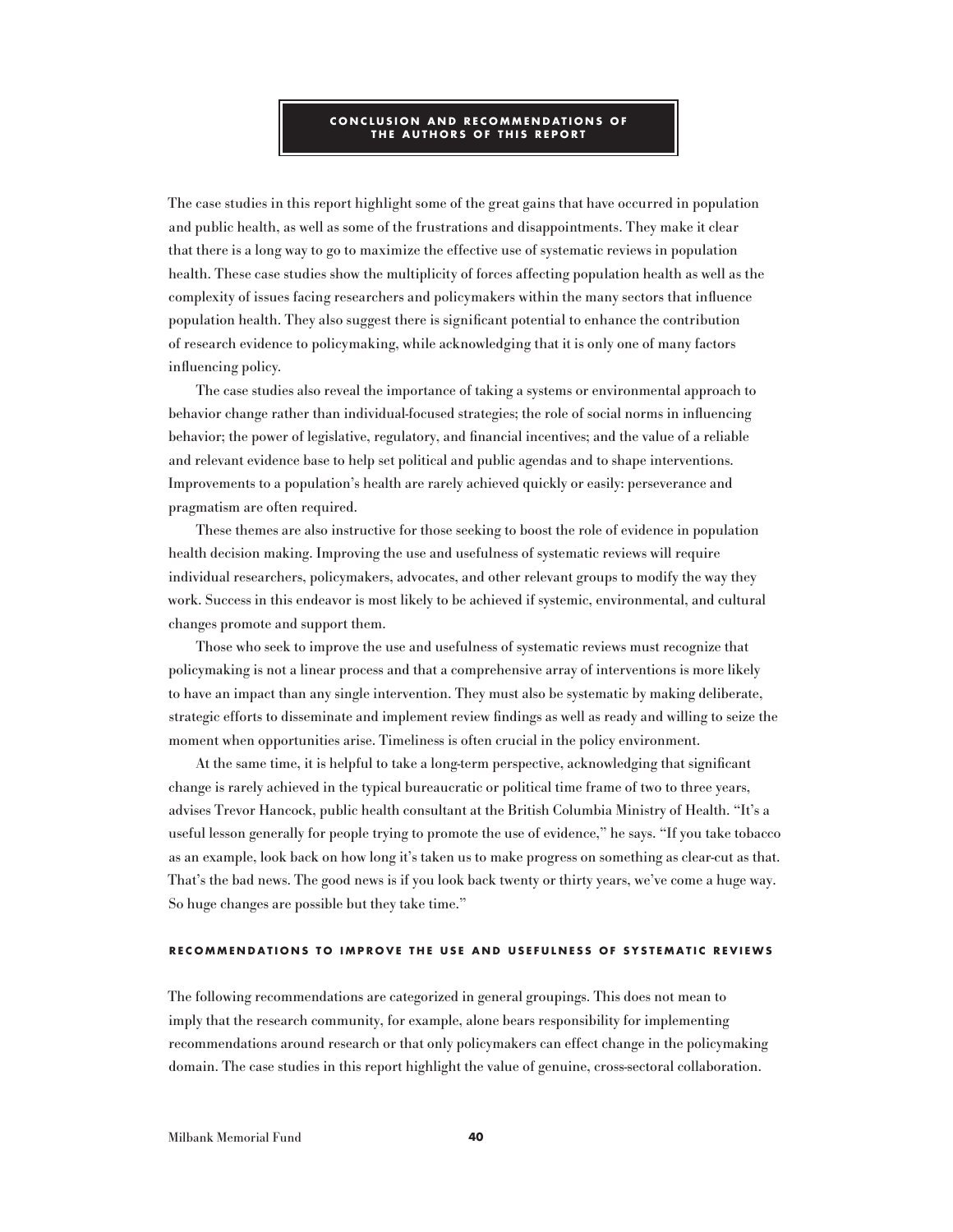Fostering collaboration among researchers, policymakers, and other stakeholders will also be important for efforts to improve the use and usefulness of systematic reviews. Prominent champions have also been vital in many public health victories. Identifying, mentoring, and supporting the champions of evidence-informed policy may help achieve the following goals.

## Improving Systematic Reviews

There is significant room to improve the quality, timeliness, accessibility, and relevance of systematic reviews, so that they better answer the key questions of policymakers: can it work, how well will it work, and is it worth it? Strategies include:

- Ensuring undergraduate and postgraduate curricula in a wide range of disciplines—including public health, psychology, social sciences, political sciences, social work, and journalism—give a solid grounding in evidence-related concepts, including systematic reviews.
- Providing continuing education and mid-career training in evidence-related concepts.
- Providing funding and infrastructure to better support the production, updating, and local adaptation of systematic reviews.
- Involving policymakers and other users of systematic reviews in their topic selection, planning, and conduct. This may help make the reviews more relevant to users' needs, as well as develop networks to aid dissemination and implementation. Higher quality reviews are more likely to result when people with a broad range of experience, in both topic and methodology, are involved.
- Improving the quality and reporting of primary research upon which systematic reviews are based. Participatory research has the potential to increase the relevance of research findings and their subsequent use.
- Ensuring better reporting of costing issues, including separation of research from implementation costs, start-up costs from ongoing operational costs, and actual expenditures from opportunity costs.
- Identifying the harms as well as benefits of interventions both to highlight uncertainty associated with estimates and to describe differential effects by subgroups.
- Determining whether findings of ineffectiveness within primary studies are simply due to failure of implementation or to failure of intervention concept or theory.
- Specifying, where possible, the critical aspects of an intervention that cannot be modified, as well as those that can be modified to suit local conditions without jeopardizing the intervention's effectiveness.
- Ensuring maximum transparency of the review process and full disclosure of the interests of those involved.
- Focusing more review topics towards identifying gaps and limitations in primary studies.
- Better reporting of information on external validity.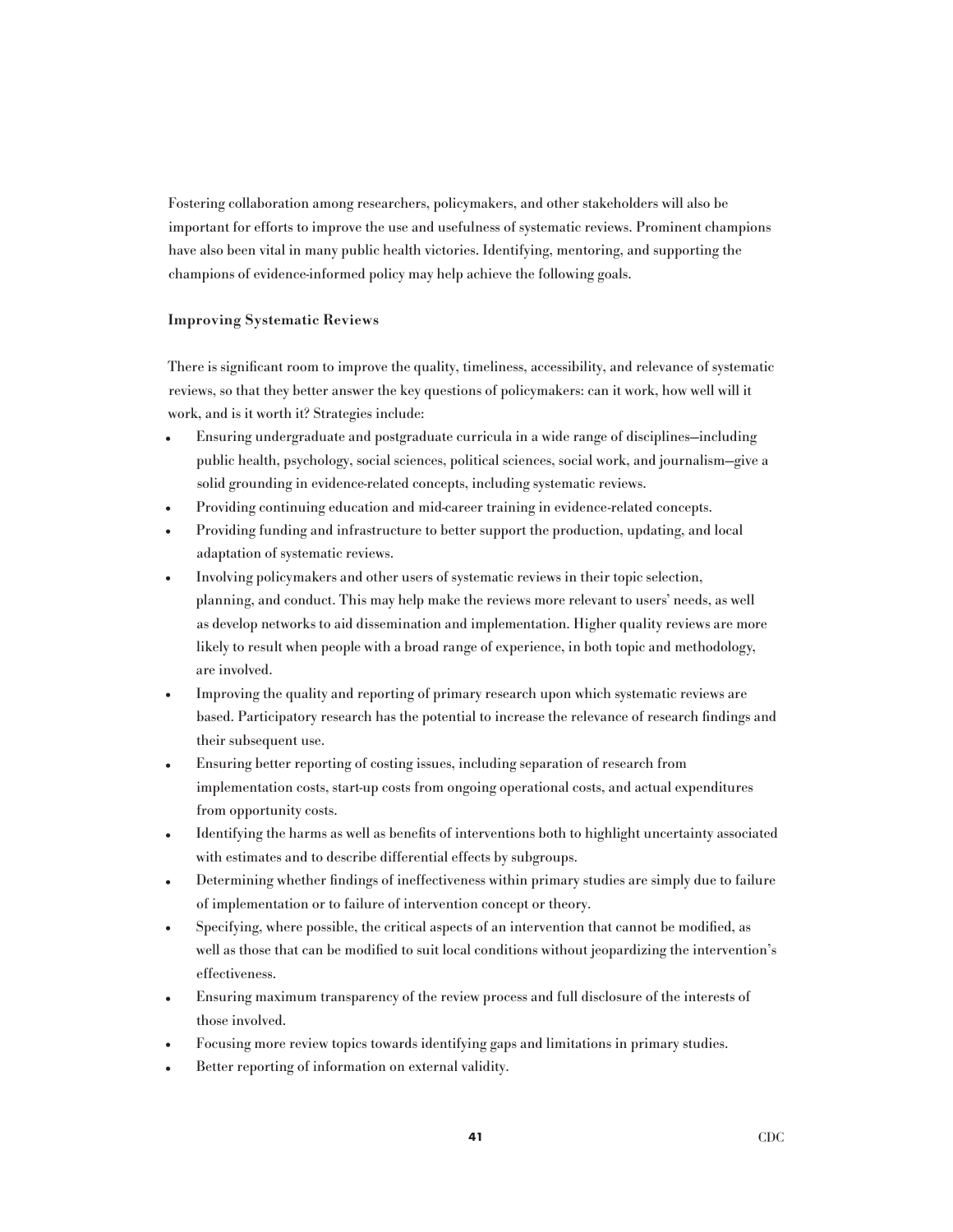• Better reporting of information on factors that seem to predict the success of interventions being reviewed.

## Improving the Translation of Systematic Reviews

Systematic reviews themselves are often of little use for policymakers already overwhelmed by information. They need concise, meaningful summaries of relevant findings from relevant systematic reviews and their implications. It is unrealistic to expect that researchers will have the skills required for this work. The task may require information brokers or translational scientists—specialist writers or communicators who can speak the language of both policymakers and researchers, and negotiate these different worlds. Strategies include:

- Establishing infrastructure and systems, whether in research organizations, interest groups, or government agencies, to support effective translation of systematic review findings.
- Explaining, where possible, the implications of findings for the local context. Policymakers usually want to know what an intervention will mean for their constituency, or their budget.
- Ensuring an engaging and accessible format and providing contact details for content experts.
- Using anecdotes and storytelling as powerful methods of transmitting evidence-based information; more research is needed on how to combine empirical data with storytelling.
- Engaging a variety of formats, including videos and multimedia productions.
- Translating systematic review findings into manuals and other formats to guide those designing and implementing interventions.

## Improving the Dissemination of Systematic Reviews

Strategies to help ensure relevant systematic reviews reach potential users include:

- Implementing systems to identify systematic reviews with the potential to improve population health and to ensure their findings reach relevant audiences, both within and outside the traditional health domain.
- Ensuring active dissemination strategies that move beyond the traditional academic approach of publication in journals, and exploiting the power of the media, Internet, and other communication channels. Information brokers could, for example, provide policymakers with timely access to content experts, whether by phone, video conference, or in person.
- Providing in public/population health education and training the skills needed to use and adapt evidence-based approaches, and the development of communication skills, including media advocacy. This is especially important in many public health agencies where workforce turnover is high.
- Developing networks, relationships, and collaborations among researchers, policymakers, knowledge brokers, interest groups, media, and other stakeholders. These networks can be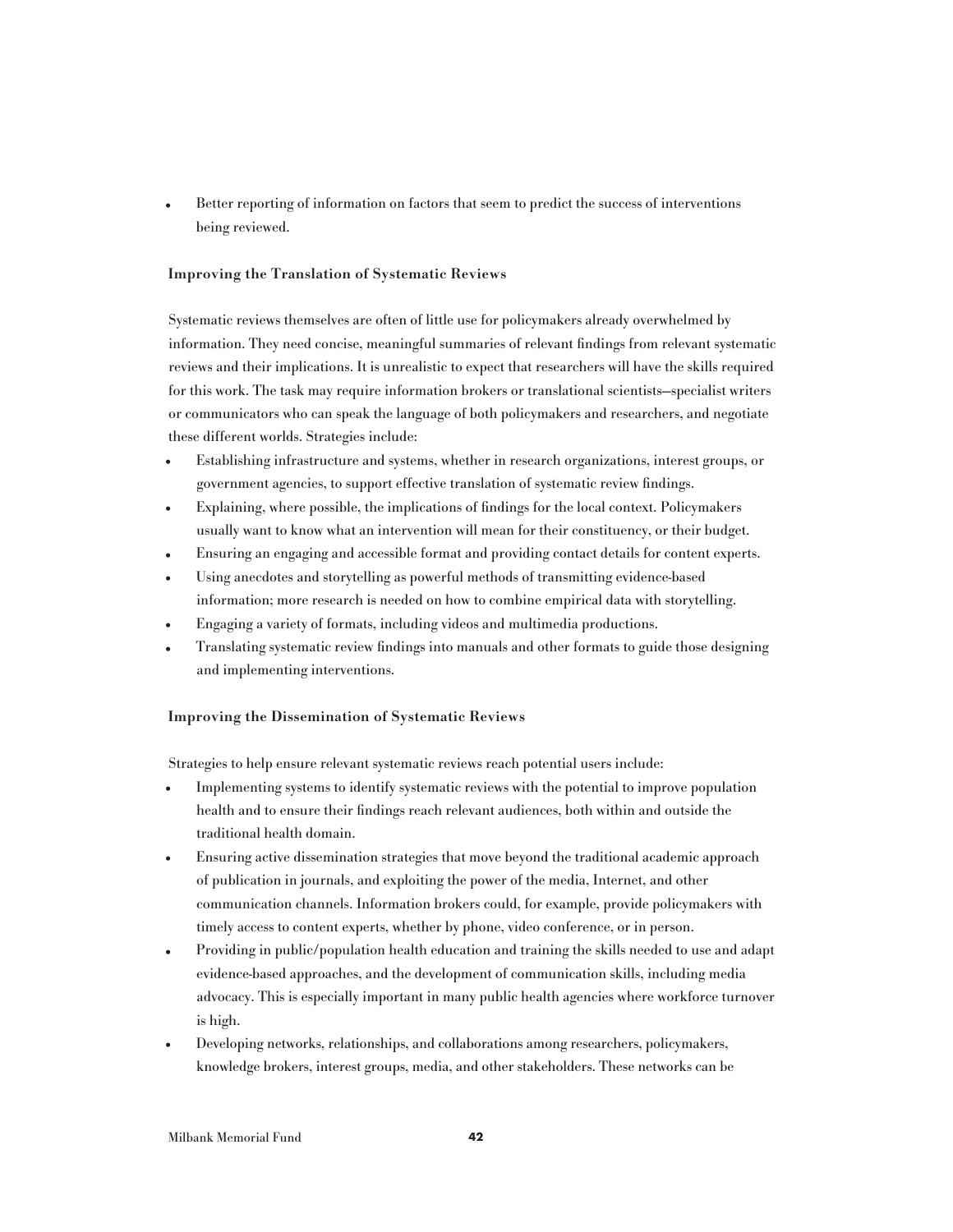formal or informal and can include such mechanisms as conferences, task forces, e-networks, or briefings. Note that personal contact can have more impact than an impersonal briefing document.

- Developing infrastructures, programs, and processes to facilitate exchange between the policy and research communities. The American Association for the Advancement of Science, for example, has a program encouraging scientists to enter the policymaking arena.
- Including elected officials in dissemination efforts.
- Developing incentives to encourage collaboration and dissemination. Performance reviews for academics could ask for evidence of their work's societal impact or their role in assisting policy development. Funding agencies could also reward translation and dissemination efforts.
- Making existing databases of systematic reviews, such as the Cochrane Collaboration, more policy user-friendly. Gaps in current databases could be filled; for example, some researchers have proposed that a global registry of anticipated public health studies be established.
- Evaluating systematic review dissemination strategies and ensuring these findings are themselves disseminated and implemented.

## Assisting Policymaking

Policymaking environments create many barriers to the better integration of evidence. Strategies to overcome some of these barriers include:

- Implementing incentives for policymaking groups to incorporate systematic reviews into their decision making processes and to commission systematic reviews where they are needed. Such incentives could include:
	- 4 Policy briefs or reports and other publications could be required to describe relevant systematic reviews.
	- Research grant applications could be required to detail where the proposed study fits into knowledge gaps identified by systematic reviews.
	- 4 Program funding applications could be required to state where the proposed program fits with evidence from systematic reviews.
	- 4 Performance review criteria for policymakers and advocates could incorporate assessment of the implementation of evidence-informed practices.
- Implementing feedback mechanisms to track the quality of the evidence base being used to develop policies, programs, or advocacy initiatives.
- Implementing incentives to encourage training in evidence-related concepts for policymakers and those who influence policy, including legislators, the legal professions, advocacy groups, and the media.
- Fostering and supporting champions and leaders in evidence-informed policy, at both the individual and organizational level.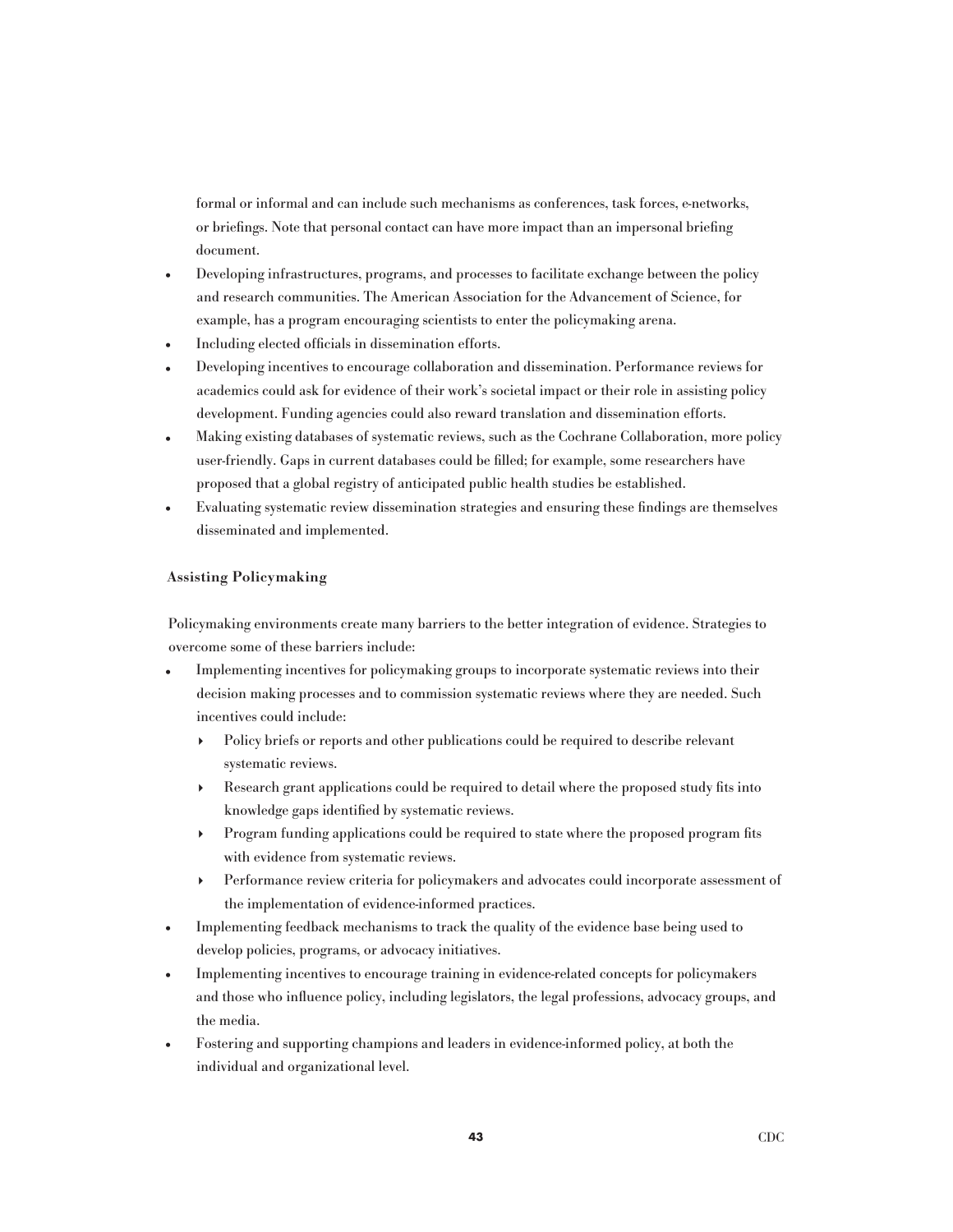- Supporting policy-related research, including studies investigating the determinants of policy and assessing policy outcomes.
- Supporting existing programs and initiatives to strengthen the role of evidence in population health. For example, Health Impact Assessment encourages intersectoral analysis of population health issues, and the Robert Wood Johnson Foundation Health & Society Scholars program aims to build the nation's capacity for research, leadership, and action to address the broad range of factors affecting the health of populations.
- Ensuring evaluation is built-in—those seeking to improve the use and usefulness of systematic reviews should ensure their work is evaluated and the findings disseminated, where appropriate and possible.

## Engaging with the Media

The media has a powerful impact on public health by helping to set the political, policy, and public agendas and disseminating information. Strategies to promote evidence-informed reporting include:

- Incorporating evidence-related concepts into journalism education and training.
- Targeting relevant professional groups, such as organizations for health care writers or education writers to raise their awareness of the use of evidence in decision making.
- Encouraging active engagement with the media by both organizations and individuals. This could involve both traditional media strategies as well as approaches such as that of the Center for the Advancement of Health, which has established an electronic news service to promote the translation of health research into action.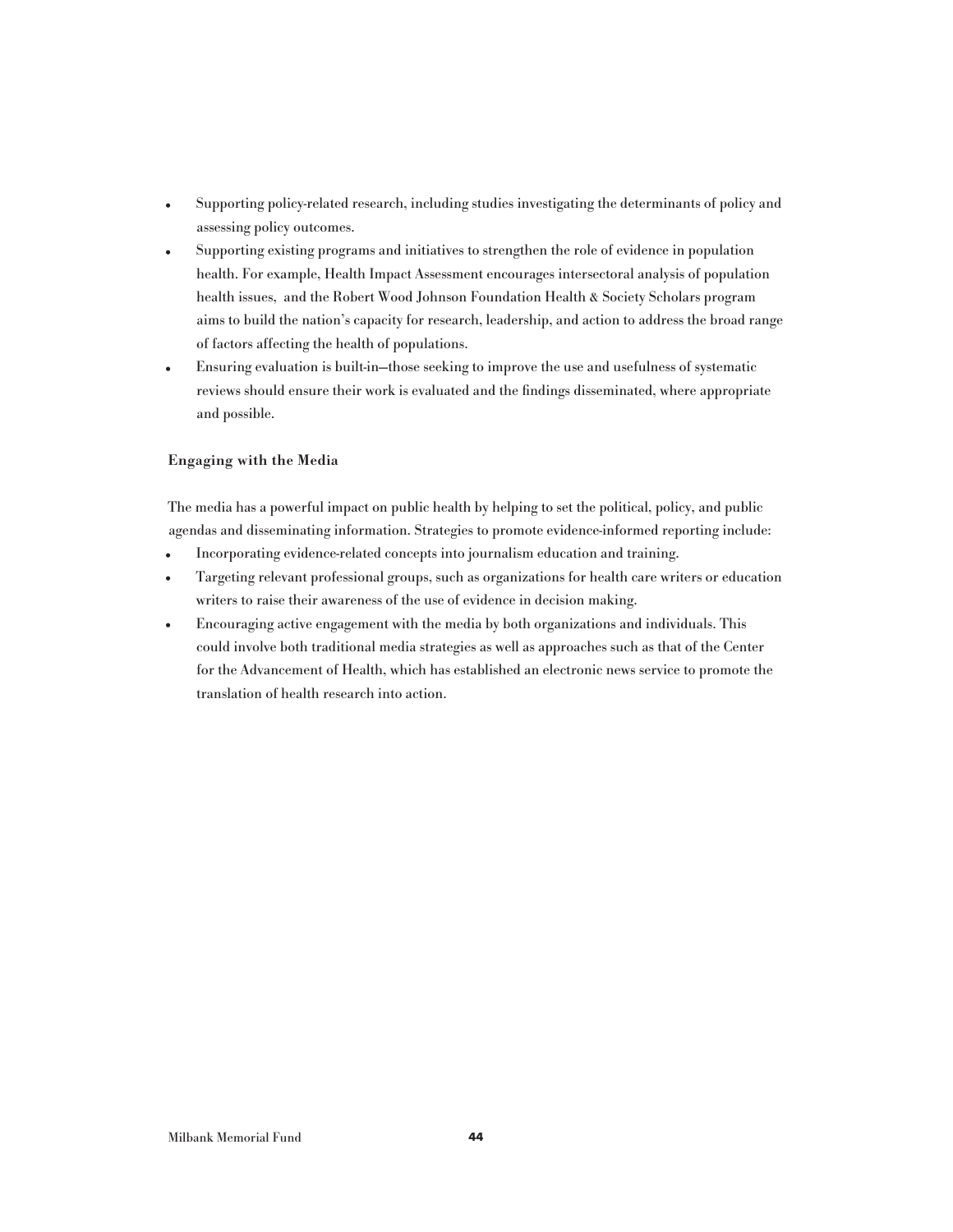### **FOREWORD**

According to a recent article in Plos Medicine: Moher et al. 2007 p.  $v$ 

## **EXE C UTIVE SU M M ARY**

2 The importance of the media: Cited in Wallack 1994.

## **INTRODU C TION : T H E P OTENTIAL OF SYSTE M ATI C REVIEWS . . . AND T H E LI M ITATIONS**

- The rise of the evidence-based public/population: Waters et al. 2006.
- The term evidence-based public health: Kohatsu, Robinson, and Torner 2004.
- Policymakers can be more confident: Lavis et al. 2004.
- Systematic reviews have been used: Petticrew 2001.
- A meta-analysis involves mathematically: Choi 2005.
- Key elements of a systematic review: Lavis et al. 2005.
- Those interested in a more detailed understanding: www.york.ac.uk/inst/crd/report4.htm (accessed July 9, 2007).
- Those interested in a more detailed understanding: www.cochrane.org (accessed July 9, 2007).
- Those interested in a more detailed understanding: www.campbellcollaboration.org (accessed July 9, 2007).
- Those interested in a more detailed understanding: www.thecommunityguide.org (accessed July 9, 2007).
- Methodological developments in community research: Green and Kreuter 2000.
- "In public health, we have discovered: Brownson, Kreuter et al. 2006.
- Systematic reviews can also help answer: Scollo et al. 2003.
- In clinical medicine, randomized controlled trials: Popay, Rogers, and Williams 1998.
- Common myths and misconceptions: Petticrew 2001.
- "Several arguments are commonly: Ibid.
- The more than 180 Task Force recommendations: Anderson et al. 2005.
- Other examples of efforts to better: Choi, Pang et al. 2005.
- The Society for Prevention Research (SPR): Flay et al. 2004.
- Many factors other than scientific: Davies 2004.
- Policymakers are influenced by: For more on the hierarchy of evidence see Moynihan 2004.
- According to Bernard Choi: Choi 2005.
- Others argue that anecdotal information: Whitehead et al. 2004.
- Some researchers have put it thus: Bowen and Zwi 2005.
- Many public health experts say: Innvær et al. 2002.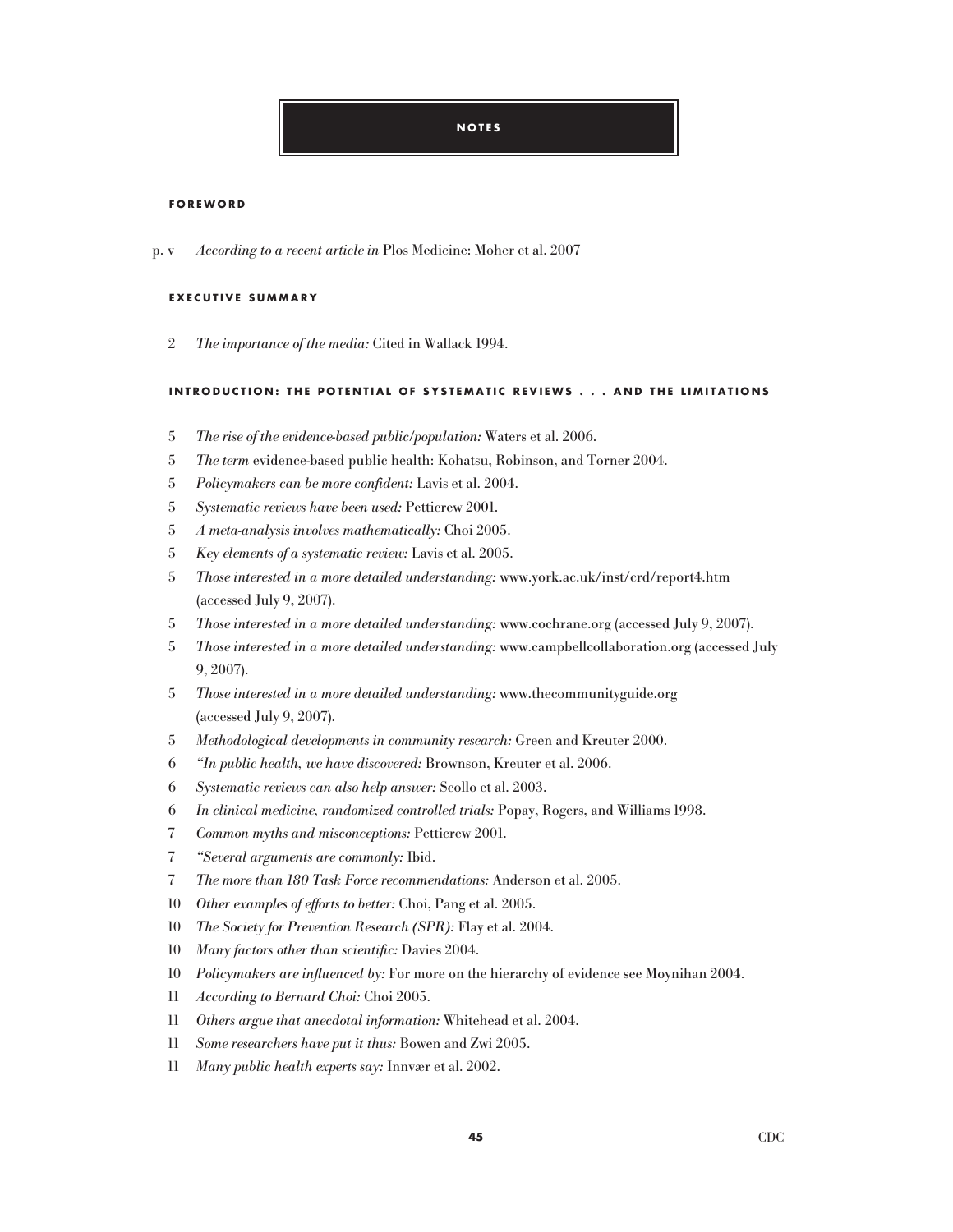- Choi and colleagues note: Choi, Pang et al. 2005.
- Whether and how the results: Lavis et al. 2004.
- Systematic reviews cannot always: Petticrew et al. 2004.
- The effect of context on: Waters et al. 2006; Jackson and Waters, for the Guidelines . . . 2005.
- Systematic reviews and the studies: Green and Glasgow 2006.
- A method of evaluating the extent: Dzewaltowski et al. 2004.
- Meanwhile, concerns have been: Anderson et al. 2005.

# **TRAFFI C SAFETY INTERVENTIONS : SU C C ESSES AND SETBA C KS — I M P LE M ENTIN G T H E EVIDEN C E SAVES LIVES**

- In the late 1990s when Congress: United States General Accounting Office 1999.
- This report, widely seen as: Shults et al 2001.
- When the systematic review was completed: Ibid.
- Many state policymakers, when confronted: Liu et al. 2003.
- Many public health experts are: National Highway Traffic Safety Administration 2006a.
- As with the push to ensure: Dinh-Zarr et al. 2001.
- The traffic safety field has: Morrison, Petticrew, and Thomson 2003.
- Investment in research reflects: National Highway Traffic Safety Administration 2006a.
- Ruth Shults, who coordinated: Shults et al. 2001.
- Organizations such as MADD: Elder et al. 2002.
- The dramatic decline in traffic fatalities: National Highway Traffic Safety Administration 2006b.

# **TA C KLIN G YOUT H DRINKIN G : C OLLABORATION C OUNT s — W H EN T H E EVIDEN C E EN G A G ES C O M M UNITIES**

- Binge drinking exacts a: Cited in Nelson, Weitzman, and Wechsler 2005; Task Force of the National Advisory Council on Alcohol Abuse and Alcoholism 2002.
- Efforts to combat the problem: Task Force of the National Advisory Council on Alcohol Abuse and Alcoholism 2002.
- A bright light amid: A Matter of Degree program websites: www.ama-assn.org/ama/pub/ category/3558.html (accessed July 9, 2007); www.hsph.harvard.edu/amod/resources.html (accessed July 9, 2007); www.rwjf.org (July 9, 2007); www.alcoholpolicymd.com (accessed July 9, 2007).
- Since 1998, the NU Directions Campus-Community Coalition: Wechsler et al. 2002.
- With the project involving dozens: NU Directions Campus-Community Coalition 2004.
- For Toben Nelson: Weitzman et al. 2004.
- Another hurdle is the: Weitzman and Nelson 2004.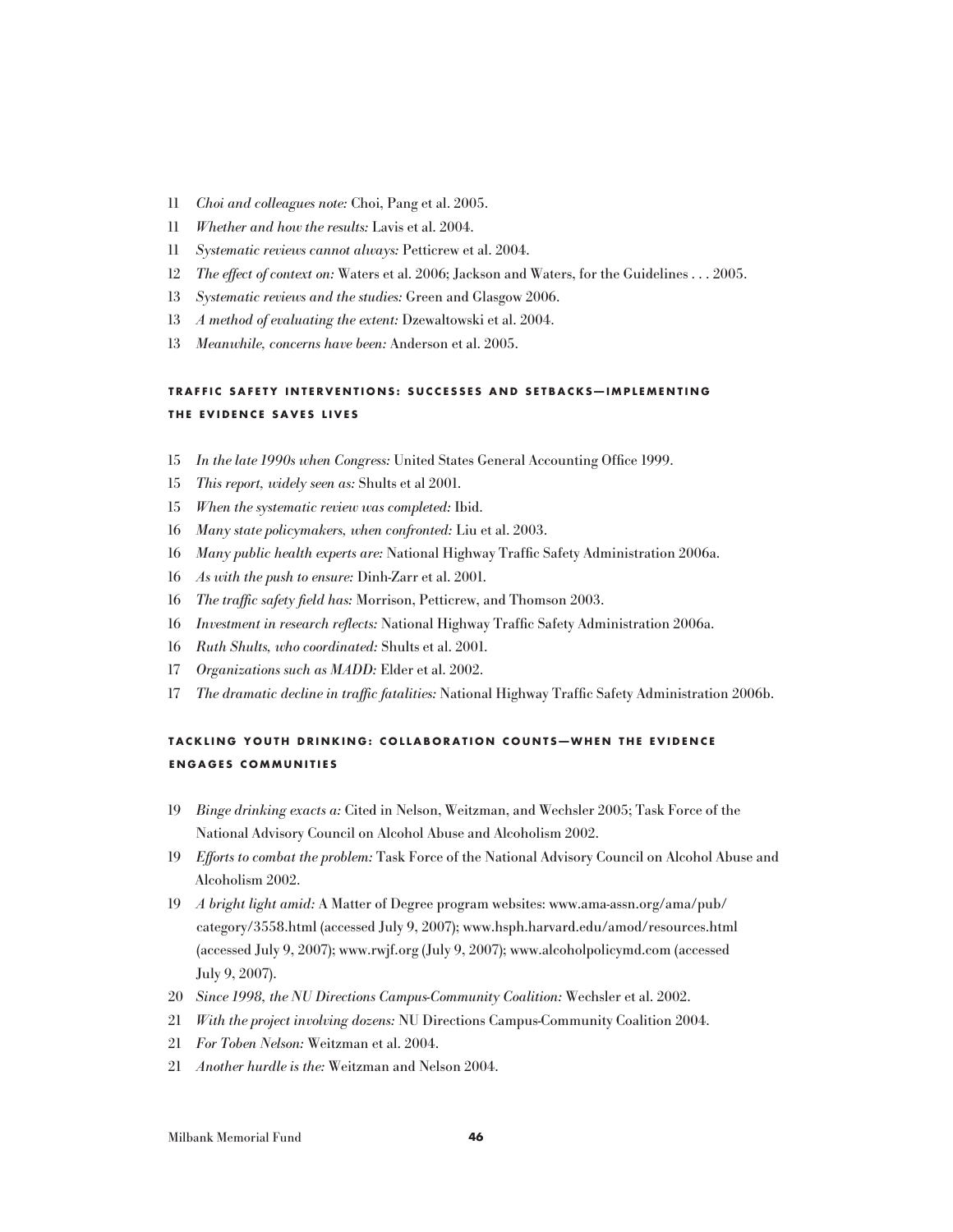#### TOBACCO CONTROL: THE LONG WAR-WHEN THE EVIDENCE HAS TO BE CREATED

- Public health history was made: Brownson and Bright 2004; Glantz and Balbach 2000.
- Another critical aspect of the program: Glantz and Balbach 2000; Pierce et al. 1998.
- More recently, the program: Tobacco Education and Research Oversight Committee 2003.
- Despite the setbacks: Fichtenberg and Glantz 2000; 2001.
- Not all states used: Burrus et al. 2006.
- Systematic reviews have also: Scollo et al. 2003; Barnes and Bero 1998.
- Many experts believe: Chapman 2005.
- A solid evidence base is: Bryan-Jones and Chapman 2006.

# OBESITY: DEALING WITH UNCERTAINTY AND COMPLEXITY-WHEN THERE ARE GAPS **IN THE EVIDENCE**

- When grappling with such issues: Burrus et al. 2006.
- The Community Guide has published: Ball, Timperio, and Crawford 2006; Brownson et al. 2001; Kahn et al. 2001.
- Meanwhile, some policymakers: Ryan et al. 2006.
- Others have questioned: Dunn and Blair 2002.
- For the past several years: Caldwell et al. 2006.
- The campaign's materials note: Ammerman et al. 2002.
- In Arkansas, another state: Ryan et al. 2006.
- Another important message from: Ammerman et al. 2002.

# THE MENTAL HEALTH AFTERMATH OF THE TSUNAMI: LEVELS OF CHAOS-WHEN THE **EVIDEN C E IS NOT RELEVANT OR A P P LI C ABLE**

- In some senses: Miller 2005; Silove 2005; Van Ommeren, Saxena, and Saraceno 2005.
- Within days of the tsunami: Norris et al. 2002; Norris, Friedman, and Watson 2002.
- After the tsunami, Norris: Norris 2005a; 2005b; 2005c.
- Coincidentally, at about the same: Van Ommeren, Saxena, and Saraceno 2005.
- After the article was published: Inter-Agency Standing Committee 2007.

# **DRU G ABUSE RESISTAN C E EDU C ATION ( DARE ) : LESSONS LEARNED — W H EN T H E EVIDENCE IS LACKING**

- In 1983, a former police chief: Perry et al. 2000.
- In its first year, ten police officers: Des Jarlais et al. 2006.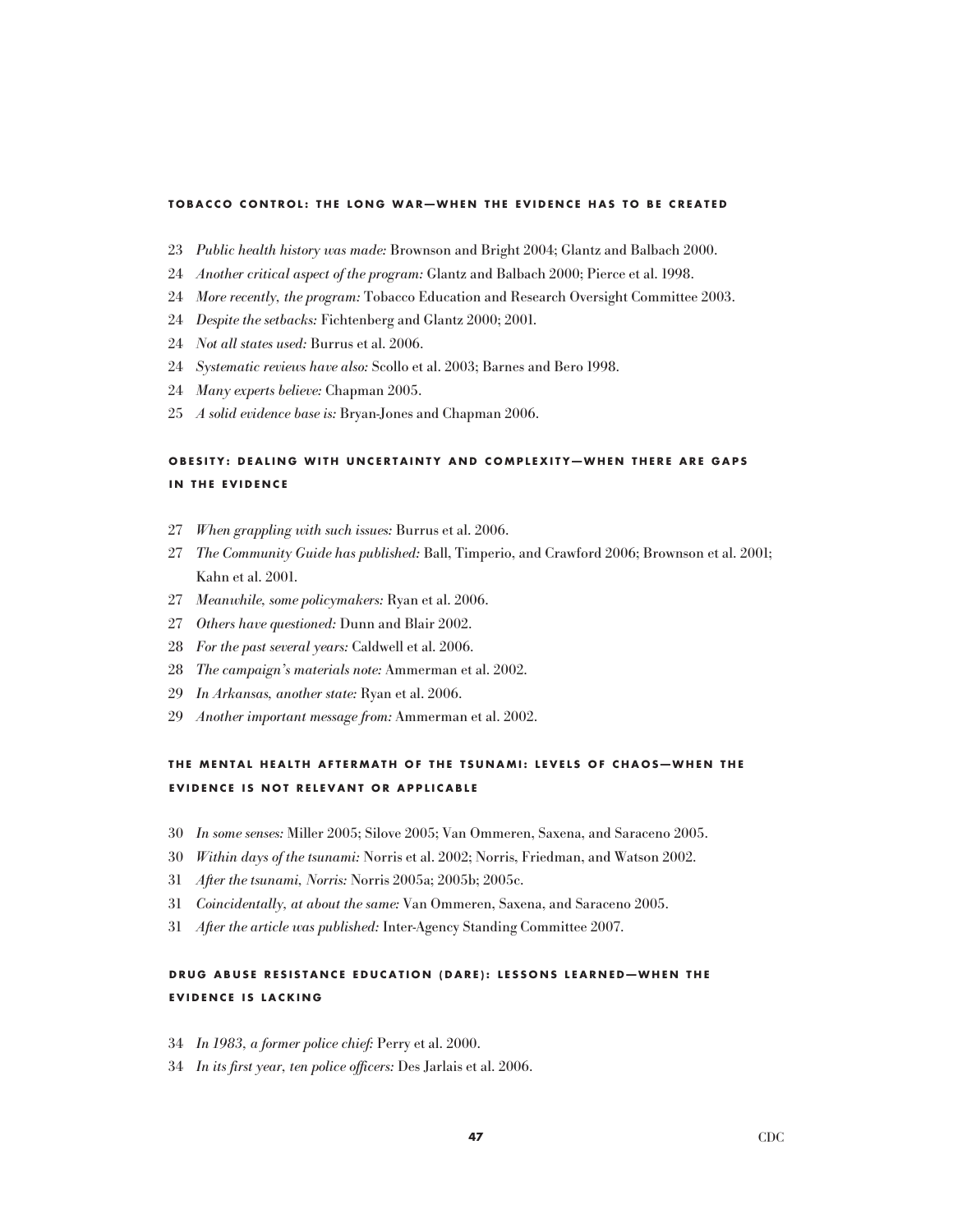- In 2006, the DARE organization: www.dare.org/home/default.asp (accessed July 2, 2007).
- Despite its popularity, DARE: Des Jarlais et al. 2006; Hallfors and Godette 2002; Komro et al. 2004; Perry et al. 2000; Perry et al. 2003; Ennett et al. 1994.
- In 1998, following widespread: Hallfors and Godette 2002.
- Others argue, however, that: Ibid.

# THE WASHINGTON STATE INSTITUTE FOR PUBLIC POLICY: CONNECTING POLICY **AND S C IEN C E — W H EN T H E INFRASTRU C TURE SU P P ORTS EVIDEN C E**

- The review identified economically: Aos, Miller, and Drake 2006.
- These estimates were cautious: Miller 2006.

## CONCLUSIONS AND RECOMMENDATIONS OF THE AUTHORS OF THIS REPORT

- Involving policymakers and other: Jackson and Waters, for the Guidelines . . . 2005.
- Ensuring better reporting of: RE-AIM 2006.
- Ensuring an engaging and: Lavis et al. 2005.
- Developing infrastructures, programs, and: Choi, Pang et al. 2005.
- Making existing databases of systematic: Author's interview with Bernard Choi, senior research scientist, the Public Health Agency of Canada's Centre for Chronic Disease Prevention and Control, 2006.
- Supporting existing programs and: www.ph.ucla.edu/hs/health-impact (accessed July 12, 2007).
- the Robert Wood Johnson Foundation: www.healthandsocietyscholars.org (accessed July, 12, 2007).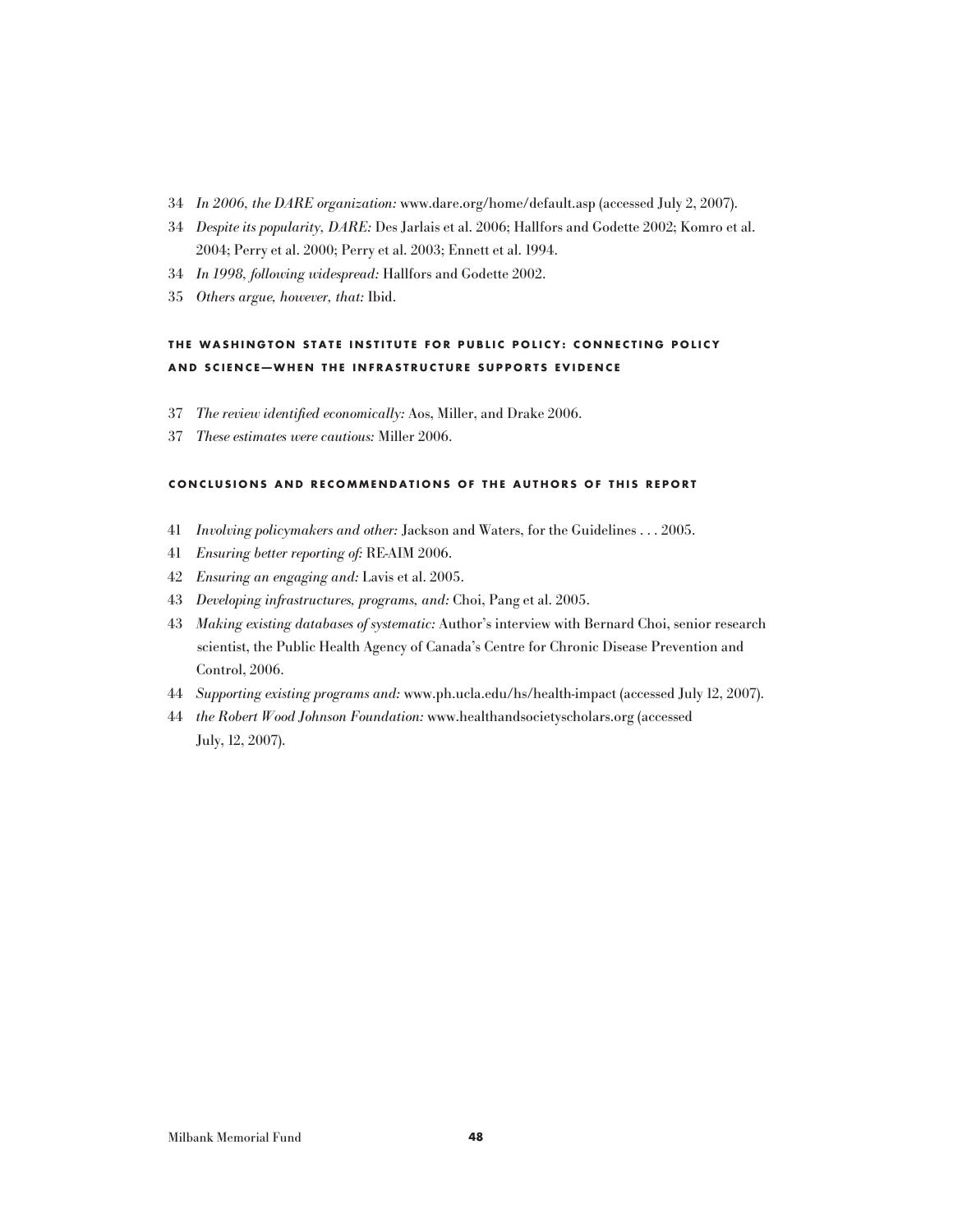## **R e f e r e n c e s**

Ammerman, A., C. Cooke, C. Dunn, J. Longenecker, B. Matthews, E. Ngui, C. Samuel-Hodge, R. Schwartz, and D. Ward. 2002. Moving Our Children toward a Healthy Weight: Finding the Will and the  $Way$ . Edited by D. Caldwell and J. Lebeuf. Raleigh, NC: North Carolina DHHS, Division of Public Health. Available at http://www.eatsmartmovemorenc.com/stateplan/docs/healthy\_weight\_initiative .pdf (accessed June 27, 2007).

Anderson, L.M., R.C. Brownson, M.T. Fullilove, S.M. Teutsch, L.F. Novkic, J. Fielding, and G.H. Land. 2005. Evidence-Based Public Health Policy and Practice: Promises and Limits. American Journal of Preventive Medicine 28(5, suppl. 1):226–30. doi:10.1016/j.amepre.2005.02.014. Available at http://dx.doi.org/10.1016/j.amepre.2005.02.014 (accessed June 28, 2007).

Aos, S., M. Miller, and E. Drake. 2006. Evidence-Based Public Policy Options to Reduce Future Prison Construction, Criminal Justice Costs, and Crime Rates. Olympia: Washington State Institute for Public Policy. Available at http://www.wsipp.wa.gov/rptfiles/06-10-1201.pdf (accessed June 27, 2007).

Ball, K., A.F. Timperio, and D.A. Crawford. 2006. Understanding Environmental Influences on Nutrition and Physical Activity Behaviors: Where Should We Look and What Should We Count? International Journal of Behavioral Nutrition and Physical Activity 3:33. doi:10.1186/1479-5868-3-33. Available at http://dx.doi.org/10.1186/1479-5868-3-33 (accessed June 28, 2007).

Barnes, D.E., and L.A. Bero. 1998. Why Review Articles on the Health Effects of Passive Smoking Reach Different Conclusions. JAMA 279(19):1566–70. doi:10.1001/jama.279.19.1566. Available at http://dx.doi.org/10.1001/jama.279.19.1566 (accessed June 28, 2007).

Bowen, S., and A.B. Zwi. 2005. Pathways to "Evidence-Informed" Policy and Practice: A Framework for Action. PLoS Medicine 2(7):e166. doi:10.1371/journal.pmed.0020166. Available at http://dx.doi .org/10.1371/journal.pmed.0020166 (accessed June 28, 2007).

Brownson, R.C., E.A. Baker, R.A. Housemann, L.K. Brennan, and S.J. Bacak. 2001. Environmental and Policy Determinants of Physical Activity in the United States. American Journal of Public Health 91(12):1995–2003. Available at http://www.ajph.org/cgi/content/full/91/12/1995 (accessed June 28, 2007).

Brownson, R.C., and F.S. Bright. 2004. Chronic Disease Control in Public Health Practice: Looking Back and Moving Forward (Viewpoint). Public Health Reports 119:230–38. doi:10.1016/ j.phr.2004.04.001. Available at http://www.pubmedcentral.nih.gov/articlerender.fcgi?artid=1497626 (accessed June 28, 2007).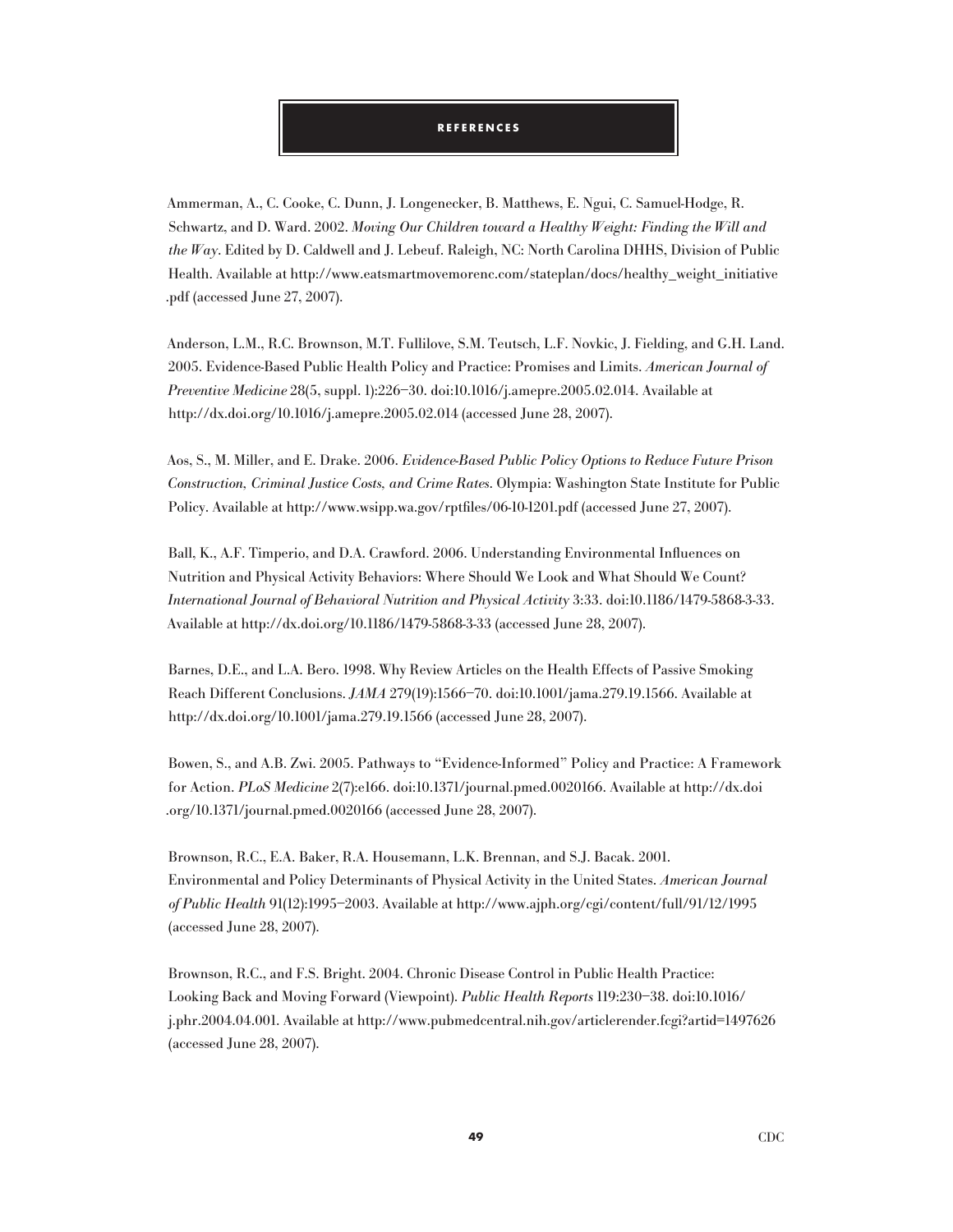Brownson, R.C., M.W. Kreuter, B.A. Arrington, and W.R. True. 2006. From the Schools of Public Health—Translating Scientific Discoveries into Public Health Action: How Can Schools of Public Health Move Us Forward? Public Health Reports 121(1):97–121. Available at http://www.publichealthreports.org/issuecontents.cfm?Volume=121&Issue=1 (accessed June 28, 2007).

Bryan-Jones, K., and S. Chapman. 2006. Political Dynamics Promoting the Incremental Regulation of Secondhand Smoke: A Case Study of New South Wales, Australia. BMC Public Health 6:192. doi:10.1186/1471-2458-6-192. Available at http://dx.doi.org/10.1186/1471-2458-6-192 (accessed June 28, 2007).

Burrus, B., E. Dean, L. Flicker, D. Aiken, T. Heinrich, and D. Weizenkamp. 2006. Surveillance Survey for the Guide to Community Services. Research Triangle Park, NC: RTI International.

Caldwell, D., C. Dunn, A. Hardison, A. Hardison, A. Keene, K. Kolasa, B. Lafontant, et al. 2006. Eat Smart, Move More: North Carolina's Plan to Prevent Overweight, Obesity and Related Chronic Diseases—2007–2012. Raleigh, NC: Eat Smart, Move More . . . North Carolina. Available at www.eatsmartmovemorenc.com/stateplan/docs/esmm\_state\_plan\_prof\_printer\_ver.pdf (accessed June 28, 2007).

Chapman, S. 2005. The Most Important and Influential Papers in Tobacco Control: Results of an Online Poll. Tobacco Control 14:e1. doi:10.1136/tc.2005.013177. Available at http://dx.doi.org/10.1136/ tc.2005.013177 (accessed June 28, 2007).

Choi, B.C.K. 2005. Twelve Essentials of Science-Based Policy. Preventing Chronic Disease: Public Health Research, Practice, and Policy. 2(4):1–11. Available at http://www.cdc.gov/pcd/issues/2005/ oct/05\_0005.htm (accessed June 28, 2007).

Choi, B.C.K., T. Pang, V. Lin, P. Puska, G. Sherman, M. Goddard, M.J. Ackland, et al. 2005. Can Scientists and Policy Makers Work Together? Journal of Epidemiology and Community Health 59:632–37. doi:10.1136/jech.2004.031765. Available at http://dx.doi.org/10.1136/jech.2004.031765 (accessed June 28, 2007).

Davies, P. 2004. "Is Evidence-Based Government Possible? Jerry Lee Lecture 2004." Paper presented at the 4th Annual Campbell Collaboration Colloquium, Washington DC, February 19. Available at http://www.policyhub.gov.uk/downloads/JerryLeeLecture1202041.pdf (accessed June 28, 2007).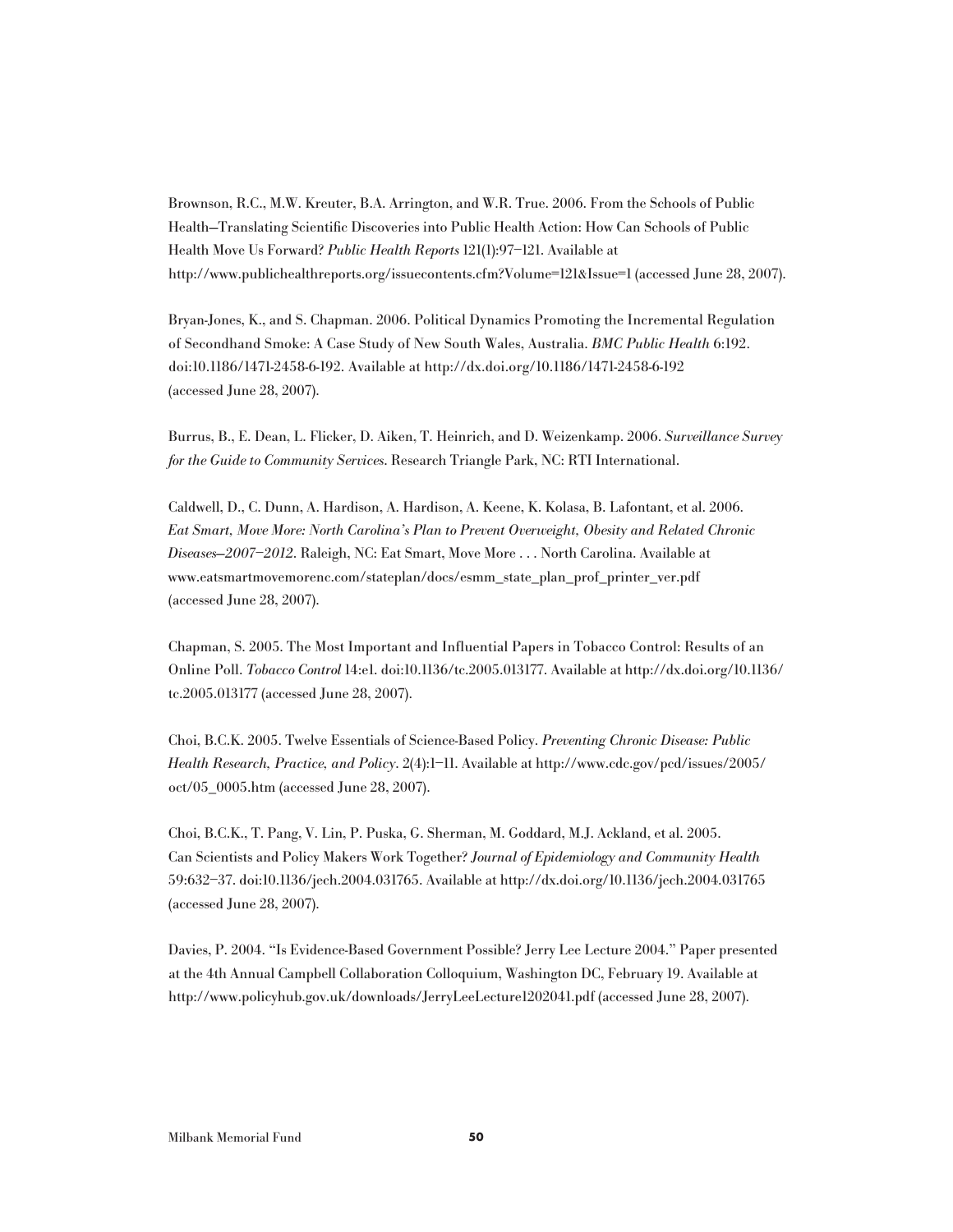Des Jarlais, D.C., Z. Sloboda, S.R. Friedman, B. Tempalski, C. McKnight, and N. Braine. 2006. Diffusion of the D.A.R.E. and Syringe Exchange Programs. American Journal of Public Health 96(8):1354–58. doi:10.2105/AJPH.2004.060152. Available at http://dx.doi.org/10.2105/ AJPH.2004.060152 (accessed June 28, 2007).

Dinh-Zarr, T.B., D.A. Sleet, R.A. Shults, S. Zaza, R.W. Elder, J.L. Nichols, R.S. Thompson, D.M. Sosin, and the Task Force on Community Preventive Services. 2001. Reviews of Evidence Regarding Interventions to Increase the Use of Safety Belts. American Journal of Preventive Medicine 21(4, suppl.1):48–65. doi:10.1016/S0749-3797(01)00378-6. Available at http://dx.doi.org/10.1016/S0749 -3797(01)00378-6 (accessed June 28, 2007).

Dunn, A.L., and S.N. Blair. 2002. Translating Evidenced-Based Physical Activity Interventions into Practice—The 2010 Challenge. American Journal of Preventive Medicine 22(4, suppl. 1):8–9. doi:10.1016/S0749-3797(02)00432-4. Available at http://dx.doi.org/10.1016/S0749-3797(02)00432-4 (accessed June 28, 2007).

Dzewaltowski, D.A., P.A. Estabrooks, L.M. Klesges, S. Bull, and R.E. Glasgow. 2004. Behavior Change Intervention Research in Community Settings: How Generalizable Are the Results? Health Promotion International 19(2):235–45. doi:10.1093/heapro/dah211. Available at http://dx.doi .org/10.1093/heapro/dah211 (accessed June 28, 2007).

Elder, R.W., R.A. Shults, D.A. Sleet, J.L. Nichols, S. Zaza, and R.S. Thompson. 2002. Effectiveness of Sobriety Checkpoints for Reducing Alcohol-Involved Crashes. Traffic Injury Prevention 3(4):266–74. doi:10.1080/15389580214623. Available at http://dx.doi.org/10.1080/15389580214623 (accessed June 28, 2007).

Ennett, S.T., N.S. Tobler, C.L. Ringwalt, and R.L. Flewelling. 1994. How Effective Is Drug Abuse Resistance Education? A Meta-Analysis of Project DARE Outcome Evaluations. American Journal of Public Health 84(9):1394–1401. Available at http://www.ajph.org/cgi/reprint/84/9/ 1394?ijkey=5b8cc03f6cdc98d5b414908f5fa9a05e807c4e60 (accessed July 27, 2007).

Fichtenberg, C.M., and S.A. Glantz. 2000. Association of the California Tobacco Control Program with Declines in Cigarette Consumption and Mortality from Heart Disease. The New England Journal of Medicine 343(24):1772–77. doi:10.1056/NEJM200012143432406. Available at http://dx.doi .org/10.1056/NEJM200012143432406 (accessed July 5, 2007).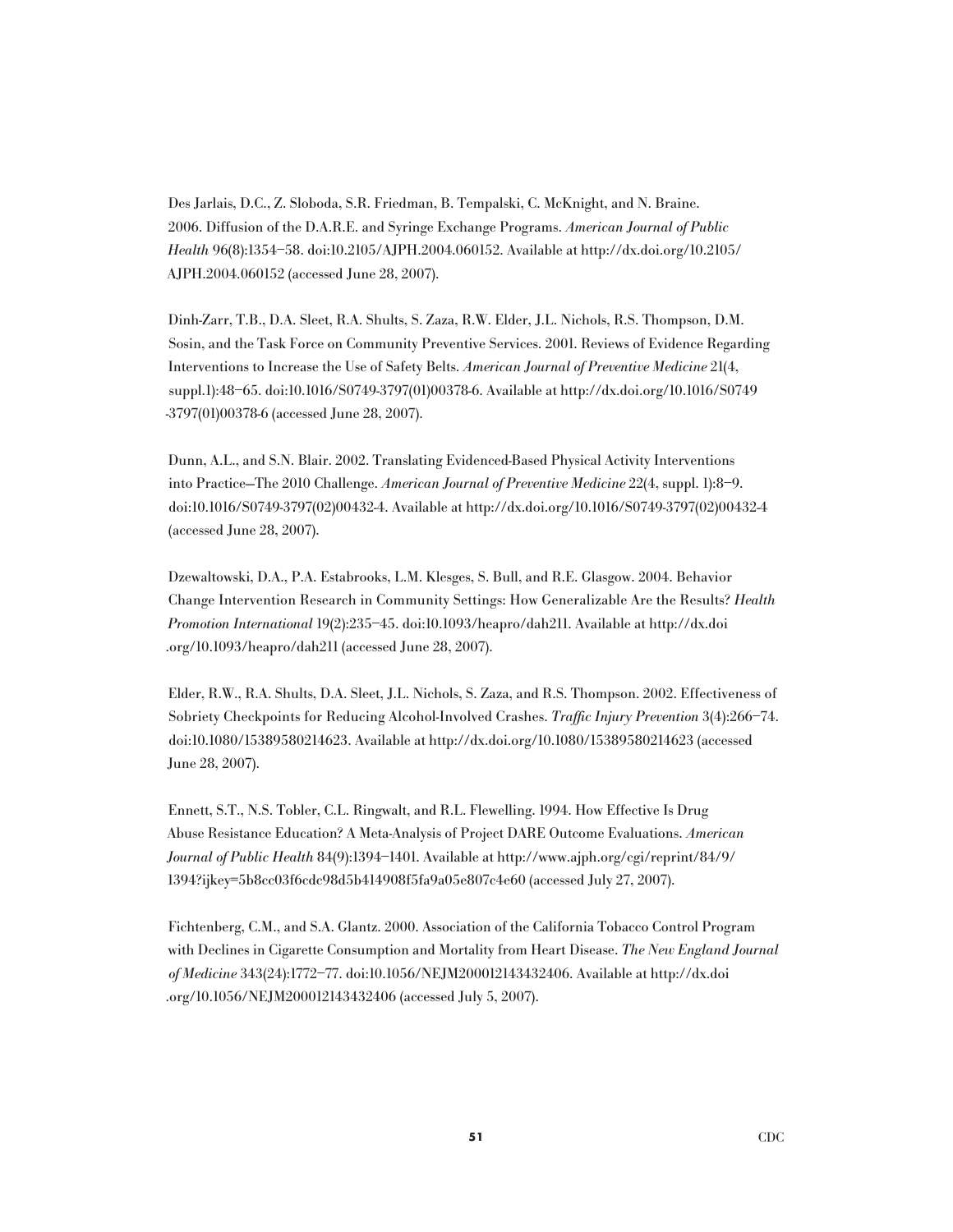Fichtenberg, C.M., and S.A. Glantz. 2001. Controlling Tobacco Use: The Authors Reply (Correspondence). The New England Journal of Medicine 344(23):1797–99. Extract available at http://content.nejm.org/cgi/content/short/344/23/1797?query=prevarrow (accessed July 5, 2007).

Flay, B.R., A. Biglan, R.F. Boruch, F. González Castro, D. Gottfredson, S.Kellam, E.K. Moscicki, S. Schinke, J.Valentine, and P. Ji. 2004. Standards of Evidence: Criteria for Efficacy, Effectiveness and Dissemination. Falls Church, VA: Society for Prevention Research. Available at http://www.preventionresearch.org/StandardsofEvidencebook.pdf (accessed July 2, 2007).

Glantz, S.A., and E.D. Balbach. 2000. Tobacco War: Inside the California Battles. Berkeley: University of California Press. Available at http://ark.cdlib.org/ark:/13030/ft167nb0vq/ (accessed June 28, 2007).

Green, L.W., and R.E. Glasgow. 2006. Evaluating the Relevance, Generalization, and Applicability of Research: Issues in External Validation and Translation Methodology. Evaluation and the Health Professions 29(1):126–53. doi: 10.1177/0163278705284445. Available at http://dx.doi.org/10.1177/ 0163278705284445 (accessed June 28, 2007).

Green, L.W., and M.W. Kreuter. 2000. Commentary on the Emerging Guide to Community Preventive Services from a Health Promotion Perspective. American Journal of Preventive Medicine 18(1 suppl. 1):7–9. doi:10.1016/S0749-3797(99)00131-2. Available at http://dx.doi.org/10.1016/ S0749-3797(99)00131-2 (accessed June 28, 2007).

Hallfors, D., and D. Godette. 2002. Will the "Principles of Effectiveness" Improve Prevention Practice? Early Findings from a Diffusion Study. Health Education Research 17(4):461–70. doi:10.1093/ her/17.4.461. Available at http://dx.doi.org/10.1093/her/17.4.461 (accessed June 28, 2007).

Innvær, S., G. Vist, M. Trommald, and A. Oxman. 2002. Health Policy-Makers' Perceptions of Their Use of Evidence: A Systematic Review. Journal of Health Services Research and Policy 7(4):239–44. Available at http://www.ingentaconnect.com/content/rsm/jhsrp/2002/00000007/00000004/art00008 (accessed September 20, 2007).

Inter-Agency Standing Committee (IASC). 2007. IASC Guidelines on Mental Health and Psychosocial Support in Emergency Settings. Geneva: IASC. Available at http://www.humanitarianinfo.org/iasc/ content/documents/subsidi/tf\_mhps/Guidelines%20IASC%20Mental%20Health%20Psychosocial.pdf (accessed June 28, 2007).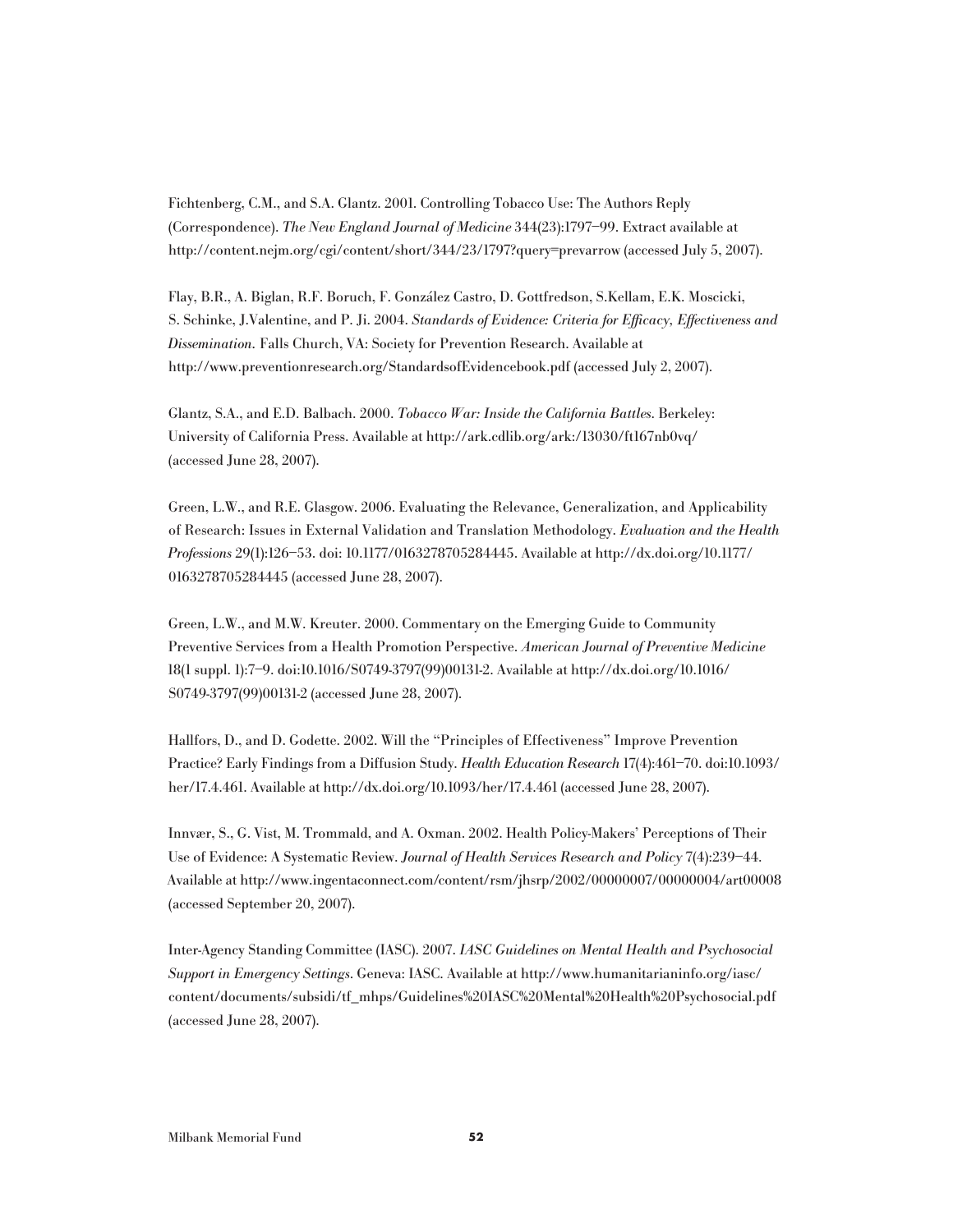Jackson, N., and E. Waters, for the Guidelines for Systematic Reviews in Health Promotion and Public Health Taskforce. 2005. Criteria for the Systematic Review of Health Promotion and Public Health Interventions. Health Promotion International 20(4):367–74. doi:10.1093/her/17.4.461. Available at http:// dx.doi.org/10.1093/heapro/dai022 (accessed June 29, 2007).

Kahn, E.B., G.W. Heath, K.E. Powell, E.J. Stone, and R.C. Brownson. 2001. Increasing Physical Activity: A Report on Recommendations of the Task Force on Community Preventive Services. Morbidity and Mortality Weekly Report 50(RR18):1–16. Available at http://www.cdc.gov/mmwr/preview/mmwrhtml/ rr5018a1.htm (accessed June 29, 2007).

Kohatsu, N.D., J.G. Robinson, and J.C. Torner. 2004. Evidence-Based Public Health: An Evolving Concept. American Journal of Preventive Medicine 27(5):417–21. doi:10.1016/S0749-3797(04)00196-5. Available at http://dx.doi.org/10.1016/S0749-3797(04)00196-5 (accessed June 29, 2007).

Komro, K.A., C.L. Perry, S. Veblen-Mortenson, M.H. Stigler, L.M. Bosma, K.A. Munson, and K. Farbakhsh. 2004. Violence-Related Outcomes of the D.A.R.E Plus Project. Health Education and Behavior 31(3):335– 54. doi:10.1177/1090198104263337. Available at http://dx.doi.org/10.1177/1090198104263337 (accessed June 29, 2007).

Lavis, J., H. Davies, A. Oxman, J-L Denis, K. Golden-Biddle, and E. Ferlie. 2005. Towards Systematic Reviews That Inform Health Care Management and Policy-Making. Journal of Health Services Research and Policy 10(3, suppl.1):35–48. doi:10.1258/1355819054308549. Available at http://dx.doi.org/10.1258/1355819054308549 (accessed June 29, 2007).

Lavis, J.N., F.B. Posada, A. Haines, and E. Osei. 2004. Use of Research to Inform Public Policymaking. The Lancet 364:1615–21. doi:10.1016/S0140-6736(04)17317-0. Available at http://dx.doi.org/10.1016/S0140 -6736(04)17317-0 (accessed June 29, 2007).

Liu B., R. Ivers, R. Norton, S. Blows, and S.K. Lo. 2003. Helmets for Preventing Injury in Motorcycle Riders. Cochrane Database of Systematic Reviews, Issue 4. Art. No.: CD004333. doi:10.1002/14651858.CD004333 .pub2. Available at http://dx.doi.org/10.1002/14651858.CD004333.pub2 (accessed June 29, 2007).

Miller, G. 2005. The Tsunami's Psychological Aftermath. Science 309:1030–1033. doi:10.1126/science.309 .5737.1030. Available at http://dx.doi.org/10.1126/science.309.5737.1030 (accessed June 29, 2007).

Miller, M. 2006. Intensive Family Preservation Services: Program Fidelity Influences Effectiveness—Revised. Olympia: Washington State Institute for Public Policy. Available at http://www.wsipp.wa.gov/pub .asp?docid=06-02-3901 (accessed June 29, 2007).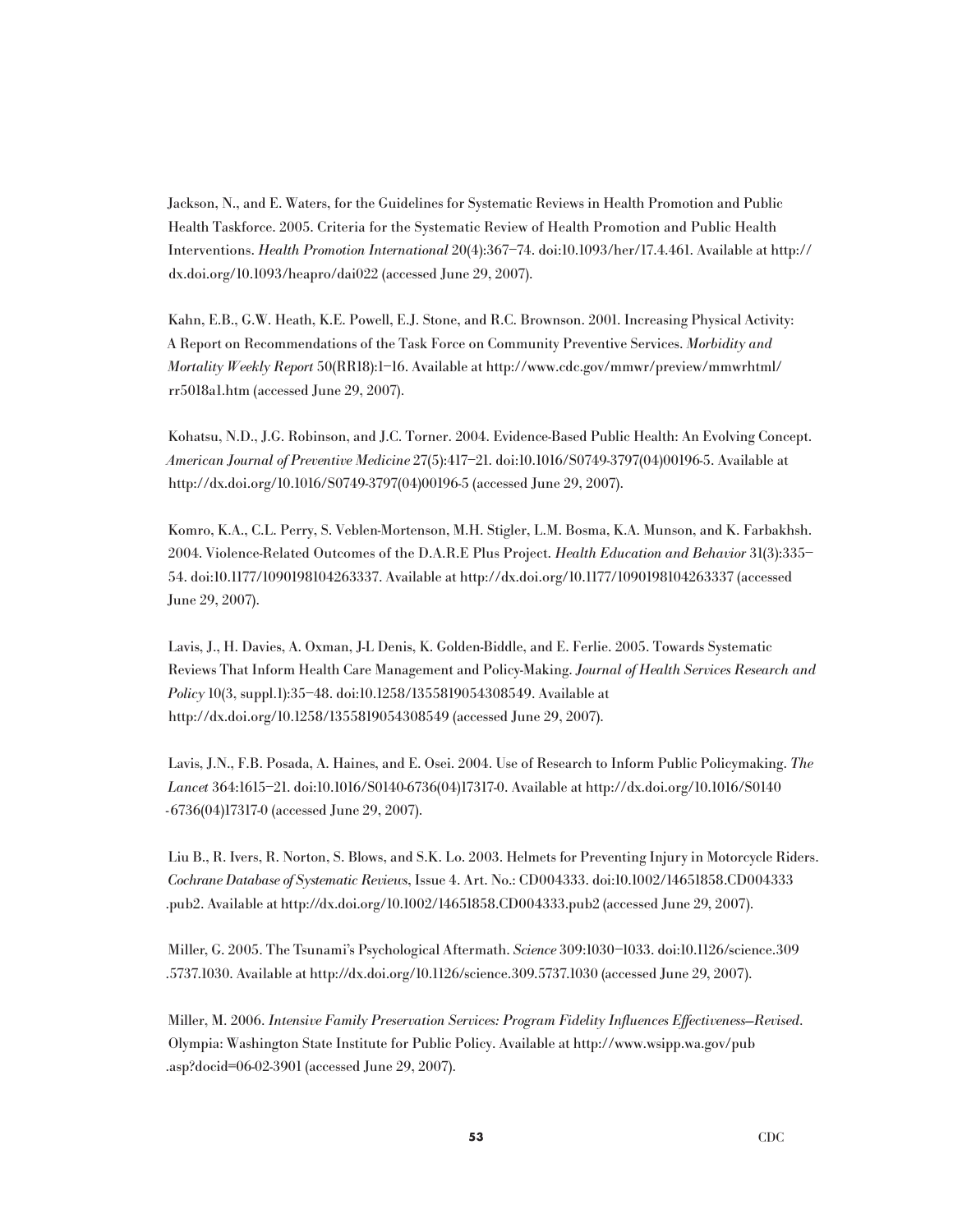Moher, D., J. Tetzlaff, A. Tricco , M. Sampson, and D.G. Altman. 2007. Epidemiology and Reporting Characteristics of Systematic Reviews. PLoS Medicine 4(3):e78. doi:10.1371/journal.pmed.0040078. Available at http://dx.doi.org/10.1371/journal.pmed.0040078 (accessed September 6, 2007).

Morrison, D.S., M. Petticrew, and H. Thomson. 2003. What Are the Most Effective Ways of Improving Population Health through Transport Interventions? Evidence from Systematic Reviews. Journal of Epidemiology and Community Health 57:327–33. doi:10.1136/jech.57.5.327. Available at http://dx.doi.org/10.1136/jech.57.5.327 (accessed June 29, 2007).

Moynihan, R. 2004. Evaluating Health Services: A Reporter Covers the Science of Research Synthesis. NY: Milbank Memorial Fund. Available at http://www.milbank.org/reports/2004Moynihan/ 040330Moynihan.html (accessed July 9, 2007).

National Highway Traffic Safety Administration. 2006a. "Rise in Motorcycle and Pedestrian Deaths Led to Increase in Overall Highway Fatality Rate in 2005." Press release issued August 22. Available at http://www.nhtsa.dot.gov/portal/site/nhtsa/template.MAXIMIZE/menuitem .f2217bee37fb302f6d7c121046108a0c/?javax.portlet.tpst=1e51531b2220b0f8ea14201046108a0c\_ws \_MX&javax.portlet.prp\_1e51531b2220b0f8ea14201046108a0c\_viewID=detail\_view&javax.portlet .begCacheTok=com.vignette.cachetoken&javax.portlet.endCacheTok=com.vignette .cachetoken&itemID=cfd8aeeb8212d010VgnVCM1000002c567798RCRD&viewType= standard&pressReleaseYearSelect=2006 (accessed June 29, 2007).

National Highway Traffic Safety Administration. 2006b. Countermeasures That Work: A Highway Safety Countermeasure Guide for State Highway Safety Offices. Washington DC: U.S. Department of Transportation. Available at http://www.nhtsa.dot.gov/people/injury/airbags/Countermeasures/ images/Countermeasures.pdf (accessed June 29, 2007).

Nelson, T.F., E.R. Weitzman, and H. Wechsler. 2005. The Effect of a Campus-Community Environmental Alcohol Prevention Initiative on Student Drinking and Driving: Results from the "Matter of Degree" Program Evaluation. Traffic Injury Prevention 6:(4)323–30. doi:10.1080/1538958 0500253778. Available at http://dx.doi.org/10.1080/15389580500253778 (accessed June 29, 2007).

Norris, F.H. 2005a. Range, Magnitude, and Duration of the Effects of Disasters on Mental Health: Review Update 2005. White River Junction, VT: Research Education in Disaster Mental Health. Available at http://www.redmh.org/research/general/REDMH\_effects.pdf (accessed July 30, 2007).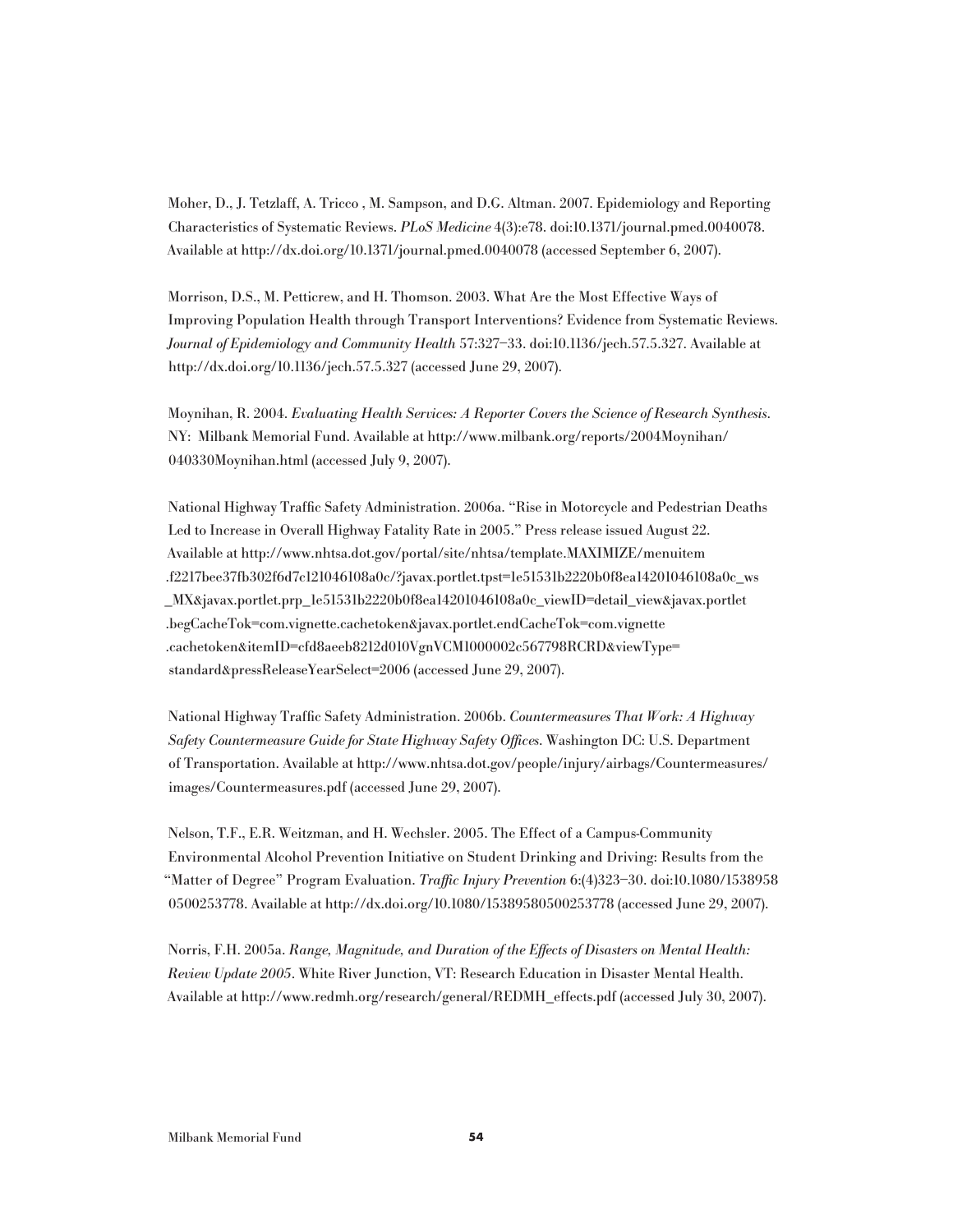Norris, F.H. 2005b. Psychosocial Consequences of Major Hurricanes and Floods: Range, Duration, and Magnitude of Effects and Risk Factors for Adverse Outcomes. White River Junction, VT: National Center for Posttraumatic Stress Disorder. Available at http://www.ncptsd.va.gov/ ncmain/ncdocs/fact\_shts/fs\_range\_hurricane.html?opm=1&rr=rr141&srt=d&echorr=true (accessed July 30, 2007).

Norris, F.H. 2005c. Psychosocial Consequences of Natural Disasters in Developing Countries: What Does Past Research Tell Us about the Potential Effects of the 2004 Tsunami? White River Junction, VT: Research Education in Disaster Mental Health. Available at http://www.redmh.org/research/ specialized/tsunami.html (accessed July 30, 2007).

Norris, F.H., M.J. Friedman, and P.J. Watson. 2002. 60,000 Disaster Victims Speak: Part II. Summary and Implications of the Disaster Mental Health Research. Psychiatry: Interpersonal and Biological Processes 65(3):240–60. doi:10.1521/psyc.65.3.240.20169. Available at http://dx.doi .org/10.1521/psyc.65.3.240.20169 (accessed June 29, 2007).

Norris, F.H., M.J. Friedman, P.J. Watson, C.M. Byrne, E. Diaz, and K. Kaniasty. 2002. 60,000 Disaster Victims Speak: Part I. An Empirical Review of the Empirical Literature, 1981–2001. Psychiatry: Interpersonal and Biological Processes 65(3):207–39. doi:10.1521/psyc.65.3.207.20173. Available at http://dx.doi.org/10.1521/psyc.65.3.207.20173 (accessed June 29, 2007).

NU Directions Campus-Community Coalition. 2004. Five Year Report 1998–2003. Lincoln: University of Nebraska. Available at http://www.nudirections.org/5yrreport2003.pdf (accessed June 29, 2007).

Perry, C.L., K.A. Komro, S. Veblen-Mortenson, L.M. Bosma, K. Farbakhsh, K.A. Munson, M.H. Stigler, L.A. Lytle. 2003. A Randomized Controlled Trial of the Middle and Junior High School D.A.R.E. and D.A.R.E. Plus Programs. Archives of Pediatrics and Adolescent Medicine 157(2):178–84. Available at http://archpedi.ama-assn.org/content/vol157/issue2/index.dtl (accessed July 2, 2007).

Perry, C.L., K.A. Komro, S. Veblen-Mortenson, L. Bosma, K. Munson, M. Stigler, L.A. Lytle, J.L. Forster, and S.L. Welles. 2000. The Minnesota DARE PLUS Project: Creating Community Partnerships to Prevent Drug Use and Violence. Journal of School Health 70(3):84–88. Abstract available at http://www.ncbi.nlm.nih.gov/sites/entrez?cmd=Retrieve&db=PubMed&list\_uids= 10763475&dopt=Abstract (accessed July 2, 2007).

Petticrew, M. 2001. Systematic Reviews from Astronomy to Zoology: Myths and Misconceptions. BMJ 322:98–101. doi:10.1136/bmj.322.7278.98. Available at http://dx.doi.org/10.1136/bmj.322.7278.98 (accessed July 2, 2007).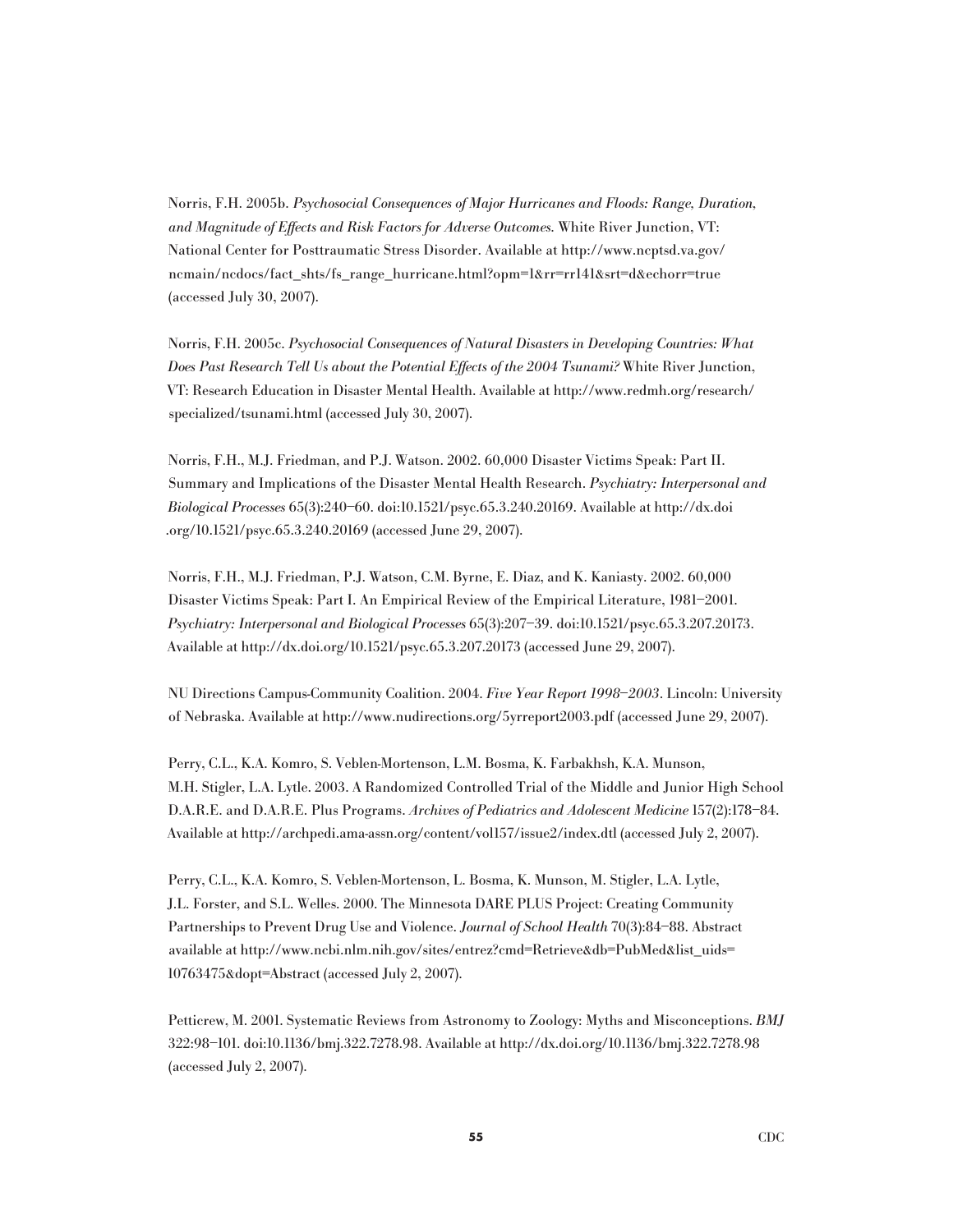Petticrew, M., M. Whitehead, S.J. Macintyre, H. Graham, and M. Egan. 2004. Evidence for Public Health Policy on Inequalities—1: The Reality According to Policymakers. Journal of Epidemiology and Community Health 58:811–16. doi:10.1136/jech.2003.015289. Available at http://dx.doi.org/10.1136/ jech.2003.015289 (accessed July 2, 2007).

Pierce, J.P., E.A. Gilpin, S.L. Emery, M.M. White, B. Rosbrook, and C.C. Berry. 1998. Has the California Tobacco Control Program Reduced Smoking? JAMA 280(10):893–99. doi:10.1001/ jama.280.10.893. Available at http://dx.doi.org/10.1001/jama.280.10.893 (accessed July 2, 2007).

Popay, J., A. Rogers, and G. Williams. 1998. Rationale and Standards for the Systematic Review of Qualitative Literature in Health Services Research. Qualitative Health Research 8(3):341–51. doi: 10.1177/104973239800800305. Available at http://dx.doi.org/10.1177/104973239800800305 (accessed July 12, 2007).

RE-AIM. 2006. "Final Summary and Recommendations from Meeting of Health Journal Editors on External Validity Reporting Issues, Chapel Hill, North Carolina, April 17–18, 2006." Available at http://www.re-aim.org/Documents/Editors%20Mtg%20synposis%20-%20July%202006.pdf (accessed June 28, 2007).

Ryan, K.W., P. Card-Higginson, S.G. McCarthy, M.B. Justus, and J.W. Thompson. 2006. Arkansas Fights Fat: Translating Research into Policy to Combat Childhood and Adolescent Obesity. Health Affairs 25(4):992–1004. doi:10.1377/hlthaff.25.4.992. Available at http://dx.doi.org/10.1377/ hlthaff.25.4.992 (accessed July 2, 2007).

Scollo, M., A. Lal, A. Hyland, and S. Glantz. 2003. Review of the Quality of Studies on the Economic Effects of Smoke-Free Policies on the Hospitality Industry. Tobacco Control 12:13–20. doi:10.1136/ tc.12.1.13. Available at http://dx.doi.org/10.1136/tc.12.1.13 (accessed July 2, 2007).

Shults, R.A., R.W. Elder, D.A. Sleet, J.L. Nichols, M.O. Alao, V.G. Carande-Kulis, S. Zaza, D.M. Sosin, R.S. Thompson, and the Task Force on Community Preventive Services. 2001. Reviews of Evidence Regarding Interventions to Reduce Alcohol-Impaired Driving. American Journal of Preventive Medicine 21(4, suppl. 1):66–88. doi:10.1016/S0749-3797(01)00381-6. Available at http://dx.doi .org/10.1016/S0749-3797(01)00381-6 (accessed July 2, 2007).

Silove, D. 2005. The Best Immediate Therapy for Acute Stress Is Social. Bulletin of the World Health Organization 83(1):75–76. Available at http://www.who.int/bulletin/volumes/83/1/71.pdf (accessed July 2, 2007).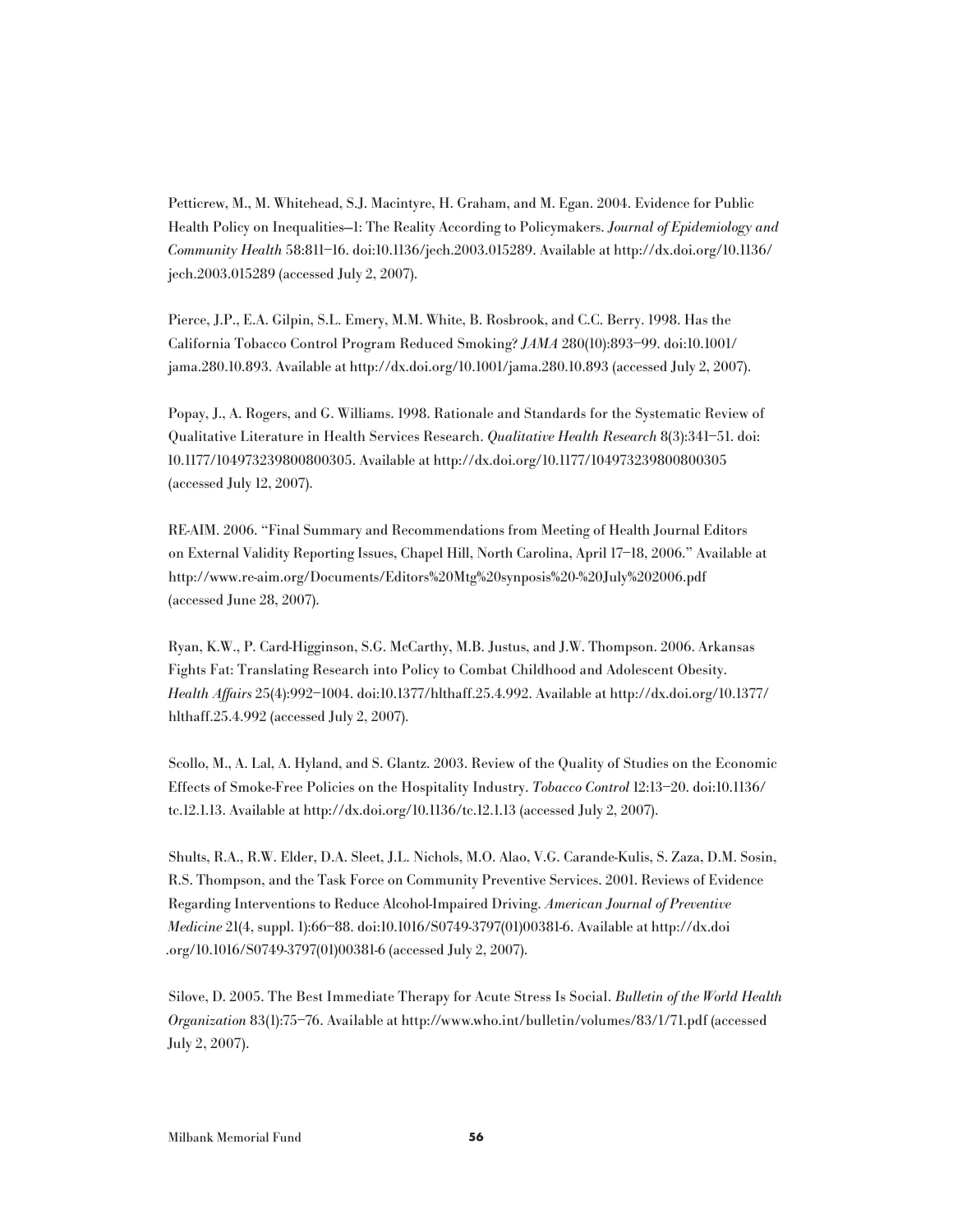Task Force of the National Advisory Council on Alcohol Abuse and Alcoholism. 2002. A Call to Action: Changing the Culture of Drinking at U.S. Colleges. Bethesda, MD: National Institute on Alcohol Abuse and Alcoholism, National Institutes of Health. Available at http://www.collegedrinkingprevention .gov/media/TaskForceReport.pdf (accessed July 2, 2007).

Tobacco Education and Research Oversight Committee (TEROC). 2003. Toward a Tobacco-Free California 2003–2005: The Myth of Victory. State of California: TEROC. Available at http://www.dhs .ca.gov/tobacco/documents/pubs/TobaccoMasterPlan2003.pdf (accessed July 2, 2007).

United States General Accounting Office (GAO). 1999. Highway Safety: Effectiveness of State .08 Blood Alcohol Laws. Report to Congressional Committees: GAO/RCED-99-179. Washington, DC: GAO. Available at http://www.gao.gov/archive/1999/rc99179.pdf (accessed July 2, 2007).

Van Ommeren, M., S. Saxena, and B. Saraceno. 2005. Mental and Social Health during and after Acute Emergencies: Emerging Consensus? Bulletin of the World Health Organization 83(1):71–75. Available at http://www.who.int/bulletin/volumes/83/1/71arabic.pdf (accessed July 2, 2007).

Wallack, L. 1994. Media Advocacy: A Strategy for Empowering People and Communities. Journal of Public Health Policy 15(4):420–36.

Waters, E., J. Doyle, N. Jackson, F. Howes, G. Brunton, and A. Oakley. 2006. Evaluating the Effectiveness of Public Health Interventions: The Role and Activities of the Cochrane Collaboration. Journal of Epidemiology and Community Health 60:285–89. doi:10.1136/jech.2003.015354. Available at http://dx.doi.org/10.1136/jech.2003.015354 (accessed July 2, 2007).

Wechsler, H., J.E. Lee, M. Kuo, M. Seibring, T.F. Nelson, and H. Lee. 2002. Trends in College Binge Drinking during a Period of Increased Prevention Efforts: Findings From 4 Harvard School of Public Health College Alcohol Study Surveys: 1993–2001. Journal of American College Health. 50(5):203–217. Abstract available at http://www.ncbi.nlm.nih.gov/sites/entrez?Db=pubmed&Cmd=ShowDetailView& TermToSearch=11990979&ordinalpos=1&itool=EntrezSystem2.PEntrez.Pubmed.Pubmed \_ResultsPanel.Pubmed\_RVAbstractPlus (accessed July 12, 2007).

Weitzman, E.R., and T.F. Nelson. 2004. College Student Binge Drinking and the "Prevention Paradox": Implications for Prevention and Harm Reduction. Journal of Drug Education 34(3):247–65. doi:10.2190/W6L6-G171-M4FT-TWAP. Available at http://dx.doi.org/10.2190/W6L6-G171-M4FT -TWAP (accessed July 2, 2007).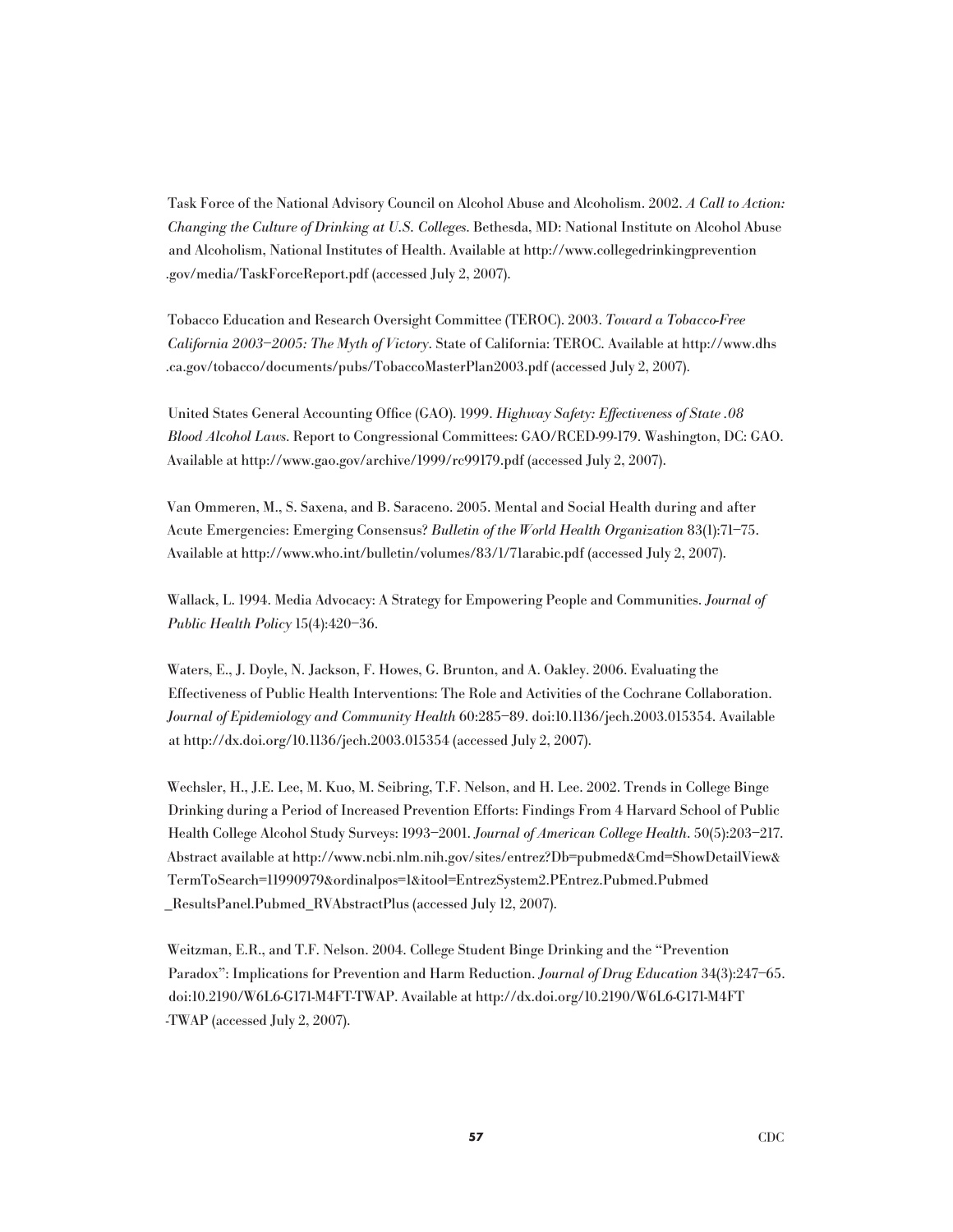Weitzman, E.R., T.F. Nelson, H. Lee, and H. Wechsler. 2004. Reducing Drinking and Related Harms in College: Evaluation of the "A Matter of Degree" Program. American Journal of Preventive Medicine 27(3):187–96. doi:10.1016/S0749-3797(04)00140-0. Available at http://dx.doi.org/10.1016/ S0749-3797(04)00140-0 (accessed July 2, 2007).

Whitehead, M., M. Petticrew, H. Graham, S.J. Macintyre, C. Bambra, and M. Egan. 2004. Evidence for Public Health Policy on Inequalities–2: Assembling the Evidence Jigsaw. Journal of Epidemiology and Community Health 58:817–21. doi:10.1136/jech.2003.015297. Available at http://dx.doi.org/10.1136/ jech.2003.015297 (accessed July 2, 2007).

### **W e b s i t e s**

www.ahrq.gov (accessed July 9, 2007). www.ahrq.gov/clinic/epc (accessed July 9, 2007). www.alcoholpolicymd.com (accessed July 9, 2007). www.ama-assn.org/ama/pub/category/3558.html (accessed July 9, 2007). www.apho.org.uk/apho/index.htm (accessed July 27, 2007). www.campbellcollaboration.org (accessed July 9, 2007). www.cdc.gov (accessed July 9, 2007). www.chsrf.ca/home\_e.php (accessed July 9, 2007). www.cochrane.org (accessed July 9, 2007). www.dare.org/home/default.asp (accessed July 2, 2007). www.euro.who.int/HEN (accessed July 9, 2007). www.euro.who.int/observatory (accessed July 9, 2007). www.healthandsocietyscholars.org (accessed July, 12, 2007). www.hsph.harvard.edu/amod/resources.html (accessed July 9, 2007). www.ohsu.edu/drugeffectiveness (accessed July 9, 2007). www.ph.ucla.edu/hs/health-impact (accessed July 12, 2007). www.preventionresearch.org (accessed July 9, 2007). www.prevent.org (accessed July 9, 2007). www.rwjf.org (accessed July 9, 2007). www.thecommunityguide.org (accessed July 9, 2007). www.vichealth.vic.gov.au/cochrane (accessed July 9, 2007). www.whatworks.ed.gov (accessed July 9, 2007). www.york.ac.uk/inst/crd/report4.htm (accessed July 9, 2007).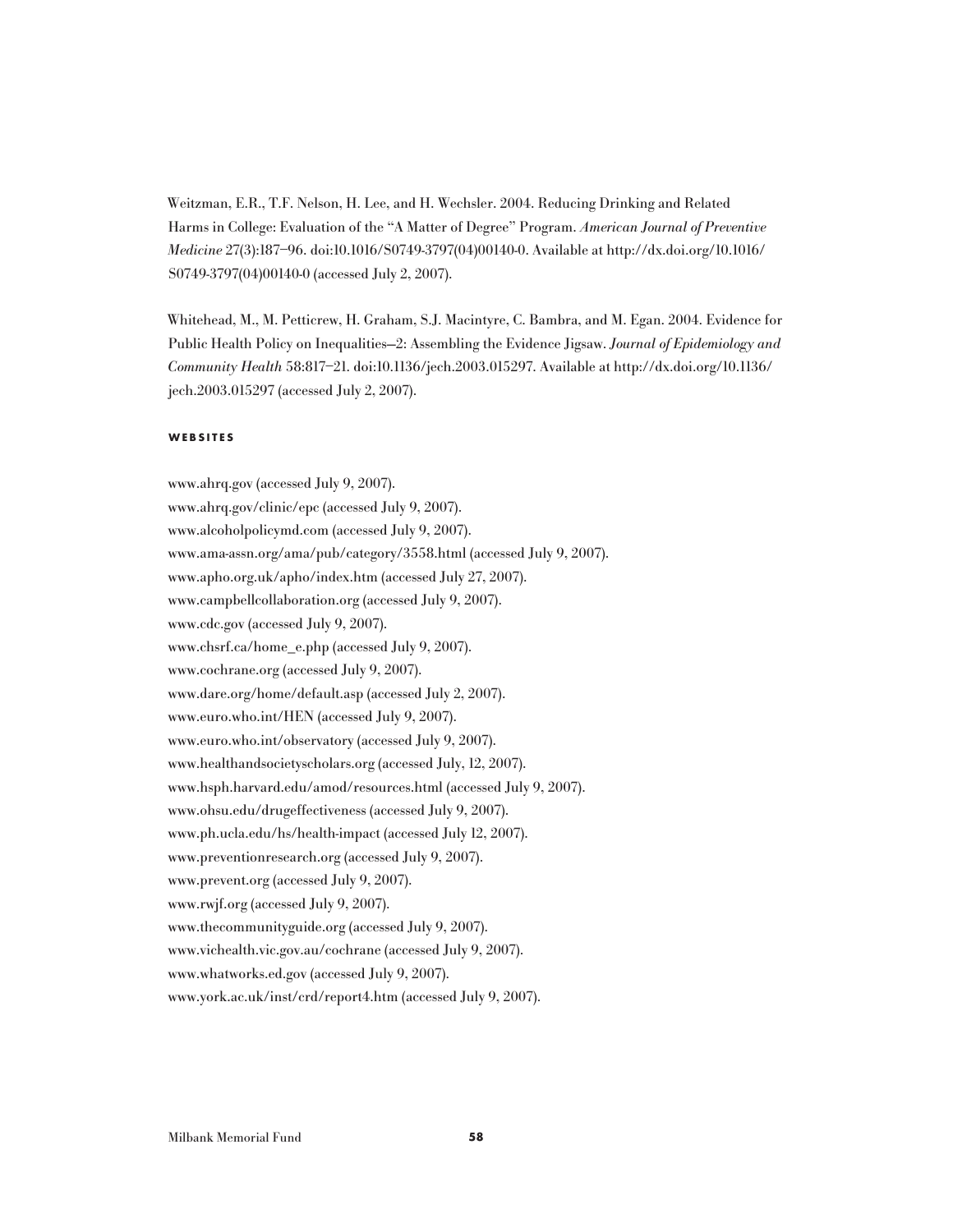### **for FURTHER READING**

Aos, S., J. Mayfield, M. Miller, and W. Yen. 2006. Evidence-Based Treatment of Alcohol, Drug, and Mental Health Disorders: Potential Benefits, Costs, and Fiscal Impacts for Washington State. Olympia: Washington State Institute for Public Policy. Available at http://www.wsipp.wa.gov/ rptfiles/06-06-3901.pdf (accessed June 27, 2007).

Aos, S., M. Miller, and E. Drake. 2006. Evidence-Based Adult Corrections Programs: What Works and What Does Not. Olympia: Washington State Institute for Public Policy. Available at http://www.wsipp .wa.gov/rptfiles/06-01-1201.pdf (accessed June 27, 2007).

Bero, L.A., and A.R. Jadad. 1997. How Consumers and Policymakers Can Use Systematic Reviews for Decision Making. Annals of Internal Medicine 127(1):37–42. Available at http://www.annals.org/cgi/ content/full/127/1/37 (accessed June 28, 2007).

Bero, L.A., T. Montini, K. Bryan-Jones, and C. Mangurian. 2001. Science in Regulatory Policy Making: Case Studies in the Development of Workplace Smoking Restrictions. Tobacco Control 10:329–36. doi:10.1136/tc.10.4.329. Available at http://dx.doi.org/10.1136/tc.10.4.329 (accessed June 28, 2007).

Brownson, R.C., D. Haire-Joshu, and D.A. Luke. 2006. Shaping the Context of Health: A Review of Environmental and Policy Approaches in the Prevention of Chronic Diseases. Annual Review of Public Health 27:341–70. doi:10.1146/annurev.publhealth.27.021405.102137. Available at http://dx.doi.org/10.1146/annurev.publhealth.27.021405.102137 (accessed June 28, 2007).

Brownson, R.C., C. Royer, R. Ewing, T.D. McBride. 2006. Researchers and Policymakers: Travelers in Parallel Universes. American Journal of Preventive Medicine 30(2):164–72. doi:10.1016/ j.amepre.2005.10.004. Available at http://dx.doi.org/10.1016/j.amepre.2005.10.004 (accessed June 28, 2007).

Carnevale Associates. 2006. A Longitudinal Evaluation of the New Curricula for the D.A.R.E. Middle (7th Grade) and High School (9th Grade) Programs: Take Charge of Your Life. Year Four Progress Report. Gaithersburg, MD: Carnevale Associates. Available at http://www.dare.org/home/Resources/ documents/DAREMarch06ProgressReport.pdf (accessed June 27, 2007).

Choi, B.C.K., D.J. Hunter, W. Tsou, and P. Sainsbury. 2005. Diseases of Comfort: Primary Cause of Death in the 22nd Century. Journal of Epidemiology and Community Health 59:1030–34. doi:10.1136/ jech.2005.032805. Available at http://dx.doi.org/10.1136/jech.2005.032805 (accessed June 28, 2007).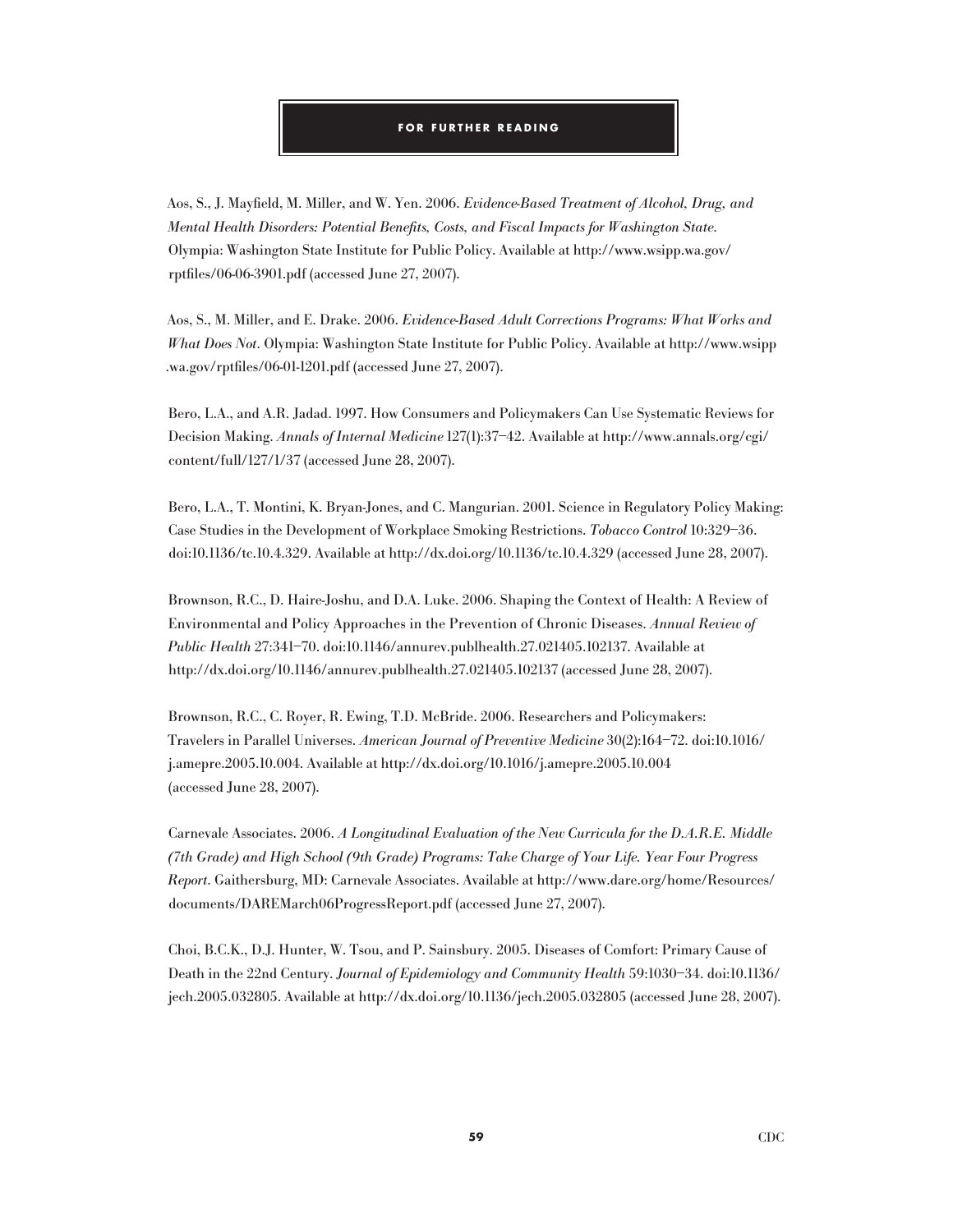Devlin, L., and M. Plescia. 2006. The Public Health Challenge of Obesity in North Carolina. (Commentary). North Carolina Medical Journal. 67(4) 278–82. Available at http://www.ncmedicaljournal.com/jul-aug-06/toc0706.shtml (accessed June 28, 2007).

Dobbins, M., R. Cockerill, and J. Barnsley. 2001. Factors Affecting the Utilization of Systematic Reviews. International Journal of Technology Assessment in Health Care 17(2):203–14. doi:10.1017/ S0266462300105069. Available at http://dx.doi.org/10.1017/S0266462300105069 (accessed June 28, 2007).

Dobbins, M., H. Thomas, M.A. O'Brien, and M. Duggan. 2004. Use of Systematic Reviews in the Development of New Provincial Public Health Policies in Ontario. International Journal of Technology Assessment in Health Care 20(4):399–404. Available at http://journals.cambridge.org/ action/displayIssue?jid=THC&volumeId=20&issueId=04 (accessed June 28, 2007).

Eat Smart, Move More . . . North Carolina. 2002. North Carolina Blueprint for Changing Policies and Environments in Support of Increased Physical Activity. Raleigh, NC: Eat Smart, Move More . . . North Carolina. Available at http://www.eatsmartmovemorenc.com/stateplan/docs/esmm\_blueprint \_moving.pdf (accessed June 28, 2007).

Elder, J.P., C.C. Edwards, T.L. Conway, E. Kenney, C.A. Johnson, and E.D. Bennett. 1996. Independent Evaluation of the California Tobacco Education Program. Public Health Reports 111(4):353–58. Available at http://www.pubmedcentral.nih.gov/tocrender.fcgi?iid=127930 (accessed June 28, 2007).

Elder, R.W., J.L. Nichols, R.A. Shults, D.A. Sleet, L.C. Barrios, R. Compton, and the Task Force on Community Preventive Services. 2005. Effectiveness of School-Based Programs for Reducing Drinking and Driving and Riding with Drinking Drivers—A Systematic Review. American Journal of Preventive Medicine 28(5, suppl. 1):288–304. doi:10.1016/j.amepre.2005.02.015. Available at http://dx.doi.org/10.1016/j.amepre.2005.02.015 (accessed June 28, 2007).

Elliott, H., and J. Popay. 2000. How Are Policy Makers Using Evidence? Models of Research Utilisation and Local NHS Policy Making. Journal of Epidemiology and Community Health 54:461–68. doi:10.1136/jech.54.6.461. Available at http://dx.doi.org/10.1136/jech.54.6.461 (accessed June 28, 2007).

Enkin, M.W., S. Glouberman, P. Groff, A.R. Jadad, and A. Stern. 2006. Beyond Evidence: The Complexity of Maternity Care. Birth 33(4):265–69. doi:10.1111/j.1523-536X.2006.00117.x. Available at http://dx.doi.org/10.1111/j.1523-536X.2006.00117.x (accessed June 28, 2007).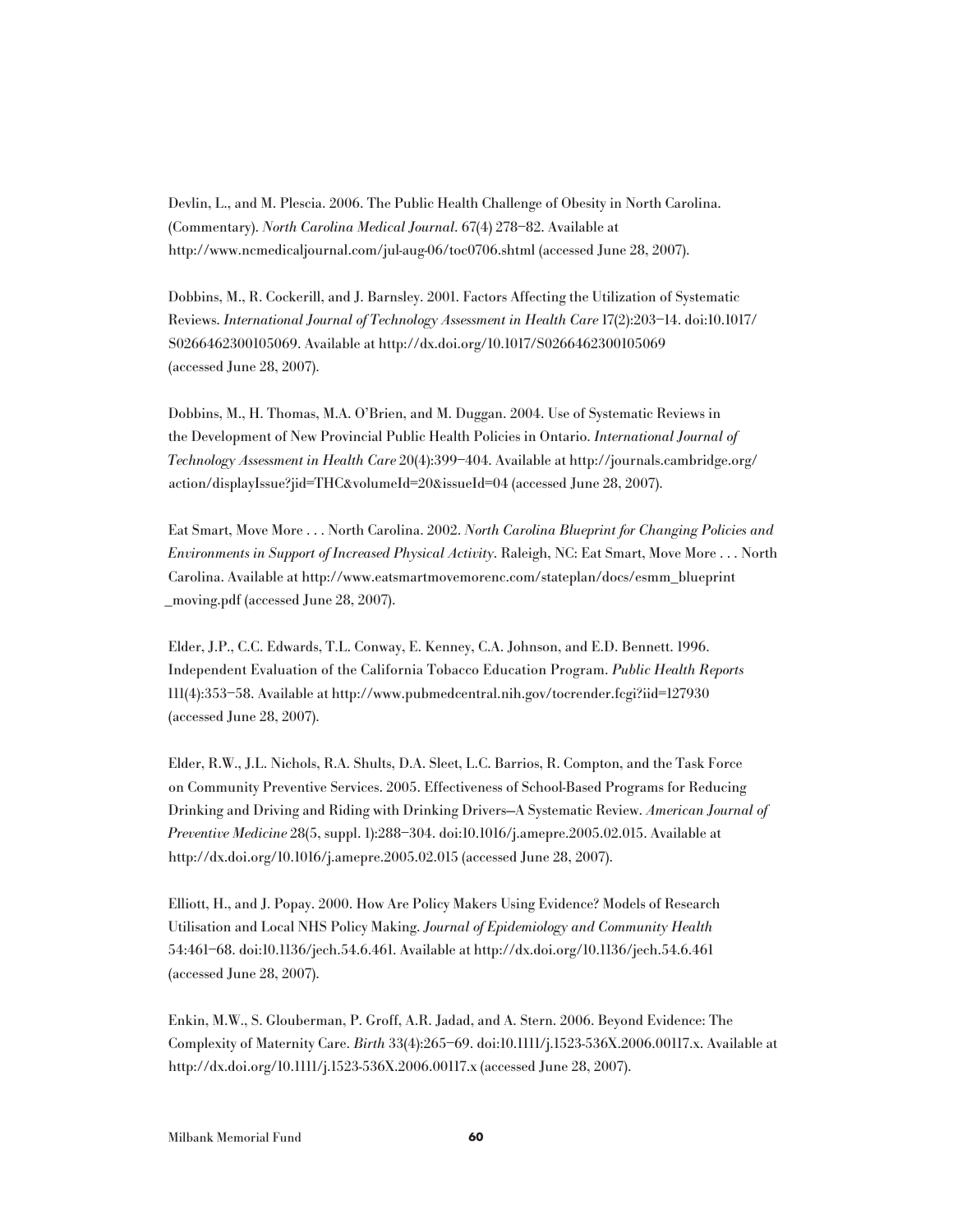Farquhar, J.W. 1996. The Case for Dissemination Research in Health Promotion and Disease Prevention. Canadian Journal of Public Health 87(S2):S44-9. Abstract available at http://www.ncbi .nlm.nih.gov/sites/entrez?cmd=Retrieve&db=PubMed&list\_uids=9002343&dopt=Abstract (accessed June 29, 2007).

Fichtenberg, C.M., and S.A. Glantz. 2002. Effect of Smoke-Free Workplaces on Smoking Behaviour: Systematic Review. BMJ 325:188. doi:10.1136/bmj.325.7357.188. Available at http://dx.doi.org/ 10.1136/bmj.325.7357.188 (accessed June 28, 2007).

Fielding, J.E., and P.A. Briss. 2006. Promoting Evidence-Based Public Health Policy: Can We Have Better Evidence and More Action? Health Affairs 25(4):969–78. doi:10.1377/hlthaff.25.4.969. Available at http://dx.doi.org/10.1377/hlthaff.25.4.969 (accessed June 28, 2007).

Galea, S., A. Nandi, and D. Vlahov. 2005. The Epidemiology of Post-Traumatic Stress Disorder after Disasters. Epidemiologic Reviews 27(1):78–91. doi:10.1093/epirev/mxi003. Available at http://dx.doi .org/10.1093/epirev/mxi003 (accessed June 28, 2007).

Gibson, L.E. 2006. Executive Summary: A Review of the Published Empirical Literature Regarding Early- and Later-Stage Interventions for Individuals Exposed to Traumatic Stress. White River Junction, VT: Research Education in Disaster Mental Health (REDMH) Available at http://www.redmh.org/ research/general/ExecSum\_intervention.pdf (accessed June 28, 2007).

Glasgow, R.E. 2003. Translating Research to Practice—Lessons Learned, Areas for Improvement, and Future Directions. Diabetes Care 26:2451–56. doi:10.2337/diacare.26.8.2451. Available at http://dx.doi.org/10.2337/diacare.26.8.2451 (accessed June 28, 2007).

Goodwin, A., R. Foss, J. Hedlund, J. Sohn, R. Pfefer, T.R. Neuman, K.L. Slack, and K.K. Hardy. 2005. NCHRP Report 500, Guidance for Implementation of the AASHTO Strategic Highway Safety Plan, Volume 16: A Guide for Reducing Alcohol-Related Collisions. Washington DC: Transportation Research Board. Available at http://onlinepubs.trb.org/onlinepubs/nchrp/nchrp\_rpt\_500v16.pdf (accessed June 28, 2007).

Gorman, D.M. 2003. Alcohol and Drug Abuse—The Best of Practices, the Worst of Practices: The Making of Science-Based Primary Prevention Programs. Psychiatric Services 54(8):1087–89. doi:10.1176/appi.ps.54.8.1087. Available at http://dx.doi.org/10.1176/appi.ps.54.8.1087 (accessed June 28, 2007).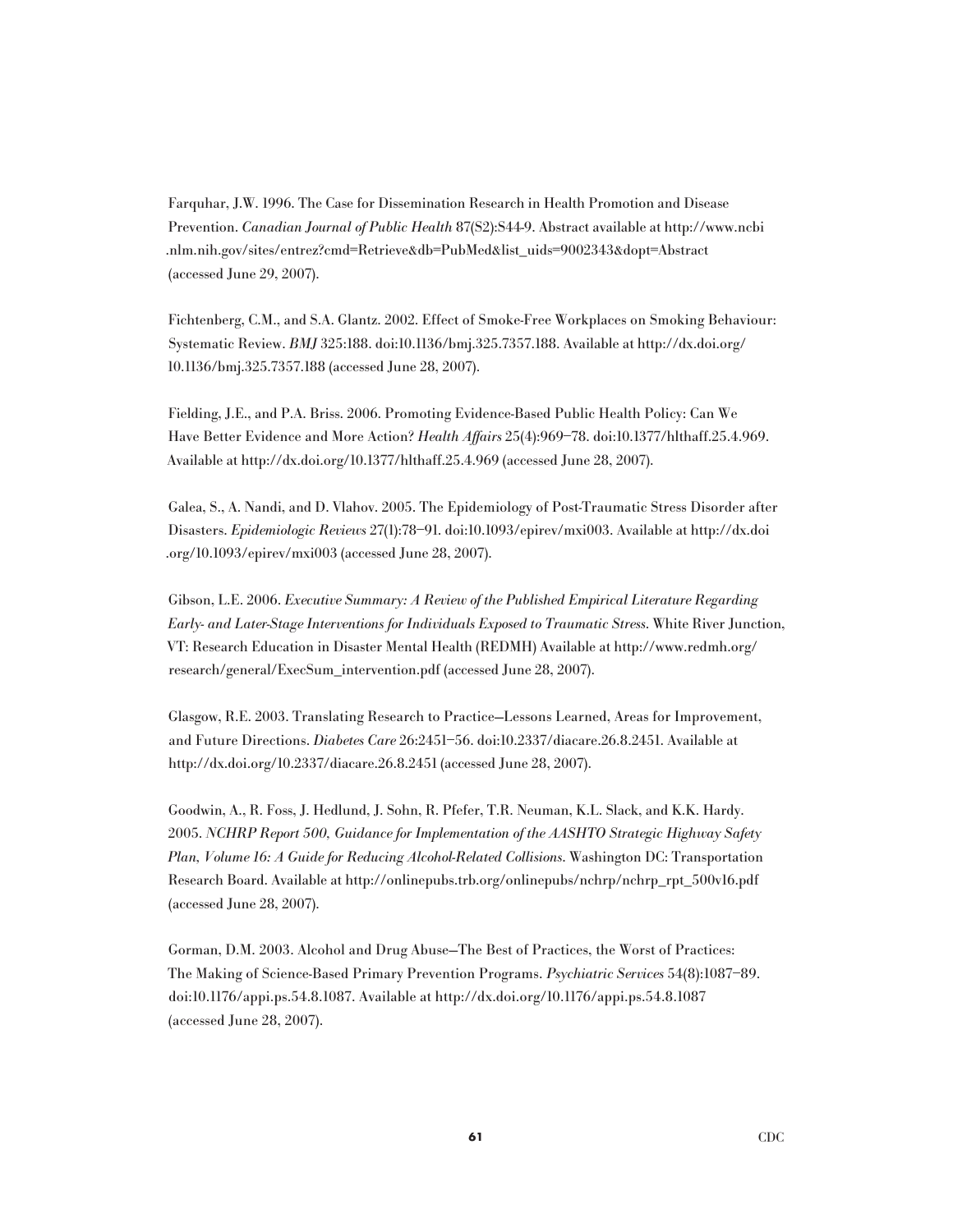Johnson, J.L., L.W. Green. C.J. Frankish, D.R. MacLean, and S. Stachenko. 1996. A Dissemination Research Agenda to Strengthen Health Promotion and Disease Prevention. Canadian Journal of Public Health 87(S2):S5-10. Abstract available at http://www.ncbi.nlm.nih.gov/sites/entrez?cmd= Retrieve&db=PubMed&list\_uids=9002336&dopt=Abstract (accessed June 29, 2007).

Kerner, J.F. 2006. Knowledge Translation versus Knowledge Integration: A "Funder's" Perspective. Journal of Continuing Education in the Health Professions 26(1):72–80. doi:10.1002/chp.53. Available at http://dx.doi.org/10.1002/chp.53 (accessed June 29, 2007).

Lamberg, L. 2005. As Tsunami Recovery Proceeds, Experts Ponder Lessons for Future Disasters. JAMA 294(8):889–90. doi:10.1001/jama.294.8.889. Available at http://dx.doi.org/10.1001/ jama.294.8.889 (accessed June 29, 2007).

Lavis, J.N. 2006. Moving Forward on Both Systematic Reviews and Deliberative Processes. Healthcare Policy 1(2):59–63. Available at http://www.longwoods.com/home.php?cat=412 (accessed June 29, 2007).

Lavis, J.N., H.T.O. Davies, R.L. Gruen, K. Walshe, C.M. Farquhar. 2006. Working within and beyond the Cochrane Collaboration to Make Systematic Reviews More Useful to Healthcare Managers and Policy Makers. Healthcare Policy 1(2):21–33. Available at http://www.longwoods.com/home .php?cat=412 (accessed June 29, 2007).

Lavis, J.N., J. Lomas, M. Hamid, and N.K. Sewankambo. 2006. Assessing Country-Level Efforts to Link Research to Action. Bulletin of the World Health Organization 84(8):620–28 doi:10.2471/ BLT.06.030312. Available at http://www.who.int/bulletin/volumes/84/8/06-030312.pdf (accessed June 29, 2007).

Lin, V. 2004. From Public Health Research to Health Promotion Policy: On the 10 Major Contradictions. Social and Preventive Medicine 49(3):179–84. doi:10.1007/s00038-004-3083-1. Available at http://dx.doi.org/10.1007/s00038-004-3083-1 (accessed June 29, 2007).

Lipsey, M.W. 2005. The Challenges of Interpreting Research for Use by Practitioners: Comments on the Latest Products from the Task Force on Community Preventive Services (Commentary). American Journal of Preventive Medicine 28(2, suppl. 1)1–3. doi:/10.1016/j.amepre.2004.09.026. Available at http://dx.doi.org/10.1016/j.amepre.2004.09.026 (accessed June 29, 2007).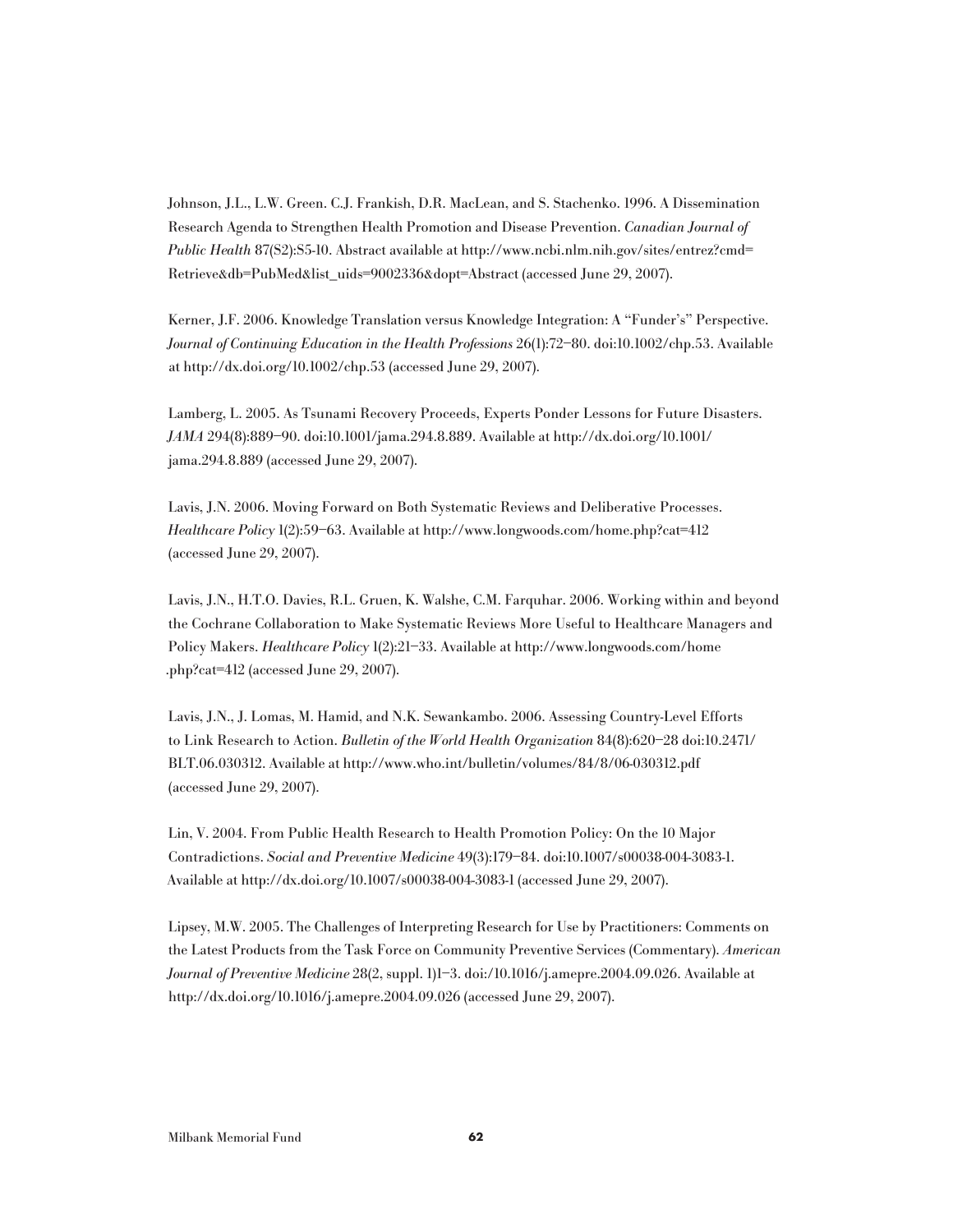MacLean, D.R. 1996. Positioning Dissemination in Public Health Policy. Canadian Journal of Public Health. 87(S2):S40-3. Abstract available at http://www.ncbi.nlm.nih.gov/sites/entrez?cmd=Retrieve&d b=PubMed&list\_uids=9002342&dopt=Abstract (accessed June 29, 2007).

MADD Public Policy Department. Protect, Serve and Prevent: Successful Law Enforcement Strategies to Stop Drunk Driving. MADD 2004 Law Enforcement Leadership Summit Report. Irving, TX: MADD Public Policy Department. Available at http://www.madd.org/docs/enforcement/LE \_Report.pdf (accessed June 29, 2007).

Mangurian, C.V., and L.A. Bero. 2000. Lessons Learned from the Tobacco Industry's Efforts to Prevent the Passage of a Workplace Smoking Regulation. American Journal of Public Health 90(12):1926–30. Available at http://www.ajph.org/content/vol90/issue12/ (accessed June 29, 2007).

Mays, N., C. Pope, and J. Popay. 2005. Systematically Reviewing Qualitative and Quantitative Evidence to Inform Management and Policy-Making in the Health Field. Journal of Health Services Research and Policy 10(3, suppl.1):6–20. doi:10.1258/1355819054308576. Available at http://dx.doi .org/10.1258/1355819054308576 (accessed June 29, 2003).

Montini, T., and L.A. Bero. 2001. Policy Makers' Perspectives on Tobacco Control Advocates' Roles in Regulation Development. Tobacco Control 10:218–24. doi:10.1136/tc.10.3.218. Available at http://dx.doi.org/10.1136/tc.10.3.218 (accessed June 29, 2007).

Morris, J., M. Van Ommeren, M. Belfer, S. Saxena, and B. Saraceno. 2007. Children and the Sphere Standard on Mental and Social Aspects of Health. Disasters 31(1)71–90. doi:10.1111/ j.1467-7717.2007.00341.x. Available at http://dx.doi.org/10.1111/j.1467-7717.2007.00341.x (accessed September 17, 2007).

Mullen, P.D., and G. Ramírez. 2006. The Promise and Pitfalls of Systematic Reviews. Annual Review of Public Health 27:81–102. doi:10.1146/annurev.publhealth.27.021405.102239. Available at http://dx.doi.org/10.1146/annurev.publhealth.27.021405.102239 (accessed June 29, 2007).

Nelson, T.F., T.S. Naimi, R.D. Brewer, and H. Wechsler. 2005. The State Sets the Rate: The Relationship among State-Specific College Binge Drinking, State Binge Drinking Rates, and Selected State Alcohol Control Policies. American Journal of Public Health 95(3):441–46. doi:10.2105/ AJPH.2004.043810. Available at http://dx.doi.org/10.2105/AJPH.2004.043810 (accessed June 29, 2007).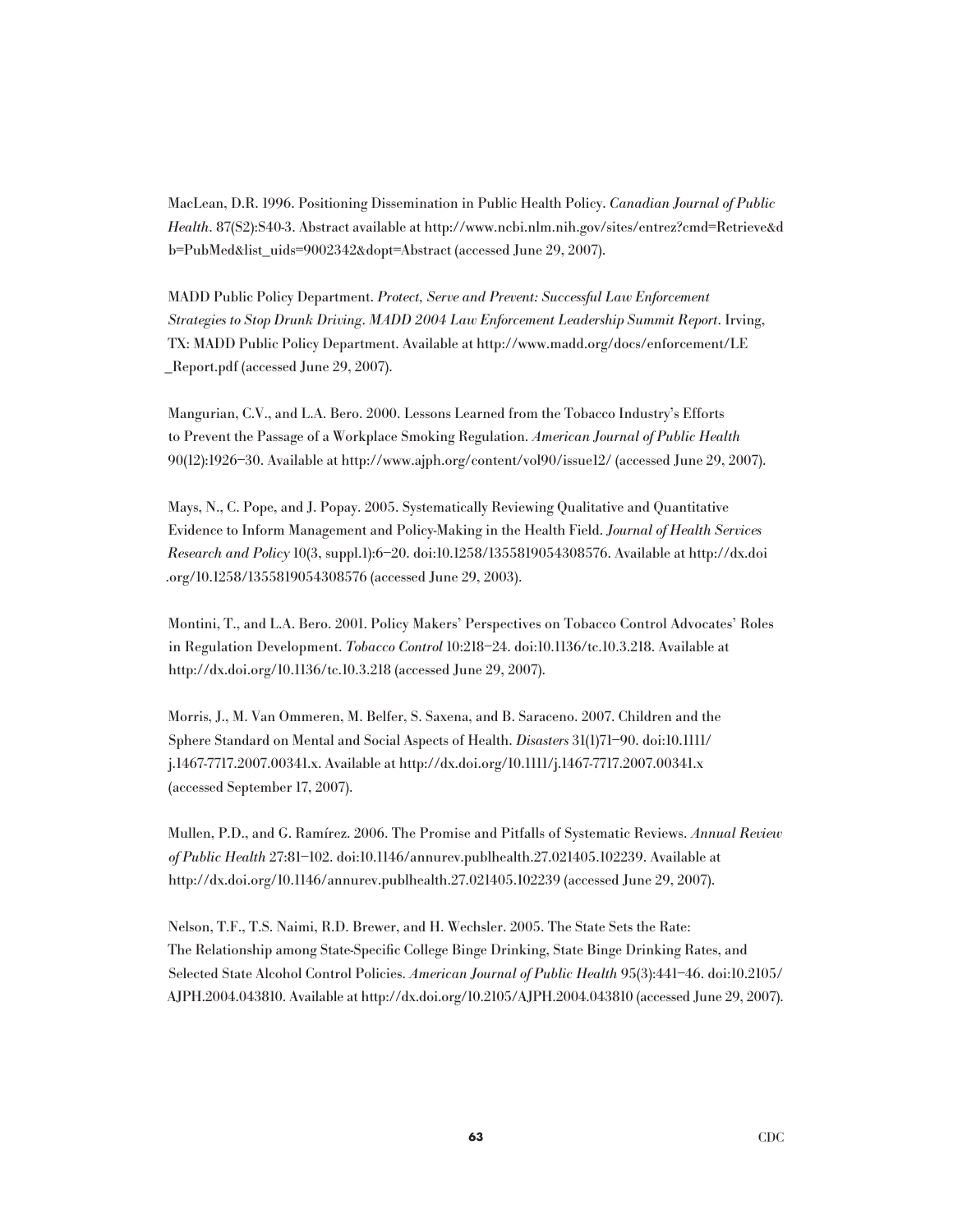Quinlan, K.P., R.D. Brewer, P. Siegel, D.A. Sleet, A.H. Mokdad, R.A. Shults, and N. Flowers. 2005. Alcohol-Impaired Driving among U.S. Adults, 1993–2002. American Journal of Preventive Medicine 28(4):346–50. doi:10.1016/j.amepre.2005.01.006. Available at http://dx.doi.org/10.1016/ j.amepre.2005.01.006 (accessed July 2, 2007).

Robert Wood Johnson Foundation. 2005. Addressing Tobacco in Managed Care: The Path Ahead, September 23, 2005, Conference Report. Princeton, NJ: The Robert Wood Johnson Foundation. Available at http://www.rwjf.org/files/research/Path%20Ahead%20Final%20Report.pdf (accessed July 2, 2007).

Saltz, R., A. Biglan, L.M. Brotman, F.G. Castro, and D. Gorman-Smith. Advocacy for Prevention Science. Fairfax, VA: Society for Prevention Research. Available at http://www.preventionresearch .org/Advocacy\_principles\_051205RFSa2.pdf (accessed July 2, 2007).

Saltz, R.F., and W. DeJong. 2002. Reducing Alcohol Problems on Campus: A Guide to Planning and Evaluation. Bethesda, MD: National Institute on Alcohol Abuse and Alcoholism, National Institutes of Health. Available at http://www.collegedrinkingprevention.gov/media/FINALHandbook.pdf (accessed July 2, 2007).

Schotland, M.S., and L.A. Bero. 2002. Evaluating Public Commentary and Scientific Evidence Submitted in the Development of a Risk Assessment. Risk Analysis 22(1):131–40. doi:10.1111/0272 -4332.t01-1-00011. Available at http://dx.doi.org/10.1111/0272-4332.t01-1-00011 (accessed July 2, 2007).

Shults, R.A., R.W. Elder, D.A. Sleet, R.S. Thompson, and J.L. Nichols. 2004. Primary Enforcement Seat Belt Laws Are Effective Even in the Face of Rising Belt Use Rates. Accident Analysis and Prevention 36(3):491–93. doi:10.1016/S0001-4575(03)00038-1. Available at http://dx.doi.org/10.1016/ S0001-4575(03)00038-1 (accessed July 2, 2007).

Shults, R.A., D.A. Sleet, R.W. Elder, G.W. Ryan, and M. Sehgal. 2002. Association between State Level Drinking and Driving Countermeasures and Self Reported Alcohol Impaired Driving. Injury Prevention 8:106–10. doi:10.1136/ip.8.2.106. Available at http://dx.doi.org/10.1136/ip.8.2.106 (accessed July, 2, 2007).

Summerfield, D. 2005. What Exactly Is Emergency or Disaster "Mental Health"? Bulletin of the World Health Organization 83(1):76. Available at http://www.who.int/bulletin/volumes/83/1/ 71arabic.pdf (accessed July 2, 2007).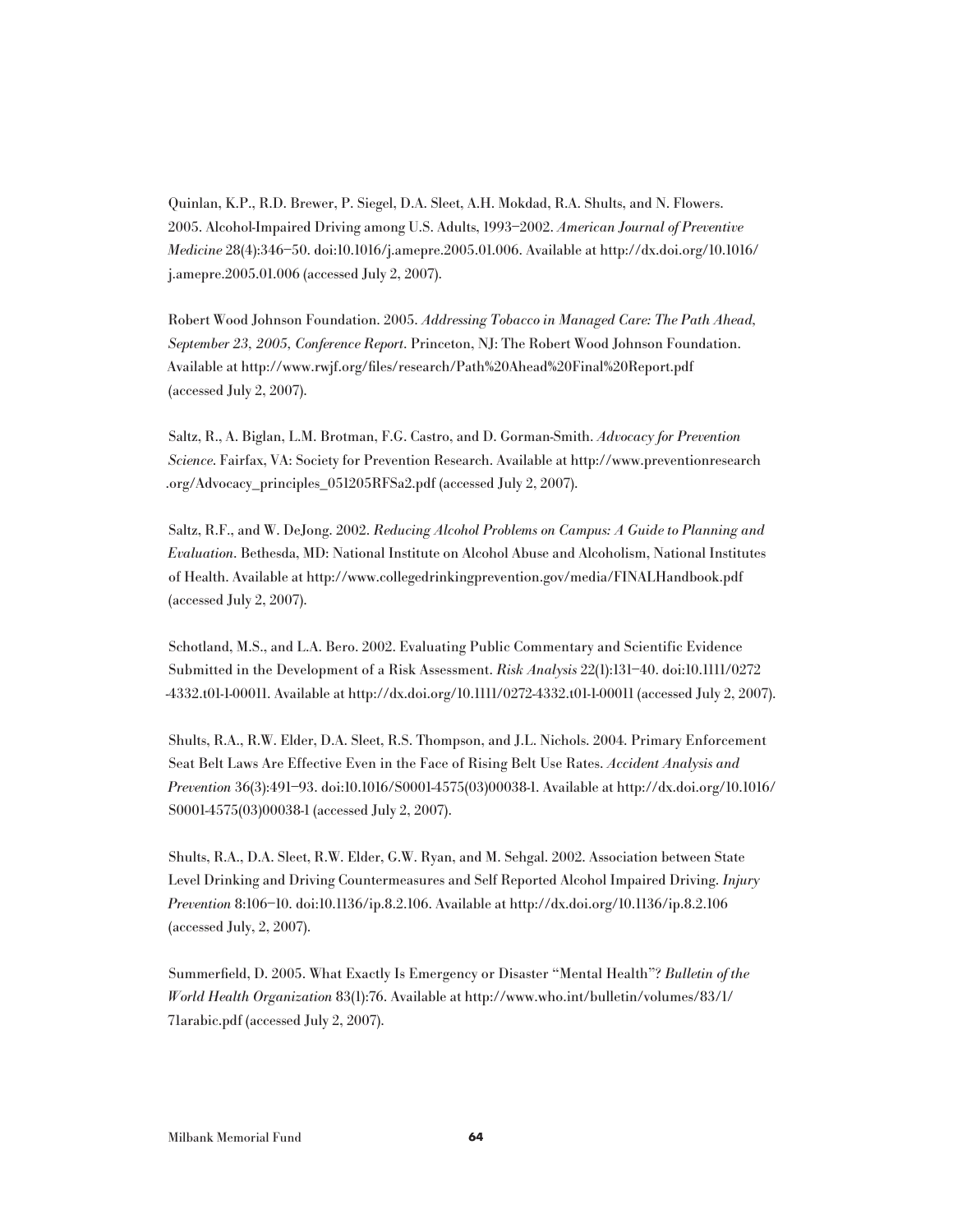Task Force on Community Preventive Services. 2001. Recommendations to Reduce Injuries to Motor Vehicle Occupants. American Journal of Preventive Medicine 21(4, suppl. 1):16–22. doi:10.1016/S0749 -3797(01)00380-4. Available at http://dx.doi.org/10.1016/S0749-3797(01)00380-4 (accessed July 2, 2007).

World Health Organization (WHO). 2003. Mental Health in Emergencies: Mental and Social Aspects of Health of Populations Exposed to Extreme Stressors. WHO/MSD/MER/03.01. Geneva: Department of Mental Health and Substance Dependence, World Health Organization. Available at http://www.who.int/mental\_health/media/en/640.pdf (accessed July 2, 2007).

Zaza, S., V.G. Carande-Kulis, D.A. Sleet, D.M. Sosin, R.W. Elder, R.A. Shults, T.B. Dinh-Zarr, J.L. Nichols, R.S. Thompson, and the Task Force on Community Preventive Services. 2001. Methods for Conducting Systematic Reviews of the Evidence of Effectiveness and Economic Efficiency of Interventions to Reduce Injuries to Motor Vehicle Occupants. American Journal of Preventive Medicine 21(4, suppl. 1):23–30. doi:10.1016/S0749-3797(01)00379-8. Available at http://dx.doi.org/10.1016/ S0749-3797(01)00379-8 (accessed July 2, 2007).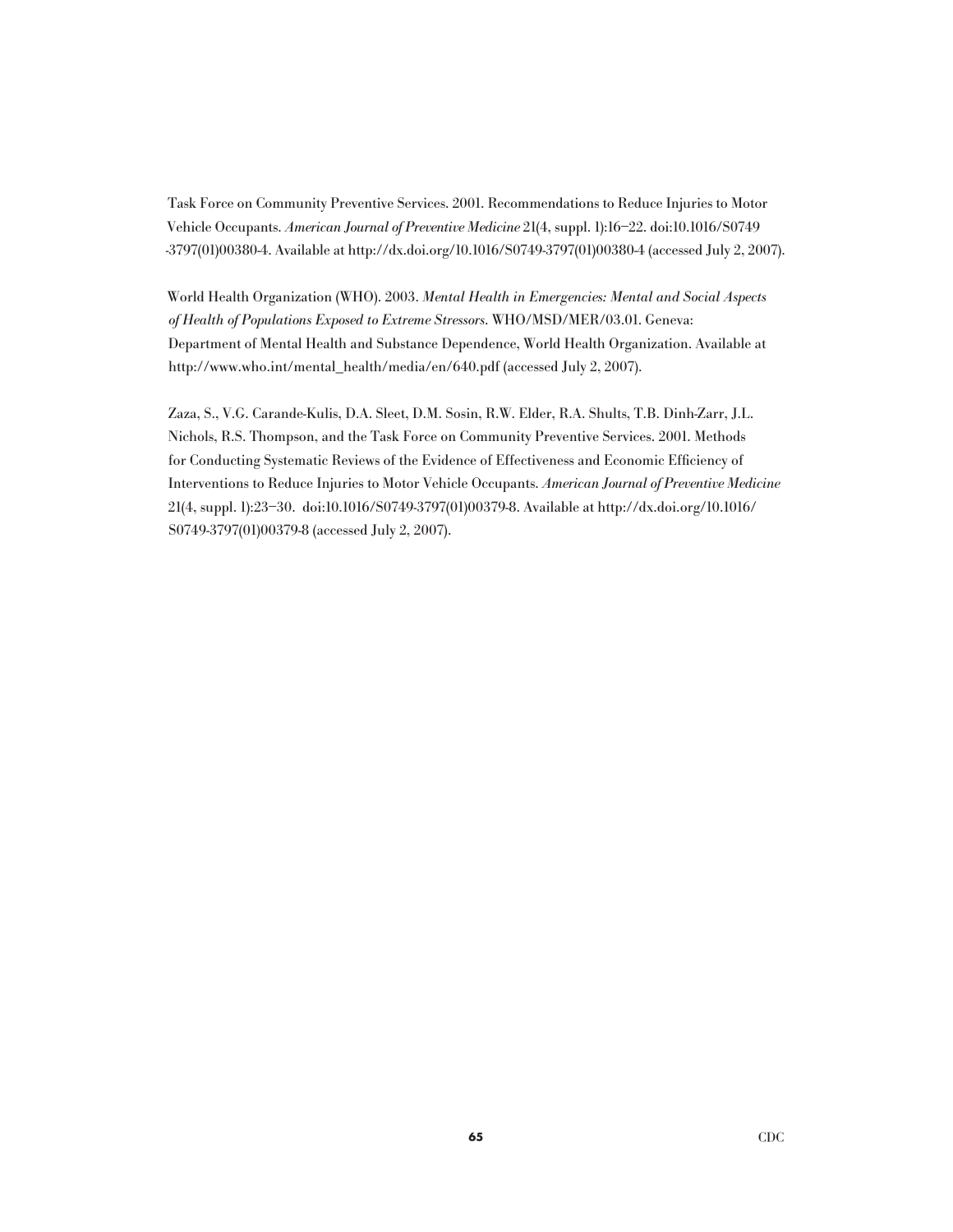#### **M ELISSA SWEET**

Melissa Sweet is a freelance health writer and journalist in Australia. She holds honorary positions as an adjunct senior lecturer in the School of Public Health at the University of Sydney and as an adjunct senior lecturer in the School of Medicine of the Sydney Campus of the University of Notre Dame Australia. Sweet has been writing about the promises and pitfalls of evidence-informed health care for more than a decade. Together with Judy and Les Irwig, she published Smart Health Choices: How to Make Informed Health Decisions (Allen and Unwin, 1999), which gives readers some tools for critically assessing health information. Sweet recently published Inside Madness (Pan Macmillan, 2006), which combines a number of nonfiction stories, including that of murdered psychiatrist Margaret Tobin, the difficulties of achieving change in complex health systems, and a history of mental health in Australia. Her latest book is The Big Fat Conspiracy: How to Protect Your Family's Health (ABC Books, 2007), which attempts to reframe obesity as an environmental health issue and gives families, communities, and other groups some tips for promoting healthier environments for children.

#### **RAY MOYNIHAN**

Award-winning journalist, author, and documentary maker Ray Moynihan is an internationally recognized health writer, a visiting editor with the British Medical Journal, and a conjoint lecturer at the University of Newcastle. He has a global reputation for writing critically about the dangers of modern medicine and how to reform it.

His 2005 book Selling Sickness: How the World's Biggest Pharmaceutical Companies Are Turning Us All into Patients (co-written with Alan Cassels and published by Nation Books) has been successfully sold in many nations, including the United States, the United Kingdom, and Canada, and across Asia and Europe. It is being translated into Japanese, Chinese, Italian, Greek, and Spanish, among other languages; it has inspired several TV and radio documentaries; and it was shortlisted for a Walkley and Queensland Premier Award.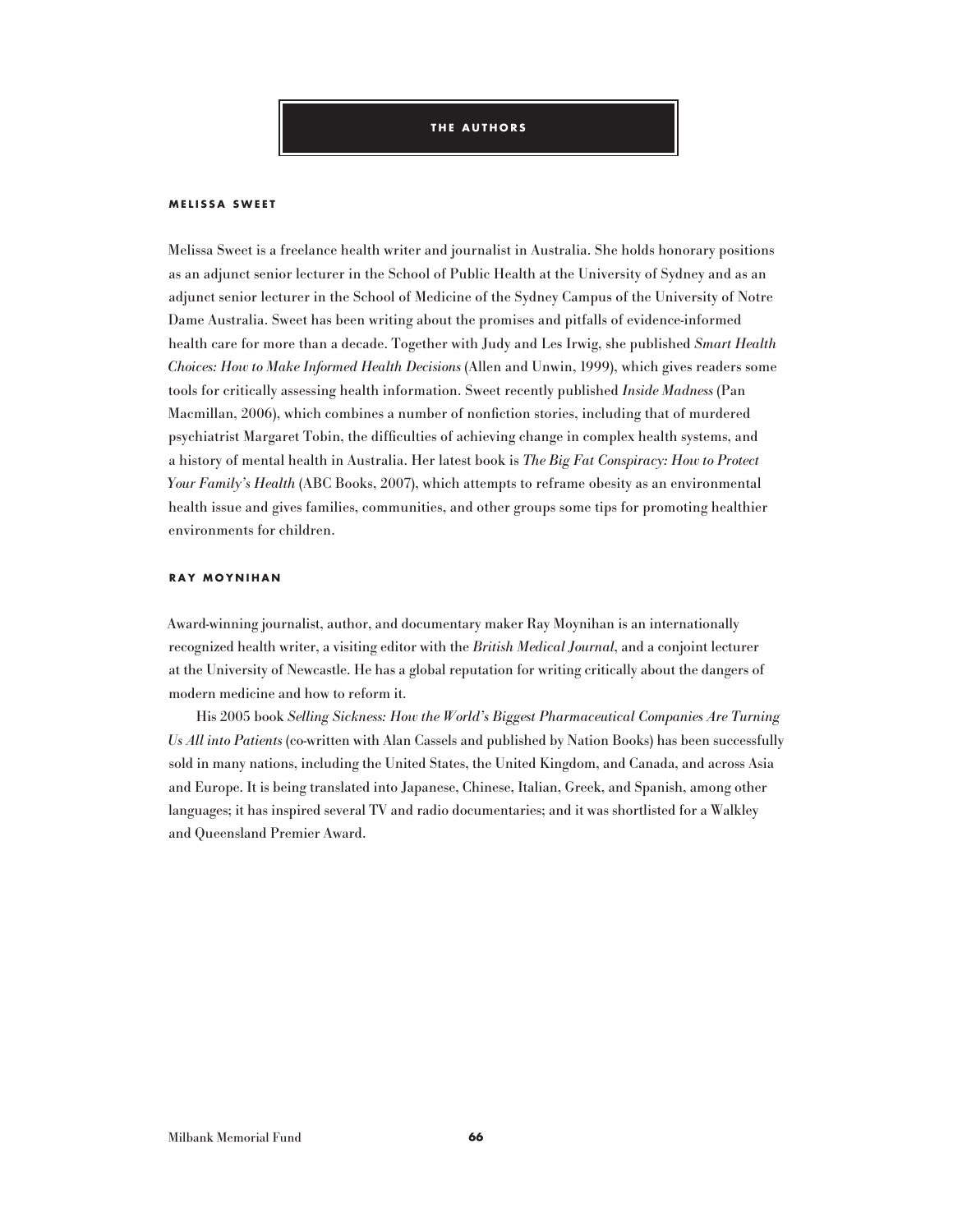# **SELECTED PUBLICATIONS OF THE MILBANK MEMORIAL FUND**

A complete list of the Fund's reports may be viewed online at www.milbank.org. Single or multiple copies of reports that have print editions are available without charge while supplies last. Most reports are also available electronically on the Fund's website.

Regulating Medical Services in China by Hong Wang, Yanfeng Ge, and Sen Gong co-published with the Department of Social Development, Development Research Center (DRC), the State Council of P.R. China 2007 48 pages Public Housing and Supportive Services for the Frail Elderly: A Guide for Housing Authorities and Their Collaborators co-published with the Council of Large Public Housing Authorities 2006 Available online only

2005 Robert H. Ebert Memorial Lecture—Emerging and Re-emerging Infectious Diseases: The Perpetual Challenge by Anthony S. Fauci 2006 Available online only

The Future of Academic Medicine: Five Scenarios to 2025 by the International Campaign to Revitalise Academic Medicine 2005 Available online only

Using Health Research in Policy and Practice: Case Studies from Nine Countries by Ray Moynihan co-published with AcademyHealth 2004 48 pages

Evidence-Based Mental Health Treatments and Services: Examples to Inform Public Policy by Anthony F. Lehman, Howard H. Goldman, Lisa B. Dixon, and Rachel Churchill 2004 44 pages

Addressing the HIV/AIDS Pandemic: A U.S. Global AIDS Strategy for the Long Term co-published with the Council on Foreign Relations 2004 40 pages

Evaluating Health Services: A Reporter Covers the Science of Research Synthesis by Ray Moynihan 2004 65 pages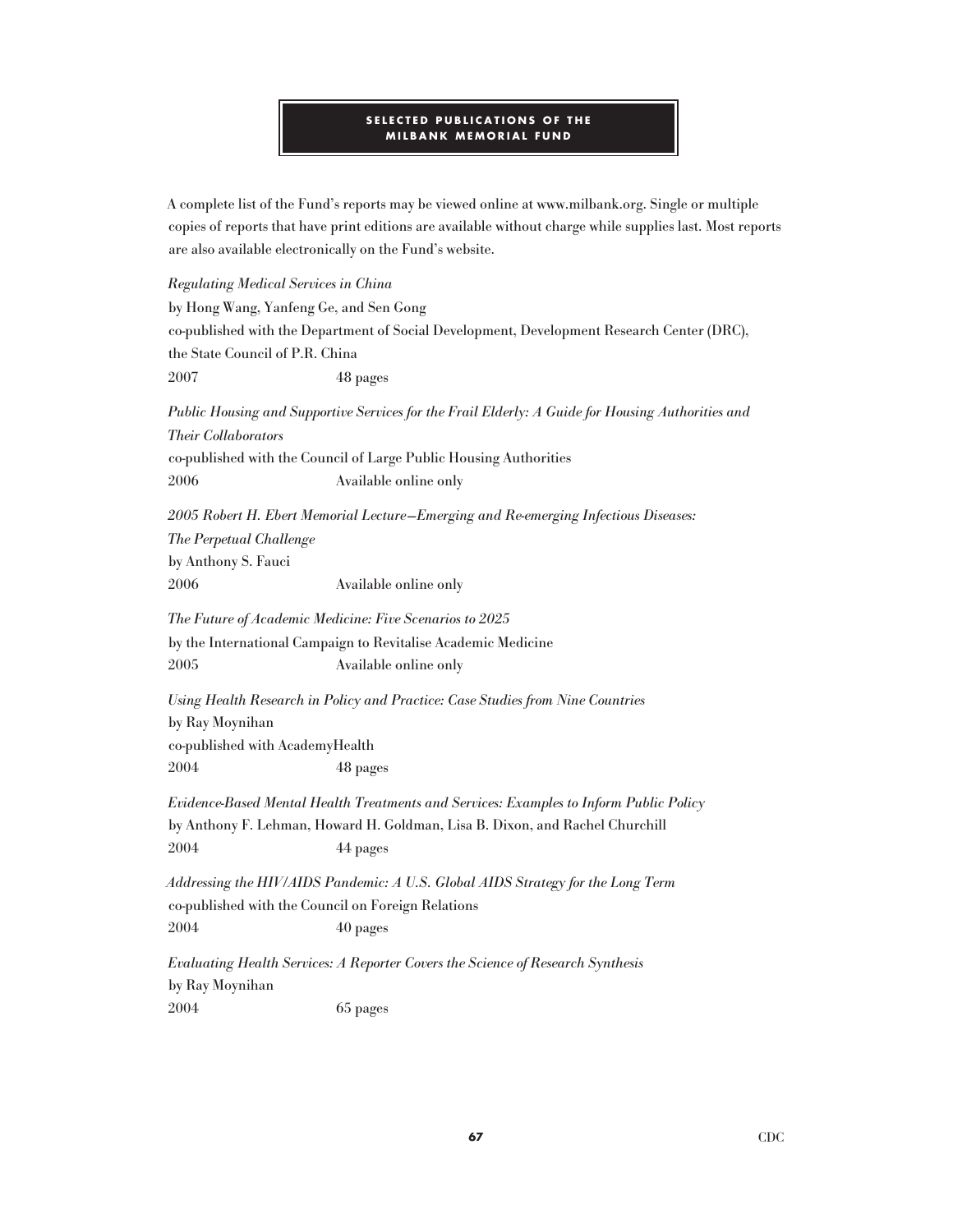## **c a l i f o r n i a / m i l b a n k b o o k s o n h e a l t h a n d t h e p u b l i c**

The following books are co-published with and distributed by the University of California Press. For information or to order, call 1-800-777-4726 or visit http://www.ucpress.edu.

Searching Eyes: Privacy, the State and Disease Surveillance in America by Amy L. Fairchild, Ronald Bayer, and James Colgrove 2007 368 pages \$50.00 cloth; \$19.95 paper

Low Income, Social Growth, and Good Health: A History of Twelve Countries by James C. Riley 2007 246 pages \$45.00 cloth

State of Immunity: The Politics of Vaccination in Twentieth-Century America by James Colgrove 2006 349 pages

\$39.95 cloth

Are We Ready? Public Health since 9/11 by David Rosner and Gerald Markowitz 2006 210 pages \$45.00 cloth; \$16.95 paper

Medicare Matters: What Geriatric Medicine Can Teach American Health Care by Christine K. Cassel 2005 272 pages

\$27.50 cloth; \$16.95 paper

Disease and Democracy: The Industrialized World Faces AIDS by Peter Baldwin 2005 478 pages \$44.95 cloth; \$24.95 paper

The Fund also publishes The Milbank Quarterly, a multidisciplinary journal of population health and health policy. Information about subscribing to the *Quarterly* is available by calling toll-free 1-800-835-6770 or by visiting www.milbank.org/quarterly/.

Information about other work of the Fund is available from the Fund at 645 Madison Ave., 15th Floor, New York, NY 10022. Telephone: (212) 355-8400. Fax: (212) 355-8599. Email: mmf@milbank.org. On the Web: www.milbank.org.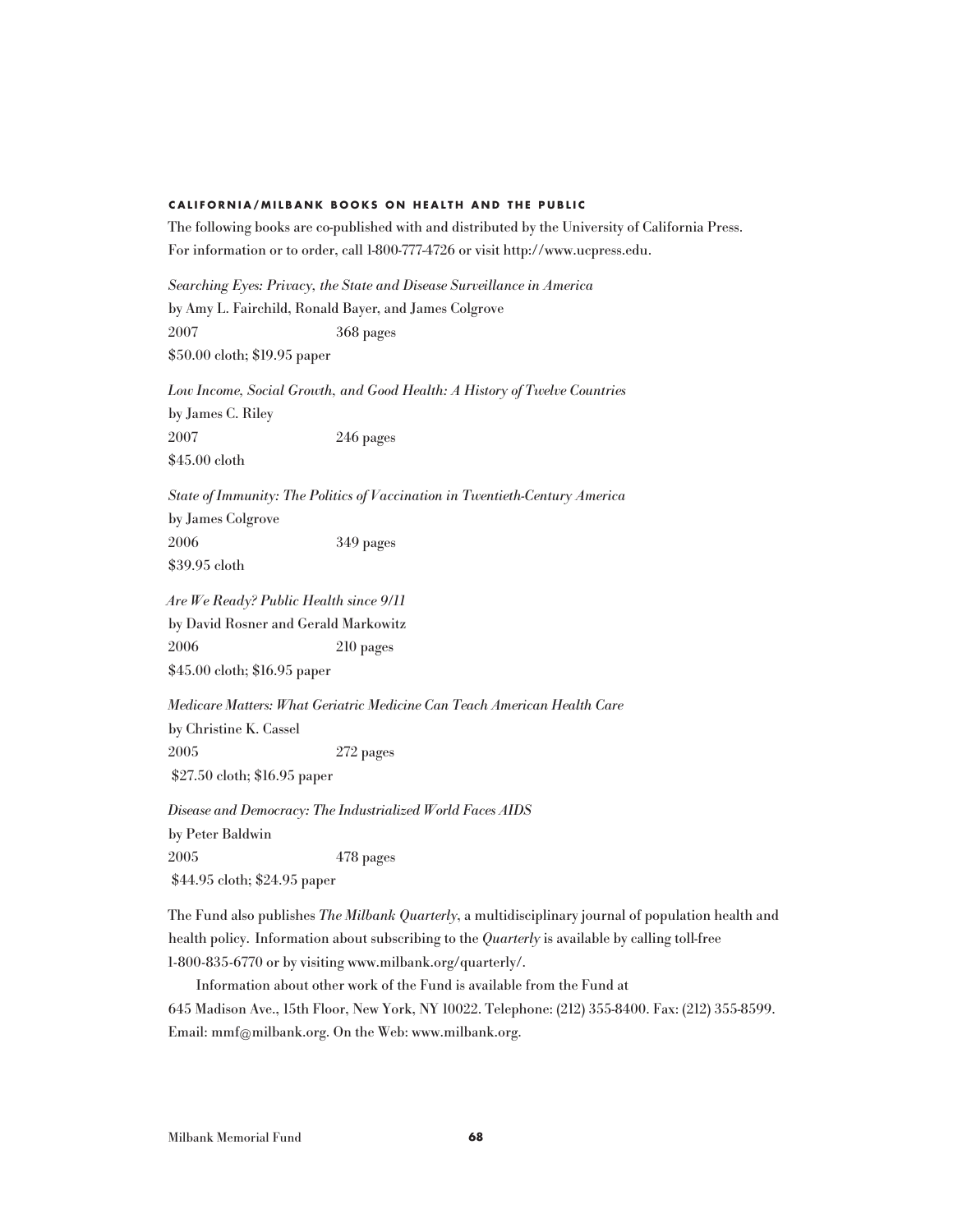# **SELE C TED P UBLI C ATIONS OF T H E C ENTERS FOR DISEASE C ONTROL AND P REVENTION**

# **USEFUL G ENERAL WEB REFEREN C ES WIT H W H I C H TO START**

www.CDC.gov —Your online source for credible health information. www.thecommunityguide.org —A complete compendium of Community Guide information and references.

### **ADDITIONAL S P E C IFI C C O M M UNITY G UIDE REFEREN C ES**

# Overviews and General References

Zaza, S., P.A. Briss, and K.W. Harris. 2005. The Guide to Community Preventive Services. Oxford: Oxford University Press.

Briss, P.A., R.C. Brownson, J.E. Fielding, and S. Zaza. 2004. Developing and Using the Guide to Community Preventive Services: Lessons Learned about Evidence-Based Public Health. Annual Review of Public Health 25:281–302. doi:10.1146/annurev.publhealth.25.050503.153933. Available at http://dx.doi.org/10.1146/annurev.publhealth.25.050503.153933 (accessed October 5, 2007).

McGinnis, J.M., and W. Foege. 2000. Guide to Community Preventive Services: Harnessing the Science. American Journal of Preventive Medicine 18(1, suppl. 1):1–2. doi:10.1016/S0749-377(99)00125-7. Available at http://dx.doi.org/10.1016/S0749-3797(99)00125-7 (accessed October 5, 2007).

# How Can Reviews (and Dissemination) Better Inform Policy and Practice?

Fielding, J.E., and P.A. Briss. 2006. Promoting Evidence-Based Public Health Policy: Can We Have Better Evidence and More Action? Health Affairs 25(4):969–78. doi:10.1377/hlthaff.25.4.969. Available at http://dx.doi.org/10.1377/hlthaff.25.4.969 (accessed October 5, 2007).

# Importance of Integrating Evidence-Based Health Care and Public Health

Ockene, J.K., E.A. Edgerton, S.M. Teutsch, L.N. Marion, T. Miller, J.L. Genevro, C.J. Loveland-Cherry, J.E. Fielding, and P.A. Briss. 2007. Integrating Evidence-Based Clinical and Community Strategies to Improve Health. American Journal of Preventive Medicine 32(3):244–52. doi:10.1016/ j.amepre.2006.11.007. Available at http://dx.doi.org/10.1016/j.amepre.2006.11.007 (accessed October 5, 2007).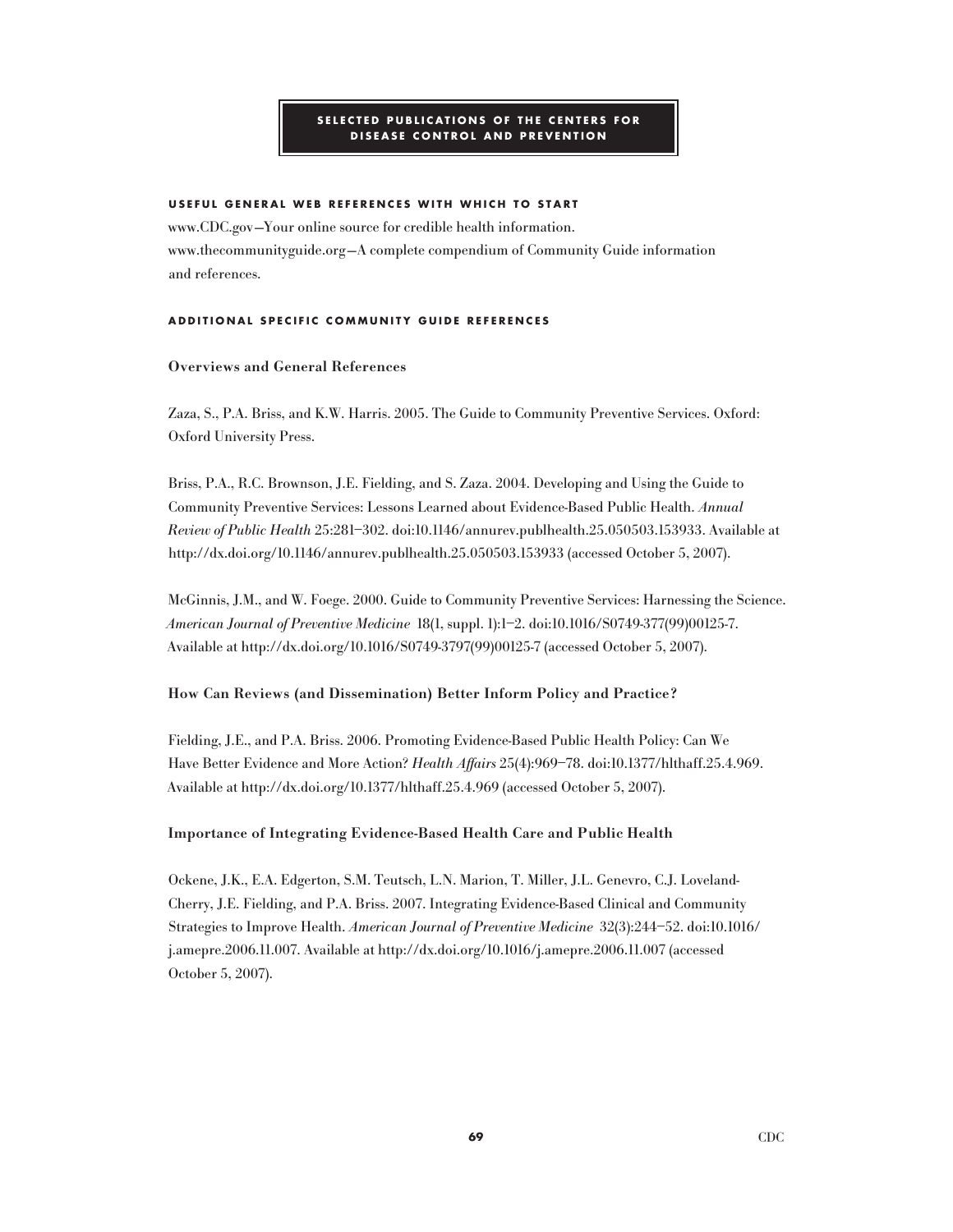#### Selected Reviews

McGowan A., R. Hahn, A. Liberman, A. Crosby, M. Fullilove, R. Johnson, E. Moscicki, L. Price, S. Snyder, F. Tuma, J. Lowy, P. Briss, S. Cory, G. Stone, and the Task Force on Community Preventive Services. 2007. Effects on Violence of Laws and Policies Facilitating the Transfer of Juveniles from the Juvenile Justice System to the Adult Justice System: A Systematic Review. American Journal of Preventive Medicine 32(4, suppl. 1):7–28. doi:10.1016/j.amepre.2006.12.003. Available at http://dx.doi .org/10.1016/j.amepre.2006.12.003 (accessed October 5, 2007).

Shults, R.A., R.W. Elder, D.A. Sleet, J.L. Nichols, M.O. Alao, V.G. Carande-Kulis, S. Zaza, D.M. Sosin, R.S. Thompson, and the Task Force on Community Preventive Services. 2001. Reviews of Evidence Regarding Interventions to Reduce Alcohol-Impaired Driving. American Journal of Preventive Medicine 21(4, suppl. 1):66–88. doi:10.1016/S0749-3797(01)00381-6. Available at http://dx.doi .org/10.1016/S0749-3797(01)00381-6 (accessed October 5, 2007).

# History

McGinnis, J.M., and W. Foege. 2000. Guide to Community Preventive Services: Harnessing the Science. American Journal of Preventive Medicine 18(1, suppl. 1):1–2. doi:10.1016/S0749-3797(99)00125-7. Available at http://dx.doi.org/10.1016/S0749-3797(99)00125-7 (accessed October 5, 2007).

#### Methods and Process

### **Overview**

Briss, P.A., S. Zaza, M. Pappaioanou, J. Fielding, L. Wright-De Agüero, B.I. Truman, D.P. Hopkins, P.D. Mullen, R.S. Thompson, S.H. Woolf, V.G. Carande-Kulis, L. Anderson, A.R. Hinman, D.V. McQueen, S.M. Teutsch, J.R. Harris, and the Task Force on Community Preventive Services. 2000. Developing an Evidence-Based Guide to Community Preventive Services—Methods. American Journal of Preventive Medicine 18(1, suppl. 1):35–43. doi:10.1016/S0749-3797(99)00119-1. Available at http:// dx.doi.org/10.1016/S0749-3797(99)00119-1 (accessed October 5, 2007).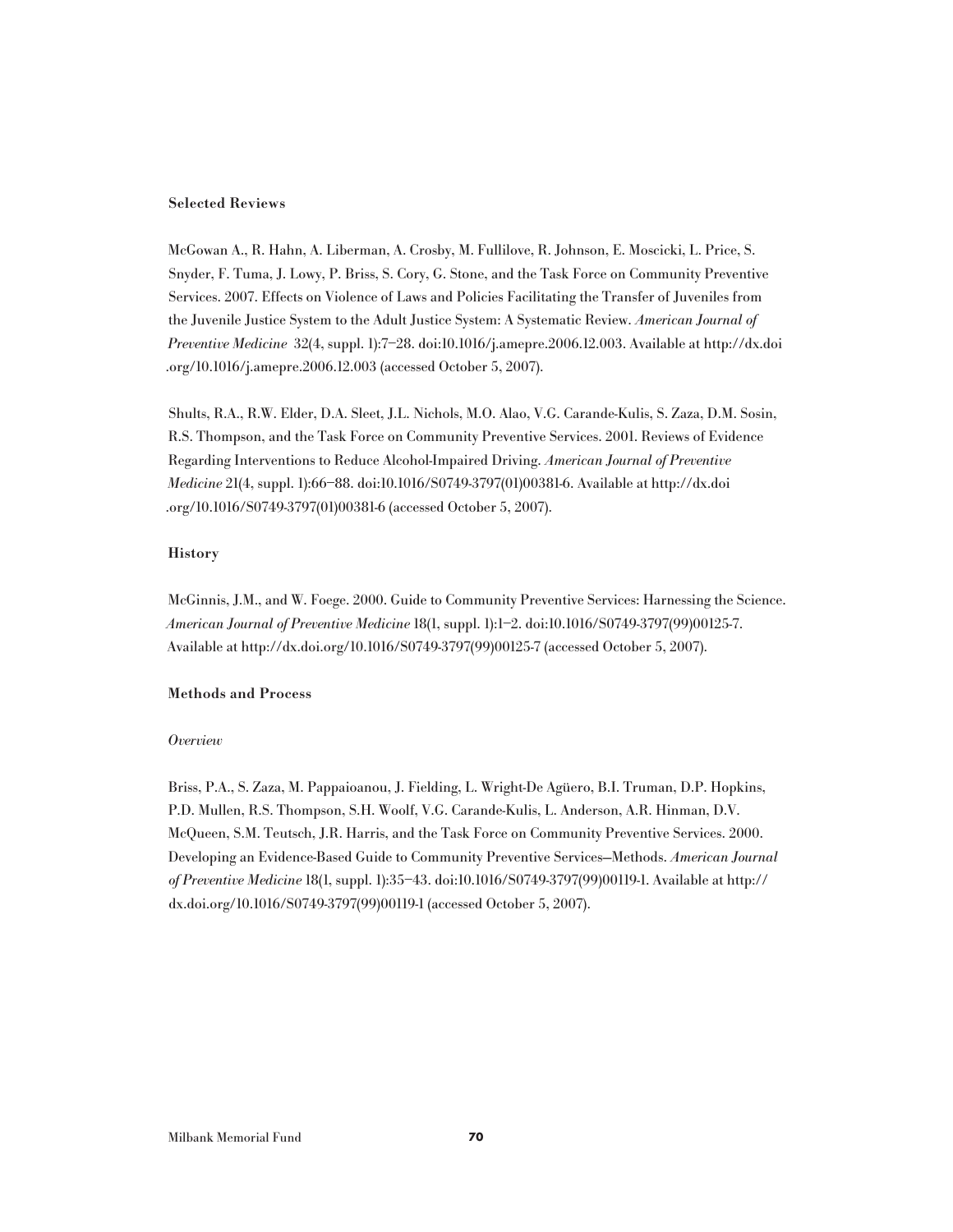#### Data Collection Instrument and Procedure

Zaza, S., L.K. Wright-De Agüero, P.A. Briss, B.I. Truman, D.P. Hopkins, M.H. Hennessy, D.M. Sosin, L. Anderson, V.G. Carande-Kulis, S.M. Teutsch, M. Pappaioanou, and the Task Force on Community Preventive Services. 2000. Data Collection Instrument and Procedure for Systematic Reviews in the Guide to Community Preventive Services. American Journal of Preventive Medicine 18(1, suppl. 1):44– 74. doi:10.1016/S0749-3797(99)00122-1. Available at http://dx.doi.org/10.1016/S0749-3797(99)00122-1 (accessed October 5, 2007).

### Commentary on Methods Challenges of Evidence-Based Public Health

Briss, P.A. 2005. Evidence-Based: US Road and Public-Health Side of the Street. The Lancet 365:828– 30. doi:10.1016/S0140-6736(05)71019-9. Available at http://dx.doi.org/10.1016/S0140-6736(05)71019-9 (accessed October 5, 2007).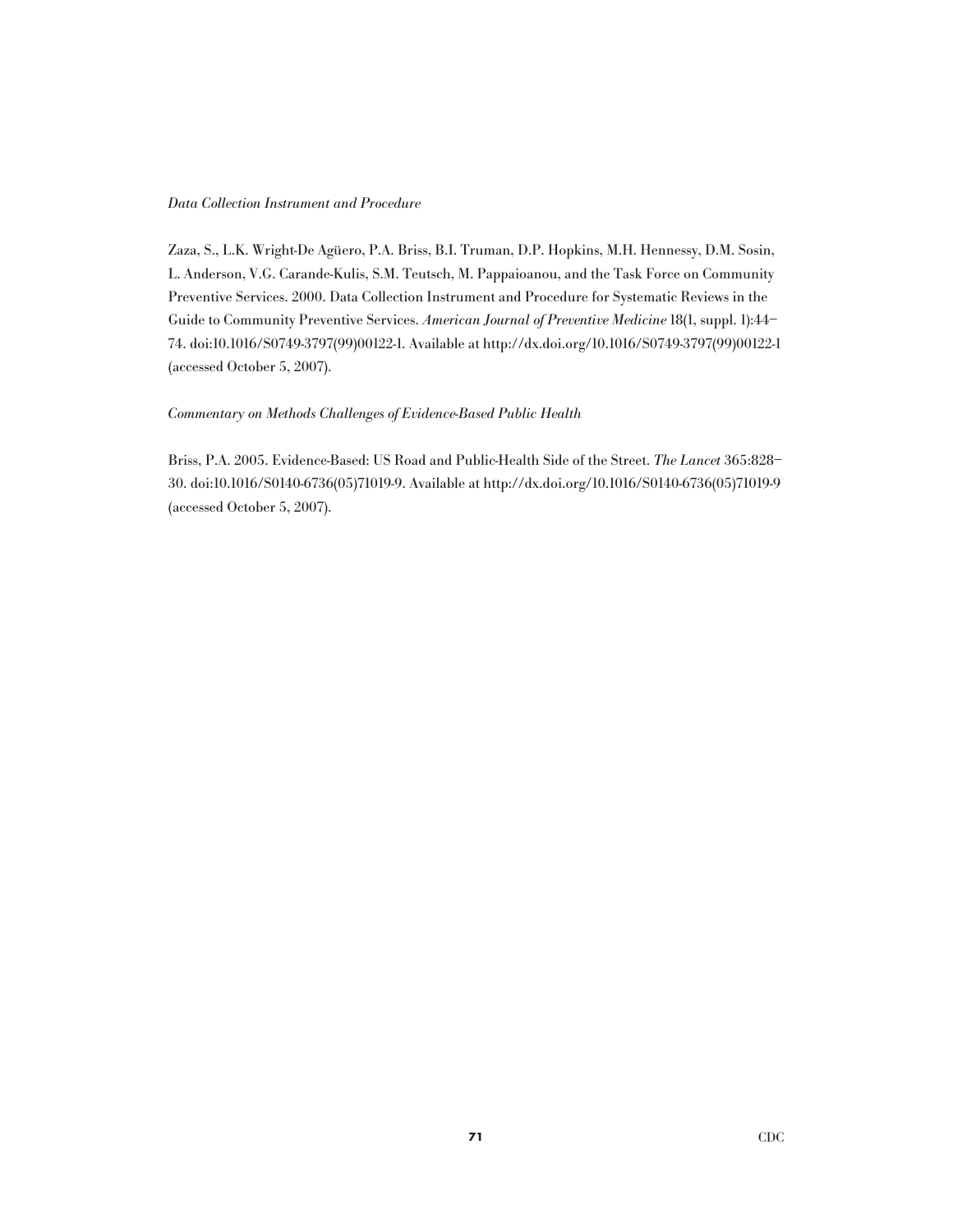Design and Typography: The Boland Design Company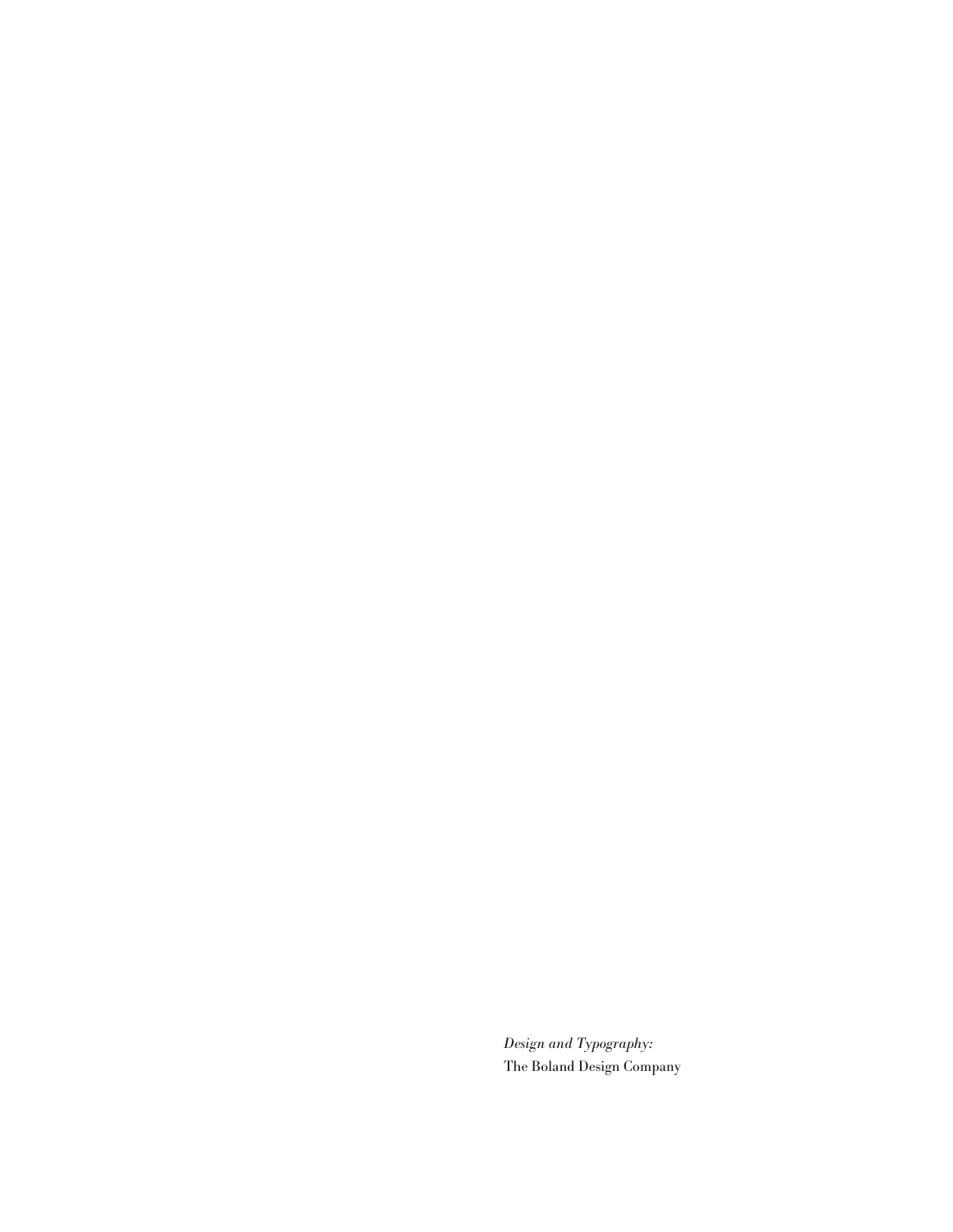The Milbank Memorial Fund is an endowed operating foundation that works to improve health by helping decision makers in the public and private sectors acquire and use the best available evidence to inform policy for health care and population health. The Fund has engaged in nonpartisan analysis, study, research, and communication on significant issues in health policy since its inception in 1905.

Additional copies of this report may be requested from the Milbank Memorial Fund 645 Madison Avenue New York, NY 10022 (212) 355-8400 Email: mmf@milbank.org Also available on the Web: www.milbank.org/reports/

The Centers for Disease Control and Prevention (CDC) is the U.S. federal public health agency whose mission is "to promote health and quality of life by preventing and controlling disease, injury, and disability." A core function of the CDC is to be a credible source of health information.

Contact information for the CDC Centers for Disease Control and Prevention 1600 Clifton Road, N.E. Atlanta, GA 30333 (800) 311-3435 www.cdc.gov